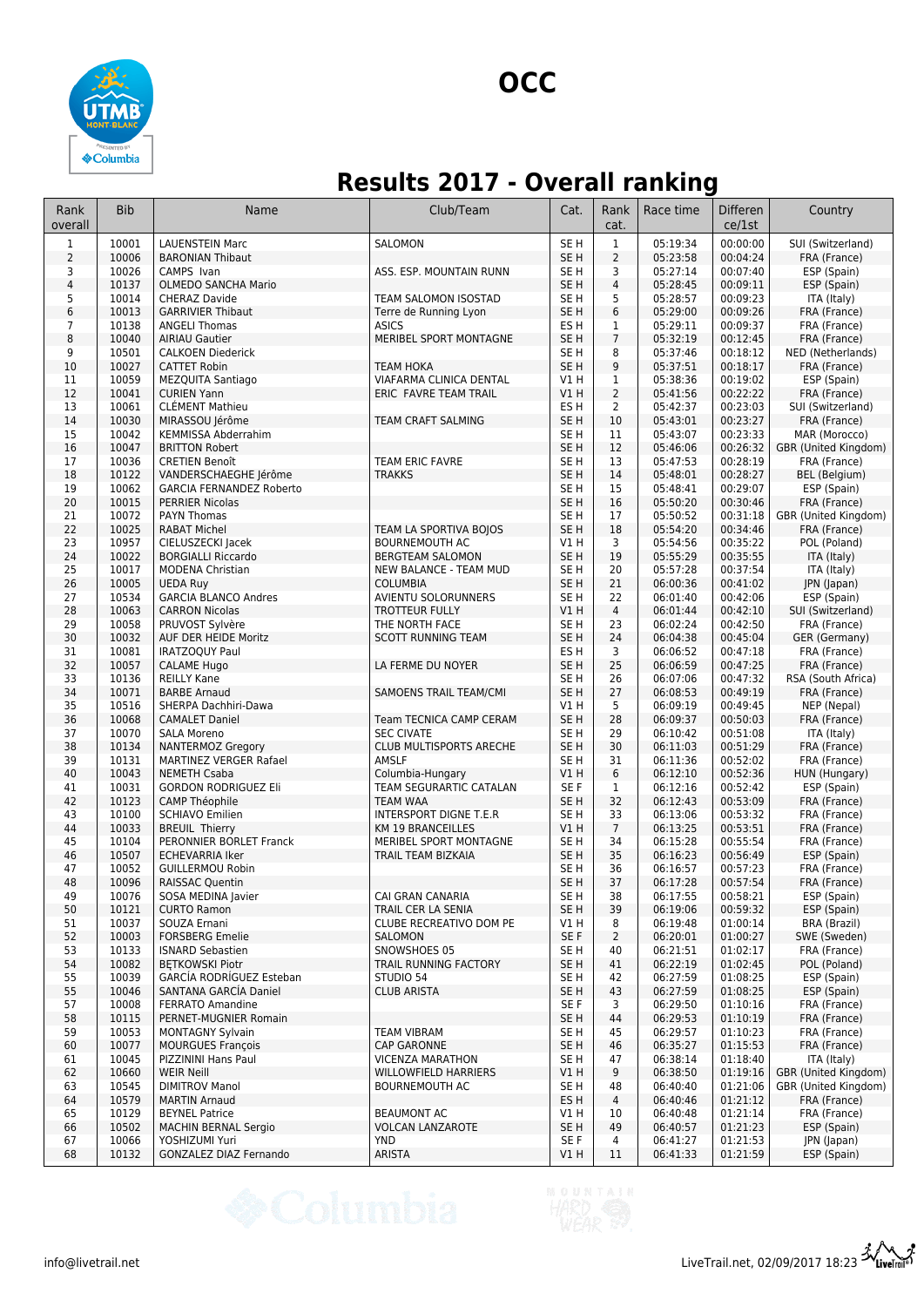

| Rank<br>overall | <b>Bib</b>     | Name                                                 | Club/Team                            | Cat.                    | Rank<br>cat.         | Race time            | Differen<br>ce/1st   | Country                                   |
|-----------------|----------------|------------------------------------------------------|--------------------------------------|-------------------------|----------------------|----------------------|----------------------|-------------------------------------------|
| 69              | 10097          | MARQUES Inês                                         | <b>U.F. COMERCIO E INDUSTR</b>       | SE F                    | 5                    | 06:42:35             | 01:23:01             | POR (Portugal)                            |
| 70              | 10090          | DAVID Cyril                                          | <b>TEAM INSTINCT</b>                 | SE <sub>H</sub>         | 50                   | 06:43:02             | 01:23:28             | FRA (France)                              |
| 71              | 10110          | RODRIGUEZ DE PAZ Francisco Jose                      | <b>TRECUS</b>                        | V1 H                    | 12                   | 06:43:12             | 01:23:38             | ESP (Spain)                               |
| 72              | 10101          | <b>SCHNEIDER Christophe</b>                          | <b>ENDURANCE SHOP ECHIROLL</b>       | SE <sub>H</sub>         | 51                   | 06:43:53             | 01:24:19             | FRA (France)                              |
| 73<br>74        | 10135<br>10525 | <b>BOSIO Rory</b>                                    | THE NORTH FACE                       | SE F<br>SE <sub>H</sub> | 6<br>52              | 06:44:58             | 01:25:24             | USA (United States)                       |
| 75              | 10119          | <b>RIVO Thomas</b><br>MONCANY Jonathan               | CMBM / TEAM RAVANEL<br><b>SMAC</b>   | SE <sub>H</sub>         | 53                   | 06:45:00<br>06:46:53 | 01:25:26<br>01:27:19 | FRA (France)<br>FRA (France)              |
| 76              | 10056          | <b>BIANCO Pedro</b>                                  | CARMESENA53                          | VIH                     | 13                   | 06:49:22             | 01:29:48             | ARG (Argentina)                           |
| 77              | 10074          | <b>ANSALDO Davide</b>                                |                                      | V1H                     | 14                   | 06:50:01             | 01:30:27             | ITA (Italy)                               |
| 78              | 10054          | BLAZQUEZ VILLACASTIN Cristina                        |                                      | $VI$ F                  | $\mathbf{1}$         | 06:51:30             | 01:31:56             | ESP (Spain)                               |
| 79              | 10515          | <b>DUSSUD Ludovic</b>                                | <b>FOULEE FOREZIENNE</b>             | V1 H                    | 15                   | 06:51:44             | 01:32:10             | FRA (France)                              |
| 80              | 10118          | <b>ARMIT Christopher</b>                             |                                      | SE <sub>H</sub>         | 54                   | 06:52:34             | 01:33:00             | GBR (United Kingdom)                      |
| 81              | 10094          | <b>LATORRE ESCUTIA Raul</b>                          | C.D. ARISTA                          | SE <sub>H</sub>         | 55                   | 06:54:28             | 01:34:54             | ESP (Spain)                               |
| 82              | 10107          | <b>FODRINI Matteo</b>                                | VALETUDO-SKI RUNNING                 | SE <sub>H</sub>         | 56<br>57             | 06:55:28             | 01:35:54             | ITA (Italy)                               |
| 83<br>84        | 10130<br>10540 | CASTILLE Aurélien<br><b>PERRAULT Matthieu</b>        |                                      | SE H<br>SE <sub>H</sub> | 58                   | 06:55:56<br>06:56:37 | 01:36:22<br>01:37:03 | FRA (France)<br>FRA (France)              |
| 85              | 10547          | VANDEN-DORPE Thibaut                                 |                                      | SE H                    | 59                   | 06:56:43             | 01:37:09             | FRA (France)                              |
| 86              | 10508          | <b>COUTURE Marc</b>                                  | <b>EMC</b>                           | V2 H                    | $\mathbf{1}$         | 06:57:33             | 01:37:59             | CAN (Canada)                              |
| 87              | 10114          | REINA ALGECIRAS Alejandro                            | KALENJI TEAM                         | SE H                    | 60                   | 06:58:44             | 01:39:10             | ESP (Spain)                               |
| 88              | 10588          | <b>LAIR Fabrice</b>                                  |                                      | VIH                     | 16                   | 06:59:22             | 01:39:48             | FRA (France)                              |
| 89              | 10517          | <b>AUGADE Romain</b>                                 | <b>CMBM</b>                          | SE <sub>H</sub>         | 61                   | 06:59:29             | 01:39:55             | FRA (France)                              |
| 90              | 10558          | <b>DUCHICELA Lenin</b>                               | ECUADOR ANDINISMO POLIT              | SE <sub>H</sub>         | 62                   | 07:00:05             | 01:40:31             | ECU (Ecuador)                             |
| 91              | 12066          | <b>LOPEZ Nano</b>                                    | <b>ASHI TEAM</b>                     | SE <sub>H</sub>         | 63                   | 07:00:09             | 01:40:35             | ESP (Spain)                               |
| 92<br>93        | 10065<br>10103 | MANIVOZ Stéphanie<br>SAPORITI Riccardo               | <b>TEAM CIMALP</b><br><b>SISPORT</b> | SE F<br>SE <sub>H</sub> | $\overline{7}$<br>64 | 07:00:20<br>07:01:23 | 01:40:46<br>01:41:49 | FRA (France)<br>ITA (Italy)               |
| 94              | 10422          | <b>CHARLIN Jean-Baptiste</b>                         | <b>AC CESSON</b>                     | SE <sub>H</sub>         | 65                   | 07:01:43             | 01:42:09             | FRA (France)                              |
| 95              | 10551          | <b>DIVARET Gaetan</b>                                | LHSA                                 | SE H                    | 66                   | 07:02:28             | 01:42:54             | FRA (France)                              |
| 96              | 10073          | CASAJUANA-REYES Ester                                | ROCA FORADADA-RAIDLIGHT              | SE F                    | 8                    | 07:02:29             | 01:42:55             | CHI (Chile)                               |
| 97              | 10011          | <b>GAULT Emmanuel</b>                                | <b>TEAM ASICS FRANCE</b>             | V1 H                    | 17                   | 07:03:01             | 01:43:27             | FRA (France)                              |
| 98              | 10609          | PASSAQUAY Florian                                    |                                      | SE <sub>H</sub>         | 67                   | 07:03:35             | 01:44:01             | FRA (France)                              |
| 99              | 10509          | LOPEZ CASTILLO Pedro                                 | TEAM SEGURARTIC-CATALAN              | SE <sub>H</sub>         | 68                   | 07:05:10             | 01:45:36             | ESP (Spain)                               |
| 100             | 10544          | RAJAN Ben                                            |                                      | SE <sub>H</sub>         | 69                   | 07:06:36             | 01:47:02             | GBR (United Kingdom)                      |
| 101             | 10641          | <b>DUPORTAL Franck</b>                               | <b>TRAIL EVASION</b>                 | V1H                     | 18                   | 07:08:13             | 01:48:39             | FRA (France)                              |
| 102<br>103      | 10098<br>10116 | DURAN RODRIGUEZ Mila<br><b>MAHI Tayeb</b>            | <b>TRCARESTA</b><br><b>SPAC</b>      | SE F<br>V1 H            | 9<br>19              | 07:09:05<br>07:11:07 | 01:49:31<br>01:51:33 | ESP (Spain)<br>FRA (France)               |
| 103             | 10552          | ER-RAFIQI Gharib                                     | <b>SPAC</b>                          | VIH                     | 20                   | 07:11:07             | 01:51:33             | FRA (France)                              |
| 105             | 10519          | LA MONTAGNA Vincenzo                                 | CB SPORT CARAMAGNA PIEM              | V1 H                    | 21                   | 07:12:01             | 01:52:27             | ITA (Italy)                               |
| 106             | 10526          | PIRES Ivan                                           | KAILASH TEAM LAF                     | V1H                     | 22                   | 07:12:22             | 01:52:48             | <b>BRA (Brazil)</b>                       |
| 107             | 10038          | <b>FAWCETT Sally</b>                                 | <b>DARK PEAK</b>                     | SE F                    | 10                   | 07:12:26             | 01:52:52             | GBR (United Kingdom)                      |
| 108             | 10524          | <b>MATEOS Eric</b>                                   | MBDA ATHLETISME                      | SE <sub>H</sub>         | 70                   | 07:12:41             | 01:53:07             | FRA (France)                              |
| 109             | 10088          | PEDRONI Cecilia                                      | TRAILRUNNERS FINALE LIG              | SE F                    | 11                   | 07:13:03             | 01:53:29             | ITA (Italy)                               |
| 110             | 10536<br>10506 | <b>FELBER Louis</b>                                  |                                      | V2 H<br><b>V2 H</b>     | $\overline{2}$<br>3  | 07:14:30             | 01:54:56             | FRA (France)                              |
| 111<br>112      | 10681          | <b>LATTION Albert</b><br><b>JONES Simon</b>          | TEAM CRISTAL SPORT                   | VIH                     | 23                   | 07:15:04<br>07:15:55 | 01:55:30<br>01:56:21 | SUI (Switzerland)<br>GBR (United Kingdom) |
| 113             | 10548          | <b>CASELLI Fabio</b>                                 |                                      | SE <sub>H</sub>         | 71                   | 07:17:05             | 01:57:31             | ITA (Italy)                               |
| 114             | 10112          | <b>STEPHAN Thibaut</b>                               | COLMAR M.C.                          | SE <sub>H</sub>         | 72                   | 07:17:08             | 01:57:34             | FRA (France)                              |
| 115             | 10668          | <b>DUBOSSON Pierre-Yves</b>                          | C/A DENTS DU MIDI                    | V1 H                    | 24                   | 07:17:57             | 01:58:23             | SUI (Switzerland)                         |
| 116             | 10546          | <b>ASSADI Herve</b>                                  | DIJON UNIVERSITE CLUB                | <b>V2 H</b>             | $\overline{4}$       | 07:18:56             | 01:59:22             | FRA (France)                              |
| 117             | 10102          | <b>DARNEY Olivier</b>                                | COURIR PAYS DE GRASSE                | V1 H                    | 25                   | 07:19:02             | 01:59:28             | FRA (France)                              |
| 118<br>119      | 10651<br>11089 | <b>CASAS SOLER Francesc</b><br><b>KUITUNEN Mikko</b> | CAMESDEFUSTA<br><b>VINCIT</b>        | SE H<br>SE <sub>H</sub> | 73<br>74             | 07:19:46<br>07:19:53 | 02:00:12<br>02:00:19 | ESP (Spain)<br>FIN (Finland)              |
| 120             | 10086          | <b>KACKA Anna</b>                                    | DARE2B                               | SE F                    | 12                   | 07:20:16             | 02:00:42             | POL (Poland)                              |
| 121             | 10567          | <b>DUBOL Cédric</b>                                  | <b>DSA PONTARLIER</b>                | SE H                    | 75                   | 07:20:24             | 02:00:50             | SUI (Switzerland)                         |
| 122             | 10528          | <b>CHARMASSON Florent</b>                            | team INSTINCT                        | V1H                     | 26                   | 07:21:05             | 02:01:31             | FRA (France)                              |
| 123             | 10632          | MAZZUCCHELLI Bruno                                   | TEAM SHIMIZU                         | SE H                    | 76                   | 07:21:56             | 02:02:22             | FRA (France)                              |
| 124             | 10550          | <b>BARBE Frédéric</b>                                |                                      | V1H                     | 27                   | 07:22:46             | 02:03:12             | FRA (France)                              |
| 125             | 10427          | YILDIRIM Mehmet                                      | <b>SUUNTO TURKEY</b>                 | SE H                    | 77                   | 07:23:38             | 02:04:04             | TUR (Turkey)                              |
| 126             | 10125<br>10542 | FRANCH Judit                                         | INOV8                                | SE F                    | 13                   | 07:23:41<br>07:24:14 | 02:04:07             | ESP (Spain)                               |
| 127<br>128      | 10640          | <b>GHANDOURA Anys</b><br><b>BONATO Thierry</b>       | team waa                             | V1 H<br>V1H             | 28<br>29             | 07:24:56             | 02:04:40<br>02:05:22 | MAR (Morocco)<br>FRA (France)             |
| 129             | 11091          | ONDOÑO LLORENTE Francisco Jesús                      | <b>FALCOTRAIL CEHEGIN</b>            | SE H                    | 78                   | 07:25:16             | 02:05:42             | ESP (Spain)                               |
| 130             | 10606          | MEZIERE Xavier                                       | PACE EN COURANT                      | V1H                     | 30                   | 07:25:44             | 02:06:10             | FRA (France)                              |
| 131             | 10600          | <b>BLANCHARD Guillaume</b>                           |                                      | SE <sub>H</sub>         | 79                   | 07:25:47             | 02:06:13             | FRA (France)                              |
| 132             | 10678          | ARROYO Esteban                                       | TRAIL RUNNERS ECUADOR -              | SE <sub>H</sub>         | 80                   | 07:26:23             | 02:06:49             | ECU (Ecuador)                             |
| 133             | 10676          | BERENGUEL DEL VALLE Sergio                           | CH CERDANYOLA                        | V1 H                    | 31                   | 07:26:30             | 02:06:56             | ESP (Spain)                               |
| 134             | 10610          | PIAZZA Gilles                                        |                                      | V2 H                    | 5                    | 07:27:01             | 02:07:27             | FRA (France)                              |
| 135<br>136      | 10084<br>10530 | <b>CARRET Estelle</b><br><b>JOHANSSON Robin</b>      | <b>TEAM NORDIC TRAIL</b>             | SE F<br>SE H            | 14<br>81             | 07:27:25<br>07:27:47 | 02:07:51<br>02:08:13 | FRA (France)<br>SWE (Sweden)              |
| 137             | 10577          | GALLEGO Guillermo                                    | LOS NUS                              | V1 H                    | 32                   | 07:28:10             | 02:08:36             | ESP (Spain)                               |
| 138             | 10529          | <b>CLARKE Auren</b>                                  |                                      | SE <sub>H</sub>         | 82                   | 07:28:43             | 02:09:09             | NZL (New Zealand)                         |
| 139             | 12014          | TOMOKO Hara                                          |                                      | $VI$ F                  | $\overline{2}$       | 07:29:14             | 02:09:40             | JPN (Japan)                               |
| 140             | 11300          | <b>ESTEVE Aymeric</b>                                |                                      | SE <sub>H</sub>         | 83                   | 07:29:21             | 02:09:47             | FRA (France)                              |
| 141             | 10617          | <b>BERNIER Nicolas</b>                               |                                      | SE H                    | 84                   | 07:29:24             | 02:09:50             | FRA (France)                              |
| 142             | 10055          | <b>BROWN Sophie</b>                                  | <b>RUN CREW</b>                      | SE F                    | 15<br>85             | 07:30:29             | 02:10:55             | AUS (Australia)                           |
| 143             | 10688          | PITOISET Sebastien                                   |                                      | SE H                    |                      | 07:30:39             | 02:11:05             | FRA (France)                              |

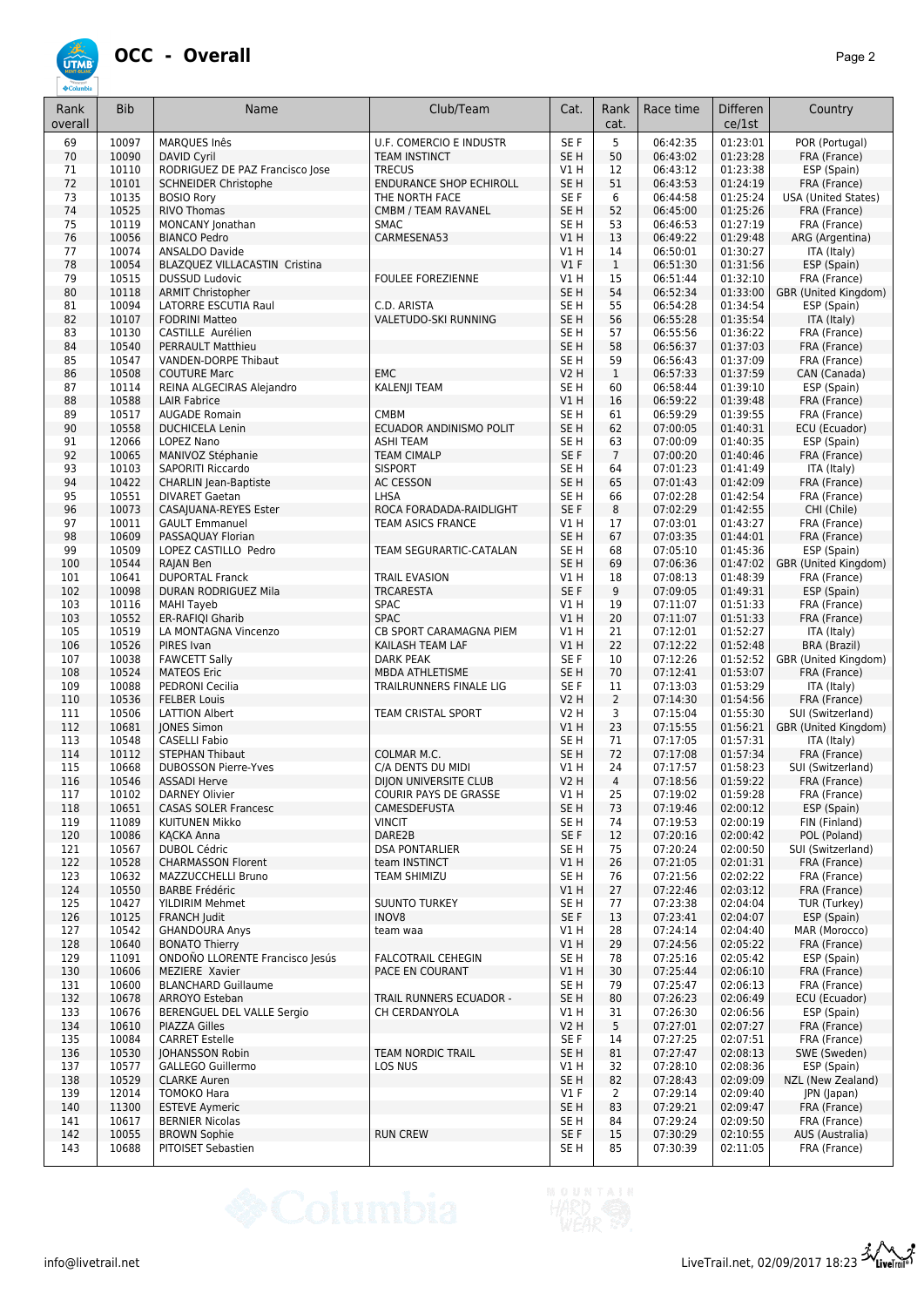## **ÚTME**

| Rank<br>overall | <b>Bib</b>     | Name                                                     | Club/Team                                                 | Cat.                               | Rank<br>cat.       | Race time            | Differen<br>ce/1st   | Country                                   |
|-----------------|----------------|----------------------------------------------------------|-----------------------------------------------------------|------------------------------------|--------------------|----------------------|----------------------|-------------------------------------------|
| 144             | 10505          | <b>CHAMPENOIS Morgan</b>                                 |                                                           | SE <sub>H</sub>                    | 86                 | 07:31:05             | 02:11:31             | FRA (France)                              |
| 145             | 10555          | PRUNIER Rémi                                             |                                                           | SE <sub>H</sub>                    | 87                 | 07:32:22             | 02:12:48             | FRA (France)                              |
| 146             | 10764          | <b>BEUDET Yoann</b>                                      | ASPTT DIJON ATHLETISME                                    | SE <sub>H</sub>                    | 88                 | 07:32:53             | 02:13:19             | FRA (France)                              |
| 147<br>148      | 10424<br>10726 | <b>MENETRIER Arnaud</b><br>THÉTAZ Olivier                | <b>FERRIERES SA</b>                                       | SE <sub>H</sub><br>V1H             | 89<br>33           | 07:33:49<br>07:34:30 | 02:14:15<br>02:14:56 | FRA (France)<br>SUI (Switzerland)         |
| 149             | 10636          | <b>BRADU Thomas</b>                                      |                                                           | SE <sub>H</sub>                    | 90                 | 07:36:30             | 02:16:56             | FRA (France)                              |
| 150             | 10124          | <b>FUERTES Irene</b>                                     | TEAM SPORTHG-ARISTA                                       | SE F                               | 16                 | 07:36:58             | 02:17:24             | ESP (Spain)                               |
| 151             | 10575          | <b>FERRARINI Pietro</b>                                  |                                                           | V1 H                               | 34                 | 07:36:59             | 02:17:25             | ITA (Italy)                               |
| 152             | 11781          | <b>RENAULT Didier</b>                                    | GH <sub>2</sub> A                                         | V1 H                               | 35                 | 07:37:01             | 02:17:27             | FRA (France)                              |
| 153             | 10709          | <b>CAVALLINO Daniele</b>                                 |                                                           | SE <sub>H</sub>                    | $91\,$             | 07:37:06             | 02:17:32             | ITA (Italy)                               |
| 154             | 11725          | FERREIRINHA Pedro                                        | <b>CTAD - TRILHOS DE CINFA</b><br><b>RAIDLIGHT ISRAEL</b> | SE <sub>H</sub>                    | 92<br>93           | 07:37:07             | 02:17:33             | POR (Portugal)                            |
| 155<br>156      | 10565<br>10521 | <b>GUR-ARI Ori</b><br>LETOURNEUR Simon                   | <b>TRAILERS DU MOLE</b>                                   | SE <sub>H</sub><br>SE <sub>H</sub> | 94                 | 07:37:08<br>07:37:39 | 02:17:34<br>02:18:05 | ISR (Israel)<br>FRA (France)              |
| 157             | 10538          | <b>LONCAR Freddy</b>                                     | <b>FRELONS</b>                                            | VIH                                | 36                 | 07:37:50             | 02:18:16             | <b>BEL</b> (Belgium)                      |
| 158             | 10809          | BADIOLA GURIDI Andoni                                    |                                                           | SE <sub>H</sub>                    | 95                 | 07:38:38             | 02:19:04             | ESP (Spain)                               |
| 159             | 10652          | <b>LEITE Alexis</b>                                      |                                                           | VIH                                | 37                 | 07:39:02             | 02:19:28             | FRA (France)                              |
| 160             | 10504          | <b>RICHTER Liv</b>                                       |                                                           | SE F                               | 17                 | 07:39:15             | 02:19:41             | NOR (Norway)                              |
| 161             | 10601          | ROGERS Alexander                                         | RunCrew                                                   | SE <sub>H</sub>                    | 96                 | 07:39:18             | 02:19:44             | AUS (Australia)                           |
| 162             | 10016          | <b>CONWAY Annie</b>                                      | SALOMON                                                   | SE F                               | 18                 | 07:40:06             | 02:20:32             | GBR (United Kingdom)                      |
| 163<br>164      | 10594<br>10566 | <b>CLERC Maxime</b><br><b>HEINTZ Alexandra</b>           |                                                           | SE <sub>H</sub><br>$VI$ F          | 97<br>3            | 07:40:40<br>07:41:03 | 02:21:06<br>02:21:29 | FRA (France)<br>FRA (France)              |
| 165             | 11996          | PHAI PANG Laurie                                         |                                                           | SE F                               | 19                 | 07:41:11             | 02:21:37             | CAM (Cambodia)                            |
| 166             | 10677          | <b>WILKINSON Thomas</b>                                  | <b>WINCH RUNNERS</b>                                      | V1 H                               | 38                 | 07:41:13             | 02:21:39             | GBR (United Kingdom)                      |
| 167             | 10665          | CROS Julien                                              | <b>NICE TRIATHLON CLUB</b>                                | SE <sub>H</sub>                    | 98                 | 07:41:44             | 02:22:10             | FRA (France)                              |
| 168             | 10684          | <b>BOSCHAT Amaury</b>                                    |                                                           | SE <sub>H</sub>                    | 99                 | 07:42:30             | 02:22:56             | FRA (France)                              |
| 169             | 10706          | LAGO Mathieu                                             | <b>CAP SAINT GELY</b>                                     | SE <sub>H</sub>                    | 100                | 07:43:34             | 02:24:00             | FRA (France)                              |
| 170             | 10603          | <b>CARRIERE Romain</b>                                   |                                                           | SE <sub>H</sub>                    | 101                | 07:43:37             | 02:24:03             | FRA (France)                              |
| 171             | 10518          | <b>DUBREUIL Pierre</b>                                   |                                                           | ES H                               | 5                  | 07:44:03             | 02:24:29             | FRA (France)                              |
| 172             | 10127          | <b>MONTGOMERY Ryan</b>                                   |                                                           | ES <sub>H</sub>                    | 6                  | 07:44:07             | 02:24:33             | <b>USA (United States)</b>                |
| 173<br>174      | 10596<br>10625 | <b>AMOMO Sebastien</b><br>REY Stéphane                   |                                                           | V1H<br>SE <sub>H</sub>             | 39<br>102          | 07:44:28<br>07:44:46 | 02:24:54<br>02:25:12 | FRA (France)<br>SUI (Switzerland)         |
| 175             | 10510          | ZARAGOZA Verónica                                        | <b>ULTRATARATS</b>                                        | SE F                               | 20                 | 07:45:00             | 02:25:26             | ESP (Spain)                               |
| 176             | 10717          | MONTEIL Jerome                                           |                                                           | V1H                                | 40                 | 07:45:06             | 02:25:32             | FRA (France)                              |
| 177             | 10685          | PETRUT Adrian                                            | RO CLUB MARATON                                           | V1H                                | 41                 | 07:45:12             | 02:25:38             | ROU (Romania)                             |
| 178             | 10572          | <b>BRIAND Pierre</b>                                     | PAGANELLI TRAINING                                        | SE <sub>H</sub>                    | 103                | 07:45:48             | 02:26:14             | FRA (France)                              |
| 179             | 10418          | <b>AMDAL Elise Katrine</b>                               | <b>FIELLSPORT</b>                                         | SE F                               | 21                 | 07:46:17             | 02:26:43             | NOR (Norway)                              |
| 180             | 10612          | <b>FAJARDO DURAN Gines</b>                               | <b>FALCOTRAIL CEHEGIN</b>                                 | V1H                                | 42                 | 07:46:26             | 02:26:52             | ESP (Spain)                               |
| 181             | 10482          | DE GUIO Federico Mattia                                  | 4RUNNING - APD PONT SAI                                   | SE <sub>H</sub>                    | 104                | 07:47:18             | 02:27:44             | ITA (Italy)                               |
| 182<br>183      | 12026<br>10648 | <b>EUSTACE</b> James<br><b>SIMONET Loïc</b>              |                                                           | SE <sub>H</sub><br>SE <sub>H</sub> | 105<br>106         | 07:47:54<br>07:48:47 | 02:28:20<br>02:29:13 | GBR (United Kingdom)<br>SUI (Switzerland) |
| 184             | 11138          | THOMAS Clément                                           | AMBASSADEUR HOKA ONE ON                                   | SE <sub>H</sub>                    | 107                | 07:50:56             | 02:31:22             | FRA (France)                              |
| 185             | 10876          | <b>HENDRICK Julien</b>                                   |                                                           | SE <sub>H</sub>                    | 108                | 07:50:58             | 02:31:24             | <b>BEL</b> (Belgium)                      |
| 186             | 10741          | <b>KERIMOGLU Hakan</b>                                   |                                                           | V1 H                               | 43                 | 07:52:06             | 02:32:32             | TUR (Turkey)                              |
| 187             | 10699          | LUCCHETTA Sebastien                                      |                                                           | SE <sub>H</sub>                    | 109                | 07:52:42             | 02:33:08             | FRA (France)                              |
| 188             | 10893          | <b>CHARBONNEL Bertrand</b>                               |                                                           | V1 H                               | 44                 | 07:52:53             | 02:33:19             | FRA (France)                              |
| 189             | 10628          | <b>HABRAN Maxime</b>                                     |                                                           | SE <sub>H</sub>                    | 110                | 07:52:55             | 02:33:21             | FRA (France)                              |
| 190<br>191      | 10747<br>10466 | FONT FIERRO Jaume<br><b>DEBACKER Fabrice</b>             | <b>QRTTEAM SKODA</b><br>FONDATION MALADIES RARE           | V1 H<br><b>V2 H</b>                | 45<br>6            | 07:53:13<br>07:53:39 | 02:33:39<br>02:34:05 | ESP (Spain)<br>FRA (France)               |
| 192             | 11092          | <b>SCOTT Paul</b>                                        | FARNHAM TRIATHLON CLUB                                    | V1 H                               | 46                 | 0/34:03              | 02:34:29             | GBR (United Kingdom)                      |
| 193             | 10769          | IBARRONDO BARRUETABEÑA Edorta                            | <b>ETORKIZUNA</b>                                         | V1H                                | 47                 | 07:54:57             | 02:35:23             | ESP (Spain)                               |
| 194             | 11998          | <b>DINIS Daniela</b>                                     | <b>BEAUMONT AC</b>                                        | V1F                                | 4                  | 07:56:17             | 02:36:43             | FRA (France)                              |
| 195             | 10419          | PARRINELLO Marco                                         | POLISPORTIVA ATLETICA M                                   | SE <sub>H</sub>                    | 111                | 07:56:19             | 02:36:45             | ITA (Italy)                               |
| 196             | 11057          | <b>SAMBOURG Thibaud</b>                                  |                                                           | SE H                               | 112                | 07:57:51             | 02:38:17             | FRA (France)                              |
| 197             | 10703          | <b>ROBERT Yves</b>                                       |                                                           | V1 H                               | 48                 | 07:58:08             | 02:38:34             | <b>BEL</b> (Belgium)                      |
| 198<br>199      | 10486<br>11054 | MANOUKIAN Jordan<br>DE COCK Kim                          | MOUNTAINS LEGACY                                          | SE H<br>SE <sub>H</sub>            | 113                | 07:59:02<br>08:00:18 | 02:39:28<br>02:40:44 | FRA (France)<br><b>BEL</b> (Belgium)      |
| 200             | 10626          | <b>WERY Jerome</b>                                       | CABBELLEGARDE                                             | V1H                                | 114<br>49          | 08:00:52             | 02:41:18             | FRA (France)                              |
| 201             | 10589          | LILLI Andrea                                             | <b>GUBBIO RUNNERS</b>                                     | SE <sub>H</sub>                    | 115                | 08:02:32             | 02:42:58             | ITA (Italy)                               |
| 202             | 10790          | MEDINA LUQUE Javier Enrique                              | <b>MATXACUCA</b>                                          | SE H                               | 116                | 08:03:07             | 02:43:33             | ARG (Argentina)                           |
| 203             | 10968          | LUDWICZUK Slawomir                                       |                                                           | SE <sub>H</sub>                    | 117                | 08:03:19             | 02:43:45             | POL (Poland)                              |
| 204             | 11507          | FABIO ANELLI LOUZANO Fabio                               |                                                           | SE H                               | 118                | 08:04:10             | 02:44:36             | BRA (Brazil)                              |
| 205             | 11133          | <b>GUTIERREZ Nicolas</b>                                 |                                                           | SE <sub>H</sub>                    | 119                | 08:04:40             | 02:45:06             | CHI (Chile)                               |
| 206             | 11029          | <b>SCIBERRAS Mark</b>                                    |                                                           | SE H                               | 120                | 08:05:13             | 02:45:39             | MLT (Malta)                               |
| 207<br>208      | 10624<br>10776 | PERARNAU GUILLEMAS Jordi<br><b>ROUSSEL Guillaume</b>     | Cie des Guides Chamonix                                   | SE <sub>H</sub><br>V1 H            | 121<br>50          | 08:05:47<br>08:06:06 | 02:46:13<br>02:46:32 | ESP (Spain)<br>FRA (France)               |
| 209             | 10634          | <b>SOURDIN Florian</b>                                   | PACE EN COURANT                                           | SE <sub>H</sub>                    | 122                | 08:06:34             | 02:47:00             | FRA (France)                              |
| 210             | 10734          | SAN EMETERIO IGLESIAS Roberto                            | NOJASEMUEVE                                               | SE H                               | 123                | 08:07:25             | 02:47:51             | ESP (Spain)                               |
| 211             | 10108          | LENDINEZ GARATE Ainhoa                                   | <b>LIZARPE</b>                                            | SE F                               | 22                 | 08:07:32             | 02:47:58             | ESP (Spain)                               |
| 212             | 10679          | <b>DIBETTA Francois</b>                                  |                                                           | V1 H                               | 51                 | 08:09:29             | 02:49:55             | FRA (France)                              |
| 213             | 10522          | <b>GARCIN Marina</b>                                     | <b>TEAM CERAMIQ</b>                                       | V1 F                               | 5                  | 08:10:16             | 02:50:42             | FRA (France)                              |
| 214             | 10666          | <b>INNOCENTI Fausto</b>                                  | <b>GS PANCHE CASTELQUARTO</b>                             | V <sub>2</sub> H                   | 7                  | 08:10:32             | 02:50:58             | ITA (Italy)                               |
| 215             | 10932          | <b>DIEHL Romain</b>                                      | QUEVEN ATHLETISME 56                                      | SE <sub>H</sub>                    | 124                | 08:10:48             | 02:51:14             | FRA (France)                              |
| 216<br>217      | 10954<br>10559 | <b>BERG Frédéric</b><br>LA HAUSSE DE LALOUVIERE Philippe |                                                           | V1 H<br>V3H                        | 52<br>$\mathbf{1}$ | 08:10:54<br>08:11:12 | 02:51:20<br>02:51:38 | FRA (France)<br>MRI (Mauritius)           |
| 218             | 10833          | <b>BOSQUET Antoine</b>                                   | <b>ISSY TRIATHLON</b>                                     | V1 H                               | 53                 | 08:11:42             | 02:52:08             | FRA (France)                              |
|                 |                |                                                          |                                                           |                                    |                    |                      |                      |                                           |

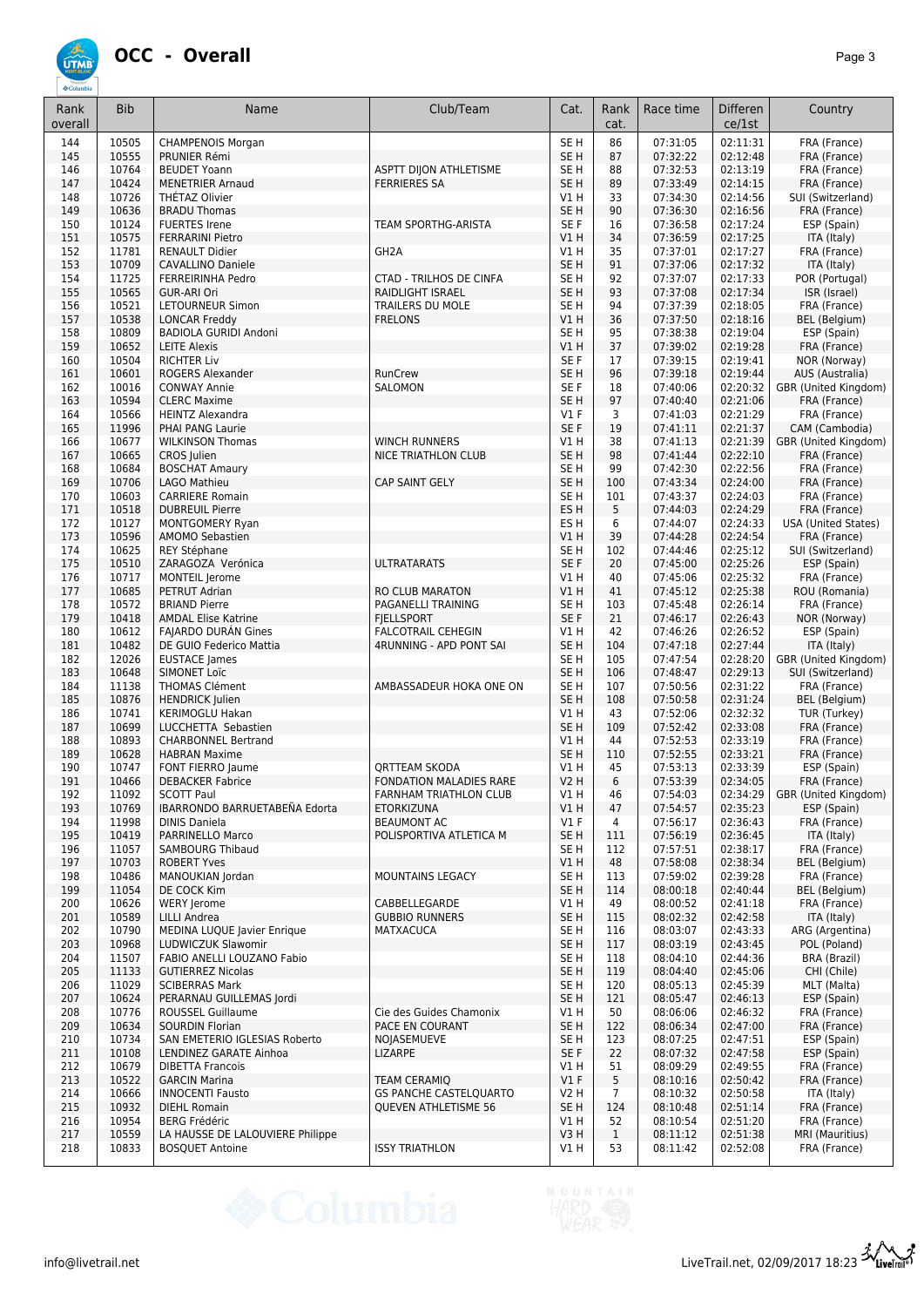

| Rank<br>overall | <b>Bib</b>     | Name                                                | Club/Team                                        | Cat.                               | Rank<br>cat.   | Race time            | <b>Differen</b><br>ce/1st | Country                            |
|-----------------|----------------|-----------------------------------------------------|--------------------------------------------------|------------------------------------|----------------|----------------------|---------------------------|------------------------------------|
| 219             | 10537          | LUISIER Christophe                                  | LA FOULEE SAILLONINTZE                           | SE <sub>H</sub>                    | 125            | 08:12:38             | 02:53:04                  | SUI (Switzerland)                  |
| 220             | 10801          | <b>RAIMONDI Daniele</b>                             | <b>TEMMOS</b>                                    | SE <sub>H</sub>                    | 126            | 08:12:48             | 02:53:14                  | ITA (Italy)                        |
| 221             | 11017          | FERNANDEZ OLIVER David                              | Trail UES Sabadell                               | SE H                               | 127            | 08:14:29             | 02:54:55                  | ESP (Spain)                        |
| 222             | 10697          | <b>BAUDOT Laurent</b>                               | <b>CMBM</b>                                      | SE <sub>H</sub>                    | 128            | 08:14:33             | 02:54:59                  | FRA (France)                       |
| 223<br>224      | 10890<br>10485 | MUÑIZ Diego<br><b>KRAUSE Tomasz Jakub</b>           | <b>TEAM OBAYA</b><br><b>BIEGANIE.PL</b>          | SE H<br>SE <sub>H</sub>            | 129<br>130     | 08:14:46<br>08:16:06 | 02:55:12<br>02:56:32      | ESP (Spain)<br>POL (Poland)        |
| 225             | 10752          | RASQUAIN Benoit                                     | TRAIL FOR FUN HUY                                | V1 H                               | 54             | 08:16:18             | 02:56:44                  | BEL (Belgium)                      |
| 226             | 10781          | <b>TOPAZIO Andrea</b>                               |                                                  | <b>V2 H</b>                        | 8              | 08:16:19             | 02:56:45                  | ITA (Italy)                        |
| 227             | 10561          | <b>JACQUET Manon</b>                                | <b>SMAC</b>                                      | SE F                               | 23             | 08:17:46             | 02:58:12                  | FRA (France)                       |
| 227             | 10775          | RICHARD Stéphane                                    |                                                  | VIH                                | 55             | 08:17:46             | 02:58:12                  | FRA (France)                       |
| 229             | 10667          | <b>MARTINEZ ROCA Francisco</b>                      | SPOR-TI                                          | SE <sub>H</sub>                    | 131            | 08:18:38             | 02:59:04                  | ESP (Spain)                        |
| 229             | 10693          | <b>NEDEY Virgile</b>                                | 1568749                                          | ES H                               | $\overline{7}$ | 08:18:38             | 02:59:04                  | FRA (France)                       |
| 231<br>232      | 10586<br>11081 | <b>JACQUIER Fabrice</b><br><b>MATTHEWS Roger</b>    |                                                  | V1 H<br>VIH                        | 56<br>57       | 08:19:02<br>08:19:16 | 02:59:28<br>02:59:42      | FRA (France)<br>RSA (South Africa) |
| 233             | 10512          | <b>METAY Yohann</b>                                 |                                                  |                                    | $\mathbf{1}$   | 08:19:40             | 03:00:06                  | FRA (France)                       |
| 234             | 11053          | <b>DAVOINE Nicolas</b>                              | <b>UNICK COACHING</b>                            | SE <sub>H</sub>                    | 132            | 08:21:30             | 03:01:56                  | FRA (France)                       |
| 235             | 11196          | <b>JOURDAIN Flavien</b>                             |                                                  | V1 H                               | 58             | 08:21:31             | 03:01:57                  | FRA (France)                       |
| 236             | 10604          | DURÁN HERNÁNDEZ Pedro Antonio                       | <b>FALCOTRAIL CEHEGIN</b>                        | SE <sub>H</sub>                    | 133            | 08:21:39             | 03:02:05                  | ESP (Spain)                        |
| 237             | 10797          | <b>FERRINI Fabio</b>                                |                                                  | SE H                               | 134            | 08:21:56             | 03:02:22                  | ITA (Italy)                        |
| 238             | 10900          | <b>GARCÍA RAMÍREZ Carlos</b>                        | <b>GRUPO ALPINO BENALMADEN</b>                   | SE H                               | 135            | 08:22:00             | 03:02:26                  | ESP (Spain)                        |
| 239<br>240      | 10653<br>10437 | <b>MARTÍN Cesar</b><br><b>SANIARD Flavien</b>       | OPENRUNNING                                      | SE <sub>H</sub><br>SE <sub>H</sub> | 136<br>137     | 08:22:03<br>08:22:23 | 03:02:29<br>03:02:49      | ESP (Spain)                        |
| 240             | 10939          | <b>KRIEGER Thibaut</b>                              | <b>IEFFB TRAIL</b>                               | SE H                               | 138            | 08:22:23             | 03:02:49                  | FRA (France)<br>FRA (France)       |
| 242             | 10770          | <b>MAUSSION David</b>                               |                                                  | SE <sub>H</sub>                    | 139            | 08:22:28             | 03:02:54                  | FRA (France)                       |
| 243             | 10488          | <b>GAUDIN Vincent</b>                               | <b>JOURNAL DU TRAIL</b>                          | V1H                                | 59             | 08:22:39             | 03:03:05                  | FRA (France)                       |
| 244             | 11044          | <b>LAHAYE Maxime</b>                                |                                                  | SE <sub>H</sub>                    | 140            | 08:22:40             | 03:03:06                  | FRA (France)                       |
| 245             | 10680          | <b>LEBLANC Michel</b>                               | GRIMTEAM 2017                                    | SE H                               | 141            | 08:22:42             | 03:03:08                  | FRA (France)                       |
| 246             | 11161          | <b>DOREAU Regis</b>                                 | <b>AS VALEO ANGERS</b>                           | V1 H                               | 60             | 08:22:49             | 03:03:15                  | FRA (France)                       |
| 247             | 10657          | <b>KING Camille</b>                                 | SOUTHAMPTON ATHLETIC CL                          | $VI$ F                             | 6              | 08:22:56             | 03:03:22                  | FRA (France)                       |
| 248<br>249      | 11456<br>10711 | LOPEZ SEVILLANO Eduardo<br><b>COMMEUREUC Pierre</b> | <b>SUTRAIL</b><br>ADVEVAN SPORT NATURE           | SE <sub>H</sub><br>SE H            | 142<br>143     | 08:22:57<br>08:23:32 | 03:03:23<br>03:03:58      | ESP (Spain)<br>FRA (France)        |
| 250             | 11104          | <b>CONTRAIRE Helian</b>                             |                                                  | SE <sub>H</sub>                    | 144            | 08:24:55             | 03:05:21                  | FRA (France)                       |
| 251             | 10710          | <b>CHARIOT Guy</b>                                  | <b>SPAC</b>                                      | V1H                                | 61             | 08:25:10             | 03:05:36                  | FRA (France)                       |
| 252             | 10614          | <b>BLOSS Camilla</b>                                | <b>ARLA IF</b>                                   | SE F                               | 24             | 08:25:14             | 03:05:40                  | SWE (Sweden)                       |
| 252             | 10843          | <b>TORAZZA Federico</b>                             | ATLETICA VALLESCRIVIA                            | V1 H                               | 62             | 08:25:14             | 03:05:40                  | ITA (Italy)                        |
| 254             | 10880          | <b>MARTINI Fabio</b>                                |                                                  | V1 H                               | 63             | 08:25:49             | 03:06:15                  | ITA (Italy)                        |
| 255             | 10899          | FALCO Leonardo                                      | <b>JVM TRAIL RUN</b>                             | SE H                               | 145            | 08:26:13             | 03:06:39                  | BRA (Brazil)                       |
| 256<br>257      | 10837<br>10484 | <b>SCIEGHI Matteo</b><br>REBY Sébastien             | POLISPORTIVA SANT ORSO<br>PENITENTS ENDURANCE    | SE <sub>H</sub><br>SE <sub>H</sub> | 146<br>147     | 08:26:35<br>08:26:46 | 03:07:01<br>03:07:12      | ITA (Italy)<br>FRA (France)        |
| 258             | 10857          | AMIGO Cesar                                         | INDEPENDENT                                      | V2 H                               | 9              | 08:26:50             | 03:07:16                  | ESP (Spain)                        |
| 259             | 10698          | GONZALEZ SERRANO Xavier                             | UEU                                              | V1 H                               | 64             | 08:26:51             | 03:07:17                  | ESP (Spain)                        |
| 260             | 11265          | <b>IOB</b> Damien                                   | <b>ESPRIT SPORT</b>                              | V2 H                               | 10             | 08:27:03             | 03:07:29                  | BEL (Belgium)                      |
| 261             | 12018          | ARDEO Jabier                                        |                                                  | V1 H                               | 65             | 08:27:09             | 03:07:35                  | ESP (Spain)                        |
| 262             | 10638          | <b>HANNING Robert</b>                               | <b>GUDO SK</b><br>VIGILI DEL FUOCO VARESE        | VIH                                | 66             | 08:27:30             | 03:07:56                  | SWE (Sweden)                       |
| 263<br>264      | 10977<br>10956 | <b>GIAMMARIA Enrico</b><br><b>CARNERO RUIZ Jose</b> | <b>RUN BCN</b>                                   | V1 H<br>SE <sub>H</sub>            | 67<br>148      | 08:27:53<br>08:27:55 | 03:08:19<br>03:08:21      | ITA (Italy)<br>ESP (Spain)         |
| 265             | 11187          | <b>DOUILLET Antoine</b>                             |                                                  | SE H                               | 149            | 08:28:06             | 03:08:32                  | FRA (France)                       |
| 266             | 11499          | <b>CATOIR Bertrand</b>                              | <b>ESM</b>                                       | V1 H                               | 68             | 08:28:39             | 03:09:05                  | BEL (Belgium)                      |
| 267             | 10950          | JULIÀ PLA Xavier                                    | GRUP EXCURSIONISTA MALG                          | V1H                                | 69             | 08:28:54             | 03:09:20                  | ESP (Spain)                        |
| 268             | 10483          | SEKULOVIC Marija                                    | SKYRUNNING SERBIA                                | SE F                               | 25             | 08:28:57             | 03:09:23                  | SRB (Serbia)                       |
| 269             | 10602          | <b>CASSIDY Rachel</b>                               |                                                  | SE F                               | 26             | 08:29:18             | 03:09:44                  | GBR (United Kingdom)               |
| 270             | 12068          | <b>ASH Simon</b><br>SALDUCCI Renaud                 |                                                  | V1H                                | 70<br>150      | 08:29:34             | 03:10:00<br>03:10:12      | GBR (United Kingdom)               |
| 271<br>272      | 11137<br>10860 | <b>METAIRIE Stephane</b>                            |                                                  | SE H<br>V1H                        | 71             | 08:29:46<br>08:29:57 | 03:10:23                  | FRA (France)<br>FRA (France)       |
| 273             | 10523          | <b>TORNAY Celine</b>                                | <b>CRISTAL SPORT</b>                             | SE F                               | 27             | 08:30:45             | 03:11:11                  | SUI (Switzerland)                  |
| 274             | 12024          | <b>COELHO Gustavo</b>                               | <b>ML MIX RUN</b>                                | V1H                                | 72             | 08:31:12             | 03:11:38                  | BRA (Brazil)                       |
| 275             | 11160          | <b>CHATAIN Raphael</b>                              |                                                  | SE H                               | 151            | 08:32:03             | 03:12:29                  | FRA (France)                       |
| 275             | 11164          | <b>MANSUY Mathieu</b>                               |                                                  | SE <sub>H</sub>                    | 152            | 08:32:03             | 03:12:29                  | FRA (France)                       |
| 277             | 11302          | <b>SMITH Robert</b>                                 |                                                  | V1 H                               | 73             | 08:32:38             | 03:13:04                  | GBR (United Kingdom)               |
| 278             | 10576          | SAHRAOUI Hakim                                      | EAA LA FOULEE ANNEMASSE                          | SE <sub>H</sub>                    | 153            | 08:33:03             | 03:13:29                  | FRA (France)                       |
| 278<br>280      | 11159<br>10768 | <b>CARBONNIER Olivier</b><br><b>VASSEUR Vincent</b> | LES REQUINS TRIATHLON<br>REQUINS COURONNAIS TRIA | V1 H<br>SE <sub>H</sub>            | 74<br>154      | 08:33:03<br>08:33:04 | 03:13:29<br>03:13:30      | FRA (France)<br>FRA (France)       |
| 281             | 10570          | <b>SCHUMACHER Valerie</b>                           | <b>ASSP VERGEZE</b>                              | V2F                                | $\mathbf{1}$   | 08:33:07             | 03:13:33                  | FRA (France)                       |
| 282             | 10751          | RODRIGUEZ VEGA Victor                               | TORTUGAS TRAIL DE LEON                           | V1 H                               | 75             | 08:33:20             | 03:13:46                  | ESP (Spain)                        |
| 283             | 11100          | <b>LAFON Thibaud</b>                                | <b>ROUEN TRI</b>                                 | SE H                               | 155            | 08:33:35             | 03:14:01                  | FRA (France)                       |
| 284             | 10750          | <b>BUCHARD Arnaud</b>                               |                                                  | SE <sub>H</sub>                    | 156            | 08:33:46             | 03:14:12                  | SUI (Switzerland)                  |
| 285             | 11258          | <b>ARNAUD Antoine</b>                               |                                                  | ES H                               | 8              | 08:35:06             | 03:15:32                  | FRA (France)                       |
| 286             | 10888          | DABROWSKI Jacek                                     | <b>DABROWSKI BROTHERS</b>                        | SE <sub>H</sub>                    | 157            | 08:35:07             | 03:15:33                  | POL (Poland)                       |
| 287<br>287      | 10421<br>11115 | <b>GARBIL Olivier</b><br>JÄRVELÄ Riku               | SAMBA TRAIL RUNNING CLU                          | V1 H<br>SE <sub>H</sub>            | 76<br>158      | 08:35:11<br>08:35:11 | 03:15:37<br>03:15:37      | FRA (France)<br>FIN (Finland)      |
| 289             | 11362          | <b>DUMOULIN Marc</b>                                |                                                  | V1 H                               | 77             | 08:35:25             | 03:15:51                  | FRA (France)                       |
| 290             | 10827          | <b>BIECHY Xavier</b>                                | JEFFBTRAIL/CTA                                   | SE <sub>H</sub>                    | 159            | 08:35:39             | 03:16:05                  | FRA (France)                       |
| 290             | 11195          | <b>ILLESCAS Victor</b>                              |                                                  | SE H                               | 160            | 08:35:39             | 03:16:05                  | FRA (France)                       |
| 292             | 10549          | PANYOR Krisztina                                    | <b>CONTITECH FLUID SE</b>                        | SE F                               | 28             | 08:35:48             | 03:16:14                  | HUN (Hungary)                      |
| 293             | 10779          | <b>EYMARD Florian</b>                               |                                                  | SE <sub>H</sub>                    | 161            | 08:35:59             | 03:16:25                  | FRA (France)                       |

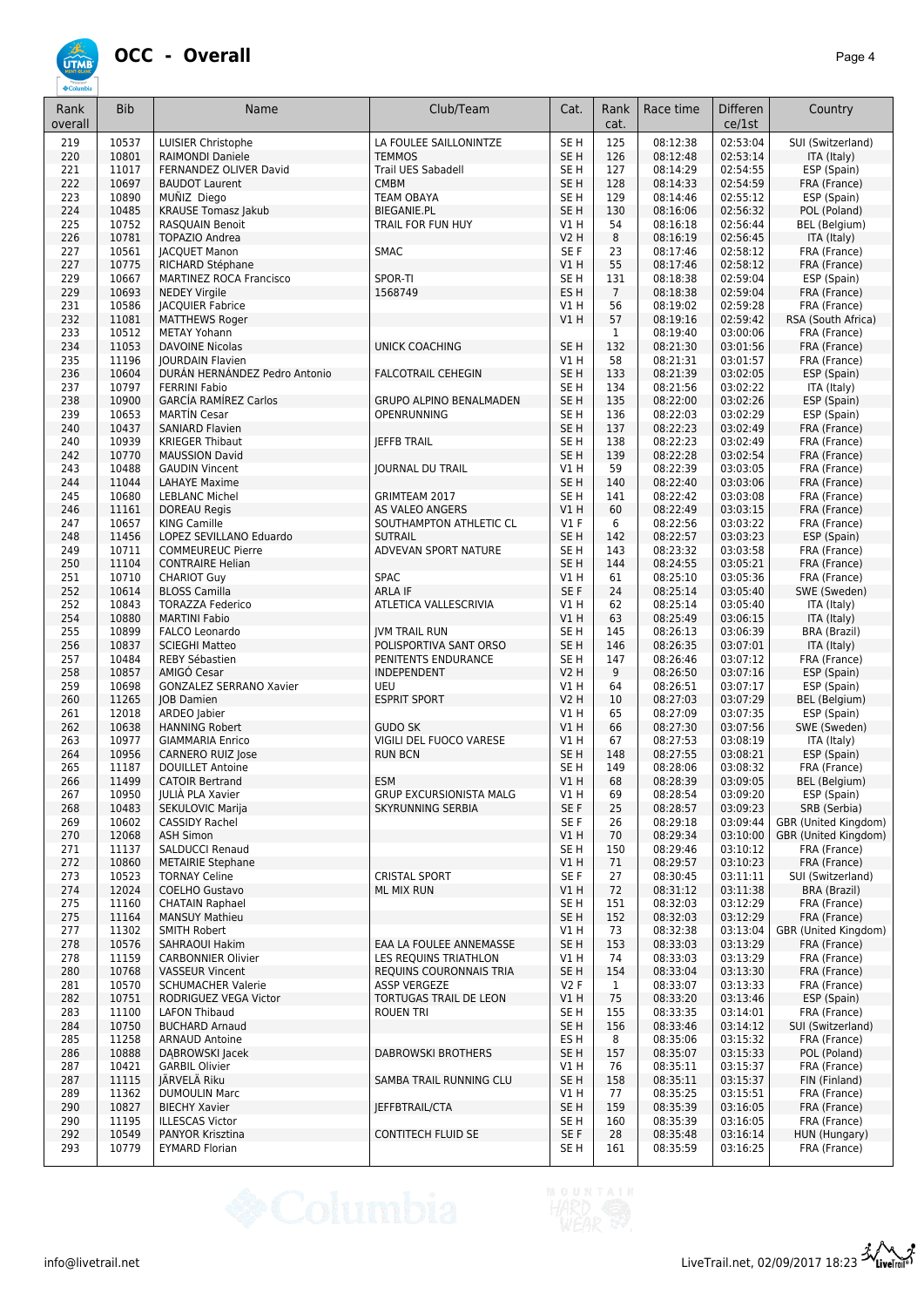

| Rank<br>overall | <b>Bib</b>     | Name                                                   | Club/Team                                | Cat.                      | Rank<br>cat.          | Race time            | <b>Differen</b><br>ce/1st | Country                                      |
|-----------------|----------------|--------------------------------------------------------|------------------------------------------|---------------------------|-----------------------|----------------------|---------------------------|----------------------------------------------|
| 294             | 10597          | <b>HEULIN Gaël</b>                                     | <b>S/L THONON AC</b>                     | SE <sub>H</sub>           | 162                   | 08:36:24             | 03:16:50                  | FRA (France)                                 |
| 295             | 11197          | <b>HERBRETEAU Stéphane</b>                             |                                          | VIH                       | 78                    | 08:36:31             | 03:16:57                  | FRA (France)                                 |
| 296             | 10820          | <b>POCHON Melissa</b>                                  | UNIL-EPFL RUNNING                        | SE F                      | 29                    | 08:36:45             | 03:17:11                  | SUI (Switzerland)                            |
| 297<br>298      | 10578<br>10587 | <b>ROUX Anne Laure</b><br>SÁNCHEZ Amalia               | SENSACION UVEX TEAM                      | SE <sub>F</sub><br>$VI$ F | 30<br>$\overline{7}$  | 08:36:48<br>08:36:51 | 03:17:14<br>03:17:17      | FRA (France)<br>ESP (Spain)                  |
| 299             | 10446          | <b>FEDON Emmanuel</b>                                  |                                          | V1H                       | 79                    | 08:37:10             | 03:17:36                  | FRA (France)                                 |
| 300             | 10802          | <b>TENA Román</b>                                      | UNION ATLETICA CASTELLO                  | SE <sub>H</sub>           | 163                   | 08:37:48             | 03:18:14                  | ESP (Spain)                                  |
| 301             | 12042          | ORTIZ Javier                                           |                                          | SE <sub>H</sub>           | 164                   | 08:38:23             | 03:18:49                  | ESP (Spain)                                  |
| 302             | 10595          | GARCIA DOMINGUEZ Jose Antonio                          | <b>TEAM SEGURARTIC</b>                   | SE <sub>H</sub>           | 165                   | 08:38:24             | 03:18:50                  | ESP (Spain)                                  |
| 303             | 10959          | SAINZ DE MURIETA Ibon                                  | <b>FISIOCASTROSPORT</b>                  | SE <sub>H</sub>           | 166                   | 08:38:31             | 03:18:57                  | ESP (Spain)                                  |
| 304<br>305      | 12060<br>10767 | <b>VANDEVENNE Stanislas</b><br><b>CREQUY Dominique</b> | TRAIL OUTDOOR 69                         | SE <sub>H</sub><br>VIH    | 167<br>80             | 08:38:33<br>08:39:02 | 03:18:59<br>03:19:28      | FRA (France)<br>FRA (France)                 |
| 306             | 11004          | <b>MATHEZ Fredv</b>                                    |                                          | SE H                      | 168                   | 08:39:09             | 03:19:35                  | SUI (Switzerland)                            |
| 307             | 11020          | PERRAT Stéphane                                        | LES TAMALOUS MONT-BONVI                  | VIH                       | 81                    | 08:39:10             | 03:19:36                  | FRA (France)                                 |
| 308             | 10527          | <b>BETTLES Richard</b>                                 | NORTHSIDE RUNNERS GROUP                  | <b>V1 H</b>               | 82                    | 08:40:04             | 03:20:30                  | AUS (Australia)                              |
| 309             | 11188          | <b>GENEY Jerome</b>                                    |                                          | VIH                       | 83                    | 08:40:21             | 03:20:47                  | FRA (France)                                 |
| 310             | 10916          | <b>MATEI Cristian</b>                                  | RO CLUB MARATON                          | V1H                       | 84                    | 08:40:41             | 03:21:07                  | ROU (Romania)                                |
| 311<br>312      | 10777<br>10938 | SALVICCIO Angelo<br><b>CRISTOL Philippe</b>            | TRAIL RUNNERS FINALE LI                  | SE <sub>H</sub><br>V3H    | 169<br>$\overline{2}$ | 08:41:16<br>08:42:31 | 03:21:42<br>03:22:57      | ITA (Italy)<br>FRA (France)                  |
| 313             | 10619          | SOMERSET Anthony                                       | <b>MORNING MOCHA</b>                     | <b>V2 H</b>               | 11                    | 08:42:39             | 03:23:05                  | NZL (New Zealand)                            |
| 314             | 10784          | <b>GEORGES Olivier</b>                                 | <b>AC ETRECHY</b>                        | V1H                       | 85                    | 08:42:47             | 03:23:13                  | FRA (France)                                 |
| 315             | 11071          | NADAUD Frédéric                                        | <b>ASPTT COMPIEGNE</b>                   | V1H                       | 86                    | 08:43:20             | 03:23:46                  | FRA (France)                                 |
| 316             | 10713          | <b>KREBS Didier</b>                                    |                                          | V1H                       | 87                    | 08:43:24             | 03:23:50                  | FRA (France)                                 |
| 317             | 10672          | <b>MARTIN Leonard</b>                                  | London Heathside                         | SE <sub>H</sub>           | 170                   | 08:43:50             | 03:24:16                  | GBR (United Kingdom)                         |
| 318             | 11000          | CUENCA LÓPEZ Juan Jose                                 | PASICO A PASICO                          | SE H                      | 171                   | 08:44:56             | 03:25:22                  | ESP (Spain)                                  |
| 319<br>320      | 10687<br>10725 | <b>DANHAUSEN Axel</b><br><b>FONTANA Gianpaolo</b>      | <b>TEAM LAUFCAMPUS</b><br>S.A. VALCHIESE | VIH<br>V1 H               | 88<br>89              | 08:45:21<br>08:45:42 | 03:25:47<br>03:26:08      | GER (Germany)<br>ITA (Italy)                 |
| 321             | 10772          | <b>ROSSELLE Marine</b>                                 | <b>LACSHM</b>                            | SE F                      | 31                    | 08:45:43             | 03:26:09                  | FRA (France)                                 |
| 322             | 10739          | <b>DEBOIS Sébastien</b>                                |                                          | VIH                       | 90                    | 08:45:48             | 03:26:14                  | FRA (France)                                 |
| 323             | 10637          | <b>DEBOIS Nicolas</b>                                  |                                          | SE <sub>H</sub>           | 172                   | 08:45:49             | 03:26:15                  | FRA (France)                                 |
| 324             | 11326          | <b>PUGLIESE Alvaro</b>                                 | <b>URKU</b>                              | SE <sub>H</sub>           | 173                   | 08:45:55             | 03:26:21                  | ARG (Argentina)                              |
| 325             | 11168          | <b>LOPES Vinicius</b>                                  | <b>SCIENCE RUN CLUB</b>                  | SE <sub>H</sub>           | 174                   | 08:46:06             | 03:26:32                  | <b>BRA</b> (Brazil)                          |
| 326<br>327      | 10982<br>10425 | <b>ETERNO Marc</b><br>OCHOA DUARTE Liliana Teresa      | COMPRESSPORT INT.                        | VIH<br>SE <sub>F</sub>    | 91<br>32              | 08:46:12<br>08:46:24 | 03:26:38<br>03:26:50      | FRA (France)<br>COL (Colombia)               |
| 328             | 11644          | <b>BURTON Paul</b>                                     |                                          | $VI$ F                    | 8                     | 08:46:58             | 03:27:24                  | GBR (United Kingdom)                         |
| 329             | 10796          | <b>KVARAN Melkorka</b>                                 | <b>KERRUPUL</b>                          | V1F                       | 9                     | 08:47:09             | 03:27:35                  | ISL (Iceland)                                |
| 330             | 10952          | PIRMEZ Cédric                                          | MYRUN POTOS BIOTRAIL IR                  | SE H                      | 175                   | 08:47:23             | 03:27:49                  | <b>BEL</b> (Belgium)                         |
| 331             | 11182          | <b>GABIGNON Steve</b>                                  | <b>FAMILY FUN TRAIL</b>                  | VIH                       | 92                    | 08:47:32             | 03:27:58                  | FRA (France)                                 |
| 332             | 10755          | <b>THIBEAU Nicolas</b>                                 |                                          | V1H                       | 93                    | 08:47:35             | 03:28:01                  | FRA (France)                                 |
| 333<br>334      | 10105<br>11283 | ZEA MONTERO Charo                                      | <b>ALPINO JARAPALOS</b><br><b>FIDAL</b>  | V1F<br>VIH                | 10<br>94              | 08:47:37<br>08:47:45 | 03:28:03<br>03:28:11      | ESP (Spain)                                  |
| 335             | 10429          | <b>CONTI Andrea</b><br><b>BERNIER Tiphaine</b>         | <b>TRAILEMAN</b>                         | SE F                      | 33                    | 08:47:53             | 03:28:19                  | ITA (Italy)<br>FRA (France)                  |
| 336             | 11016          | <b>COLSON David</b>                                    | <b>TDCH</b>                              | SE <sub>H</sub>           | 176                   | 08:47:55             | 03:28:21                  | <b>BEL</b> (Belgium)                         |
| 337             | 10850          | LE BERRE François                                      | FFA PASS RUNNING                         | SE <sub>H</sub>           | 177                   | 08:48:36             | 03:29:02                  | FRA (France)                                 |
| 338             | 10571          | <b>DUHAMEL Suzanne</b>                                 |                                          | SE <sub>F</sub>           | 34                    | 08:48:39             | 03:29:05                  | FRA (France)                                 |
| 339             | 10953          | <b>TISSOT David</b>                                    |                                          | SE <sub>H</sub>           | 178                   | 08:48:40             | 03:29:06                  | FRA (France)                                 |
| 340<br>341      | 12027<br>10608 | FILIPKIEWICZ Tomasz<br><b>MARAFFI Samuel</b>           | <b>RUN IN 70</b>                         | SE <sub>H</sub><br>SE H   | 179<br>180            | 08:49:06             | 03:29:32                  | POL (Poland)                                 |
| 342             | 10582          | PELLANDA Filippo                                       |                                          | SE H                      | 181                   | 08:49:11<br>08:49:34 | 03:29:37<br>03:30:00      | FRA (France)<br>ITA (Italy)                  |
| 343             | 10847          | <b>ALMARO Ronen</b>                                    |                                          | SE H                      | 182                   | 08:49:39             | 03:30:05                  | ISR (Israel)                                 |
| 344             | 10647          | <b>JUILLERAT Mikael</b>                                | TOWN TO TRAIL                            | SE H                      | 183                   | 08:50:12             | 03:30:38                  | FRA (France)                                 |
| 345             | 10471          | <b>CURISTON Carson</b>                                 |                                          | ES H                      | 9                     | 08:50:15             | 03:30:41                  | CAN (Canada)                                 |
| 346             | 10858          | DUAY Jérôme                                            |                                          | V1H                       | 95                    | 08:50:21             | 03:30:47                  | SUI (Switzerland)                            |
| 347<br>348      | 10803<br>10842 | SALVAT Adrià<br>PUIG MUNTNN Marc                       | <b>ENDAVANT KM'S</b>                     | SE <sub>H</sub><br>V1H    | 184<br>96             | 08:50:31<br>08:50:34 | 03:30:57<br>03:31:00      | ESP (Spain)<br>ESP (Spain)                   |
| 349             | 11162          | <b>FETIQUE Claude</b>                                  | <b>BPALC SPORTS</b>                      | SE <sub>H</sub>           | 185                   | 08:50:40             | 03:31:06                  | FRA (France)                                 |
| 350             | 10591          | <b>COLL Nathalie</b>                                   | TRAIL VERNET AVENTURE                    | $VI$ F                    | 11                    | 08:51:12             | 03:31:38                  | FRA (France)                                 |
| 351             | 10692          | <b>BRUWIER Jean-Paul</b>                               |                                          | V1H                       | 97                    | 08:51:15             | 03:31:41                  | BEL (Belgium)                                |
| 352             | 10765          | MELLADO GARCÍA Jose                                    | C.A. TAYMORY-SPIRIDON                    | V1H                       | 98                    | 08:51:21             | 03:31:47                  | ESP (Spain)                                  |
| 353             | 11178          | <b>VANCUTSEM David</b>                                 |                                          | V1H                       | 99                    | 08:51:31             | 03:31:57                  | BEL (Belgium)                                |
| 354             | 10763          | <b>JACQUET Yann</b>                                    |                                          | SE H                      | 186                   | 08:51:50             | 03:32:16                  | FRA (France)                                 |
| 355             | 10563          | AMIOTTE Elen                                           | TEAM ELITE VELORUN                       | $VI$ F                    | 12                    | 08:52:02             | 03:32:28                  | FRA (France)                                 |
| 356<br>357      | 10907<br>10955 | <b>YE Sangkuk</b><br><b>BERRUEX Damien</b>             | TEAM SALOMON SOUTH KORE<br><b>CMBM</b>   | SE H<br>SE <sub>H</sub>   | 187<br>188            | 08:52:13<br>08:52:20 | 03:32:39<br>03:32:46      | KOR (South Korea)<br>SUI (Switzerland)       |
| 358             | 10631          | DE FORCADE François                                    |                                          | V1H                       | 100                   | 08:52:28             | 03:32:54                  | FRA (France)                                 |
| 359             | 11098          | <b>GASSER Thomas</b>                                   | <b>DTEAM</b>                             | SE <sub>H</sub>           | 189                   | 08:52:42             | 03:33:08                  | FRA (France)                                 |
| 360             | 10670          | <b>ISERNIA Ruggiero</b>                                | <b>COURMAYEUR TRAILERS</b>               | V1H                       | 101                   | 08:52:56             | 03:33:22                  | ITA (Italy)                                  |
| 360             | 10800          | <b>BARBETTI Massimo</b>                                | runcard                                  | SE <sub>H</sub>           | 190                   | 08:52:56             | 03:33:22                  | ITA (Italy)                                  |
| 362             | 11022<br>10611 | SALLES Mehdi                                           |                                          | SE H<br>SE F              | 191<br>35             | 08:53:19             | 03:33:45                  | FRA (France)                                 |
| 363<br>363      | 10613          | <b>HOGBEN Emma</b><br><b>HOGBEN Ryan</b>               | <b>GET ACTIVE RUNNING</b>                | V1H                       | 102                   | 08:53:47<br>08:53:47 | 03:34:13<br>03:34:13      | GBR (United Kingdom)<br>GBR (United Kingdom) |
| 365             | 12056          | <b>TEMIZ Umut Can</b>                                  | DO KOSU KLUBU                            | SE <sub>H</sub>           | 192                   | 08:53:56             | 03:34:22                  | TUR (Turkey)                                 |
| 366             | 10814          | RODRIGUEZ PEREZ Miguel                                 | <b>BSG SPRINGORUM BOCHUM</b>             | SE H                      | 193                   | 08:54:02             | 03:34:28                  | ESP (Spain)                                  |
| 367             | 12053          | <b>SMOLEN Witold</b>                                   | <b>Woodhill Racers</b>                   | SE <sub>H</sub>           | 194                   | 08:54:15             | 03:34:41                  | POL (Poland)                                 |
| 368             | 10708          | ORQUIOLA ROJAS Tati                                    | TRAIL TARRACO                            | SE F                      | 36                    | 08:54:35             | 03:35:01                  | PAR (Paraguay)                               |

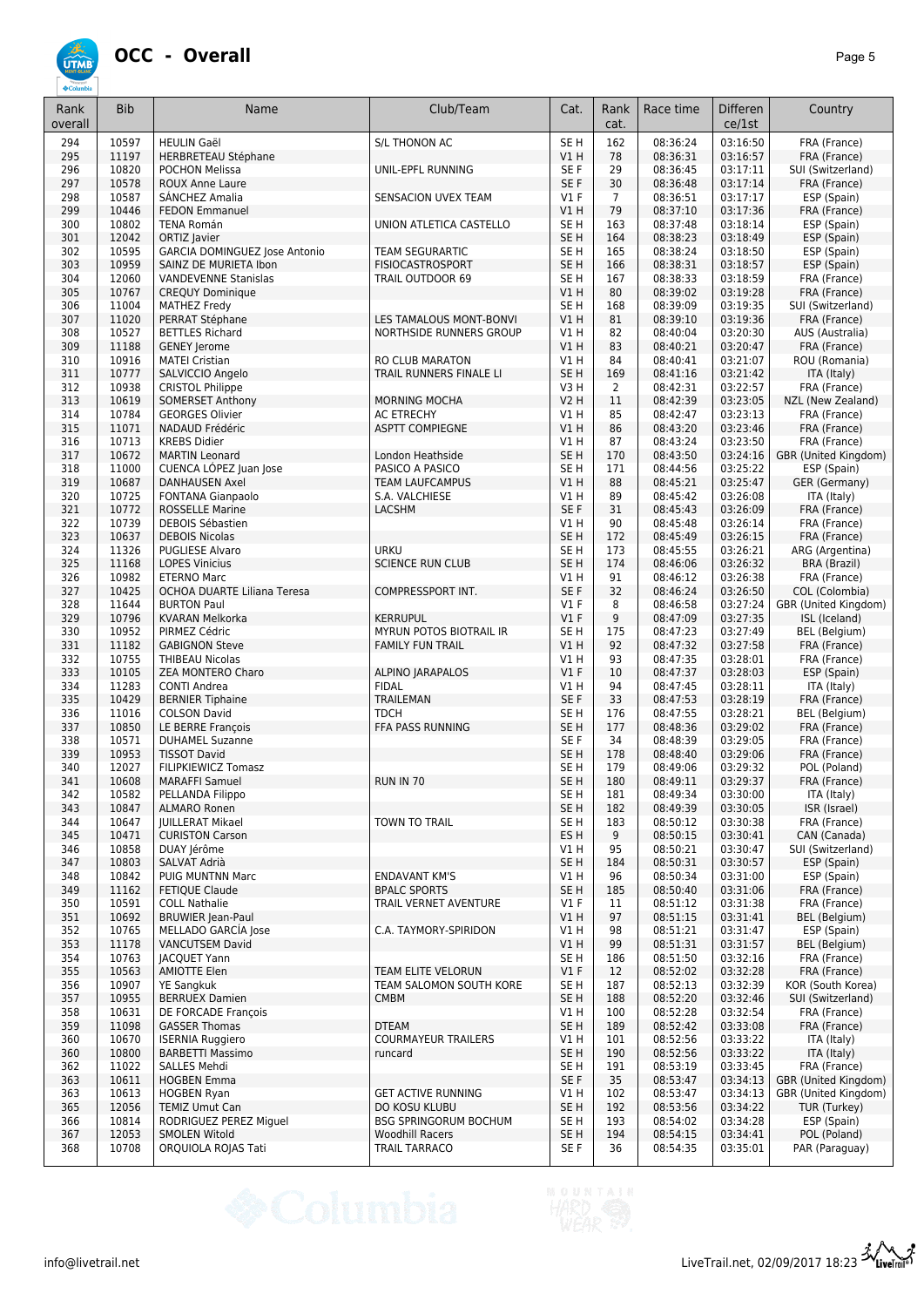## **OCC - Overall** *Page 6*

| 370<br>10758<br>SE <sub>H</sub><br>08:55:11<br>03:35:37<br><b>CRETTON Gaétan</b><br>195<br>371<br>10922<br>SE <sub>H</sub><br>08:55:33<br>03:35:59<br>FRA (France)<br><b>BOUCHEZ Alexis</b><br>Us marquette<br>196<br>372<br>11018<br>SE <sub>H</sub><br>08:55:47<br>03:36:13<br>FRA (France)<br><b>INDEY Nicolas</b><br>197<br>373<br>10754<br>SE <sub>H</sub><br>08:56:25<br>03:36:51<br><b>BURRASSO Vincenzo</b><br>OUTDOOR RUNNERS COMMUNI<br>198<br>ITA (Italy)<br>374<br>10644<br>$VI$ F<br>08:56:26<br>03:36:52<br>ITA (Italy)<br><b>ESPER Elena</b><br>FREE RUNNERS LE CLUB<br>13<br>375<br>10686<br>SE <sub>H</sub><br>03:36:58<br><b>BIASIN Tommaso</b><br><b>LIMENA RUN</b><br>199<br>08:56:32<br>ITA (Italy)<br>10898<br><b>V2 H</b><br>08:56:39<br>03:37:05<br>FRA (France)<br>376<br><b>BEAUMONT Frederic</b><br><b>VIROFLAY RUNNING TRAIL</b><br>12<br>03:37:17<br>377<br>11148<br><b>SIX Nicolas</b><br>V1 H<br>104<br>08:56:51<br>FRA (France)<br>378<br>SE F<br>03:37:22<br>FRA (France)<br>11006<br>AIN SOUYA Saâdia<br>37<br>08:56:56<br>379<br>11093<br>SE <sub>H</sub><br>03:37:23<br>VIEIRA MENDES João<br><b>CLUBE ATLETISMO FAFE</b><br>200<br>08:56:57<br>POR (Portugal)<br>380<br>10969<br>V1H<br>105<br>03:37:43<br>08:57:17<br>FRA (France)<br><b>ROSNET Vincent</b><br>381<br>10813<br>SE <sub>H</sub><br>08:57:27<br>03:37:53<br>ESP (Spain)<br>PEREZ ALVAREZ David<br><b>XENTE CORRENDERA</b><br>201<br>382<br>11674<br>SE <sub>H</sub><br>202<br>08:57:28<br>03:37:54<br>FRA (France)<br>GIOT Jerome<br>AS TOURLAVILLE<br>10905<br>08:57:30<br>03:37:56<br>383<br><b>DUFRESNE Marc</b><br><b>VTCA FALCK</b><br>V1 H<br>106<br>FRA (France)<br>V1F<br>384<br>10511<br><b>MATT Karine</b><br>14<br>08:57:43<br>03:38:09<br>FRA (France)<br>385<br>11321<br><b>V2 H</b><br>08:57:55<br>03:38:21<br>FRA (France)<br><b>OGERON Stephane</b><br>13<br>386<br>11567<br><b>CAMPBELL Rob</b><br><b>CLAPHAM CHASERS</b><br>SE <sub>H</sub><br>203<br>08:58:02<br>03:38:28<br>GBR (United Kingdom)<br>387<br>10804<br><b>CRISTOL Patrick</b><br><b>V2 H</b><br>08:58:25<br>03:38:51<br>14<br>FRA (France)<br>387<br>11201<br>SE <sub>H</sub><br>204<br>08:58:25<br>03:38:51<br><b>CAPALDI Massimo</b><br>ITA (Italy)<br>10887<br>03:39:06<br>389<br><b>CHAUVEAU Pascal</b><br>V1 H<br>107<br>08:58:40<br>FRA (France)<br>10785<br>03:39:07<br>390<br>MORENO GONZALEZ Oscar Manuel<br><b>GRANDA ULTRA TRAIL</b><br>VIH<br>108<br>08:58:41<br>ESP (Spain)<br>10689<br>SE <sub>H</sub><br>03:39:08<br>391<br>PREVOT Loic<br>205<br>08:58:42<br>FRA (France)<br>391<br>11515<br>V1H<br>03:39:08<br><b>FALKINER Chris</b><br>109<br>08:58:42<br>GBR (United Kingdom)<br>393<br>11140<br><b>V2 H</b><br>15<br>03:39:09<br>BEL (Belgium)<br><b>COLLETTE Vincent</b><br>BIN<br>08:58:43<br>394<br>10783<br><b>BELLEVAUX</b><br>V1H<br>08:59:33<br>03:39:59<br>FRA (France)<br><b>BESSON Richard</b><br>110<br>395<br>10995<br>09:01:06<br>03:41:32<br>ROSSO Marco<br><b>GSD VALTANARO</b><br>V1 H<br>111<br>ITA (Italy)<br>396<br>10580<br>SE F<br>38<br>09:01:10<br>03:41:36<br>SUI (Switzerland)<br><b>BERNASCONI Clio</b><br>397<br>10615<br>V2 H<br>09:01:51<br>03:42:17<br>ESP (Spain)<br><b>AGUDO RUIZ Francisco</b><br><b>FALCOTRAIL CEHEGIN</b><br>16<br>398<br>10702<br>SE <sub>H</sub><br>09:01:56<br>03:42:22<br>ROU (Romania)<br><b>MARCU Radu Andrei</b><br>206<br>399<br>10929<br><b>V2 H</b><br>09:02:32<br>03:42:58<br>FRA (France)<br><b>GOURDON Maurice</b><br>17<br>11277<br><b>CUS PRO PATRIA MILANO</b><br>V3H<br>3<br>03:43:12<br>400<br>PAGETTI Eligio<br>09:02:46<br>ITA (Italy)<br>11046<br>RODRÍGUEZ CUESTA Ignasi<br>V1H<br>112<br>09:03:05<br>03:43:31<br>ESP (Spain)<br>401<br>UEU<br>11207<br><b>V2 H</b><br>402<br>RAVOUX Philippe<br>18<br>09:03:18<br>03:43:44<br>FRA (France)<br>SE <sub>H</sub><br>03:43:54<br>403<br>11480<br><b>CESBRON Fabien</b><br>100% TRAIL ANGERS<br>207<br>09:03:28<br>FRA (France)<br>SE <sub>H</sub><br>208<br>404<br>11230<br><b>GUILLAUME Julien</b><br>09:04:06<br>03:44:32<br>FRA (France)<br>10972<br><b>CABRERA Victor</b><br>SE <sub>H</sub><br>209<br>09:04:09<br>03:44:35<br>405<br>THE NORTH FACE RUNNING<br>CHI (Chile)<br>11114<br>SE <sub>H</sub><br>210<br>03:44:45<br>FRA (France)<br>406<br><b>DRANSART Philippe</b><br>EA DU PLATEAU EST<br>09:04:19<br>11106<br>V1H<br>09:04:34<br>03:45:00<br>NOR (Norway)<br>407<br><b>NEDLAND Magnar</b><br>113<br>408<br>10879<br>SE <sub>H</sub><br>211<br>03:45:04<br>FRA (France)<br><b>GRAILLE</b> Jeremie<br><b>ASSP VERGEZE</b><br>09:04:38<br>409<br>11712<br><b>TAVERNIER Laurent</b><br>SE <sub>H</sub><br>09:04:45<br>03:45:11<br>FRA (France)<br>212<br>10810<br>SE <sub>H</sub><br>213<br>09:04:48<br>03:45:14<br>ITA (Italy)<br>410<br><b>GALLINUCCI Luca</b><br>ATLETICA 75 CATTOLICA<br>10975<br>03:45:14<br>410<br><b>BIAGETTI Carlo</b><br>ATLETICA URBANIA<br><b>V1 H</b><br>114<br>09:04:48<br>ITA (Italy)<br>10618<br>$VI$ F<br>412<br><b>VINCENT Isabelle</b><br>15<br>09:05:04<br>03:45:30<br>FRA (France)<br>SE <sub>H</sub><br>03:45:37<br>FRA (France)<br>413<br>11684<br>LAVAUX Florent<br>214<br>09:05:11<br>414<br>10620<br>POSKO Benoit<br>VIH<br>115<br>09:05:47<br>03:46:13<br>FRA (France)<br>415<br>10450<br><b>MARTIN Pascal</b><br><b>VERN SUR SEICHE</b><br>V1H<br>116<br>09:06:07<br>03:46:33<br>FRA (France)<br>416<br>11347<br><b>GRETHER Fabrice</b><br>V1H<br>117<br>09:06:12<br>03:46:38<br>MON (Monaco)<br>10496<br>215<br>417<br><b>FRENCHFUEL</b><br>SE <sub>H</sub><br>09:06:15<br>03:46:41<br>FRA (France)<br><b>PASCAL Matthieu</b><br>10798<br><b>V2 H</b><br>19<br>418<br>RÉMOND Christophe<br>MONDEVILLE TRAIL AVENTU<br>09:06:20<br>03:46:46<br>FRA (France)<br>10789<br><b>V2 H</b><br>419<br><b>HERITIER Christian</b><br>20<br>09:06:22<br>03:46:48<br>SUI (Switzerland)<br>420<br>10965<br><b>BURBAUD</b> Jean<br>V1 H<br>09:06:25<br>03:46:51<br>FRA (France)<br>118<br>V2F<br>421<br>10662<br><b>THETAZ Marie-Pierre</b><br>$\overline{2}$<br>09:06:45<br>03:47:11<br>SUI (Switzerland)<br>10730<br>SE F<br>39<br>422<br><b>SANVISENS Laura</b><br>CE TRAIL TARRACO<br>09:07:01<br>03:47:27<br>ESP (Spain)<br>10780<br>SE <sub>H</sub><br>423<br>FERNANDEZ LOZANO Jonathan<br>C.E. TRAIL TARRACO<br>216<br>09:07:02<br>03:47:28<br>ESP (Spain)<br>10917<br>423<br>SE <sub>H</sub><br>217<br>09:07:02<br>03:47:28<br>FRA (France)<br><b>MORTELECQ Thibaut</b><br><b>V2 H</b><br>03:48:23<br>425<br>11248<br>KONGSTED Hc<br>21<br>09:07:57<br>DEN (Denmark)<br>426<br>10444<br><b>LAGRANGE Matthieu</b><br>VIH<br>119<br>09:08:05<br>03:48:31<br>FRA (France)<br>SE <sub>H</sub><br>426<br>11318<br>218<br>09:08:05<br>03:48:31<br>FRA (France)<br>DERQUENNE Augustin<br>428<br>12055<br><b>SWANSON Adam</b><br>V1H<br>120<br>03:48:34<br>GBR (United Kingdom)<br>09:08:08<br>SE <sub>H</sub><br>429<br>11233<br>LELONG Olivier<br>219<br>09:08:22<br>03:48:48<br>FRA (France)<br>11241<br>VÉGSŐ Attila<br>SE <sub>H</sub><br>430<br>220<br>09:09:33<br>03:49:59<br>HUN (Hungary)<br>11028<br>09:09:34<br>03:50:00<br>431<br>PATTERSON Keith<br>V1 H<br>121<br>GBR (United Kingdom)<br>ATHLE VOSGE DE LA VALLE<br>432<br>10902<br><b>JEANDEL Laurent</b><br>V1H<br>122<br>09:10:38<br>03:51:04<br>FRA (France)<br>VÉRTIZ Sergio L.<br>09:10:38<br>03:51:04<br>432<br>11286<br><b>CLUB TRAIL RUNNING GIRO</b><br>V1 H<br>123<br>ARG (Argentina)<br>434<br>10533<br>V1F<br>03:51:27<br>LIEBART Stéphanie<br>ATHLE SUD 77/ TY HAPPY<br>16<br>09:11:01<br>FRA (France)<br>11569<br>V1H<br>03:51:31<br>435<br><b>DUARTE Nelson</b><br>124<br>09:11:05<br>CRC (Costa Rica)<br>11571<br><b>V2 H</b><br>22<br>03:52:05<br>436<br>KAYSER Jean<br>09:11:39<br>BEL (Belgium)<br>03:52:25<br>437<br>11350<br>PAXMAN James<br>DARK PEAK FELL RUNNERS<br><b>V2 H</b><br>23<br>09:11:59<br>GBR (United Kingdom)<br>438<br>11008<br><b>FARINEAU Pascal</b><br>VIH<br>125<br>09:12:57<br>03:53:23<br>FRA (France)<br>439<br>10749<br>DIOSSY Timea<br>SE F<br>40<br>09:13:26<br>03:53:52<br>HUN (Hungary)<br>440<br>10470<br>LES FOULEES CHABLAISIEN<br><b>V2 H</b><br>09:13:35<br>03:54:01<br>FRA (France)<br><b>AGUETTAZ Christophe</b><br>24<br>441<br>10480<br><b>LRDC</b><br>SE H<br>221<br>03:54:15<br>FRA (France)<br>EL OUANNAN Jamel<br>09:13:49<br>12000<br>SE F<br>03:54:18<br>442<br><b>GASPARD Marie-Estelle</b><br><b>COURIR EN UZEGE</b><br>41<br>09:13:52<br>FRA (France)<br>443<br>11021<br>RODRIGUEZ David<br>CAI CADR<br>SE H<br>222<br>09:14:00<br>03:54:26<br>ESP (Spain) | 369 | 10645 | <b>KUHN Nicolas</b> | <b>AER ERSTEIN</b> | <b>V1 H</b> | 103 | 08:54:38 | 03:35:04 | FRA (France)      |
|------------------------------------------------------------------------------------------------------------------------------------------------------------------------------------------------------------------------------------------------------------------------------------------------------------------------------------------------------------------------------------------------------------------------------------------------------------------------------------------------------------------------------------------------------------------------------------------------------------------------------------------------------------------------------------------------------------------------------------------------------------------------------------------------------------------------------------------------------------------------------------------------------------------------------------------------------------------------------------------------------------------------------------------------------------------------------------------------------------------------------------------------------------------------------------------------------------------------------------------------------------------------------------------------------------------------------------------------------------------------------------------------------------------------------------------------------------------------------------------------------------------------------------------------------------------------------------------------------------------------------------------------------------------------------------------------------------------------------------------------------------------------------------------------------------------------------------------------------------------------------------------------------------------------------------------------------------------------------------------------------------------------------------------------------------------------------------------------------------------------------------------------------------------------------------------------------------------------------------------------------------------------------------------------------------------------------------------------------------------------------------------------------------------------------------------------------------------------------------------------------------------------------------------------------------------------------------------------------------------------------------------------------------------------------------------------------------------------------------------------------------------------------------------------------------------------------------------------------------------------------------------------------------------------------------------------------------------------------------------------------------------------------------------------------------------------------------------------------------------------------------------------------------------------------------------------------------------------------------------------------------------------------------------------------------------------------------------------------------------------------------------------------------------------------------------------------------------------------------------------------------------------------------------------------------------------------------------------------------------------------------------------------------------------------------------------------------------------------------------------------------------------------------------------------------------------------------------------------------------------------------------------------------------------------------------------------------------------------------------------------------------------------------------------------------------------------------------------------------------------------------------------------------------------------------------------------------------------------------------------------------------------------------------------------------------------------------------------------------------------------------------------------------------------------------------------------------------------------------------------------------------------------------------------------------------------------------------------------------------------------------------------------------------------------------------------------------------------------------------------------------------------------------------------------------------------------------------------------------------------------------------------------------------------------------------------------------------------------------------------------------------------------------------------------------------------------------------------------------------------------------------------------------------------------------------------------------------------------------------------------------------------------------------------------------------------------------------------------------------------------------------------------------------------------------------------------------------------------------------------------------------------------------------------------------------------------------------------------------------------------------------------------------------------------------------------------------------------------------------------------------------------------------------------------------------------------------------------------------------------------------------------------------------------------------------------------------------------------------------------------------------------------------------------------------------------------------------------------------------------------------------------------------------------------------------------------------------------------------------------------------------------------------------------------------------------------------------------------------------------------------------------------------------------------------------------------------------------------------------------------------------------------------------------------------------------------------------------------------------------------------------------------------------------------------------------------------------------------------------------------------------------------------------------------------------------------------------------------------------------------------------------------------------------------------------------------------------------------------------------------------------------------------------------------------------------------------------------------------------------------------------------------------------------------------------------------------------------------------------------------------------------------------------------------------------------------------------------------------------------------------------------------------------------------------------------------------------------------------------------------------------------------------------------------------------------------------------------------------------------------------------------------------------------------------------------------------------------------------------------------------------------------------------------------------------------------------------------------------------------------------------------------------------------------------------------------------------------------------------------------------------------------------------------------------------------------------------------------------------------------------------------------------------------------------------------------------------------------------------------------------------------------------------------------------------------------------------------------------------------------------------------------------------------------------------------------------------------------------------------------------------------------------------------------------------------|-----|-------|---------------------|--------------------|-------------|-----|----------|----------|-------------------|
|                                                                                                                                                                                                                                                                                                                                                                                                                                                                                                                                                                                                                                                                                                                                                                                                                                                                                                                                                                                                                                                                                                                                                                                                                                                                                                                                                                                                                                                                                                                                                                                                                                                                                                                                                                                                                                                                                                                                                                                                                                                                                                                                                                                                                                                                                                                                                                                                                                                                                                                                                                                                                                                                                                                                                                                                                                                                                                                                                                                                                                                                                                                                                                                                                                                                                                                                                                                                                                                                                                                                                                                                                                                                                                                                                                                                                                                                                                                                                                                                                                                                                                                                                                                                                                                                                                                                                                                                                                                                                                                                                                                                                                                                                                                                                                                                                                                                                                                                                                                                                                                                                                                                                                                                                                                                                                                                                                                                                                                                                                                                                                                                                                                                                                                                                                                                                                                                                                                                                                                                                                                                                                                                                                                                                                                                                                                                                                                                                                                                                                                                                                                                                                                                                                                                                                                                                                                                                                                                                                                                                                                                                                                                                                                                                                                                                                                                                                                                                                                                                                                                                                                                                                                                                                                                                                                                                                                                                                                                                                                                                                                                                                                                                                                                                                                                                                                                                                                                                                                                                                                                                                        |     |       |                     |                    |             |     |          |          | SUI (Switzerland) |
|                                                                                                                                                                                                                                                                                                                                                                                                                                                                                                                                                                                                                                                                                                                                                                                                                                                                                                                                                                                                                                                                                                                                                                                                                                                                                                                                                                                                                                                                                                                                                                                                                                                                                                                                                                                                                                                                                                                                                                                                                                                                                                                                                                                                                                                                                                                                                                                                                                                                                                                                                                                                                                                                                                                                                                                                                                                                                                                                                                                                                                                                                                                                                                                                                                                                                                                                                                                                                                                                                                                                                                                                                                                                                                                                                                                                                                                                                                                                                                                                                                                                                                                                                                                                                                                                                                                                                                                                                                                                                                                                                                                                                                                                                                                                                                                                                                                                                                                                                                                                                                                                                                                                                                                                                                                                                                                                                                                                                                                                                                                                                                                                                                                                                                                                                                                                                                                                                                                                                                                                                                                                                                                                                                                                                                                                                                                                                                                                                                                                                                                                                                                                                                                                                                                                                                                                                                                                                                                                                                                                                                                                                                                                                                                                                                                                                                                                                                                                                                                                                                                                                                                                                                                                                                                                                                                                                                                                                                                                                                                                                                                                                                                                                                                                                                                                                                                                                                                                                                                                                                                                                                        |     |       |                     |                    |             |     |          |          |                   |
|                                                                                                                                                                                                                                                                                                                                                                                                                                                                                                                                                                                                                                                                                                                                                                                                                                                                                                                                                                                                                                                                                                                                                                                                                                                                                                                                                                                                                                                                                                                                                                                                                                                                                                                                                                                                                                                                                                                                                                                                                                                                                                                                                                                                                                                                                                                                                                                                                                                                                                                                                                                                                                                                                                                                                                                                                                                                                                                                                                                                                                                                                                                                                                                                                                                                                                                                                                                                                                                                                                                                                                                                                                                                                                                                                                                                                                                                                                                                                                                                                                                                                                                                                                                                                                                                                                                                                                                                                                                                                                                                                                                                                                                                                                                                                                                                                                                                                                                                                                                                                                                                                                                                                                                                                                                                                                                                                                                                                                                                                                                                                                                                                                                                                                                                                                                                                                                                                                                                                                                                                                                                                                                                                                                                                                                                                                                                                                                                                                                                                                                                                                                                                                                                                                                                                                                                                                                                                                                                                                                                                                                                                                                                                                                                                                                                                                                                                                                                                                                                                                                                                                                                                                                                                                                                                                                                                                                                                                                                                                                                                                                                                                                                                                                                                                                                                                                                                                                                                                                                                                                                                                        |     |       |                     |                    |             |     |          |          |                   |
|                                                                                                                                                                                                                                                                                                                                                                                                                                                                                                                                                                                                                                                                                                                                                                                                                                                                                                                                                                                                                                                                                                                                                                                                                                                                                                                                                                                                                                                                                                                                                                                                                                                                                                                                                                                                                                                                                                                                                                                                                                                                                                                                                                                                                                                                                                                                                                                                                                                                                                                                                                                                                                                                                                                                                                                                                                                                                                                                                                                                                                                                                                                                                                                                                                                                                                                                                                                                                                                                                                                                                                                                                                                                                                                                                                                                                                                                                                                                                                                                                                                                                                                                                                                                                                                                                                                                                                                                                                                                                                                                                                                                                                                                                                                                                                                                                                                                                                                                                                                                                                                                                                                                                                                                                                                                                                                                                                                                                                                                                                                                                                                                                                                                                                                                                                                                                                                                                                                                                                                                                                                                                                                                                                                                                                                                                                                                                                                                                                                                                                                                                                                                                                                                                                                                                                                                                                                                                                                                                                                                                                                                                                                                                                                                                                                                                                                                                                                                                                                                                                                                                                                                                                                                                                                                                                                                                                                                                                                                                                                                                                                                                                                                                                                                                                                                                                                                                                                                                                                                                                                                                                        |     |       |                     |                    |             |     |          |          |                   |
|                                                                                                                                                                                                                                                                                                                                                                                                                                                                                                                                                                                                                                                                                                                                                                                                                                                                                                                                                                                                                                                                                                                                                                                                                                                                                                                                                                                                                                                                                                                                                                                                                                                                                                                                                                                                                                                                                                                                                                                                                                                                                                                                                                                                                                                                                                                                                                                                                                                                                                                                                                                                                                                                                                                                                                                                                                                                                                                                                                                                                                                                                                                                                                                                                                                                                                                                                                                                                                                                                                                                                                                                                                                                                                                                                                                                                                                                                                                                                                                                                                                                                                                                                                                                                                                                                                                                                                                                                                                                                                                                                                                                                                                                                                                                                                                                                                                                                                                                                                                                                                                                                                                                                                                                                                                                                                                                                                                                                                                                                                                                                                                                                                                                                                                                                                                                                                                                                                                                                                                                                                                                                                                                                                                                                                                                                                                                                                                                                                                                                                                                                                                                                                                                                                                                                                                                                                                                                                                                                                                                                                                                                                                                                                                                                                                                                                                                                                                                                                                                                                                                                                                                                                                                                                                                                                                                                                                                                                                                                                                                                                                                                                                                                                                                                                                                                                                                                                                                                                                                                                                                                                        |     |       |                     |                    |             |     |          |          |                   |
|                                                                                                                                                                                                                                                                                                                                                                                                                                                                                                                                                                                                                                                                                                                                                                                                                                                                                                                                                                                                                                                                                                                                                                                                                                                                                                                                                                                                                                                                                                                                                                                                                                                                                                                                                                                                                                                                                                                                                                                                                                                                                                                                                                                                                                                                                                                                                                                                                                                                                                                                                                                                                                                                                                                                                                                                                                                                                                                                                                                                                                                                                                                                                                                                                                                                                                                                                                                                                                                                                                                                                                                                                                                                                                                                                                                                                                                                                                                                                                                                                                                                                                                                                                                                                                                                                                                                                                                                                                                                                                                                                                                                                                                                                                                                                                                                                                                                                                                                                                                                                                                                                                                                                                                                                                                                                                                                                                                                                                                                                                                                                                                                                                                                                                                                                                                                                                                                                                                                                                                                                                                                                                                                                                                                                                                                                                                                                                                                                                                                                                                                                                                                                                                                                                                                                                                                                                                                                                                                                                                                                                                                                                                                                                                                                                                                                                                                                                                                                                                                                                                                                                                                                                                                                                                                                                                                                                                                                                                                                                                                                                                                                                                                                                                                                                                                                                                                                                                                                                                                                                                                                                        |     |       |                     |                    |             |     |          |          |                   |
|                                                                                                                                                                                                                                                                                                                                                                                                                                                                                                                                                                                                                                                                                                                                                                                                                                                                                                                                                                                                                                                                                                                                                                                                                                                                                                                                                                                                                                                                                                                                                                                                                                                                                                                                                                                                                                                                                                                                                                                                                                                                                                                                                                                                                                                                                                                                                                                                                                                                                                                                                                                                                                                                                                                                                                                                                                                                                                                                                                                                                                                                                                                                                                                                                                                                                                                                                                                                                                                                                                                                                                                                                                                                                                                                                                                                                                                                                                                                                                                                                                                                                                                                                                                                                                                                                                                                                                                                                                                                                                                                                                                                                                                                                                                                                                                                                                                                                                                                                                                                                                                                                                                                                                                                                                                                                                                                                                                                                                                                                                                                                                                                                                                                                                                                                                                                                                                                                                                                                                                                                                                                                                                                                                                                                                                                                                                                                                                                                                                                                                                                                                                                                                                                                                                                                                                                                                                                                                                                                                                                                                                                                                                                                                                                                                                                                                                                                                                                                                                                                                                                                                                                                                                                                                                                                                                                                                                                                                                                                                                                                                                                                                                                                                                                                                                                                                                                                                                                                                                                                                                                                                        |     |       |                     |                    |             |     |          |          |                   |
|                                                                                                                                                                                                                                                                                                                                                                                                                                                                                                                                                                                                                                                                                                                                                                                                                                                                                                                                                                                                                                                                                                                                                                                                                                                                                                                                                                                                                                                                                                                                                                                                                                                                                                                                                                                                                                                                                                                                                                                                                                                                                                                                                                                                                                                                                                                                                                                                                                                                                                                                                                                                                                                                                                                                                                                                                                                                                                                                                                                                                                                                                                                                                                                                                                                                                                                                                                                                                                                                                                                                                                                                                                                                                                                                                                                                                                                                                                                                                                                                                                                                                                                                                                                                                                                                                                                                                                                                                                                                                                                                                                                                                                                                                                                                                                                                                                                                                                                                                                                                                                                                                                                                                                                                                                                                                                                                                                                                                                                                                                                                                                                                                                                                                                                                                                                                                                                                                                                                                                                                                                                                                                                                                                                                                                                                                                                                                                                                                                                                                                                                                                                                                                                                                                                                                                                                                                                                                                                                                                                                                                                                                                                                                                                                                                                                                                                                                                                                                                                                                                                                                                                                                                                                                                                                                                                                                                                                                                                                                                                                                                                                                                                                                                                                                                                                                                                                                                                                                                                                                                                                                                        |     |       |                     |                    |             |     |          |          |                   |
|                                                                                                                                                                                                                                                                                                                                                                                                                                                                                                                                                                                                                                                                                                                                                                                                                                                                                                                                                                                                                                                                                                                                                                                                                                                                                                                                                                                                                                                                                                                                                                                                                                                                                                                                                                                                                                                                                                                                                                                                                                                                                                                                                                                                                                                                                                                                                                                                                                                                                                                                                                                                                                                                                                                                                                                                                                                                                                                                                                                                                                                                                                                                                                                                                                                                                                                                                                                                                                                                                                                                                                                                                                                                                                                                                                                                                                                                                                                                                                                                                                                                                                                                                                                                                                                                                                                                                                                                                                                                                                                                                                                                                                                                                                                                                                                                                                                                                                                                                                                                                                                                                                                                                                                                                                                                                                                                                                                                                                                                                                                                                                                                                                                                                                                                                                                                                                                                                                                                                                                                                                                                                                                                                                                                                                                                                                                                                                                                                                                                                                                                                                                                                                                                                                                                                                                                                                                                                                                                                                                                                                                                                                                                                                                                                                                                                                                                                                                                                                                                                                                                                                                                                                                                                                                                                                                                                                                                                                                                                                                                                                                                                                                                                                                                                                                                                                                                                                                                                                                                                                                                                                        |     |       |                     |                    |             |     |          |          |                   |
|                                                                                                                                                                                                                                                                                                                                                                                                                                                                                                                                                                                                                                                                                                                                                                                                                                                                                                                                                                                                                                                                                                                                                                                                                                                                                                                                                                                                                                                                                                                                                                                                                                                                                                                                                                                                                                                                                                                                                                                                                                                                                                                                                                                                                                                                                                                                                                                                                                                                                                                                                                                                                                                                                                                                                                                                                                                                                                                                                                                                                                                                                                                                                                                                                                                                                                                                                                                                                                                                                                                                                                                                                                                                                                                                                                                                                                                                                                                                                                                                                                                                                                                                                                                                                                                                                                                                                                                                                                                                                                                                                                                                                                                                                                                                                                                                                                                                                                                                                                                                                                                                                                                                                                                                                                                                                                                                                                                                                                                                                                                                                                                                                                                                                                                                                                                                                                                                                                                                                                                                                                                                                                                                                                                                                                                                                                                                                                                                                                                                                                                                                                                                                                                                                                                                                                                                                                                                                                                                                                                                                                                                                                                                                                                                                                                                                                                                                                                                                                                                                                                                                                                                                                                                                                                                                                                                                                                                                                                                                                                                                                                                                                                                                                                                                                                                                                                                                                                                                                                                                                                                                                        |     |       |                     |                    |             |     |          |          |                   |
|                                                                                                                                                                                                                                                                                                                                                                                                                                                                                                                                                                                                                                                                                                                                                                                                                                                                                                                                                                                                                                                                                                                                                                                                                                                                                                                                                                                                                                                                                                                                                                                                                                                                                                                                                                                                                                                                                                                                                                                                                                                                                                                                                                                                                                                                                                                                                                                                                                                                                                                                                                                                                                                                                                                                                                                                                                                                                                                                                                                                                                                                                                                                                                                                                                                                                                                                                                                                                                                                                                                                                                                                                                                                                                                                                                                                                                                                                                                                                                                                                                                                                                                                                                                                                                                                                                                                                                                                                                                                                                                                                                                                                                                                                                                                                                                                                                                                                                                                                                                                                                                                                                                                                                                                                                                                                                                                                                                                                                                                                                                                                                                                                                                                                                                                                                                                                                                                                                                                                                                                                                                                                                                                                                                                                                                                                                                                                                                                                                                                                                                                                                                                                                                                                                                                                                                                                                                                                                                                                                                                                                                                                                                                                                                                                                                                                                                                                                                                                                                                                                                                                                                                                                                                                                                                                                                                                                                                                                                                                                                                                                                                                                                                                                                                                                                                                                                                                                                                                                                                                                                                                                        |     |       |                     |                    |             |     |          |          |                   |
|                                                                                                                                                                                                                                                                                                                                                                                                                                                                                                                                                                                                                                                                                                                                                                                                                                                                                                                                                                                                                                                                                                                                                                                                                                                                                                                                                                                                                                                                                                                                                                                                                                                                                                                                                                                                                                                                                                                                                                                                                                                                                                                                                                                                                                                                                                                                                                                                                                                                                                                                                                                                                                                                                                                                                                                                                                                                                                                                                                                                                                                                                                                                                                                                                                                                                                                                                                                                                                                                                                                                                                                                                                                                                                                                                                                                                                                                                                                                                                                                                                                                                                                                                                                                                                                                                                                                                                                                                                                                                                                                                                                                                                                                                                                                                                                                                                                                                                                                                                                                                                                                                                                                                                                                                                                                                                                                                                                                                                                                                                                                                                                                                                                                                                                                                                                                                                                                                                                                                                                                                                                                                                                                                                                                                                                                                                                                                                                                                                                                                                                                                                                                                                                                                                                                                                                                                                                                                                                                                                                                                                                                                                                                                                                                                                                                                                                                                                                                                                                                                                                                                                                                                                                                                                                                                                                                                                                                                                                                                                                                                                                                                                                                                                                                                                                                                                                                                                                                                                                                                                                                                                        |     |       |                     |                    |             |     |          |          |                   |
|                                                                                                                                                                                                                                                                                                                                                                                                                                                                                                                                                                                                                                                                                                                                                                                                                                                                                                                                                                                                                                                                                                                                                                                                                                                                                                                                                                                                                                                                                                                                                                                                                                                                                                                                                                                                                                                                                                                                                                                                                                                                                                                                                                                                                                                                                                                                                                                                                                                                                                                                                                                                                                                                                                                                                                                                                                                                                                                                                                                                                                                                                                                                                                                                                                                                                                                                                                                                                                                                                                                                                                                                                                                                                                                                                                                                                                                                                                                                                                                                                                                                                                                                                                                                                                                                                                                                                                                                                                                                                                                                                                                                                                                                                                                                                                                                                                                                                                                                                                                                                                                                                                                                                                                                                                                                                                                                                                                                                                                                                                                                                                                                                                                                                                                                                                                                                                                                                                                                                                                                                                                                                                                                                                                                                                                                                                                                                                                                                                                                                                                                                                                                                                                                                                                                                                                                                                                                                                                                                                                                                                                                                                                                                                                                                                                                                                                                                                                                                                                                                                                                                                                                                                                                                                                                                                                                                                                                                                                                                                                                                                                                                                                                                                                                                                                                                                                                                                                                                                                                                                                                                                        |     |       |                     |                    |             |     |          |          |                   |
|                                                                                                                                                                                                                                                                                                                                                                                                                                                                                                                                                                                                                                                                                                                                                                                                                                                                                                                                                                                                                                                                                                                                                                                                                                                                                                                                                                                                                                                                                                                                                                                                                                                                                                                                                                                                                                                                                                                                                                                                                                                                                                                                                                                                                                                                                                                                                                                                                                                                                                                                                                                                                                                                                                                                                                                                                                                                                                                                                                                                                                                                                                                                                                                                                                                                                                                                                                                                                                                                                                                                                                                                                                                                                                                                                                                                                                                                                                                                                                                                                                                                                                                                                                                                                                                                                                                                                                                                                                                                                                                                                                                                                                                                                                                                                                                                                                                                                                                                                                                                                                                                                                                                                                                                                                                                                                                                                                                                                                                                                                                                                                                                                                                                                                                                                                                                                                                                                                                                                                                                                                                                                                                                                                                                                                                                                                                                                                                                                                                                                                                                                                                                                                                                                                                                                                                                                                                                                                                                                                                                                                                                                                                                                                                                                                                                                                                                                                                                                                                                                                                                                                                                                                                                                                                                                                                                                                                                                                                                                                                                                                                                                                                                                                                                                                                                                                                                                                                                                                                                                                                                                                        |     |       |                     |                    |             |     |          |          |                   |
|                                                                                                                                                                                                                                                                                                                                                                                                                                                                                                                                                                                                                                                                                                                                                                                                                                                                                                                                                                                                                                                                                                                                                                                                                                                                                                                                                                                                                                                                                                                                                                                                                                                                                                                                                                                                                                                                                                                                                                                                                                                                                                                                                                                                                                                                                                                                                                                                                                                                                                                                                                                                                                                                                                                                                                                                                                                                                                                                                                                                                                                                                                                                                                                                                                                                                                                                                                                                                                                                                                                                                                                                                                                                                                                                                                                                                                                                                                                                                                                                                                                                                                                                                                                                                                                                                                                                                                                                                                                                                                                                                                                                                                                                                                                                                                                                                                                                                                                                                                                                                                                                                                                                                                                                                                                                                                                                                                                                                                                                                                                                                                                                                                                                                                                                                                                                                                                                                                                                                                                                                                                                                                                                                                                                                                                                                                                                                                                                                                                                                                                                                                                                                                                                                                                                                                                                                                                                                                                                                                                                                                                                                                                                                                                                                                                                                                                                                                                                                                                                                                                                                                                                                                                                                                                                                                                                                                                                                                                                                                                                                                                                                                                                                                                                                                                                                                                                                                                                                                                                                                                                                                        |     |       |                     |                    |             |     |          |          |                   |
|                                                                                                                                                                                                                                                                                                                                                                                                                                                                                                                                                                                                                                                                                                                                                                                                                                                                                                                                                                                                                                                                                                                                                                                                                                                                                                                                                                                                                                                                                                                                                                                                                                                                                                                                                                                                                                                                                                                                                                                                                                                                                                                                                                                                                                                                                                                                                                                                                                                                                                                                                                                                                                                                                                                                                                                                                                                                                                                                                                                                                                                                                                                                                                                                                                                                                                                                                                                                                                                                                                                                                                                                                                                                                                                                                                                                                                                                                                                                                                                                                                                                                                                                                                                                                                                                                                                                                                                                                                                                                                                                                                                                                                                                                                                                                                                                                                                                                                                                                                                                                                                                                                                                                                                                                                                                                                                                                                                                                                                                                                                                                                                                                                                                                                                                                                                                                                                                                                                                                                                                                                                                                                                                                                                                                                                                                                                                                                                                                                                                                                                                                                                                                                                                                                                                                                                                                                                                                                                                                                                                                                                                                                                                                                                                                                                                                                                                                                                                                                                                                                                                                                                                                                                                                                                                                                                                                                                                                                                                                                                                                                                                                                                                                                                                                                                                                                                                                                                                                                                                                                                                                                        |     |       |                     |                    |             |     |          |          |                   |
|                                                                                                                                                                                                                                                                                                                                                                                                                                                                                                                                                                                                                                                                                                                                                                                                                                                                                                                                                                                                                                                                                                                                                                                                                                                                                                                                                                                                                                                                                                                                                                                                                                                                                                                                                                                                                                                                                                                                                                                                                                                                                                                                                                                                                                                                                                                                                                                                                                                                                                                                                                                                                                                                                                                                                                                                                                                                                                                                                                                                                                                                                                                                                                                                                                                                                                                                                                                                                                                                                                                                                                                                                                                                                                                                                                                                                                                                                                                                                                                                                                                                                                                                                                                                                                                                                                                                                                                                                                                                                                                                                                                                                                                                                                                                                                                                                                                                                                                                                                                                                                                                                                                                                                                                                                                                                                                                                                                                                                                                                                                                                                                                                                                                                                                                                                                                                                                                                                                                                                                                                                                                                                                                                                                                                                                                                                                                                                                                                                                                                                                                                                                                                                                                                                                                                                                                                                                                                                                                                                                                                                                                                                                                                                                                                                                                                                                                                                                                                                                                                                                                                                                                                                                                                                                                                                                                                                                                                                                                                                                                                                                                                                                                                                                                                                                                                                                                                                                                                                                                                                                                                                        |     |       |                     |                    |             |     |          |          |                   |
|                                                                                                                                                                                                                                                                                                                                                                                                                                                                                                                                                                                                                                                                                                                                                                                                                                                                                                                                                                                                                                                                                                                                                                                                                                                                                                                                                                                                                                                                                                                                                                                                                                                                                                                                                                                                                                                                                                                                                                                                                                                                                                                                                                                                                                                                                                                                                                                                                                                                                                                                                                                                                                                                                                                                                                                                                                                                                                                                                                                                                                                                                                                                                                                                                                                                                                                                                                                                                                                                                                                                                                                                                                                                                                                                                                                                                                                                                                                                                                                                                                                                                                                                                                                                                                                                                                                                                                                                                                                                                                                                                                                                                                                                                                                                                                                                                                                                                                                                                                                                                                                                                                                                                                                                                                                                                                                                                                                                                                                                                                                                                                                                                                                                                                                                                                                                                                                                                                                                                                                                                                                                                                                                                                                                                                                                                                                                                                                                                                                                                                                                                                                                                                                                                                                                                                                                                                                                                                                                                                                                                                                                                                                                                                                                                                                                                                                                                                                                                                                                                                                                                                                                                                                                                                                                                                                                                                                                                                                                                                                                                                                                                                                                                                                                                                                                                                                                                                                                                                                                                                                                                                        |     |       |                     |                    |             |     |          |          |                   |
|                                                                                                                                                                                                                                                                                                                                                                                                                                                                                                                                                                                                                                                                                                                                                                                                                                                                                                                                                                                                                                                                                                                                                                                                                                                                                                                                                                                                                                                                                                                                                                                                                                                                                                                                                                                                                                                                                                                                                                                                                                                                                                                                                                                                                                                                                                                                                                                                                                                                                                                                                                                                                                                                                                                                                                                                                                                                                                                                                                                                                                                                                                                                                                                                                                                                                                                                                                                                                                                                                                                                                                                                                                                                                                                                                                                                                                                                                                                                                                                                                                                                                                                                                                                                                                                                                                                                                                                                                                                                                                                                                                                                                                                                                                                                                                                                                                                                                                                                                                                                                                                                                                                                                                                                                                                                                                                                                                                                                                                                                                                                                                                                                                                                                                                                                                                                                                                                                                                                                                                                                                                                                                                                                                                                                                                                                                                                                                                                                                                                                                                                                                                                                                                                                                                                                                                                                                                                                                                                                                                                                                                                                                                                                                                                                                                                                                                                                                                                                                                                                                                                                                                                                                                                                                                                                                                                                                                                                                                                                                                                                                                                                                                                                                                                                                                                                                                                                                                                                                                                                                                                                                        |     |       |                     |                    |             |     |          |          |                   |
|                                                                                                                                                                                                                                                                                                                                                                                                                                                                                                                                                                                                                                                                                                                                                                                                                                                                                                                                                                                                                                                                                                                                                                                                                                                                                                                                                                                                                                                                                                                                                                                                                                                                                                                                                                                                                                                                                                                                                                                                                                                                                                                                                                                                                                                                                                                                                                                                                                                                                                                                                                                                                                                                                                                                                                                                                                                                                                                                                                                                                                                                                                                                                                                                                                                                                                                                                                                                                                                                                                                                                                                                                                                                                                                                                                                                                                                                                                                                                                                                                                                                                                                                                                                                                                                                                                                                                                                                                                                                                                                                                                                                                                                                                                                                                                                                                                                                                                                                                                                                                                                                                                                                                                                                                                                                                                                                                                                                                                                                                                                                                                                                                                                                                                                                                                                                                                                                                                                                                                                                                                                                                                                                                                                                                                                                                                                                                                                                                                                                                                                                                                                                                                                                                                                                                                                                                                                                                                                                                                                                                                                                                                                                                                                                                                                                                                                                                                                                                                                                                                                                                                                                                                                                                                                                                                                                                                                                                                                                                                                                                                                                                                                                                                                                                                                                                                                                                                                                                                                                                                                                                                        |     |       |                     |                    |             |     |          |          |                   |
|                                                                                                                                                                                                                                                                                                                                                                                                                                                                                                                                                                                                                                                                                                                                                                                                                                                                                                                                                                                                                                                                                                                                                                                                                                                                                                                                                                                                                                                                                                                                                                                                                                                                                                                                                                                                                                                                                                                                                                                                                                                                                                                                                                                                                                                                                                                                                                                                                                                                                                                                                                                                                                                                                                                                                                                                                                                                                                                                                                                                                                                                                                                                                                                                                                                                                                                                                                                                                                                                                                                                                                                                                                                                                                                                                                                                                                                                                                                                                                                                                                                                                                                                                                                                                                                                                                                                                                                                                                                                                                                                                                                                                                                                                                                                                                                                                                                                                                                                                                                                                                                                                                                                                                                                                                                                                                                                                                                                                                                                                                                                                                                                                                                                                                                                                                                                                                                                                                                                                                                                                                                                                                                                                                                                                                                                                                                                                                                                                                                                                                                                                                                                                                                                                                                                                                                                                                                                                                                                                                                                                                                                                                                                                                                                                                                                                                                                                                                                                                                                                                                                                                                                                                                                                                                                                                                                                                                                                                                                                                                                                                                                                                                                                                                                                                                                                                                                                                                                                                                                                                                                                                        |     |       |                     |                    |             |     |          |          |                   |
|                                                                                                                                                                                                                                                                                                                                                                                                                                                                                                                                                                                                                                                                                                                                                                                                                                                                                                                                                                                                                                                                                                                                                                                                                                                                                                                                                                                                                                                                                                                                                                                                                                                                                                                                                                                                                                                                                                                                                                                                                                                                                                                                                                                                                                                                                                                                                                                                                                                                                                                                                                                                                                                                                                                                                                                                                                                                                                                                                                                                                                                                                                                                                                                                                                                                                                                                                                                                                                                                                                                                                                                                                                                                                                                                                                                                                                                                                                                                                                                                                                                                                                                                                                                                                                                                                                                                                                                                                                                                                                                                                                                                                                                                                                                                                                                                                                                                                                                                                                                                                                                                                                                                                                                                                                                                                                                                                                                                                                                                                                                                                                                                                                                                                                                                                                                                                                                                                                                                                                                                                                                                                                                                                                                                                                                                                                                                                                                                                                                                                                                                                                                                                                                                                                                                                                                                                                                                                                                                                                                                                                                                                                                                                                                                                                                                                                                                                                                                                                                                                                                                                                                                                                                                                                                                                                                                                                                                                                                                                                                                                                                                                                                                                                                                                                                                                                                                                                                                                                                                                                                                                                        |     |       |                     |                    |             |     |          |          |                   |
|                                                                                                                                                                                                                                                                                                                                                                                                                                                                                                                                                                                                                                                                                                                                                                                                                                                                                                                                                                                                                                                                                                                                                                                                                                                                                                                                                                                                                                                                                                                                                                                                                                                                                                                                                                                                                                                                                                                                                                                                                                                                                                                                                                                                                                                                                                                                                                                                                                                                                                                                                                                                                                                                                                                                                                                                                                                                                                                                                                                                                                                                                                                                                                                                                                                                                                                                                                                                                                                                                                                                                                                                                                                                                                                                                                                                                                                                                                                                                                                                                                                                                                                                                                                                                                                                                                                                                                                                                                                                                                                                                                                                                                                                                                                                                                                                                                                                                                                                                                                                                                                                                                                                                                                                                                                                                                                                                                                                                                                                                                                                                                                                                                                                                                                                                                                                                                                                                                                                                                                                                                                                                                                                                                                                                                                                                                                                                                                                                                                                                                                                                                                                                                                                                                                                                                                                                                                                                                                                                                                                                                                                                                                                                                                                                                                                                                                                                                                                                                                                                                                                                                                                                                                                                                                                                                                                                                                                                                                                                                                                                                                                                                                                                                                                                                                                                                                                                                                                                                                                                                                                                                        |     |       |                     |                    |             |     |          |          |                   |
|                                                                                                                                                                                                                                                                                                                                                                                                                                                                                                                                                                                                                                                                                                                                                                                                                                                                                                                                                                                                                                                                                                                                                                                                                                                                                                                                                                                                                                                                                                                                                                                                                                                                                                                                                                                                                                                                                                                                                                                                                                                                                                                                                                                                                                                                                                                                                                                                                                                                                                                                                                                                                                                                                                                                                                                                                                                                                                                                                                                                                                                                                                                                                                                                                                                                                                                                                                                                                                                                                                                                                                                                                                                                                                                                                                                                                                                                                                                                                                                                                                                                                                                                                                                                                                                                                                                                                                                                                                                                                                                                                                                                                                                                                                                                                                                                                                                                                                                                                                                                                                                                                                                                                                                                                                                                                                                                                                                                                                                                                                                                                                                                                                                                                                                                                                                                                                                                                                                                                                                                                                                                                                                                                                                                                                                                                                                                                                                                                                                                                                                                                                                                                                                                                                                                                                                                                                                                                                                                                                                                                                                                                                                                                                                                                                                                                                                                                                                                                                                                                                                                                                                                                                                                                                                                                                                                                                                                                                                                                                                                                                                                                                                                                                                                                                                                                                                                                                                                                                                                                                                                                                        |     |       |                     |                    |             |     |          |          |                   |
|                                                                                                                                                                                                                                                                                                                                                                                                                                                                                                                                                                                                                                                                                                                                                                                                                                                                                                                                                                                                                                                                                                                                                                                                                                                                                                                                                                                                                                                                                                                                                                                                                                                                                                                                                                                                                                                                                                                                                                                                                                                                                                                                                                                                                                                                                                                                                                                                                                                                                                                                                                                                                                                                                                                                                                                                                                                                                                                                                                                                                                                                                                                                                                                                                                                                                                                                                                                                                                                                                                                                                                                                                                                                                                                                                                                                                                                                                                                                                                                                                                                                                                                                                                                                                                                                                                                                                                                                                                                                                                                                                                                                                                                                                                                                                                                                                                                                                                                                                                                                                                                                                                                                                                                                                                                                                                                                                                                                                                                                                                                                                                                                                                                                                                                                                                                                                                                                                                                                                                                                                                                                                                                                                                                                                                                                                                                                                                                                                                                                                                                                                                                                                                                                                                                                                                                                                                                                                                                                                                                                                                                                                                                                                                                                                                                                                                                                                                                                                                                                                                                                                                                                                                                                                                                                                                                                                                                                                                                                                                                                                                                                                                                                                                                                                                                                                                                                                                                                                                                                                                                                                                        |     |       |                     |                    |             |     |          |          |                   |
|                                                                                                                                                                                                                                                                                                                                                                                                                                                                                                                                                                                                                                                                                                                                                                                                                                                                                                                                                                                                                                                                                                                                                                                                                                                                                                                                                                                                                                                                                                                                                                                                                                                                                                                                                                                                                                                                                                                                                                                                                                                                                                                                                                                                                                                                                                                                                                                                                                                                                                                                                                                                                                                                                                                                                                                                                                                                                                                                                                                                                                                                                                                                                                                                                                                                                                                                                                                                                                                                                                                                                                                                                                                                                                                                                                                                                                                                                                                                                                                                                                                                                                                                                                                                                                                                                                                                                                                                                                                                                                                                                                                                                                                                                                                                                                                                                                                                                                                                                                                                                                                                                                                                                                                                                                                                                                                                                                                                                                                                                                                                                                                                                                                                                                                                                                                                                                                                                                                                                                                                                                                                                                                                                                                                                                                                                                                                                                                                                                                                                                                                                                                                                                                                                                                                                                                                                                                                                                                                                                                                                                                                                                                                                                                                                                                                                                                                                                                                                                                                                                                                                                                                                                                                                                                                                                                                                                                                                                                                                                                                                                                                                                                                                                                                                                                                                                                                                                                                                                                                                                                                                                        |     |       |                     |                    |             |     |          |          |                   |
|                                                                                                                                                                                                                                                                                                                                                                                                                                                                                                                                                                                                                                                                                                                                                                                                                                                                                                                                                                                                                                                                                                                                                                                                                                                                                                                                                                                                                                                                                                                                                                                                                                                                                                                                                                                                                                                                                                                                                                                                                                                                                                                                                                                                                                                                                                                                                                                                                                                                                                                                                                                                                                                                                                                                                                                                                                                                                                                                                                                                                                                                                                                                                                                                                                                                                                                                                                                                                                                                                                                                                                                                                                                                                                                                                                                                                                                                                                                                                                                                                                                                                                                                                                                                                                                                                                                                                                                                                                                                                                                                                                                                                                                                                                                                                                                                                                                                                                                                                                                                                                                                                                                                                                                                                                                                                                                                                                                                                                                                                                                                                                                                                                                                                                                                                                                                                                                                                                                                                                                                                                                                                                                                                                                                                                                                                                                                                                                                                                                                                                                                                                                                                                                                                                                                                                                                                                                                                                                                                                                                                                                                                                                                                                                                                                                                                                                                                                                                                                                                                                                                                                                                                                                                                                                                                                                                                                                                                                                                                                                                                                                                                                                                                                                                                                                                                                                                                                                                                                                                                                                                                                        |     |       |                     |                    |             |     |          |          |                   |
|                                                                                                                                                                                                                                                                                                                                                                                                                                                                                                                                                                                                                                                                                                                                                                                                                                                                                                                                                                                                                                                                                                                                                                                                                                                                                                                                                                                                                                                                                                                                                                                                                                                                                                                                                                                                                                                                                                                                                                                                                                                                                                                                                                                                                                                                                                                                                                                                                                                                                                                                                                                                                                                                                                                                                                                                                                                                                                                                                                                                                                                                                                                                                                                                                                                                                                                                                                                                                                                                                                                                                                                                                                                                                                                                                                                                                                                                                                                                                                                                                                                                                                                                                                                                                                                                                                                                                                                                                                                                                                                                                                                                                                                                                                                                                                                                                                                                                                                                                                                                                                                                                                                                                                                                                                                                                                                                                                                                                                                                                                                                                                                                                                                                                                                                                                                                                                                                                                                                                                                                                                                                                                                                                                                                                                                                                                                                                                                                                                                                                                                                                                                                                                                                                                                                                                                                                                                                                                                                                                                                                                                                                                                                                                                                                                                                                                                                                                                                                                                                                                                                                                                                                                                                                                                                                                                                                                                                                                                                                                                                                                                                                                                                                                                                                                                                                                                                                                                                                                                                                                                                                                        |     |       |                     |                    |             |     |          |          |                   |
|                                                                                                                                                                                                                                                                                                                                                                                                                                                                                                                                                                                                                                                                                                                                                                                                                                                                                                                                                                                                                                                                                                                                                                                                                                                                                                                                                                                                                                                                                                                                                                                                                                                                                                                                                                                                                                                                                                                                                                                                                                                                                                                                                                                                                                                                                                                                                                                                                                                                                                                                                                                                                                                                                                                                                                                                                                                                                                                                                                                                                                                                                                                                                                                                                                                                                                                                                                                                                                                                                                                                                                                                                                                                                                                                                                                                                                                                                                                                                                                                                                                                                                                                                                                                                                                                                                                                                                                                                                                                                                                                                                                                                                                                                                                                                                                                                                                                                                                                                                                                                                                                                                                                                                                                                                                                                                                                                                                                                                                                                                                                                                                                                                                                                                                                                                                                                                                                                                                                                                                                                                                                                                                                                                                                                                                                                                                                                                                                                                                                                                                                                                                                                                                                                                                                                                                                                                                                                                                                                                                                                                                                                                                                                                                                                                                                                                                                                                                                                                                                                                                                                                                                                                                                                                                                                                                                                                                                                                                                                                                                                                                                                                                                                                                                                                                                                                                                                                                                                                                                                                                                                                        |     |       |                     |                    |             |     |          |          |                   |
|                                                                                                                                                                                                                                                                                                                                                                                                                                                                                                                                                                                                                                                                                                                                                                                                                                                                                                                                                                                                                                                                                                                                                                                                                                                                                                                                                                                                                                                                                                                                                                                                                                                                                                                                                                                                                                                                                                                                                                                                                                                                                                                                                                                                                                                                                                                                                                                                                                                                                                                                                                                                                                                                                                                                                                                                                                                                                                                                                                                                                                                                                                                                                                                                                                                                                                                                                                                                                                                                                                                                                                                                                                                                                                                                                                                                                                                                                                                                                                                                                                                                                                                                                                                                                                                                                                                                                                                                                                                                                                                                                                                                                                                                                                                                                                                                                                                                                                                                                                                                                                                                                                                                                                                                                                                                                                                                                                                                                                                                                                                                                                                                                                                                                                                                                                                                                                                                                                                                                                                                                                                                                                                                                                                                                                                                                                                                                                                                                                                                                                                                                                                                                                                                                                                                                                                                                                                                                                                                                                                                                                                                                                                                                                                                                                                                                                                                                                                                                                                                                                                                                                                                                                                                                                                                                                                                                                                                                                                                                                                                                                                                                                                                                                                                                                                                                                                                                                                                                                                                                                                                                                        |     |       |                     |                    |             |     |          |          |                   |
|                                                                                                                                                                                                                                                                                                                                                                                                                                                                                                                                                                                                                                                                                                                                                                                                                                                                                                                                                                                                                                                                                                                                                                                                                                                                                                                                                                                                                                                                                                                                                                                                                                                                                                                                                                                                                                                                                                                                                                                                                                                                                                                                                                                                                                                                                                                                                                                                                                                                                                                                                                                                                                                                                                                                                                                                                                                                                                                                                                                                                                                                                                                                                                                                                                                                                                                                                                                                                                                                                                                                                                                                                                                                                                                                                                                                                                                                                                                                                                                                                                                                                                                                                                                                                                                                                                                                                                                                                                                                                                                                                                                                                                                                                                                                                                                                                                                                                                                                                                                                                                                                                                                                                                                                                                                                                                                                                                                                                                                                                                                                                                                                                                                                                                                                                                                                                                                                                                                                                                                                                                                                                                                                                                                                                                                                                                                                                                                                                                                                                                                                                                                                                                                                                                                                                                                                                                                                                                                                                                                                                                                                                                                                                                                                                                                                                                                                                                                                                                                                                                                                                                                                                                                                                                                                                                                                                                                                                                                                                                                                                                                                                                                                                                                                                                                                                                                                                                                                                                                                                                                                                                        |     |       |                     |                    |             |     |          |          |                   |
|                                                                                                                                                                                                                                                                                                                                                                                                                                                                                                                                                                                                                                                                                                                                                                                                                                                                                                                                                                                                                                                                                                                                                                                                                                                                                                                                                                                                                                                                                                                                                                                                                                                                                                                                                                                                                                                                                                                                                                                                                                                                                                                                                                                                                                                                                                                                                                                                                                                                                                                                                                                                                                                                                                                                                                                                                                                                                                                                                                                                                                                                                                                                                                                                                                                                                                                                                                                                                                                                                                                                                                                                                                                                                                                                                                                                                                                                                                                                                                                                                                                                                                                                                                                                                                                                                                                                                                                                                                                                                                                                                                                                                                                                                                                                                                                                                                                                                                                                                                                                                                                                                                                                                                                                                                                                                                                                                                                                                                                                                                                                                                                                                                                                                                                                                                                                                                                                                                                                                                                                                                                                                                                                                                                                                                                                                                                                                                                                                                                                                                                                                                                                                                                                                                                                                                                                                                                                                                                                                                                                                                                                                                                                                                                                                                                                                                                                                                                                                                                                                                                                                                                                                                                                                                                                                                                                                                                                                                                                                                                                                                                                                                                                                                                                                                                                                                                                                                                                                                                                                                                                                                        |     |       |                     |                    |             |     |          |          |                   |
|                                                                                                                                                                                                                                                                                                                                                                                                                                                                                                                                                                                                                                                                                                                                                                                                                                                                                                                                                                                                                                                                                                                                                                                                                                                                                                                                                                                                                                                                                                                                                                                                                                                                                                                                                                                                                                                                                                                                                                                                                                                                                                                                                                                                                                                                                                                                                                                                                                                                                                                                                                                                                                                                                                                                                                                                                                                                                                                                                                                                                                                                                                                                                                                                                                                                                                                                                                                                                                                                                                                                                                                                                                                                                                                                                                                                                                                                                                                                                                                                                                                                                                                                                                                                                                                                                                                                                                                                                                                                                                                                                                                                                                                                                                                                                                                                                                                                                                                                                                                                                                                                                                                                                                                                                                                                                                                                                                                                                                                                                                                                                                                                                                                                                                                                                                                                                                                                                                                                                                                                                                                                                                                                                                                                                                                                                                                                                                                                                                                                                                                                                                                                                                                                                                                                                                                                                                                                                                                                                                                                                                                                                                                                                                                                                                                                                                                                                                                                                                                                                                                                                                                                                                                                                                                                                                                                                                                                                                                                                                                                                                                                                                                                                                                                                                                                                                                                                                                                                                                                                                                                                                        |     |       |                     |                    |             |     |          |          |                   |
|                                                                                                                                                                                                                                                                                                                                                                                                                                                                                                                                                                                                                                                                                                                                                                                                                                                                                                                                                                                                                                                                                                                                                                                                                                                                                                                                                                                                                                                                                                                                                                                                                                                                                                                                                                                                                                                                                                                                                                                                                                                                                                                                                                                                                                                                                                                                                                                                                                                                                                                                                                                                                                                                                                                                                                                                                                                                                                                                                                                                                                                                                                                                                                                                                                                                                                                                                                                                                                                                                                                                                                                                                                                                                                                                                                                                                                                                                                                                                                                                                                                                                                                                                                                                                                                                                                                                                                                                                                                                                                                                                                                                                                                                                                                                                                                                                                                                                                                                                                                                                                                                                                                                                                                                                                                                                                                                                                                                                                                                                                                                                                                                                                                                                                                                                                                                                                                                                                                                                                                                                                                                                                                                                                                                                                                                                                                                                                                                                                                                                                                                                                                                                                                                                                                                                                                                                                                                                                                                                                                                                                                                                                                                                                                                                                                                                                                                                                                                                                                                                                                                                                                                                                                                                                                                                                                                                                                                                                                                                                                                                                                                                                                                                                                                                                                                                                                                                                                                                                                                                                                                                                        |     |       |                     |                    |             |     |          |          |                   |
|                                                                                                                                                                                                                                                                                                                                                                                                                                                                                                                                                                                                                                                                                                                                                                                                                                                                                                                                                                                                                                                                                                                                                                                                                                                                                                                                                                                                                                                                                                                                                                                                                                                                                                                                                                                                                                                                                                                                                                                                                                                                                                                                                                                                                                                                                                                                                                                                                                                                                                                                                                                                                                                                                                                                                                                                                                                                                                                                                                                                                                                                                                                                                                                                                                                                                                                                                                                                                                                                                                                                                                                                                                                                                                                                                                                                                                                                                                                                                                                                                                                                                                                                                                                                                                                                                                                                                                                                                                                                                                                                                                                                                                                                                                                                                                                                                                                                                                                                                                                                                                                                                                                                                                                                                                                                                                                                                                                                                                                                                                                                                                                                                                                                                                                                                                                                                                                                                                                                                                                                                                                                                                                                                                                                                                                                                                                                                                                                                                                                                                                                                                                                                                                                                                                                                                                                                                                                                                                                                                                                                                                                                                                                                                                                                                                                                                                                                                                                                                                                                                                                                                                                                                                                                                                                                                                                                                                                                                                                                                                                                                                                                                                                                                                                                                                                                                                                                                                                                                                                                                                                                                        |     |       |                     |                    |             |     |          |          |                   |
|                                                                                                                                                                                                                                                                                                                                                                                                                                                                                                                                                                                                                                                                                                                                                                                                                                                                                                                                                                                                                                                                                                                                                                                                                                                                                                                                                                                                                                                                                                                                                                                                                                                                                                                                                                                                                                                                                                                                                                                                                                                                                                                                                                                                                                                                                                                                                                                                                                                                                                                                                                                                                                                                                                                                                                                                                                                                                                                                                                                                                                                                                                                                                                                                                                                                                                                                                                                                                                                                                                                                                                                                                                                                                                                                                                                                                                                                                                                                                                                                                                                                                                                                                                                                                                                                                                                                                                                                                                                                                                                                                                                                                                                                                                                                                                                                                                                                                                                                                                                                                                                                                                                                                                                                                                                                                                                                                                                                                                                                                                                                                                                                                                                                                                                                                                                                                                                                                                                                                                                                                                                                                                                                                                                                                                                                                                                                                                                                                                                                                                                                                                                                                                                                                                                                                                                                                                                                                                                                                                                                                                                                                                                                                                                                                                                                                                                                                                                                                                                                                                                                                                                                                                                                                                                                                                                                                                                                                                                                                                                                                                                                                                                                                                                                                                                                                                                                                                                                                                                                                                                                                                        |     |       |                     |                    |             |     |          |          |                   |
|                                                                                                                                                                                                                                                                                                                                                                                                                                                                                                                                                                                                                                                                                                                                                                                                                                                                                                                                                                                                                                                                                                                                                                                                                                                                                                                                                                                                                                                                                                                                                                                                                                                                                                                                                                                                                                                                                                                                                                                                                                                                                                                                                                                                                                                                                                                                                                                                                                                                                                                                                                                                                                                                                                                                                                                                                                                                                                                                                                                                                                                                                                                                                                                                                                                                                                                                                                                                                                                                                                                                                                                                                                                                                                                                                                                                                                                                                                                                                                                                                                                                                                                                                                                                                                                                                                                                                                                                                                                                                                                                                                                                                                                                                                                                                                                                                                                                                                                                                                                                                                                                                                                                                                                                                                                                                                                                                                                                                                                                                                                                                                                                                                                                                                                                                                                                                                                                                                                                                                                                                                                                                                                                                                                                                                                                                                                                                                                                                                                                                                                                                                                                                                                                                                                                                                                                                                                                                                                                                                                                                                                                                                                                                                                                                                                                                                                                                                                                                                                                                                                                                                                                                                                                                                                                                                                                                                                                                                                                                                                                                                                                                                                                                                                                                                                                                                                                                                                                                                                                                                                                                                        |     |       |                     |                    |             |     |          |          |                   |
|                                                                                                                                                                                                                                                                                                                                                                                                                                                                                                                                                                                                                                                                                                                                                                                                                                                                                                                                                                                                                                                                                                                                                                                                                                                                                                                                                                                                                                                                                                                                                                                                                                                                                                                                                                                                                                                                                                                                                                                                                                                                                                                                                                                                                                                                                                                                                                                                                                                                                                                                                                                                                                                                                                                                                                                                                                                                                                                                                                                                                                                                                                                                                                                                                                                                                                                                                                                                                                                                                                                                                                                                                                                                                                                                                                                                                                                                                                                                                                                                                                                                                                                                                                                                                                                                                                                                                                                                                                                                                                                                                                                                                                                                                                                                                                                                                                                                                                                                                                                                                                                                                                                                                                                                                                                                                                                                                                                                                                                                                                                                                                                                                                                                                                                                                                                                                                                                                                                                                                                                                                                                                                                                                                                                                                                                                                                                                                                                                                                                                                                                                                                                                                                                                                                                                                                                                                                                                                                                                                                                                                                                                                                                                                                                                                                                                                                                                                                                                                                                                                                                                                                                                                                                                                                                                                                                                                                                                                                                                                                                                                                                                                                                                                                                                                                                                                                                                                                                                                                                                                                                                                        |     |       |                     |                    |             |     |          |          |                   |
|                                                                                                                                                                                                                                                                                                                                                                                                                                                                                                                                                                                                                                                                                                                                                                                                                                                                                                                                                                                                                                                                                                                                                                                                                                                                                                                                                                                                                                                                                                                                                                                                                                                                                                                                                                                                                                                                                                                                                                                                                                                                                                                                                                                                                                                                                                                                                                                                                                                                                                                                                                                                                                                                                                                                                                                                                                                                                                                                                                                                                                                                                                                                                                                                                                                                                                                                                                                                                                                                                                                                                                                                                                                                                                                                                                                                                                                                                                                                                                                                                                                                                                                                                                                                                                                                                                                                                                                                                                                                                                                                                                                                                                                                                                                                                                                                                                                                                                                                                                                                                                                                                                                                                                                                                                                                                                                                                                                                                                                                                                                                                                                                                                                                                                                                                                                                                                                                                                                                                                                                                                                                                                                                                                                                                                                                                                                                                                                                                                                                                                                                                                                                                                                                                                                                                                                                                                                                                                                                                                                                                                                                                                                                                                                                                                                                                                                                                                                                                                                                                                                                                                                                                                                                                                                                                                                                                                                                                                                                                                                                                                                                                                                                                                                                                                                                                                                                                                                                                                                                                                                                                                        |     |       |                     |                    |             |     |          |          |                   |
|                                                                                                                                                                                                                                                                                                                                                                                                                                                                                                                                                                                                                                                                                                                                                                                                                                                                                                                                                                                                                                                                                                                                                                                                                                                                                                                                                                                                                                                                                                                                                                                                                                                                                                                                                                                                                                                                                                                                                                                                                                                                                                                                                                                                                                                                                                                                                                                                                                                                                                                                                                                                                                                                                                                                                                                                                                                                                                                                                                                                                                                                                                                                                                                                                                                                                                                                                                                                                                                                                                                                                                                                                                                                                                                                                                                                                                                                                                                                                                                                                                                                                                                                                                                                                                                                                                                                                                                                                                                                                                                                                                                                                                                                                                                                                                                                                                                                                                                                                                                                                                                                                                                                                                                                                                                                                                                                                                                                                                                                                                                                                                                                                                                                                                                                                                                                                                                                                                                                                                                                                                                                                                                                                                                                                                                                                                                                                                                                                                                                                                                                                                                                                                                                                                                                                                                                                                                                                                                                                                                                                                                                                                                                                                                                                                                                                                                                                                                                                                                                                                                                                                                                                                                                                                                                                                                                                                                                                                                                                                                                                                                                                                                                                                                                                                                                                                                                                                                                                                                                                                                                                                        |     |       |                     |                    |             |     |          |          |                   |
|                                                                                                                                                                                                                                                                                                                                                                                                                                                                                                                                                                                                                                                                                                                                                                                                                                                                                                                                                                                                                                                                                                                                                                                                                                                                                                                                                                                                                                                                                                                                                                                                                                                                                                                                                                                                                                                                                                                                                                                                                                                                                                                                                                                                                                                                                                                                                                                                                                                                                                                                                                                                                                                                                                                                                                                                                                                                                                                                                                                                                                                                                                                                                                                                                                                                                                                                                                                                                                                                                                                                                                                                                                                                                                                                                                                                                                                                                                                                                                                                                                                                                                                                                                                                                                                                                                                                                                                                                                                                                                                                                                                                                                                                                                                                                                                                                                                                                                                                                                                                                                                                                                                                                                                                                                                                                                                                                                                                                                                                                                                                                                                                                                                                                                                                                                                                                                                                                                                                                                                                                                                                                                                                                                                                                                                                                                                                                                                                                                                                                                                                                                                                                                                                                                                                                                                                                                                                                                                                                                                                                                                                                                                                                                                                                                                                                                                                                                                                                                                                                                                                                                                                                                                                                                                                                                                                                                                                                                                                                                                                                                                                                                                                                                                                                                                                                                                                                                                                                                                                                                                                                                        |     |       |                     |                    |             |     |          |          |                   |
|                                                                                                                                                                                                                                                                                                                                                                                                                                                                                                                                                                                                                                                                                                                                                                                                                                                                                                                                                                                                                                                                                                                                                                                                                                                                                                                                                                                                                                                                                                                                                                                                                                                                                                                                                                                                                                                                                                                                                                                                                                                                                                                                                                                                                                                                                                                                                                                                                                                                                                                                                                                                                                                                                                                                                                                                                                                                                                                                                                                                                                                                                                                                                                                                                                                                                                                                                                                                                                                                                                                                                                                                                                                                                                                                                                                                                                                                                                                                                                                                                                                                                                                                                                                                                                                                                                                                                                                                                                                                                                                                                                                                                                                                                                                                                                                                                                                                                                                                                                                                                                                                                                                                                                                                                                                                                                                                                                                                                                                                                                                                                                                                                                                                                                                                                                                                                                                                                                                                                                                                                                                                                                                                                                                                                                                                                                                                                                                                                                                                                                                                                                                                                                                                                                                                                                                                                                                                                                                                                                                                                                                                                                                                                                                                                                                                                                                                                                                                                                                                                                                                                                                                                                                                                                                                                                                                                                                                                                                                                                                                                                                                                                                                                                                                                                                                                                                                                                                                                                                                                                                                                                        |     |       |                     |                    |             |     |          |          |                   |
|                                                                                                                                                                                                                                                                                                                                                                                                                                                                                                                                                                                                                                                                                                                                                                                                                                                                                                                                                                                                                                                                                                                                                                                                                                                                                                                                                                                                                                                                                                                                                                                                                                                                                                                                                                                                                                                                                                                                                                                                                                                                                                                                                                                                                                                                                                                                                                                                                                                                                                                                                                                                                                                                                                                                                                                                                                                                                                                                                                                                                                                                                                                                                                                                                                                                                                                                                                                                                                                                                                                                                                                                                                                                                                                                                                                                                                                                                                                                                                                                                                                                                                                                                                                                                                                                                                                                                                                                                                                                                                                                                                                                                                                                                                                                                                                                                                                                                                                                                                                                                                                                                                                                                                                                                                                                                                                                                                                                                                                                                                                                                                                                                                                                                                                                                                                                                                                                                                                                                                                                                                                                                                                                                                                                                                                                                                                                                                                                                                                                                                                                                                                                                                                                                                                                                                                                                                                                                                                                                                                                                                                                                                                                                                                                                                                                                                                                                                                                                                                                                                                                                                                                                                                                                                                                                                                                                                                                                                                                                                                                                                                                                                                                                                                                                                                                                                                                                                                                                                                                                                                                                                        |     |       |                     |                    |             |     |          |          |                   |
|                                                                                                                                                                                                                                                                                                                                                                                                                                                                                                                                                                                                                                                                                                                                                                                                                                                                                                                                                                                                                                                                                                                                                                                                                                                                                                                                                                                                                                                                                                                                                                                                                                                                                                                                                                                                                                                                                                                                                                                                                                                                                                                                                                                                                                                                                                                                                                                                                                                                                                                                                                                                                                                                                                                                                                                                                                                                                                                                                                                                                                                                                                                                                                                                                                                                                                                                                                                                                                                                                                                                                                                                                                                                                                                                                                                                                                                                                                                                                                                                                                                                                                                                                                                                                                                                                                                                                                                                                                                                                                                                                                                                                                                                                                                                                                                                                                                                                                                                                                                                                                                                                                                                                                                                                                                                                                                                                                                                                                                                                                                                                                                                                                                                                                                                                                                                                                                                                                                                                                                                                                                                                                                                                                                                                                                                                                                                                                                                                                                                                                                                                                                                                                                                                                                                                                                                                                                                                                                                                                                                                                                                                                                                                                                                                                                                                                                                                                                                                                                                                                                                                                                                                                                                                                                                                                                                                                                                                                                                                                                                                                                                                                                                                                                                                                                                                                                                                                                                                                                                                                                                                                        |     |       |                     |                    |             |     |          |          |                   |
|                                                                                                                                                                                                                                                                                                                                                                                                                                                                                                                                                                                                                                                                                                                                                                                                                                                                                                                                                                                                                                                                                                                                                                                                                                                                                                                                                                                                                                                                                                                                                                                                                                                                                                                                                                                                                                                                                                                                                                                                                                                                                                                                                                                                                                                                                                                                                                                                                                                                                                                                                                                                                                                                                                                                                                                                                                                                                                                                                                                                                                                                                                                                                                                                                                                                                                                                                                                                                                                                                                                                                                                                                                                                                                                                                                                                                                                                                                                                                                                                                                                                                                                                                                                                                                                                                                                                                                                                                                                                                                                                                                                                                                                                                                                                                                                                                                                                                                                                                                                                                                                                                                                                                                                                                                                                                                                                                                                                                                                                                                                                                                                                                                                                                                                                                                                                                                                                                                                                                                                                                                                                                                                                                                                                                                                                                                                                                                                                                                                                                                                                                                                                                                                                                                                                                                                                                                                                                                                                                                                                                                                                                                                                                                                                                                                                                                                                                                                                                                                                                                                                                                                                                                                                                                                                                                                                                                                                                                                                                                                                                                                                                                                                                                                                                                                                                                                                                                                                                                                                                                                                                                        |     |       |                     |                    |             |     |          |          |                   |
|                                                                                                                                                                                                                                                                                                                                                                                                                                                                                                                                                                                                                                                                                                                                                                                                                                                                                                                                                                                                                                                                                                                                                                                                                                                                                                                                                                                                                                                                                                                                                                                                                                                                                                                                                                                                                                                                                                                                                                                                                                                                                                                                                                                                                                                                                                                                                                                                                                                                                                                                                                                                                                                                                                                                                                                                                                                                                                                                                                                                                                                                                                                                                                                                                                                                                                                                                                                                                                                                                                                                                                                                                                                                                                                                                                                                                                                                                                                                                                                                                                                                                                                                                                                                                                                                                                                                                                                                                                                                                                                                                                                                                                                                                                                                                                                                                                                                                                                                                                                                                                                                                                                                                                                                                                                                                                                                                                                                                                                                                                                                                                                                                                                                                                                                                                                                                                                                                                                                                                                                                                                                                                                                                                                                                                                                                                                                                                                                                                                                                                                                                                                                                                                                                                                                                                                                                                                                                                                                                                                                                                                                                                                                                                                                                                                                                                                                                                                                                                                                                                                                                                                                                                                                                                                                                                                                                                                                                                                                                                                                                                                                                                                                                                                                                                                                                                                                                                                                                                                                                                                                                                        |     |       |                     |                    |             |     |          |          |                   |
|                                                                                                                                                                                                                                                                                                                                                                                                                                                                                                                                                                                                                                                                                                                                                                                                                                                                                                                                                                                                                                                                                                                                                                                                                                                                                                                                                                                                                                                                                                                                                                                                                                                                                                                                                                                                                                                                                                                                                                                                                                                                                                                                                                                                                                                                                                                                                                                                                                                                                                                                                                                                                                                                                                                                                                                                                                                                                                                                                                                                                                                                                                                                                                                                                                                                                                                                                                                                                                                                                                                                                                                                                                                                                                                                                                                                                                                                                                                                                                                                                                                                                                                                                                                                                                                                                                                                                                                                                                                                                                                                                                                                                                                                                                                                                                                                                                                                                                                                                                                                                                                                                                                                                                                                                                                                                                                                                                                                                                                                                                                                                                                                                                                                                                                                                                                                                                                                                                                                                                                                                                                                                                                                                                                                                                                                                                                                                                                                                                                                                                                                                                                                                                                                                                                                                                                                                                                                                                                                                                                                                                                                                                                                                                                                                                                                                                                                                                                                                                                                                                                                                                                                                                                                                                                                                                                                                                                                                                                                                                                                                                                                                                                                                                                                                                                                                                                                                                                                                                                                                                                                                                        |     |       |                     |                    |             |     |          |          |                   |
|                                                                                                                                                                                                                                                                                                                                                                                                                                                                                                                                                                                                                                                                                                                                                                                                                                                                                                                                                                                                                                                                                                                                                                                                                                                                                                                                                                                                                                                                                                                                                                                                                                                                                                                                                                                                                                                                                                                                                                                                                                                                                                                                                                                                                                                                                                                                                                                                                                                                                                                                                                                                                                                                                                                                                                                                                                                                                                                                                                                                                                                                                                                                                                                                                                                                                                                                                                                                                                                                                                                                                                                                                                                                                                                                                                                                                                                                                                                                                                                                                                                                                                                                                                                                                                                                                                                                                                                                                                                                                                                                                                                                                                                                                                                                                                                                                                                                                                                                                                                                                                                                                                                                                                                                                                                                                                                                                                                                                                                                                                                                                                                                                                                                                                                                                                                                                                                                                                                                                                                                                                                                                                                                                                                                                                                                                                                                                                                                                                                                                                                                                                                                                                                                                                                                                                                                                                                                                                                                                                                                                                                                                                                                                                                                                                                                                                                                                                                                                                                                                                                                                                                                                                                                                                                                                                                                                                                                                                                                                                                                                                                                                                                                                                                                                                                                                                                                                                                                                                                                                                                                                                        |     |       |                     |                    |             |     |          |          |                   |
|                                                                                                                                                                                                                                                                                                                                                                                                                                                                                                                                                                                                                                                                                                                                                                                                                                                                                                                                                                                                                                                                                                                                                                                                                                                                                                                                                                                                                                                                                                                                                                                                                                                                                                                                                                                                                                                                                                                                                                                                                                                                                                                                                                                                                                                                                                                                                                                                                                                                                                                                                                                                                                                                                                                                                                                                                                                                                                                                                                                                                                                                                                                                                                                                                                                                                                                                                                                                                                                                                                                                                                                                                                                                                                                                                                                                                                                                                                                                                                                                                                                                                                                                                                                                                                                                                                                                                                                                                                                                                                                                                                                                                                                                                                                                                                                                                                                                                                                                                                                                                                                                                                                                                                                                                                                                                                                                                                                                                                                                                                                                                                                                                                                                                                                                                                                                                                                                                                                                                                                                                                                                                                                                                                                                                                                                                                                                                                                                                                                                                                                                                                                                                                                                                                                                                                                                                                                                                                                                                                                                                                                                                                                                                                                                                                                                                                                                                                                                                                                                                                                                                                                                                                                                                                                                                                                                                                                                                                                                                                                                                                                                                                                                                                                                                                                                                                                                                                                                                                                                                                                                                                        |     |       |                     |                    |             |     |          |          |                   |
|                                                                                                                                                                                                                                                                                                                                                                                                                                                                                                                                                                                                                                                                                                                                                                                                                                                                                                                                                                                                                                                                                                                                                                                                                                                                                                                                                                                                                                                                                                                                                                                                                                                                                                                                                                                                                                                                                                                                                                                                                                                                                                                                                                                                                                                                                                                                                                                                                                                                                                                                                                                                                                                                                                                                                                                                                                                                                                                                                                                                                                                                                                                                                                                                                                                                                                                                                                                                                                                                                                                                                                                                                                                                                                                                                                                                                                                                                                                                                                                                                                                                                                                                                                                                                                                                                                                                                                                                                                                                                                                                                                                                                                                                                                                                                                                                                                                                                                                                                                                                                                                                                                                                                                                                                                                                                                                                                                                                                                                                                                                                                                                                                                                                                                                                                                                                                                                                                                                                                                                                                                                                                                                                                                                                                                                                                                                                                                                                                                                                                                                                                                                                                                                                                                                                                                                                                                                                                                                                                                                                                                                                                                                                                                                                                                                                                                                                                                                                                                                                                                                                                                                                                                                                                                                                                                                                                                                                                                                                                                                                                                                                                                                                                                                                                                                                                                                                                                                                                                                                                                                                                                        |     |       |                     |                    |             |     |          |          |                   |
|                                                                                                                                                                                                                                                                                                                                                                                                                                                                                                                                                                                                                                                                                                                                                                                                                                                                                                                                                                                                                                                                                                                                                                                                                                                                                                                                                                                                                                                                                                                                                                                                                                                                                                                                                                                                                                                                                                                                                                                                                                                                                                                                                                                                                                                                                                                                                                                                                                                                                                                                                                                                                                                                                                                                                                                                                                                                                                                                                                                                                                                                                                                                                                                                                                                                                                                                                                                                                                                                                                                                                                                                                                                                                                                                                                                                                                                                                                                                                                                                                                                                                                                                                                                                                                                                                                                                                                                                                                                                                                                                                                                                                                                                                                                                                                                                                                                                                                                                                                                                                                                                                                                                                                                                                                                                                                                                                                                                                                                                                                                                                                                                                                                                                                                                                                                                                                                                                                                                                                                                                                                                                                                                                                                                                                                                                                                                                                                                                                                                                                                                                                                                                                                                                                                                                                                                                                                                                                                                                                                                                                                                                                                                                                                                                                                                                                                                                                                                                                                                                                                                                                                                                                                                                                                                                                                                                                                                                                                                                                                                                                                                                                                                                                                                                                                                                                                                                                                                                                                                                                                                                                        |     |       |                     |                    |             |     |          |          |                   |
|                                                                                                                                                                                                                                                                                                                                                                                                                                                                                                                                                                                                                                                                                                                                                                                                                                                                                                                                                                                                                                                                                                                                                                                                                                                                                                                                                                                                                                                                                                                                                                                                                                                                                                                                                                                                                                                                                                                                                                                                                                                                                                                                                                                                                                                                                                                                                                                                                                                                                                                                                                                                                                                                                                                                                                                                                                                                                                                                                                                                                                                                                                                                                                                                                                                                                                                                                                                                                                                                                                                                                                                                                                                                                                                                                                                                                                                                                                                                                                                                                                                                                                                                                                                                                                                                                                                                                                                                                                                                                                                                                                                                                                                                                                                                                                                                                                                                                                                                                                                                                                                                                                                                                                                                                                                                                                                                                                                                                                                                                                                                                                                                                                                                                                                                                                                                                                                                                                                                                                                                                                                                                                                                                                                                                                                                                                                                                                                                                                                                                                                                                                                                                                                                                                                                                                                                                                                                                                                                                                                                                                                                                                                                                                                                                                                                                                                                                                                                                                                                                                                                                                                                                                                                                                                                                                                                                                                                                                                                                                                                                                                                                                                                                                                                                                                                                                                                                                                                                                                                                                                                                                        |     |       |                     |                    |             |     |          |          |                   |
|                                                                                                                                                                                                                                                                                                                                                                                                                                                                                                                                                                                                                                                                                                                                                                                                                                                                                                                                                                                                                                                                                                                                                                                                                                                                                                                                                                                                                                                                                                                                                                                                                                                                                                                                                                                                                                                                                                                                                                                                                                                                                                                                                                                                                                                                                                                                                                                                                                                                                                                                                                                                                                                                                                                                                                                                                                                                                                                                                                                                                                                                                                                                                                                                                                                                                                                                                                                                                                                                                                                                                                                                                                                                                                                                                                                                                                                                                                                                                                                                                                                                                                                                                                                                                                                                                                                                                                                                                                                                                                                                                                                                                                                                                                                                                                                                                                                                                                                                                                                                                                                                                                                                                                                                                                                                                                                                                                                                                                                                                                                                                                                                                                                                                                                                                                                                                                                                                                                                                                                                                                                                                                                                                                                                                                                                                                                                                                                                                                                                                                                                                                                                                                                                                                                                                                                                                                                                                                                                                                                                                                                                                                                                                                                                                                                                                                                                                                                                                                                                                                                                                                                                                                                                                                                                                                                                                                                                                                                                                                                                                                                                                                                                                                                                                                                                                                                                                                                                                                                                                                                                                                        |     |       |                     |                    |             |     |          |          |                   |
|                                                                                                                                                                                                                                                                                                                                                                                                                                                                                                                                                                                                                                                                                                                                                                                                                                                                                                                                                                                                                                                                                                                                                                                                                                                                                                                                                                                                                                                                                                                                                                                                                                                                                                                                                                                                                                                                                                                                                                                                                                                                                                                                                                                                                                                                                                                                                                                                                                                                                                                                                                                                                                                                                                                                                                                                                                                                                                                                                                                                                                                                                                                                                                                                                                                                                                                                                                                                                                                                                                                                                                                                                                                                                                                                                                                                                                                                                                                                                                                                                                                                                                                                                                                                                                                                                                                                                                                                                                                                                                                                                                                                                                                                                                                                                                                                                                                                                                                                                                                                                                                                                                                                                                                                                                                                                                                                                                                                                                                                                                                                                                                                                                                                                                                                                                                                                                                                                                                                                                                                                                                                                                                                                                                                                                                                                                                                                                                                                                                                                                                                                                                                                                                                                                                                                                                                                                                                                                                                                                                                                                                                                                                                                                                                                                                                                                                                                                                                                                                                                                                                                                                                                                                                                                                                                                                                                                                                                                                                                                                                                                                                                                                                                                                                                                                                                                                                                                                                                                                                                                                                                                        |     |       |                     |                    |             |     |          |          |                   |
|                                                                                                                                                                                                                                                                                                                                                                                                                                                                                                                                                                                                                                                                                                                                                                                                                                                                                                                                                                                                                                                                                                                                                                                                                                                                                                                                                                                                                                                                                                                                                                                                                                                                                                                                                                                                                                                                                                                                                                                                                                                                                                                                                                                                                                                                                                                                                                                                                                                                                                                                                                                                                                                                                                                                                                                                                                                                                                                                                                                                                                                                                                                                                                                                                                                                                                                                                                                                                                                                                                                                                                                                                                                                                                                                                                                                                                                                                                                                                                                                                                                                                                                                                                                                                                                                                                                                                                                                                                                                                                                                                                                                                                                                                                                                                                                                                                                                                                                                                                                                                                                                                                                                                                                                                                                                                                                                                                                                                                                                                                                                                                                                                                                                                                                                                                                                                                                                                                                                                                                                                                                                                                                                                                                                                                                                                                                                                                                                                                                                                                                                                                                                                                                                                                                                                                                                                                                                                                                                                                                                                                                                                                                                                                                                                                                                                                                                                                                                                                                                                                                                                                                                                                                                                                                                                                                                                                                                                                                                                                                                                                                                                                                                                                                                                                                                                                                                                                                                                                                                                                                                                                        |     |       |                     |                    |             |     |          |          |                   |
|                                                                                                                                                                                                                                                                                                                                                                                                                                                                                                                                                                                                                                                                                                                                                                                                                                                                                                                                                                                                                                                                                                                                                                                                                                                                                                                                                                                                                                                                                                                                                                                                                                                                                                                                                                                                                                                                                                                                                                                                                                                                                                                                                                                                                                                                                                                                                                                                                                                                                                                                                                                                                                                                                                                                                                                                                                                                                                                                                                                                                                                                                                                                                                                                                                                                                                                                                                                                                                                                                                                                                                                                                                                                                                                                                                                                                                                                                                                                                                                                                                                                                                                                                                                                                                                                                                                                                                                                                                                                                                                                                                                                                                                                                                                                                                                                                                                                                                                                                                                                                                                                                                                                                                                                                                                                                                                                                                                                                                                                                                                                                                                                                                                                                                                                                                                                                                                                                                                                                                                                                                                                                                                                                                                                                                                                                                                                                                                                                                                                                                                                                                                                                                                                                                                                                                                                                                                                                                                                                                                                                                                                                                                                                                                                                                                                                                                                                                                                                                                                                                                                                                                                                                                                                                                                                                                                                                                                                                                                                                                                                                                                                                                                                                                                                                                                                                                                                                                                                                                                                                                                                                        |     |       |                     |                    |             |     |          |          |                   |
|                                                                                                                                                                                                                                                                                                                                                                                                                                                                                                                                                                                                                                                                                                                                                                                                                                                                                                                                                                                                                                                                                                                                                                                                                                                                                                                                                                                                                                                                                                                                                                                                                                                                                                                                                                                                                                                                                                                                                                                                                                                                                                                                                                                                                                                                                                                                                                                                                                                                                                                                                                                                                                                                                                                                                                                                                                                                                                                                                                                                                                                                                                                                                                                                                                                                                                                                                                                                                                                                                                                                                                                                                                                                                                                                                                                                                                                                                                                                                                                                                                                                                                                                                                                                                                                                                                                                                                                                                                                                                                                                                                                                                                                                                                                                                                                                                                                                                                                                                                                                                                                                                                                                                                                                                                                                                                                                                                                                                                                                                                                                                                                                                                                                                                                                                                                                                                                                                                                                                                                                                                                                                                                                                                                                                                                                                                                                                                                                                                                                                                                                                                                                                                                                                                                                                                                                                                                                                                                                                                                                                                                                                                                                                                                                                                                                                                                                                                                                                                                                                                                                                                                                                                                                                                                                                                                                                                                                                                                                                                                                                                                                                                                                                                                                                                                                                                                                                                                                                                                                                                                                                                        |     |       |                     |                    |             |     |          |          |                   |
|                                                                                                                                                                                                                                                                                                                                                                                                                                                                                                                                                                                                                                                                                                                                                                                                                                                                                                                                                                                                                                                                                                                                                                                                                                                                                                                                                                                                                                                                                                                                                                                                                                                                                                                                                                                                                                                                                                                                                                                                                                                                                                                                                                                                                                                                                                                                                                                                                                                                                                                                                                                                                                                                                                                                                                                                                                                                                                                                                                                                                                                                                                                                                                                                                                                                                                                                                                                                                                                                                                                                                                                                                                                                                                                                                                                                                                                                                                                                                                                                                                                                                                                                                                                                                                                                                                                                                                                                                                                                                                                                                                                                                                                                                                                                                                                                                                                                                                                                                                                                                                                                                                                                                                                                                                                                                                                                                                                                                                                                                                                                                                                                                                                                                                                                                                                                                                                                                                                                                                                                                                                                                                                                                                                                                                                                                                                                                                                                                                                                                                                                                                                                                                                                                                                                                                                                                                                                                                                                                                                                                                                                                                                                                                                                                                                                                                                                                                                                                                                                                                                                                                                                                                                                                                                                                                                                                                                                                                                                                                                                                                                                                                                                                                                                                                                                                                                                                                                                                                                                                                                                                                        |     |       |                     |                    |             |     |          |          |                   |
|                                                                                                                                                                                                                                                                                                                                                                                                                                                                                                                                                                                                                                                                                                                                                                                                                                                                                                                                                                                                                                                                                                                                                                                                                                                                                                                                                                                                                                                                                                                                                                                                                                                                                                                                                                                                                                                                                                                                                                                                                                                                                                                                                                                                                                                                                                                                                                                                                                                                                                                                                                                                                                                                                                                                                                                                                                                                                                                                                                                                                                                                                                                                                                                                                                                                                                                                                                                                                                                                                                                                                                                                                                                                                                                                                                                                                                                                                                                                                                                                                                                                                                                                                                                                                                                                                                                                                                                                                                                                                                                                                                                                                                                                                                                                                                                                                                                                                                                                                                                                                                                                                                                                                                                                                                                                                                                                                                                                                                                                                                                                                                                                                                                                                                                                                                                                                                                                                                                                                                                                                                                                                                                                                                                                                                                                                                                                                                                                                                                                                                                                                                                                                                                                                                                                                                                                                                                                                                                                                                                                                                                                                                                                                                                                                                                                                                                                                                                                                                                                                                                                                                                                                                                                                                                                                                                                                                                                                                                                                                                                                                                                                                                                                                                                                                                                                                                                                                                                                                                                                                                                                                        |     |       |                     |                    |             |     |          |          |                   |
|                                                                                                                                                                                                                                                                                                                                                                                                                                                                                                                                                                                                                                                                                                                                                                                                                                                                                                                                                                                                                                                                                                                                                                                                                                                                                                                                                                                                                                                                                                                                                                                                                                                                                                                                                                                                                                                                                                                                                                                                                                                                                                                                                                                                                                                                                                                                                                                                                                                                                                                                                                                                                                                                                                                                                                                                                                                                                                                                                                                                                                                                                                                                                                                                                                                                                                                                                                                                                                                                                                                                                                                                                                                                                                                                                                                                                                                                                                                                                                                                                                                                                                                                                                                                                                                                                                                                                                                                                                                                                                                                                                                                                                                                                                                                                                                                                                                                                                                                                                                                                                                                                                                                                                                                                                                                                                                                                                                                                                                                                                                                                                                                                                                                                                                                                                                                                                                                                                                                                                                                                                                                                                                                                                                                                                                                                                                                                                                                                                                                                                                                                                                                                                                                                                                                                                                                                                                                                                                                                                                                                                                                                                                                                                                                                                                                                                                                                                                                                                                                                                                                                                                                                                                                                                                                                                                                                                                                                                                                                                                                                                                                                                                                                                                                                                                                                                                                                                                                                                                                                                                                                                        |     |       |                     |                    |             |     |          |          |                   |
|                                                                                                                                                                                                                                                                                                                                                                                                                                                                                                                                                                                                                                                                                                                                                                                                                                                                                                                                                                                                                                                                                                                                                                                                                                                                                                                                                                                                                                                                                                                                                                                                                                                                                                                                                                                                                                                                                                                                                                                                                                                                                                                                                                                                                                                                                                                                                                                                                                                                                                                                                                                                                                                                                                                                                                                                                                                                                                                                                                                                                                                                                                                                                                                                                                                                                                                                                                                                                                                                                                                                                                                                                                                                                                                                                                                                                                                                                                                                                                                                                                                                                                                                                                                                                                                                                                                                                                                                                                                                                                                                                                                                                                                                                                                                                                                                                                                                                                                                                                                                                                                                                                                                                                                                                                                                                                                                                                                                                                                                                                                                                                                                                                                                                                                                                                                                                                                                                                                                                                                                                                                                                                                                                                                                                                                                                                                                                                                                                                                                                                                                                                                                                                                                                                                                                                                                                                                                                                                                                                                                                                                                                                                                                                                                                                                                                                                                                                                                                                                                                                                                                                                                                                                                                                                                                                                                                                                                                                                                                                                                                                                                                                                                                                                                                                                                                                                                                                                                                                                                                                                                                                        |     |       |                     |                    |             |     |          |          |                   |
|                                                                                                                                                                                                                                                                                                                                                                                                                                                                                                                                                                                                                                                                                                                                                                                                                                                                                                                                                                                                                                                                                                                                                                                                                                                                                                                                                                                                                                                                                                                                                                                                                                                                                                                                                                                                                                                                                                                                                                                                                                                                                                                                                                                                                                                                                                                                                                                                                                                                                                                                                                                                                                                                                                                                                                                                                                                                                                                                                                                                                                                                                                                                                                                                                                                                                                                                                                                                                                                                                                                                                                                                                                                                                                                                                                                                                                                                                                                                                                                                                                                                                                                                                                                                                                                                                                                                                                                                                                                                                                                                                                                                                                                                                                                                                                                                                                                                                                                                                                                                                                                                                                                                                                                                                                                                                                                                                                                                                                                                                                                                                                                                                                                                                                                                                                                                                                                                                                                                                                                                                                                                                                                                                                                                                                                                                                                                                                                                                                                                                                                                                                                                                                                                                                                                                                                                                                                                                                                                                                                                                                                                                                                                                                                                                                                                                                                                                                                                                                                                                                                                                                                                                                                                                                                                                                                                                                                                                                                                                                                                                                                                                                                                                                                                                                                                                                                                                                                                                                                                                                                                                                        |     |       |                     |                    |             |     |          |          |                   |
|                                                                                                                                                                                                                                                                                                                                                                                                                                                                                                                                                                                                                                                                                                                                                                                                                                                                                                                                                                                                                                                                                                                                                                                                                                                                                                                                                                                                                                                                                                                                                                                                                                                                                                                                                                                                                                                                                                                                                                                                                                                                                                                                                                                                                                                                                                                                                                                                                                                                                                                                                                                                                                                                                                                                                                                                                                                                                                                                                                                                                                                                                                                                                                                                                                                                                                                                                                                                                                                                                                                                                                                                                                                                                                                                                                                                                                                                                                                                                                                                                                                                                                                                                                                                                                                                                                                                                                                                                                                                                                                                                                                                                                                                                                                                                                                                                                                                                                                                                                                                                                                                                                                                                                                                                                                                                                                                                                                                                                                                                                                                                                                                                                                                                                                                                                                                                                                                                                                                                                                                                                                                                                                                                                                                                                                                                                                                                                                                                                                                                                                                                                                                                                                                                                                                                                                                                                                                                                                                                                                                                                                                                                                                                                                                                                                                                                                                                                                                                                                                                                                                                                                                                                                                                                                                                                                                                                                                                                                                                                                                                                                                                                                                                                                                                                                                                                                                                                                                                                                                                                                                                                        |     |       |                     |                    |             |     |          |          |                   |
|                                                                                                                                                                                                                                                                                                                                                                                                                                                                                                                                                                                                                                                                                                                                                                                                                                                                                                                                                                                                                                                                                                                                                                                                                                                                                                                                                                                                                                                                                                                                                                                                                                                                                                                                                                                                                                                                                                                                                                                                                                                                                                                                                                                                                                                                                                                                                                                                                                                                                                                                                                                                                                                                                                                                                                                                                                                                                                                                                                                                                                                                                                                                                                                                                                                                                                                                                                                                                                                                                                                                                                                                                                                                                                                                                                                                                                                                                                                                                                                                                                                                                                                                                                                                                                                                                                                                                                                                                                                                                                                                                                                                                                                                                                                                                                                                                                                                                                                                                                                                                                                                                                                                                                                                                                                                                                                                                                                                                                                                                                                                                                                                                                                                                                                                                                                                                                                                                                                                                                                                                                                                                                                                                                                                                                                                                                                                                                                                                                                                                                                                                                                                                                                                                                                                                                                                                                                                                                                                                                                                                                                                                                                                                                                                                                                                                                                                                                                                                                                                                                                                                                                                                                                                                                                                                                                                                                                                                                                                                                                                                                                                                                                                                                                                                                                                                                                                                                                                                                                                                                                                                                        |     |       |                     |                    |             |     |          |          |                   |
|                                                                                                                                                                                                                                                                                                                                                                                                                                                                                                                                                                                                                                                                                                                                                                                                                                                                                                                                                                                                                                                                                                                                                                                                                                                                                                                                                                                                                                                                                                                                                                                                                                                                                                                                                                                                                                                                                                                                                                                                                                                                                                                                                                                                                                                                                                                                                                                                                                                                                                                                                                                                                                                                                                                                                                                                                                                                                                                                                                                                                                                                                                                                                                                                                                                                                                                                                                                                                                                                                                                                                                                                                                                                                                                                                                                                                                                                                                                                                                                                                                                                                                                                                                                                                                                                                                                                                                                                                                                                                                                                                                                                                                                                                                                                                                                                                                                                                                                                                                                                                                                                                                                                                                                                                                                                                                                                                                                                                                                                                                                                                                                                                                                                                                                                                                                                                                                                                                                                                                                                                                                                                                                                                                                                                                                                                                                                                                                                                                                                                                                                                                                                                                                                                                                                                                                                                                                                                                                                                                                                                                                                                                                                                                                                                                                                                                                                                                                                                                                                                                                                                                                                                                                                                                                                                                                                                                                                                                                                                                                                                                                                                                                                                                                                                                                                                                                                                                                                                                                                                                                                                                        |     |       |                     |                    |             |     |          |          |                   |
|                                                                                                                                                                                                                                                                                                                                                                                                                                                                                                                                                                                                                                                                                                                                                                                                                                                                                                                                                                                                                                                                                                                                                                                                                                                                                                                                                                                                                                                                                                                                                                                                                                                                                                                                                                                                                                                                                                                                                                                                                                                                                                                                                                                                                                                                                                                                                                                                                                                                                                                                                                                                                                                                                                                                                                                                                                                                                                                                                                                                                                                                                                                                                                                                                                                                                                                                                                                                                                                                                                                                                                                                                                                                                                                                                                                                                                                                                                                                                                                                                                                                                                                                                                                                                                                                                                                                                                                                                                                                                                                                                                                                                                                                                                                                                                                                                                                                                                                                                                                                                                                                                                                                                                                                                                                                                                                                                                                                                                                                                                                                                                                                                                                                                                                                                                                                                                                                                                                                                                                                                                                                                                                                                                                                                                                                                                                                                                                                                                                                                                                                                                                                                                                                                                                                                                                                                                                                                                                                                                                                                                                                                                                                                                                                                                                                                                                                                                                                                                                                                                                                                                                                                                                                                                                                                                                                                                                                                                                                                                                                                                                                                                                                                                                                                                                                                                                                                                                                                                                                                                                                                                        |     |       |                     |                    |             |     |          |          |                   |
|                                                                                                                                                                                                                                                                                                                                                                                                                                                                                                                                                                                                                                                                                                                                                                                                                                                                                                                                                                                                                                                                                                                                                                                                                                                                                                                                                                                                                                                                                                                                                                                                                                                                                                                                                                                                                                                                                                                                                                                                                                                                                                                                                                                                                                                                                                                                                                                                                                                                                                                                                                                                                                                                                                                                                                                                                                                                                                                                                                                                                                                                                                                                                                                                                                                                                                                                                                                                                                                                                                                                                                                                                                                                                                                                                                                                                                                                                                                                                                                                                                                                                                                                                                                                                                                                                                                                                                                                                                                                                                                                                                                                                                                                                                                                                                                                                                                                                                                                                                                                                                                                                                                                                                                                                                                                                                                                                                                                                                                                                                                                                                                                                                                                                                                                                                                                                                                                                                                                                                                                                                                                                                                                                                                                                                                                                                                                                                                                                                                                                                                                                                                                                                                                                                                                                                                                                                                                                                                                                                                                                                                                                                                                                                                                                                                                                                                                                                                                                                                                                                                                                                                                                                                                                                                                                                                                                                                                                                                                                                                                                                                                                                                                                                                                                                                                                                                                                                                                                                                                                                                                                                        |     |       |                     |                    |             |     |          |          |                   |
|                                                                                                                                                                                                                                                                                                                                                                                                                                                                                                                                                                                                                                                                                                                                                                                                                                                                                                                                                                                                                                                                                                                                                                                                                                                                                                                                                                                                                                                                                                                                                                                                                                                                                                                                                                                                                                                                                                                                                                                                                                                                                                                                                                                                                                                                                                                                                                                                                                                                                                                                                                                                                                                                                                                                                                                                                                                                                                                                                                                                                                                                                                                                                                                                                                                                                                                                                                                                                                                                                                                                                                                                                                                                                                                                                                                                                                                                                                                                                                                                                                                                                                                                                                                                                                                                                                                                                                                                                                                                                                                                                                                                                                                                                                                                                                                                                                                                                                                                                                                                                                                                                                                                                                                                                                                                                                                                                                                                                                                                                                                                                                                                                                                                                                                                                                                                                                                                                                                                                                                                                                                                                                                                                                                                                                                                                                                                                                                                                                                                                                                                                                                                                                                                                                                                                                                                                                                                                                                                                                                                                                                                                                                                                                                                                                                                                                                                                                                                                                                                                                                                                                                                                                                                                                                                                                                                                                                                                                                                                                                                                                                                                                                                                                                                                                                                                                                                                                                                                                                                                                                                                                        |     |       |                     |                    |             |     |          |          |                   |

Bib Name Name Club/Team Club Cat. Rank



cat.

Race time  $\vert$  Differen

ce/1st

**Country** 



Rank overall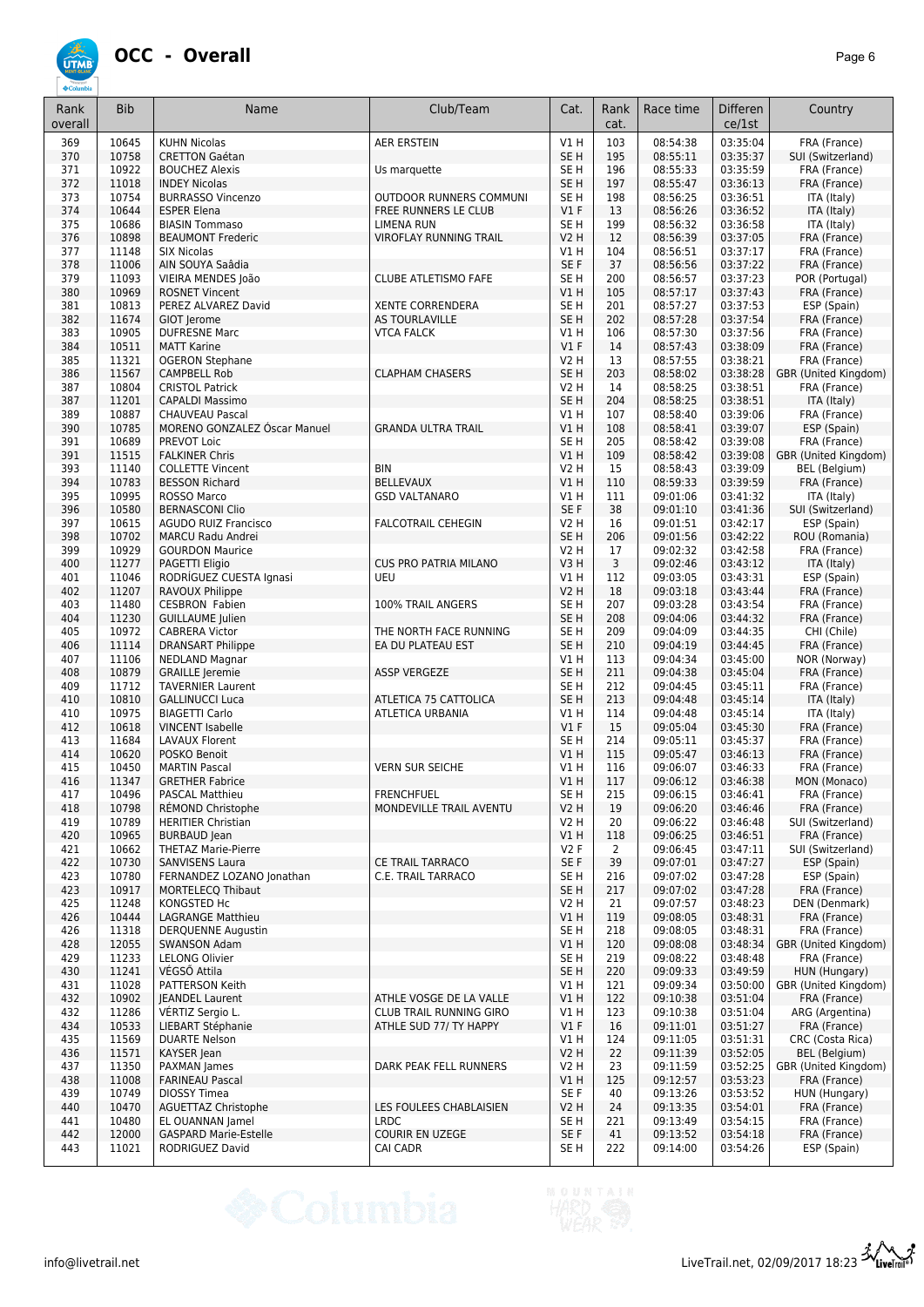

| Rank<br>overall | <b>Bib</b>     | Name                                             | Club/Team                                      | Cat.                               | Rank<br>cat. | Race time            | <b>Differen</b><br>ce/1st | Country                              |
|-----------------|----------------|--------------------------------------------------|------------------------------------------------|------------------------------------|--------------|----------------------|---------------------------|--------------------------------------|
| 444             | 11346          | <b>DELAUNAY Arnaud</b>                           | <b>BARTH FRANCE</b>                            | SE <sub>H</sub>                    | 223          | 09:14:35             | 03:55:01                  | FRA (France)                         |
| 445             | 10875          | <b>GRAU Kévin</b>                                | <b>TRAIL SPIRIT</b>                            | SE <sub>H</sub>                    | 224          | 09:14:46             | 03:55:12                  | FRA (France)                         |
| 446             | 11752          | <b>REYNARD Benoit</b>                            |                                                | SE <sub>H</sub>                    | 225          | 09:15:51             | 03:56:17                  | FRA (France)                         |
| 447             | 11221          | <b>ACHARD Lio</b>                                | <b>HORSFORTH HARRIERS</b>                      | V1H                                | 126          | 09:15:53             | 03:56:19                  | FRA (France)                         |
| 448<br>449      | 10449<br>11800 | <b>KNOLL Francis</b><br><b>GUGILA Razvan</b>     |                                                | <b>V2 H</b><br>SE <sub>H</sub>     | 25<br>226    | 09:16:05<br>09:16:09 | 03:56:31<br>03:56:35      | FRA (France)<br>ROU (Romania)        |
| 450             | 11116          | <b>LAMPIRIS Nikolaos</b>                         | <b>CORFU MOUNTAIN TRAIL</b>                    | <b>V2 H</b>                        | 26           | 09:16:49             | 03:57:15                  | GRE (Greece)                         |
| 451             | 10951          | <b>LORTAL Franck</b>                             |                                                | <b>V2 H</b>                        | 27           | 09:17:10             | 03:57:36                  | FRA (France)                         |
| 452             | 11139          | <b>CARLIER Guillaume</b>                         | A.J.C.FRELINGHIEN                              | V1H                                | 127          | 09:17:21             | 03:57:47                  | FRA (France)                         |
| 453             | 11418          | PINCAS Michael                                   |                                                | V1H                                | 128          | 09:17:37             | 03:58:03                  | FRA (France)                         |
| 454             | 11165          | <b>OZENNE Gael</b>                               |                                                | SE <sub>H</sub>                    | 227          | 09:17:40             | 03:58:06                  | FRA (France)                         |
| 455             | 11073          | SOUBEYRAND Thomas                                |                                                | SE <sub>H</sub>                    | 228          | 09:18:36             | 03:59:02                  | FRA (France)<br>CZE (Czech Republic) |
| 456<br>457      | 10560<br>10724 | MARECEK Jan<br><b>CROUHY Florent</b>             | KLADIVA PARDUBICE                              | SE <sub>H</sub><br>SE <sub>H</sub> | 229<br>230   | 09:18:59<br>09:19:10 | 03:59:25<br>03:59:36      | FRA (France)                         |
| 457             | 10819          | PASSINO Giovanni                                 | TRAILRUNNERS FINALE LIG                        | SE <sub>H</sub>                    | 231          | 09:19:10             | 03:59:36                  | ITA (Italy)                          |
| 459             | 11494          | MARTINEZ MAZZOLA Fernando Xavier                 | CORRERAYUDA                                    | V1H                                | 129          | 09:19:12             | 03:59:38                  | ARG (Argentina)                      |
| 460             | 11102          | <b>DELIRE Alain</b>                              | T4F HUY                                        | <b>V2 H</b>                        | 28           | 09:19:13             | 03:59:39                  | BEL (Belgium)                        |
| 461             | 11109          | <b>SUTTO Lionel</b>                              | <b>CHICKEN RUN</b>                             | V1H                                | 130          | 09:19:14             | 03:59:40                  | <b>BEL</b> (Belgium)                 |
| 461             | 11276          | <b>MEJANI Carlos</b>                             | <b>CHICKEN RUN</b>                             | V1H                                | 131          | 09:19:14             | 03:59:40                  | BEL (Belgium)                        |
| 463<br>464      | 11076<br>11374 | <b>GROUSSET Steve</b><br><b>BLAISE Alexandre</b> | ATHLETIC CLUB ANGERIEN                         | SE <sub>H</sub><br>SE <sub>H</sub> | 232<br>233   | 09:19:17<br>09:19:26 | 03:59:43<br>03:59:52      | FRA (France)<br>FRA (France)         |
| 465             | 11274          | DE OLIVEIRA DUARTE Fabrice                       | <b>ECPCGR</b>                                  | V1H                                | 132          | 09:19:32             | 03:59:58                  | AND (Andorra)                        |
| 466             | 10659          | PERRACCHIA Sébastien                             | OLYMPIQUE CABRIES CALAS                        | VIH                                | 133          | 09:19:56             | 04:00:22                  | FRA (France)                         |
| 467             | 10531          | COLLADO HIDALGO Sergi                            | <b>CLUB TRAIL RUNNING GIRO</b>                 | SE <sub>H</sub>                    | 234          | 09:20:03             | 04:00:29                  | ESP (Spain)                          |
| 468             | 10599          | <b>AMORIM Andreia</b>                            |                                                | SE <sub>F</sub>                    | 42           | 09:20:19             | 04:00:45                  | POR (Portugal)                       |
| 469             | 10410          | <b>HUGARD Claude</b>                             |                                                | V1H                                | 134          | 09:20:46             | 04:01:12                  | FRA (France)                         |
| 470<br>471      | 10996<br>10824 | RUIZ BARBA Jose Antonio<br>ZIBERT Dejan          | SPOR-TI<br>AMFIBIJA                            | V1H<br>SE <sub>H</sub>             | 135<br>235   | 09:20:59<br>09:21:47 | 04:01:25<br>04:02:13      | ESP (Spain)<br>SLO (Slovenia)        |
| 472             | 10867          | MARKIČ Silvo                                     | AMFIBIJA TRAIL ADVENTUR                        | <b>V2 H</b>                        | 29           | 09:21:48             | 04:02:14                  | SLO (Slovenia)                       |
| 473             | 10848          | COLTELLARO Antonio                               | A.S.D. TRAIL-RUNNING                           | V1H                                | 136          | 09:21:59             | 04:02:25                  | ITA (Italy)                          |
| 474             | 10829          | DEL NUNZIO Andrea                                |                                                | V1H                                | 137          | 09:22:00             | 04:02:26                  | ITA (Italy)                          |
| 475             | 11353          | <b>COMAS Carlos</b>                              |                                                | V1H                                | 138          | 09:22:04             | 04:02:30                  | ESP (Spain)                          |
| 476             | 12013          | <b>TAPIA Eva Maria</b>                           | C.E. TRAIL TARRACO                             | V1F                                | 17           | 09:22:40             | 04:03:06                  | ESP (Spain)                          |
| 477<br>478      | 10541<br>10731 | <b>SESE Esther</b><br><b>VELEZ Almerinda</b>     | <b>CLUB TRAIL RUNNING GIRO</b><br>ACPORTALEGRE | SE F<br><b>V2F</b>                 | 43<br>3      | 09:22:41<br>09:22:47 | 04:03:07<br>04:03:13      | ESP (Spain)<br>POR (Portugal)        |
| 479             | 11225          | <b>MANFRON Marco</b>                             |                                                | V1H                                | 139          | 09:22:48             | 04:03:14                  | ITA (Italy)                          |
| 480             | 11431          | <b>SONTAG Thierry</b>                            |                                                | V1H                                | 140          | 09:23:24             | 04:03:50                  | BEL (Belgium)                        |
| 481             | 11475          | DECERF Jean-Alain                                | TAF TRAIL ATTITUDE FAME                        | V1H                                | 141          | 09:23:55             | 04:04:21                  | <b>BEL</b> (Belgium)                 |
| 482             | 10664          | <b>GIAI Luca Giulio</b>                          | <b>ATLETICA SUSA</b>                           | SE <sub>H</sub>                    | 236          | 09:24:21             | 04:04:47                  | ITA (Italy)                          |
| 483<br>484      | 10811<br>10828 | <b>MASSON Sylvain</b><br><b>CLEMENT François</b> | <b>CHAPTEUIL SPORTS NATURE</b>                 | SE <sub>H</sub><br>V1H             | 237<br>142   | 09:24:47<br>09:24:48 | 04:05:13<br>04:05:14      | FRA (France)<br>FRA (France)         |
| 485             | 11391          | PEETERSILLE Frederic                             | <b>JOG IN ATTITUDE</b>                         | V1H                                | 143          | 09:24:56             | 04:05:22                  | <b>BEL</b> (Belgium)                 |
| 486             | 11579          | <b>MERCIER Boris</b>                             | <b>ECG</b>                                     | SE <sub>H</sub>                    | 238          | 09:24:58             | 04:05:24                  | FRA (France)                         |
| 487             | 11476          | <b>GARDNER Chris</b>                             | KINGSWOOD TRI                                  | V1H                                | 144          | 09:25:49             | 04:06:15                  | GBR (United Kingdom)                 |
| 488             | 11043          | <b>GIRARD William</b>                            |                                                | V1H                                | 145          | 09:26:08             | 04:06:34                  | FRA (France)                         |
| 489<br>490      | 11427<br>11479 | <b>DHEDIN Fabrice</b><br><b>BUTTAY Florent</b>   |                                                | V1H<br>SE H                        | 146<br>239   | 09:26:22<br>09:26:30 | 04:06:48<br>04:06:56      | FRA (France)<br>FRA (France)         |
| 491             | 10795          | KARJALAINEN Johanna                              | SAMBA TRAIL RUNNING CLU                        | SE F                               | 44           | 09:26:47             | 04:07:13                  | FIN (Finland)                        |
| 492             | 11702          | LEROUXEL Paul                                    | US MARQUETTE                                   | SE H                               | 240          | 09:26:58             | 04:07:24                  | FRA (France)                         |
| 493             | 11411          | ROSSELLE Jacques                                 |                                                | V2H                                | 30           | 09:27:09             | 04:07:35                  | FRA (France)                         |
| 494             | 10787          | PROUSTEAU Matthieu                               | <b>COURIR A LYON</b>                           | SE <sub>H</sub>                    | 241          | 09:27:14             | 04:07:40                  | FRA (France)                         |
| 495<br>495      | 10532          | COUTAND Mikaël                                   | S/L INTREPIDE ANGERS<br>AS SFR                 | SE <sub>H</sub><br>SE <sub>H</sub> | 242<br>243   | 09:27:27<br>09:27:27 | 04:07:53<br>04:07:53      | FRA (France)<br>FRA (France)         |
| 497             | 11108<br>11368 | <b>SOUTIF Charles</b><br>MATTOCK Christopher     |                                                | SE <sub>H</sub>                    | 244          | 09:27:34             | 04:08:00                  | GBR (United Kingdom)                 |
| 498             | 11589          | <b>TEISSIER Bertrand</b>                         |                                                | SE <sub>H</sub>                    | 245          | 09:27:40             | 04:08:06                  | FRA (France)                         |
| 499             | 10933          | <b>LENGELLE Nicolas</b>                          |                                                | SE <sub>H</sub>                    | 246          | 09:27:51             | 04:08:17                  | FRA (France)                         |
| 500             | 11251          | NATH Jayshankar                                  |                                                | SE <sub>H</sub>                    | 247          | 09:27:53             | 04:08:19                  | IND (India)                          |
| 501             | 10835          | <b>BRUNET Francois</b>                           |                                                | <b>V2 H</b>                        | 31           | 09:28:26             | 04:08:52                  | FRA (France)                         |
| 502<br>503      | 11317<br>11237 | <b>CISILIA Mathieu</b><br>PAUL Corentin          | <b>TRAIL FOR FUN HUY</b>                       | SE H<br>SE H                       | 248<br>249   | 09:28:47<br>09:28:50 | 04:09:13<br>04:09:16      | BEL (Belgium)<br>BEL (Belgium)       |
| 504             | 11280          | <b>MALLET Stéphane</b>                           | INTREPIDE ANGERS                               | SE H                               | 250          | 09:28:56             | 04:09:22                  | FRA (France)                         |
| 505             | 11038          | <b>BRUSADELLI Luca</b>                           |                                                | SE <sub>H</sub>                    | 251          | 09:29:00             | 04:09:26                  | ITA (Italy)                          |
| 506             | 10705          | <b>FEISTHAUER Marc</b>                           | <b>GOETZENBRUCK</b>                            | V2 H                               | 32           | 09:29:02             | 04:09:28                  | FRA (France)                         |
| 507             | 10605          | HILMARSDOTTIR Hafdis Gudrun                      |                                                | V1F                                | 18           | 09:29:16             | 04:09:42                  | ISL (Iceland)                        |
| 508<br>509      | 10721<br>10859 | <b>DEXIUS Camilla</b><br><b>BORREL Sébastien</b> | <b>VIGGAN RUNNERS</b>                          | SE <sub>F</sub><br>SE H            | 45<br>252    | 09:29:23<br>09:29:25 | 04:09:49<br>04:09:51      | SWE (Sweden)<br>FRA (France)         |
| 509             | 11306          | <b>BOHLIN Andreas</b>                            | Viggan Runners                                 | V2 H                               | 33           | 09:29:25             | 04:09:51                  | SWE (Sweden)                         |
| 511             | 11079          | <b>CARRERA Haritz</b>                            |                                                | SE <sub>H</sub>                    | 253          | 09:29:27             | 04:09:53                  | ESP (Spain)                          |
| 512             | 11312          | <b>HINNEKENS Stijn</b>                           |                                                | V1 H                               | 147          | 09:29:32             | 04:09:58                  | <b>BEL</b> (Belgium)                 |
| 513             | 10557          | YASAR Neval                                      |                                                | SE F                               | 46           | 09:29:37             | 04:10:03                  | TUR (Turkey)                         |
| 514<br>515      | 11413<br>10440 | <b>HORRIOT Eric</b><br>RYSMAN Julien             | <b>TRAKKS</b>                                  | V2 H<br>VIH                        | 34<br>148    | 09:29:41<br>09:29:45 | 04:10:07<br>04:10:11      | FRA (France)<br>BEL (Belgium)        |
| 516             | 11349          | <b>OHL Sebastien</b>                             |                                                | V1 H                               | 149          | 09:30:19             | 04:10:45                  | FRA (France)                         |
| 517             | 11273          | <b>BÜHLER Sébastien</b>                          |                                                | SE <sub>H</sub>                    | 254          | 09:30:32             | 04:10:58                  | SUI (Switzerland)                    |
| 518             | 10733          | ALBERTINI Jean Charles                           | CS MEZZAVIA                                    | SE H                               | 255          | 09:30:49             | 04:11:15                  | FRA (France)                         |

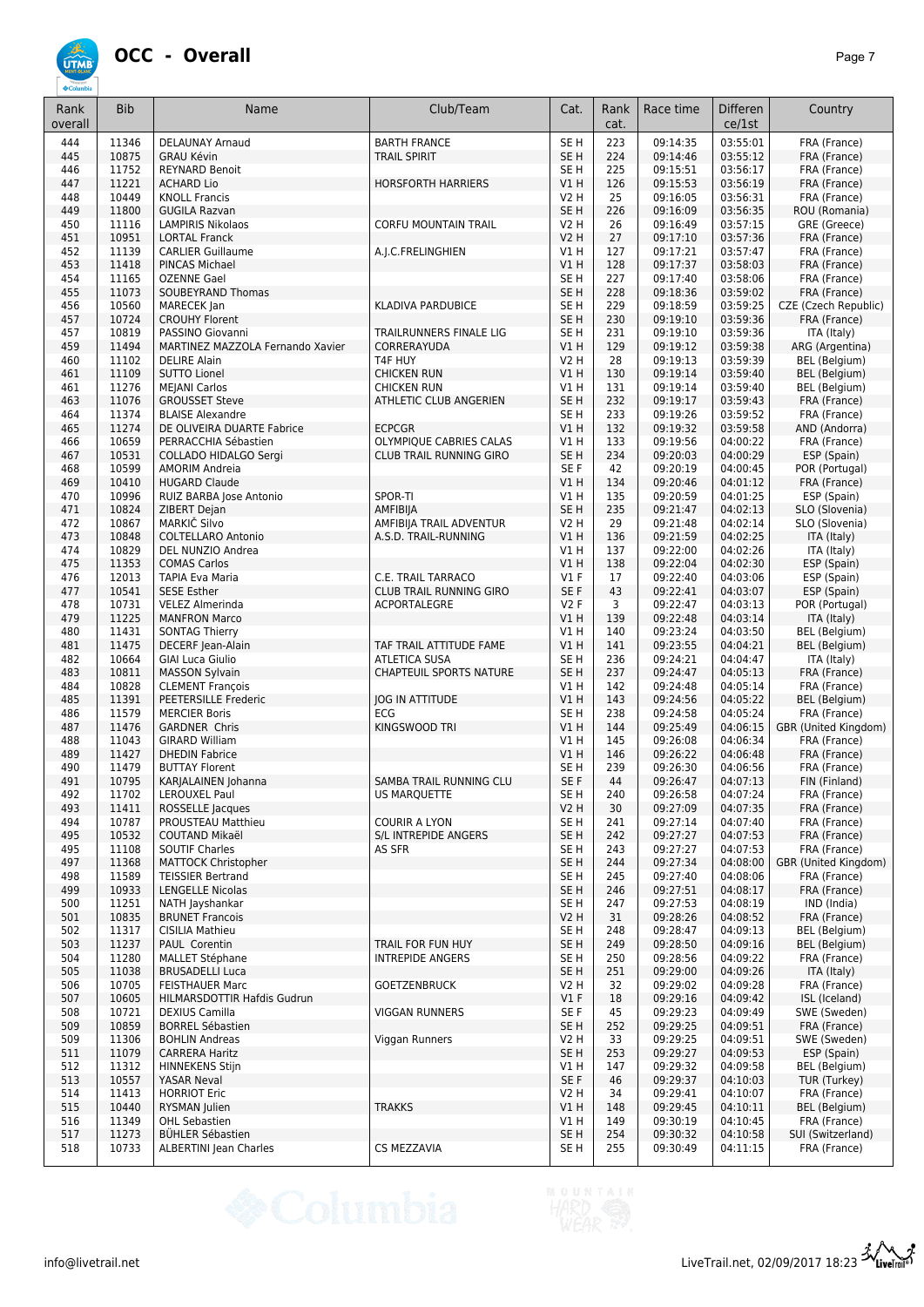

| Rank<br>overall | <b>Bib</b>     | Name                                               | Club/Team                                 | Cat.                      | Rank<br>cat.        | Race time            | Differen<br>ce/1st   | Country                                |
|-----------------|----------------|----------------------------------------------------|-------------------------------------------|---------------------------|---------------------|----------------------|----------------------|----------------------------------------|
| 519             | 11231          | <b>HALUT Pierre</b>                                | T4F HUY                                   | SE <sub>H</sub>           | 256                 | 09:31:20             | 04:11:46             | BEL (Belgium)                          |
| 520             | 10793          | LECLERC Jean-Pierre                                |                                           | <b>V2 H</b>               | 35                  | 09:31:22             | 04:11:48             | FRA (France)                           |
| 521             | 10696          | <b>HOWARD Ellie</b>                                |                                           | SE F                      | 47                  | 09:31:32             | 04:11:58             | GBR (United Kingdom)                   |
| 522             | 10941          | PEREZ VIQUEZ Adrian                                |                                           | V1 H                      | 150                 | 09:31:36             | 04:12:02             | CRC (Costa Rica)                       |
| 522             | 10960          | <b>TROUPEL Damien</b>                              | <b>RTM</b>                                | SE H                      | 257                 | 09:31:36             | 04:12:02             | FRA (France)                           |
| 524             | 10569          | <b>SCOTT Sam</b>                                   | <b>HART ROAD RUNNERS</b>                  | $VI$ F                    | 19                  | 09:31:56             | 04:12:22             | GBR (United Kingdom)                   |
| 525             | 12052          | <b>SKINNER Stephen</b>                             |                                           | SE <sub>H</sub>           | 258                 | 09:31:59             | 04:12:25             | GBR (United Kingdom)                   |
| 526             | 11546          | <b>PERREAU Cedric</b>                              | <b>TEAM TRAIL TOURAINE</b>                | V1H                       | 151                 | 09:32:02             | 04:12:28             | FRA (France)                           |
| 527<br>528      | 12025<br>11631 | DO AMARAL BERALDO Marcelo                          | <b>TRB</b>                                | V1 H<br>V1H               | 152<br>153          | 09:32:05<br>09:32:37 | 04:12:31<br>04:13:03 | BRA (Brazil)                           |
| 529             | 10762          | <b>SATOH Hideki</b><br><b>GRILLOT Nicolas</b>      | <b>DIJON SINGLETRACK</b>                  | SE <sub>H</sub>           | 259                 | 09:32:47             | 04:13:13             | JPN (Japan)<br>FRA (France)            |
| 530             | 10493          | <b>HERRERA Alejandro</b>                           |                                           | SE <sub>H</sub>           | 260                 | 09:33:28             | 04:13:54             | ESP (Spain)                            |
| 530             | 10707          | <b>FALEMPIN Gwendoline</b>                         | <b>ASPTT COMPIEGNE</b>                    | SE F                      | 48                  | 09:33:28             | 04:13:54             | FRA (France)                           |
| 532             | 10926          | <b>VALCARCEL MARIN Cristian</b>                    | MENORCA TRAIL CLUB ES C                   | SE H                      | 261                 | 09:33:57             | 04:14:23             | ESP (Spain)                            |
| 533             | 10649          | RUIZ BRAVO Vanesa                                  |                                           | SE F                      | 49                  | 09:33:58             | 04:14:24             | ESP (Spain)                            |
| 534             | 11811          | FERRER SABATÉ Roger                                | LA JOCA CLUB ALPI                         | V1 H                      | 154                 | 09:34:02             | 04:14:28             | ESP (Spain)                            |
| 535<br>536      | 12022<br>10839 | CARREÑO GARRIDO Jesus                              | <b>JARAPALOS TRAIL</b>                    | V1 H<br>V3F               | 155<br>$\mathbf{1}$ | 09:34:26             | 04:14:52<br>04:14:58 | ESP (Spain)                            |
| 537             | 11542          | <b>ANDERSON Helen</b><br>CARVALHO Jose             | CAES D'AVENIDA                            | <b>V2 H</b>               | 36                  | 09:34:32<br>09:34:50 | 04:15:16             | GBR (United Kingdom)<br>POR (Portugal) |
| 538             | 10822          | ROUSSET Frédéric                                   |                                           | <b>V2 H</b>               | 37                  | 09:35:11             | 04:15:37             | FRA (France)                           |
| 539             | 10627          | ROUSSEAU Elodie                                    |                                           | $VI$ F                    | 20                  | 09:35:15             | 04:15:41             | FRA (France)                           |
| 540             | 11063          | DE BOECK Gijs                                      |                                           | SE <sub>H</sub>           | 262                 | 09:35:27             | 04:15:53             | BEL (Belgium)                          |
| 541             | 11370          | STARČEVIĆ Robert                                   |                                           | SE <sub>H</sub>           | 263                 | 09:35:29             | 04:15:55             | CRO (Croatia)                          |
| 542             | 10882          | <b>RAVERA Carlo</b>                                | <b>OVADESE TRAIL TEAM</b>                 | V1H                       | 156                 | 09:35:34             | 04:16:00             | ITA (Italy)                            |
| 543             | 12054          | SOTO Bocaz                                         | <b>UNLIMITED</b>                          | SE <sub>H</sub>           | 264                 | 09:35:40             | 04:16:06             | CHI (Chile)                            |
| 544<br>544      | 10452<br>10738 | GIORGI Jean-Pierre<br>ZHU Vicki Yuxuan             | NANTERRE ATHLETIC CLUB                    | <b>V2 H</b><br>SE F       | 38<br>50            | 09:35:56<br>09:35:56 | 04:16:22<br>04:16:22 | FRA (France)<br>SIN (Singapore)        |
| 546             | 10671          | ANGLES FOLCH Marta                                 | C.E. KORRETONENCS                         | $VI$ F                    | 21                  | 09:36:07             | 04:16:33             | ESP (Spain)                            |
| 546             | 11166          | PARERA JORBA Alex                                  | C.E. KORRETONENCS                         | <b>V2 H</b>               | 39                  | 09:36:07             | 04:16:33             | ESP (Spain)                            |
| 548             | 11959          | <b>TIRON Ciprian</b>                               |                                           | SE <sub>H</sub>           | 265                 | 09:36:26             | 04:16:52             | ROU (Romania)                          |
| 549             | 11254          | <b>VERRY Chad</b>                                  |                                           | SE <sub>H</sub>           | 266                 | 09:36:28             | 04:16:54             | <b>USA (United States)</b>             |
| 550             | 10715          | <b>MONTES BARNETSON Magali</b>                     | CORRERAYUDA                               | SE F                      | 51                  | 09:36:49             | 04:17:15             | ARG (Argentina)                        |
| 550             | 11128          | <b>VERDEAU Eric</b>                                |                                           | <b>V2 H</b>               | 40                  | 09:36:49             | 04:17:15             | FRA (France)                           |
| 552             | 11271<br>10970 | <b>BAUMARD Maxime</b>                              |                                           | SE <sub>H</sub><br>$VI$ H | 267                 | 09:36:51             | 04:17:17<br>04:17:30 | FRA (France)                           |
| 553<br>554      | 11414          | <b>ROUX Bernard</b><br><b>ANELLI Stéphane</b>      |                                           | SE <sub>H</sub>           | 157<br>268          | 09:37:04<br>09:37:12 | 04:17:38             | FRA (France)<br>FRA (France)           |
| 555             | 10514          | DALLA MUTA Michela                                 | <b>SKY EXPLORER</b>                       | $VI$ F                    | 22                  | 09:37:15             | 04:17:41             | ITA (Italy)                            |
| 555             | 10881          | <b>BETTINI Davide</b>                              | <b>SKY EXPLORER</b>                       | V2 H                      | 41                  | 09:37:15             | 04:17:41             | ITA (Italy)                            |
| 557             | 10404          | <b>FOGLIATO Franco</b>                             | COLUMBIA USA                              | V1 H                      | 158                 | 09:37:31             | 04:17:57             | ITA (Italy)                            |
| 558             | 11558          | ÖZKARAKAŞ Kemal Kadir                              |                                           | SE <sub>H</sub>           | 269                 | 09:37:34             | 04:18:00             | TUR (Turkey)                           |
| 559             | 11442          | CORDERO ESPINOZA Juan Ernesto                      | KM <sub>2</sub>                           | <b>V2 H</b>               | 42                  | 09:37:43             | 04:18:09             | ECU (Ecuador)                          |
| 560             | 10491          | PINEDA Olivier<br><b>FIORAMONTI Michele</b>        |                                           | V1 H                      | 159                 | 09:37:52<br>09:38:24 | 04:18:18<br>04:18:50 | FRA (France)                           |
| 561<br>562      | 11009<br>10923 | <b>DEWULF Lieven</b>                               |                                           | V1 H<br><b>V2 H</b>       | 160<br>43           | 09:38:30             | 04:18:56             | ITA (Italy)<br>BEL (Belgium)           |
| 563             | 10490          | <b>OLESZAK Piotr</b>                               | WWW.KINGRUNNER.COM                        | SE H                      | 270                 | 09:38:31             | 04:18:57             | POL (Poland)                           |
| 564             | 11652          | PESSANHA MOREIRA Miguel                            |                                           | VIH                       | 161                 | 09:38:39             | 04:19:05             | POR (Portugal)                         |
| 565             | 11240          | PINOT François-Xavier                              |                                           | V1 H                      | 162                 | 09:38:56             | 04:19:22             | FRA (France)                           |
| 566             | 10872          | DE BOECK Yannick                                   |                                           | SE <sub>H</sub>           | 271                 | 09:39:22             | 04:19:48             | BEL (Belgium)                          |
| 567             | 10465          | <b>CHASE Mark</b>                                  | <b>COLUMBIA SPORTSWEAR</b>                | SE H                      | 272                 | 09:40:16             | 04:20:42             | GBR (United Kingdom)                   |
| 568             | 11329          | <b>JACOB Steven</b>                                | CLUB DES SPORTS MEGEVE                    | SE <sub>H</sub>           | 273                 | 09:40:21             | 04:20:47             | BEL (Belgium)                          |
| 569<br>570      | 11190<br>10937 | MONIOTTE Gilles-Antoine<br><b>BORJA LOPEZ Luis</b> |                                           | VIH<br>SE <sub>H</sub>    | 163<br>274          | 09:40:28<br>09:40:30 | 04:20:54<br>04:20:56 | BEL (Belgium)<br>ESP (Spain)           |
| 571             | 11397          | <b>LAURENT Eric</b>                                |                                           | V1 H                      | 164                 | 09:40:38             | 04:21:04             | FRA (France)                           |
| 572             | 10812          | PAYRARD Eric                                       | <b>FAMILY FUN TRAIL</b>                   | V1H                       | 165                 | 09:41:03             | 04:21:29             | FRA (France)                           |
| 573             | 10441          | PALISKA Alen                                       | <b>SRK ALBA</b>                           | V1 H                      | 166                 | 09:41:07             | 04:21:33             | CRO (Croatia)                          |
| 574             | 10694          | <b>BLACKWELL Anna</b>                              |                                           | V1F                       | 23                  | 09:41:14             | 04:21:40             | GBR (United Kingdom)                   |
| 575             | 10458          | <b>TYSZKIEWICZ Rafal</b>                           | <b>COLUMBIA</b>                           | V1H                       | 167                 | 09:41:48             | 04:22:14             | POL (Poland)                           |
| 576             | 11486          | <b>CERINI Richard</b>                              |                                           | SE <sub>H</sub>           | 275                 | 09:41:52             | 04:22:18             | FRA (France)                           |
| 577<br>578      | 11351<br>11003 | ROMAIN Rudi<br>HEITZ Jean-Pierre                   |                                           | V2 H<br><b>V2 H</b>       | 44<br>45            | 09:42:15<br>09:42:21 | 04:22:41<br>04:22:47 | BEL (Belgium)<br>FRA (France)          |
| 579             | 11142          | FUNG Ki Yan Edith                                  |                                           | SE F                      | 52                  | 09:42:33             | 04:22:59             | HKG (Hong Kong)                        |
| 580             | 10616          | <b>GRAYBEAL Travis</b>                             | TERRITORY RUN CO.                         | SE <sub>H</sub>           | 276                 | 09:42:39             | 04:23:05             | <b>USA (United States)</b>             |
| 581             | 11045          | <b>MAYER Antoine</b>                               |                                           | SE H                      | 277                 | 09:43:19             | 04:23:45             | SUI (Switzerland)                      |
| 582             | 11291          | <b>CHARROTTON Yannick</b>                          |                                           | SE <sub>H</sub>           | 278                 | 09:43:20             | 04:23:46             | SUI (Switzerland)                      |
| 583             | 11673          | <b>EGILUZ Aitor</b>                                |                                           | SE H                      | 279                 | 09:43:29             | 04:23:55             | ESP (Spain)                            |
| 584             | 11176          | <b>ELICH Eric</b>                                  |                                           | V1 H                      | 168                 | 09:44:02             | 04:24:28             | NED (Netherlands)                      |
| 585<br>586      | 10669<br>11259 | D'URSO Monica Francesca<br><b>BRULET Guillaume</b> | <b>SISPORT</b><br>MEULAN VEXIN SEINE ATHL | SE F<br>SE <sub>H</sub>   | 53<br>280           | 09:44:03<br>09:44:08 | 04:24:29<br>04:24:34 | ITA (Italy)<br>FRA (France)            |
| 587             | 11382          | <b>JUDITH Charles</b>                              |                                           | SE H                      | 281                 | 09:44:14             | 04:24:40             | FRA (France)                           |
| 588             | 12050          | SHERWOOD Gregory                                   |                                           | V1H                       | 169                 | 09:44:22             | 04:24:48             | USA (United States)                    |
| 589             | 10635          | POKORN Jerca                                       |                                           | $VI$ F                    | 24                  | 09:44:28             | 04:24:54             | SLO (Slovenia)                         |
| 590             | 11336          | RICARD Jean-Pierre                                 |                                           | V1 H                      | 170                 | 09:44:38             | 04:25:04             | FRA (France)                           |
| 591             | 11002          | <b>GUILLON Frederic</b>                            |                                           | SE H                      | 282                 | 09:44:52             | 04:25:18             | FRA (France)                           |
| 592             | 10958          | MCLOON Jake                                        |                                           | SE <sub>H</sub>           | 283                 | 09:44:53             | 04:25:19             | AUS (Australia)                        |
| 593             | 11617          | PASDELOUP Nicolas                                  |                                           | V1 H                      | 171                 | 09:45:07             | 04:25:33             | FRA (France)                           |

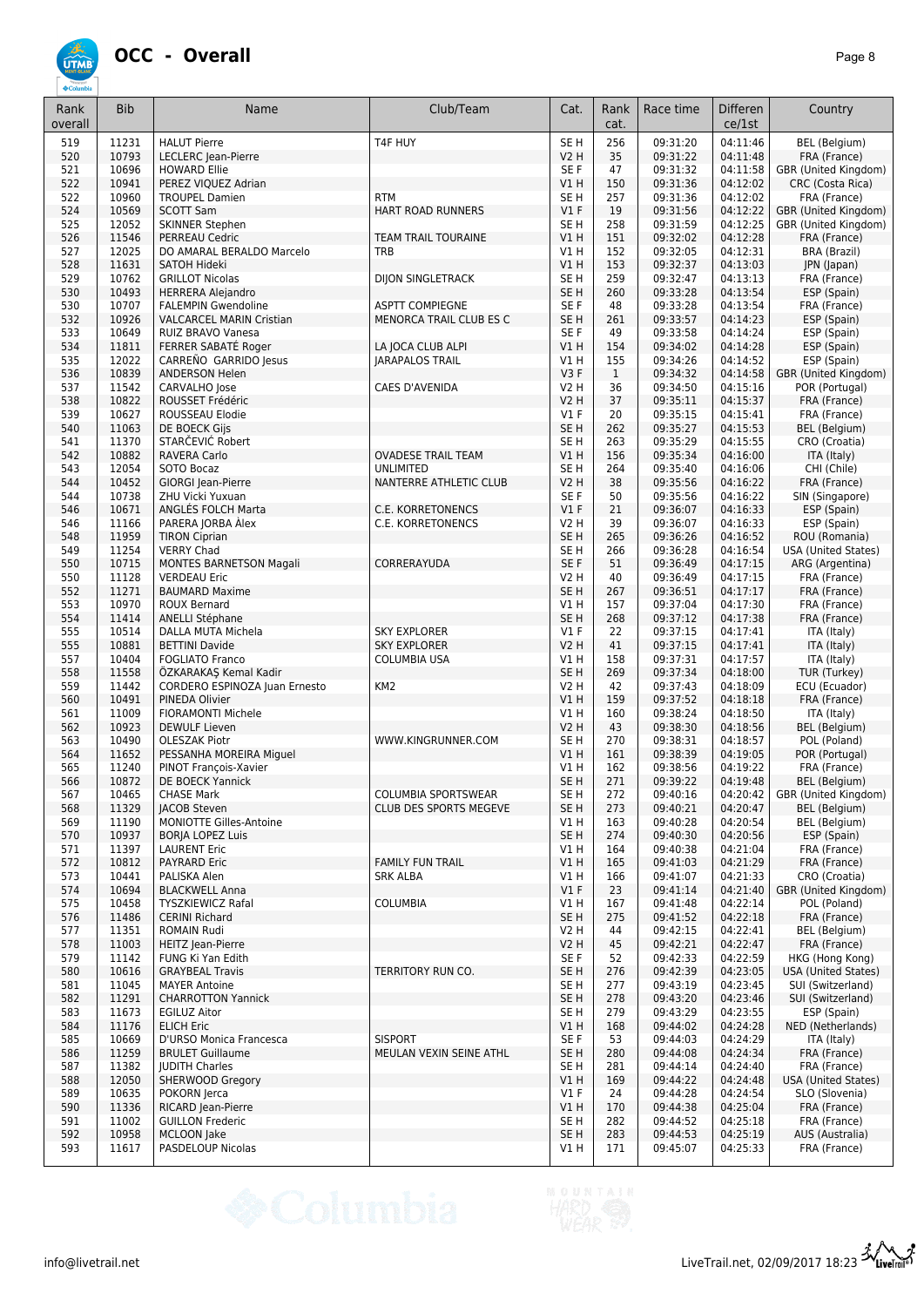

| Rank<br>overall | <b>Bib</b>     | Name                                              | Club/Team                                    | Cat.                           | Rank<br>cat. | Race time            | <b>Differen</b><br>ce/1st | Country                             |
|-----------------|----------------|---------------------------------------------------|----------------------------------------------|--------------------------------|--------------|----------------------|---------------------------|-------------------------------------|
|                 |                |                                                   |                                              |                                |              |                      |                           |                                     |
| 594<br>595      | 11209<br>11580 | <b>SAUVETRE Mathias</b><br>MIRO MARCOS Joaquim    | <b>INTERSPORT OLARIA</b>                     | SE <sub>H</sub><br>VIH         | 284<br>172   | 09:45:24<br>09:45:30 | 04:25:50<br>04:25:56      | FRA (France)<br>ESP (Spain)         |
| 596             | 10593          | YANAGIDA Marie                                    | TEAM 100MILE                                 | SE F                           | 54           | 09:45:50             | 04:26:16                  | JPN (Japan)                         |
| 597             | 10930          | <b>MARCHAND Julien</b>                            |                                              | VIH                            | 173          | 09:46:05             | 04:26:31                  | FRA (France)                        |
| 598             | 11389          | MARTINEZ ROJO Toni                                |                                              | V1H                            | 174          | 09:46:26             | 04:26:52                  | ESP (Spain)                         |
| 599             | 10607          | <b>SANDOVAL MIGUEL Isabel</b>                     | WAPAVENTURA                                  | V1F                            | 25           | 09:46:31             | 04:26:57                  | ESP (Spain)                         |
| 600             | 10448          | <b>TESSER Paolo</b>                               |                                              | V1H                            | 175          | 09:46:45             | 04:27:11                  | ITA (Italy)                         |
| 600             | 10736          | ECHEVERRIA Gilda                                  | <b>TEAMMORA</b>                              | SE F                           | 55           | 09:46:45             | 04:27:11                  | CHI (Chile)                         |
| 602             | 11366          | <b>MARTINS PEREIRA Isadora</b>                    | <b>OMNIA SPORTS</b>                          | SE F                           | 56           | 09:46:51             | 04:27:17                  | BRA (Brazil)                        |
| 603<br>603      | 10973<br>11663 | <b>CHALLONER Avril</b><br><b>MAHON Mike</b>       | Dublin Bay Running Club                      | SE F<br>SE H                   | 57<br>285    | 09:46:53<br>09:46:53 | 04:27:19<br>04:27:19      | IRL (Ireland)<br>IRL (Ireland)      |
| 605             | 11080          | <b>GAUTHIER Francis</b>                           |                                              | VIH                            | 176          | 09:46:57             | 04:27:23                  | FRA (France)                        |
| 606             | 12061          | VARELA GOMES João Pedro                           | CAES D'AVENIDA                               | V1 H                           | 177          | 09:46:58             | 04:27:24                  | POR (Portugal)                      |
| 607             | 10865          | <b>BOUILLARD Romaric</b>                          | <b>LES CROCOS</b>                            | SE H                           | 286          | 09:47:00             | 04:27:26                  | FRA (France)                        |
| 608             | 11379          | ARANDIGA PERALES Camilo                           |                                              | SE H                           | 287          | 09:47:16             | 04:27:42                  | ESP (Spain)                         |
| 609             | 11262          | <b>PUPKOV Dmitry</b>                              |                                              | SE H                           | 288          | 09:47:23             | 04:27:49                  | RUS (Russia)                        |
| 610             | 12059          | <b>TORRES Alain</b>                               | <b>BENOZIEN</b>                              | <b>V2 H</b>                    | 46           | 09:47:26             | 04:27:52                  | FRA (France)                        |
| 611             | 11294          | <b>KANMACHER Philippe</b>                         |                                              | <b>V2 H</b>                    | 47           | 09:47:27             | 04:27:53                  | FRA (France)                        |
| 612<br>613      | 11264<br>11177 | FERNANDEZ Jordi<br><b>HARDY Marc</b>              | FONDISTES VILASSAR - SE                      | SE <sub>H</sub><br><b>V1 H</b> | 289<br>178   | 09:47:35<br>09:47:53 | 04:28:01<br>04:28:19      | ESP (Spain)<br>BEL (Belgium)        |
| 614             | 10794          | REMONDAZ Sergio                                   | TECHNOSPORT DOCEO TEAM                       | SE H                           | 290          | 09:48:01             | 04:28:27                  | ITA (Italy)                         |
| 615             | 10592          | <b>GALDYN Halina</b>                              |                                              | V1F                            | 26           | 09:48:03             | 04:28:29                  | POL (Poland)                        |
| 616             | 11001          | <b>GUESSAB Karim</b>                              |                                              | SE <sub>H</sub>                | 291          | 09:48:14             | 04:28:40                  | FRA (France)                        |
| 617             | 11252          | PECHE Jacky                                       | <b>CMBM</b>                                  | V3H                            | 4            | 09:48:21             | 04:28:47                  | FRA (France)                        |
| 617             | 11575          | <b>ASTUDILLO Patricio</b>                         |                                              | SE <sub>H</sub>                | 292          | 09:48:21             | 04:28:47                  | ECU (Ecuador)                       |
| 619             | 10861          | <b>WEBSTER Robert</b>                             | <b>GLOSSOPDALE HARRIERS</b>                  | SE H                           | 293          | 09:48:26             | 04:28:52                  | GBR (United Kingdom)                |
| 620             | 12034<br>10774 | KONG Sung Hun<br><b>LOMBARDI Davide</b>           | <b>KMUT</b>                                  | SE H<br>SE <sub>H</sub>        | 294          | 09:48:34             | 04:29:00                  | KOR (South Korea)                   |
| 621<br>622      | 11403          | <b>LAMKHANNET Nasser</b>                          | POLISPORTIVA SANT ORSO<br>GABET&SPORT        | SE H                           | 295<br>296   | 09:48:38<br>09:48:42 | 04:29:04<br>04:29:08      | ITA (Italy)<br>MAR (Morocco)        |
| 623             | 10753          | <b>THIRY Lénaic</b>                               | <b>CCCTRI</b>                                | SE <sub>H</sub>                | 297          | 09:48:45             | 04:29:11                  | BEL (Belgium)                       |
| 624             | 11101          | <b>BENNETT Simon</b>                              | <b>ACKWORTH ROAD RUNNERS</b>                 | <b>V2 H</b>                    | 48           | 09:48:52             | 04:29:18                  | GBR (United Kingdom)                |
| 624             | 11443          | <b>FAUCHARD Julien</b>                            |                                              | SE <sub>H</sub>                | 298          | 09:48:52             | 04:29:18                  | FRA (France)                        |
| 626             | 11216          | <b>NOIROT Laurent</b>                             | <b>CAP QUINCIEUX</b>                         | V1 H                           | 179          | 09:48:54             | 04:29:20                  | FRA (France)                        |
| 627             | 11297          | <b>MUZELET Jean Yves</b>                          | <b>CAC</b>                                   | V1H                            | 180          | 09:48:55             | 04:29:21                  | FRA (France)                        |
| 628             | 11468          | <b>DOREAU Cedric</b>                              | TEAM TRAIL TOURAINE                          | SE <sub>H</sub>                | 299          | 09:49:00             | 04:29:26                  | FRA (France)                        |
| 629<br>630      | 11113<br>11094 | CEPEDA CEPEDA Jesus<br><b>WARPELIN Michael</b>    | C.A. CUENCA-DOLOMIA<br>FOOTING CLUB LAUSANNE | SE <sub>H</sub><br>SE H        | 300<br>301   | 09:49:11<br>09:49:13 | 04:29:37<br>04:29:39      | ESP (Spain)<br>SUI (Switzerland)    |
| 631             | 10988          | <b>CHOMONT Cedric</b>                             |                                              | SE H                           | 302          | 09:49:19             | 04:29:45                  | FRA (France)                        |
| 632             | 11451          | SALAMANCA FERRA Andreu                            |                                              | SE H                           | 303          | 09:49:29             | 04:29:55                  | ESP (Spain)                         |
| 633             | 10568          | <b>COSTON Pauline</b>                             | <b>VELAY ATHLETISME</b>                      | SE F                           | 58           | 09:49:31             | 04:29:57                  | FRA (France)                        |
| 634             | 10901          | JARAMILLO Jaime                                   |                                              | <b>V2 H</b>                    | 49           | 09:49:34             | 04:30:00                  | COL (Colombia)                      |
| 635             | 10903          | ZAHRA Darren                                      |                                              | SE <sub>H</sub>                | 304          | 09:49:53             | 04:30:19                  | MLT (Malta)                         |
| 635             | 11753<br>10993 | <b>FARRUGIA Matthew</b>                           | N/A<br><b>ABOVE 2000</b>                     | SE <sub>H</sub><br>SE F        | 305          | 09:49:53             | 04:30:19<br>04:31:07      | MLT (Malta)                         |
| 637<br>638      | 10479          | PIERZCHALSKA Julia<br><b>RITTER Laurent</b>       |                                              | V1 H                           | 59<br>181    | 09:50:41<br>09:50:46 | 04:31:12                  | POL (Poland)<br>FRA (France)        |
| 639             | 10817          | NAVARRO PUY Susanna                               | <b>RUNNBIKES</b>                             | $VI$ F                         | 27           | 09:51:41             | 04:32:07                  | ESP (Spain)                         |
| 640             | 11234          | <b>LEYBROS Nicolas</b>                            | <b>RTM</b>                                   | SE H                           | 306          | 09:51:52             | 04:32:18                  | FRA (France)                        |
| 641             | 11559          | ALABERGÈRE Clément                                |                                              | SE <sub>H</sub>                | 307          | 09:52:19             | 04:32:45                  | FRA (France)                        |
| 642             | 11562          | <b>FAUVEL Luc</b>                                 | MARATOURISTES                                | SE H                           | 308          | 09:52:58             | 04:33:24                  | FRA (France)                        |
| 643             | 11056          | RIGAUD Guillaume                                  |                                              | SE H                           | 309          | 09:53:20             | 04:33:46                  | FRA (France)                        |
| 644             | 11502          | <b>SAMRAY Pierre</b>                              |                                              | V2H                            | 50           | 09:54:07             | 04:34:33                  | FRA (France)                        |
| 645<br>646      | 11253<br>11670 | RESELE Roger<br><b>BRAGA Luis</b>                 | <b>BRAGAZELAS</b>                            | V1 H<br>SE H                   | 182<br>310   | 09:54:10<br>09:54:32 | 04:34:36<br>04:34:58      | SUI (Switzerland)<br>POR (Portugal) |
| 647             | 12057          | <b>THUBRON Neil</b>                               |                                              | <b>V2 H</b>                    | 51           | 09:55:03             | 04:35:29                  | GBR (United Kingdom)                |
| 648             | 11869          | PETIT Theotime                                    |                                              | SE H                           | 311          | 09:55:22             | 04:35:48                  | FRA (France)                        |
| 649             | 11662          | LORENZINI Christophe                              | ROUTE 109                                    | V1H                            | 183          | 09:55:41             | 04:36:07                  | FRA (France)                        |
| 650             | 11533          | RICAN Johan                                       |                                              | SE H                           | 312          | 09:55:45             | 04:36:11                  | FRA (France)                        |
| 651             | 11511          | YTHIER Cédric                                     |                                              | SE H                           | 313          | 09:55:49             | 04:36:15                  | FRA (France)                        |
| 652             | 10866          | <b>MURPHY Patricia</b>                            | LE CHEILE AC                                 | $VI$ F                         | 28           | 09:55:50             | 04:36:16                  | IRL (Ireland)                       |
| 653<br>654      | 11585<br>11731 | LELIS Joao<br><b>CHOW Tat Chi</b>                 | <b>CAES D'AVENIDA</b>                        | VIH<br>V2 H                    | 184<br>52    | 09:56:08<br>09:56:30 | 04:36:34<br>04:36:56      | POR (Portugal)<br>HKG (Hong Kong)   |
| 655             | 10650          | <b>WILLOUGHBY Sheva</b>                           |                                              | SE F                           | 60           | 09:56:53             | 04:37:19                  | <b>USA (United States)</b>          |
| 656             | 10948          | <b>DROULLON Aurélien</b>                          | TEAM COMPTOIR DES BORNE                      | SE H                           | 314          | 09:56:56             | 04:37:22                  | FRA (France)                        |
| 657             | 11437          | LË Juventin                                       | DECATHLON BOULIAC                            | SE H                           | 315          | 09:57:56             | 04:38:22                  | FRA (France)                        |
| 658             | 11622          | KUUSELA Joonas                                    |                                              | SE H                           | 316          | 09:58:20             | 04:38:46                  | FIN (Finland)                       |
| 659             | 11882          | <b>THOMSON Eric</b>                               |                                              | SE H                           | 317          | 09:58:31             | 04:38:57                  | CAN (Canada)                        |
| 660             | 11068          | KADLECSIK Angela                                  |                                              | SE F                           | 61           | 09:58:35             | 04:39:01                  | HUN (Hungary)                       |
| 661<br>662      | 11612<br>11522 | <b>DANTENY Philippe</b><br><b>DESMET Nicolaas</b> |                                              | <b>V2 H</b><br>V1 H            | 53<br>185    | 09:58:43<br>09:58:48 | 04:39:09<br>04:39:14      | FRA (France)<br>BEL (Belgium)       |
| 663             | 12028          | <b>GOURINE Alex</b>                               |                                              | V1H                            | 186          | 09:59:15             | 04:39:41                  | <b>BLR</b> (Belarus)                |
| 664             | 11593          | <b>GROSSO Pascal</b>                              |                                              | SE <sub>H</sub>                | 318          | 09:59:32             | 04:39:58                  | BEL (Belgium)                       |
| 665             | 11469          | ARTEAGA ZABALO José Miguel                        | <b>CD IRRINTZI</b>                           | V1H                            | 187          | 09:59:48             | 04:40:14                  | ESP (Spain)                         |
| 666             | 11354          | KAYSIEWICZ Maciej                                 | NATURAL BORN RUNNERS TE                      | V1 H                           | 188          | 09:59:57             | 04:40:23                  | POL (Poland)                        |
| 667             | 11050          | <b>MAINA Sandrine</b>                             |                                              | $VI$ F                         | 29           | 10:00:13             | 04:40:39                  | FRA (France)                        |
| 668             | 11222          | <b>BARBIER Marc</b>                               | GRPG8D68ME                                   | SE H                           | 319          | 10:00:22             | 04:40:48                  | FRA (France)                        |

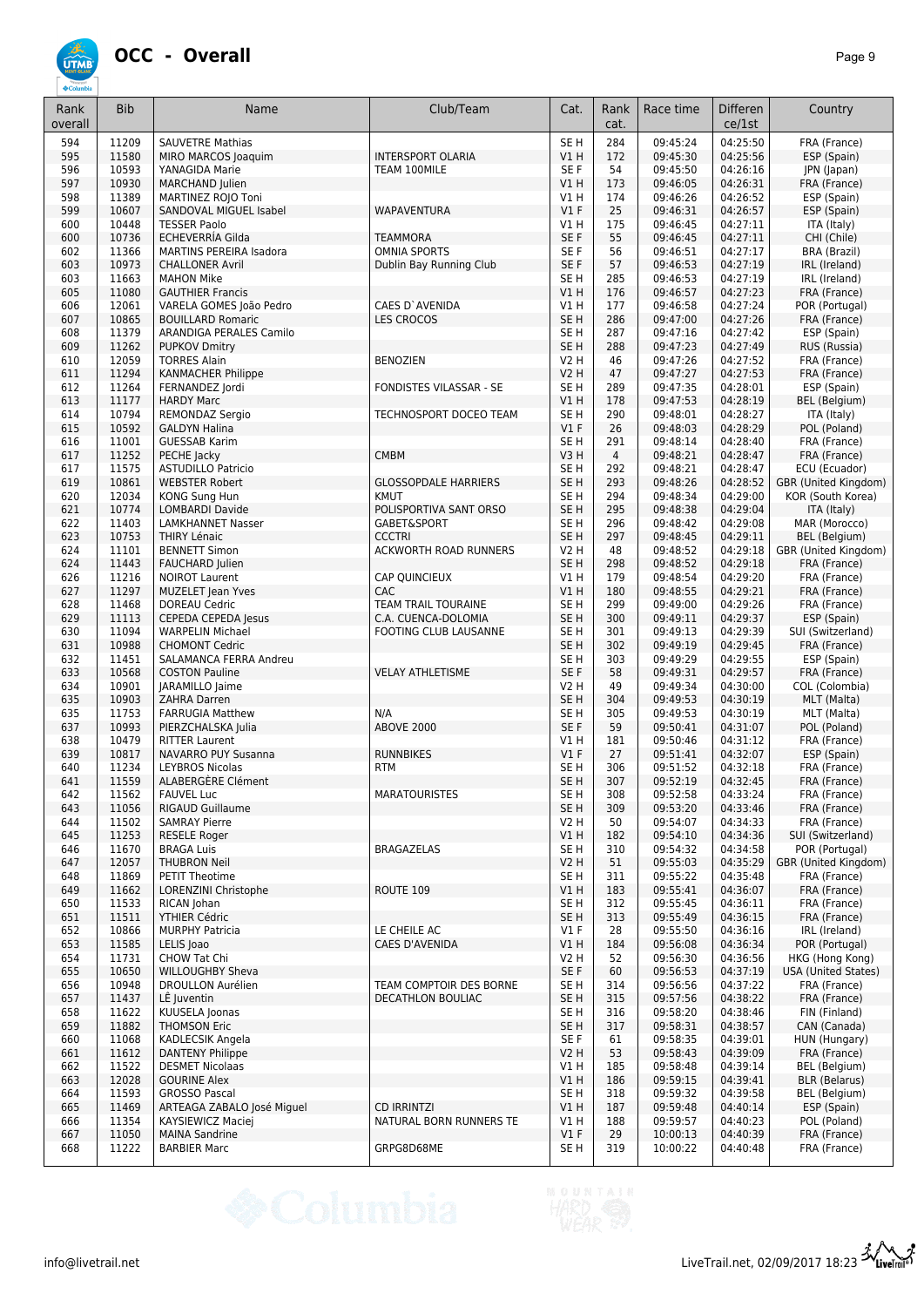

| Rank<br>overall | <b>Bib</b>     | Name                                          | Club/Team                              | Cat.                               | Rank<br>cat. | Race time            | Differen<br>ce/1st   | Country                                   |
|-----------------|----------------|-----------------------------------------------|----------------------------------------|------------------------------------|--------------|----------------------|----------------------|-------------------------------------------|
| 669             | 11212          | <b>BENOIT Florent</b>                         |                                        | SE <sub>H</sub>                    | 320          | 10:00:27             | 04:40:53             | FRA (France)                              |
| 670             | 10658          | PINTO Henrique                                |                                        | SE <sub>H</sub>                    | 321          | 10:00:28             | 04:40:54             | <b>BRA (Brazil)</b>                       |
| 671             | 10834          | <b>BOSSU Philippe</b>                         | CAN                                    | <b>V2 H</b>                        | 54           | 10:00:29             | 04:40:55             | FRA (France)                              |
| 671             | 11611          | CICALA Andrea                                 |                                        | <b>V2 H</b>                        | 55           | 10:00:29             | 04:40:55             | ITA (Italy)                               |
| 673             | 10889<br>10991 | <b>DYSSELEER Laurent</b>                      | <b>TEAM RAIDLIGHT 44</b>               | SE <sub>H</sub><br>SE <sub>H</sub> | 322<br>323   | 10:03:03             | 04:43:29<br>04:43:30 | <b>BEL</b> (Belgium)<br>FRA (France)      |
| 674<br>675      | 10716          | <b>PIAU Vincent</b><br>PLATRIER Mélanie       | <b>AVOC</b>                            | SE F                               | 62           | 10:03:04<br>10:03:39 | 04:44:05             | FRA (France)                              |
| 675             | 11309          | <b>ROUMIEU Cyril</b>                          |                                        | V1 H                               | 189          | 10:03:39             | 04:44:05             | FRA (France)                              |
| 677             | 11154          | <b>SERRA Serge</b>                            |                                        | SE <sub>H</sub>                    | 324          | 10:03:44             | 04:44:10             | FRA (France)                              |
| 678             | 10438          | <b>LOUDOT Vincent</b>                         |                                        | SE <sub>H</sub>                    | 325          | 10:04:33             | 04:44:59             | FRA (France)                              |
| 679             | 11301          | <b>FRAMARIN Sergio</b>                        |                                        | V1H                                | 190          | 10:04:43             | 04:45:09             | ITA (Italy)                               |
| 680             | 11436          | <b>DUTOIT Maxime</b>                          |                                        | V1H                                | 191          | 10:04:44             | 04:45:10             | SUI (Switzerland)                         |
| 681             | 11550          | <b>ANNANDALE Emile</b>                        | <b>VITALITY HEALTH</b>                 | V1H                                | 192          | 10:04:55             | 04:45:21             | RSA (South Africa)                        |
| 682             | 11281          | <b>POUDEROUX Pierre</b>                       |                                        | SE <sub>H</sub>                    | 326          | 10:04:56             | 04:45:22             | FRA (France)                              |
| 683             | 11105          | <b>MENGHINI Fabrizio</b>                      | PODISMO E CAZZEGGIO                    | <b>V2 H</b>                        | 56           | 10:05:01             | 04:45:27             | ITA (Italy)                               |
| 684             | 10894          | PLASCENCIA Roberto                            |                                        | V1H                                | 193          | 10:05:19             | 04:45:45             | MEX (Mexico)                              |
| 685             | 10962          | ZASADA Tomasz                                 |                                        | V1H                                | 194          | 10:05:28             | 04:45:54             | POL (Poland)                              |
| 686             | 11517          | SAMPER GOLORONS Antoni<br><b>BRIGGS Faith</b> | <b>IOGURTESA TRAILRUNNIG</b>           | V1H                                | 195          | 10:05:41             | 04:46:07             | ESP (Spain)                               |
| 687<br>688      | 10462<br>11659 | <b>FRISULLO Roberto</b>                       | <b>GRUPPO PODISTICO DUEMIL</b>         | SE F<br>SE <sub>H</sub>            | 63<br>327    | 10:08:07<br>10:08:56 | 04:48:33<br>04:49:22 | <b>USA (United States)</b><br>ITA (Italy) |
| 689             | 10852          | QUEROL FRESQUET Sílvia                        |                                        | SE F                               | 64           | 10:09:18             | 04:49:44             | ESP (Spain)                               |
| 690             | 11576          | <b>BETTON Jean-Michel</b>                     | <b>FREE RUNNERS</b>                    | <b>V2 H</b>                        | 57           | 10:09:38             | 04:50:04             | FRA (France)                              |
| 691             | 11245          | LETARD Julien                                 |                                        | SE <sub>H</sub>                    | 328          | 10:10:02             | 04:50:28             | FRA (France)                              |
| 692             | 10989          | <b>HULLETTE Manuel</b>                        |                                        | V1H                                | 196          | 10:10:04             | 04:50:30             | FRA (France)                              |
| 693             | 11453          | CAMPS Joan                                    |                                        | SE <sub>H</sub>                    | 329          | 10:10:21             | 04:50:47             | ESP (Spain)                               |
| 694             | 11633          | <b>ARNAIZ Diego</b>                           |                                        | SE <sub>H</sub>                    | 330          | 10:10:24             | 04:50:50             | ESP (Spain)                               |
| 695             | 11805          | <b>IGLESIAS Moises</b>                        | <b>TRAIL RUNNERS</b>                   | V2 H                               | 58           | 10:10:26             | 04:50:52             | ESA (El Salvador)                         |
| 696             | 11561          | <b>GANDELL Andrew</b>                         |                                        | SE <sub>H</sub>                    | 331          | 10:11:28             | 04:51:54             | GBR (United Kingdom)                      |
| 697             | 11557          | <b>DROUIN Arnaud</b>                          | <b>CAP COIGNIERES</b>                  | V1H                                | 197          | 10:11:38             | 04:52:04             | FRA (France)                              |
| 698             | 10841          | <b>PERRICHON Frederic</b>                     | <b>ASSOCIATION SPORTIVE TR</b>         | V1H                                | 198          | 10:12:16             | 04:52:42             | FRA (France)                              |
| 699             | 11131          | CATALÀ Xavier                                 |                                        | V1 H                               | 199          | 10:12:27             | 04:52:53             | ESP (Spain)                               |
| 700             | 11441<br>11416 | <b>CALVI Stefano</b>                          | ATLETICA IRENSE VOGHERA                | V2 H                               | 59           | 10:13:07             | 04:53:33             | ITA (Italy)                               |
| 701<br>702      | 11647          | GOUPIL Jérôme<br><b>GONCALVES Francisco</b>   | S/L INTREPIDE ANGERS<br>CAES D'AVENIDA | SE <sub>H</sub><br>V1H             | 332<br>200   | 10:13:14<br>10:13:44 | 04:53:40<br>04:54:10 | FRA (France)<br>POR (Portugal)            |
| 703             | 11461          | PRUNELET Alexandre                            |                                        | <b>V1 H</b>                        | 201          | 10:14:00             | 04:54:26             | FRA (France)                              |
| 704             | 10732          | LO BARTOLO Giuseppe                           | TRAILRUNNERS FINALE LIG                | SE <sub>H</sub>                    | 333          | 10:14:25             | 04:54:51             | ITA (Italy)                               |
| 705             | 11327          | <b>GHIONE Marco</b>                           | A.S.D. TRAILRUNNERS FIN                | V1H                                | 202          | 10:14:26             | 04:54:52             | ITA (Italy)                               |
| 706             | 11279          | <b>DUGGLEBY Tristan</b>                       |                                        | V1H                                | 203          | 10:14:44             | 04:55:10             | GBR (United Kingdom)                      |
| 707             | 11323          | <b>COURTI Daniel</b>                          |                                        | <b>V2 H</b>                        | 60           | 10:14:56             | 04:55:22             | FRA (France)                              |
| 708             | 10897          | <b>GORISSEN Karen</b>                         |                                        | SE F                               | 65           | 10:15:39             | 04:56:05             | BEL (Belgium)                             |
| 709             | 11445          | <b>FARANDA Carlo</b>                          | ASD RUNNERS BERGAMO                    | V1H                                | 204          | 10:15:43             | 04:56:09             | ITA (Italy)                               |
| 710             | 11175          | <b>ECHALIER Matthieu</b>                      |                                        | V1H                                | 205          | 10:15:46             | 04:56:12             | FRA (France)                              |
| 711             | 11072          | <b>ROBIN Dominique</b>                        |                                        | <b>V2 H</b>                        | 61           | 10:15:57             | 04:56:23             | FRA (France)                              |
| 712<br>713      | 11893<br>11206 | <b>HOUCKE Philippe</b><br><b>MEIKLE Diego</b> |                                        | V2 H<br>V1 H                       | 62<br>206    | 10:16:00<br>10:16:03 | 04:56:26<br>04:56:29 | FRA (France)<br>URU (Uruguay)             |
| 714             | 11019          | JABLOWSKI Cédric                              |                                        | SE <sub>H</sub>                    | 334          | 10:16:24             | 04:56:50             | FRA (France)                              |
| 715             | 11112          | ÅKVIST Anders                                 | TEAM NORDIC TRAIL                      | V2 H                               | 63           | 10:16:25             | 04:56:51             | SWE (Sweden)                              |
| 716             | 11551          | <b>DELATTRE Fabien</b>                        | PASTEL TRIATHLON                       | SE <sub>H</sub>                    | 335          | 10:16:27             | 04:56:53             | FRA (France)                              |
| 11/             | 11151          | NILSSON Mikael                                |                                        | SE H                               | 336          | 10:16:31             | 04:56:57             | SWE (Sweden)                              |
| 718             | 11660          | <b>GALINSKI Rafal</b>                         | POWER WALK                             | V1H                                | 207          | 10:16:32             | 04:56:58             | POL (Poland)                              |
| 719             | 10884          | DUNAYEVSKA Diana                              | <b>BRUSI SPORTS</b>                    | SE F                               | 66           | 10:16:58             | 04:57:24             | UKR (Ukraine)                             |
| 720             | 10744          | <b>MAEHARA Yasuko</b>                         |                                        | SE F                               | 67           | 10:17:05             | 04:57:31             | JPN (Japan)                               |
| 721             | 11856          | LUNDSTEEN Christian                           |                                        | V1 H                               | 208          | 10:17:10             | 04:57:36             | DEN (Denmark)                             |
| 722             | 10967          | <b>LOMBART Mickael</b>                        | TIME TO CHILL                          | SE <sub>H</sub>                    | 337          | 10:17:46             | 04:58:12             | FRA (France)                              |
| 723             | 11410          | NOWE Hervé                                    | LES COUREURS CELESTES                  | V1 H                               | 209          | 10:17:48             | 04:58:14             | BEL (Belgium)                             |
| 724             | 10808<br>11328 | <b>MAURIN Patricia</b>                        | <b>CTCA</b>                            | SE F                               | 68           | 10:17:51             | 04:58:17             | FRA (France)                              |
| 725<br>725      | 11425          | GOURLE Fabien<br>DAVOLI Alberto               |                                        | SE H<br>SE <sub>H</sub>            | 338<br>339   | 10:17:53<br>10:17:53 | 04:58:19<br>04:58:19 | FRA (France)<br>ITA (Italy)               |
| 727             | 11671          | CHERNOBRIVENKO Aleksander                     |                                        | SE H                               | 340          | 10:18:00             | 04:58:26             | RUS (Russia)                              |
| 728             | 11572          | LEWIS Jason                                   |                                        | V1 H                               | 210          | 10:18:06             | 04:58:32             | GBR (United Kingdom)                      |
| 729             | 11075          | <b>DUSSEX Sylvain</b>                         |                                        | SE H                               | 341          | 10:18:18             | 04:58:44             | SUI (Switzerland)                         |
| 730             | 11202          | DE NEEF Kristof                               | <b>DNKCOACHING</b>                     | V1 H                               | 211          | 10:18:26             | 04:58:52             | BEL (Belgium)                             |
| 731             | 10836          | LEHMANN Julien                                |                                        | SE H                               | 342          | 10:18:32             | 04:58:58             | FRA (France)                              |
| 732             | 12036          | LAMOUNIER Arnaldo Júnior                      |                                        | V1H                                | 212          | 10:18:37             | 04:59:03             | BRA (Brazil)                              |
| 733             | 10723          | <b>GARELLO Betiana</b>                        | <b>SALUD Y DEPORTE</b>                 | SE F                               | 69           | 10:18:39             | 04:59:05             | ARG (Argentina)                           |
| 734             | 11082          | <b>PUCCI Niccolò</b>                          |                                        | V1 H                               | 213          | 10:18:54             | 04:59:20             | ITA (Italy)                               |
| 735             | 10924          | <b>FORET Alexandre</b>                        |                                        | SE <sub>H</sub>                    | 343          | 10:18:55             | 04:59:21             | FRA (France)                              |
| 736             | 10643          | <b>HAUGAARD Lars Anker</b>                    |                                        | SE <sub>H</sub>                    | 344          | 10:18:56             | 04:59:22             | DEN (Denmark)                             |
| 737             | 11040<br>11582 | <b>CORREIA Alberto</b>                        | SWN                                    | V1 H                               | 214          | 10:19:32             | 04:59:58             | POR (Portugal)                            |
| 738<br>739      | 10778          | <b>SUN Weining</b><br>PACEGONE Irma           |                                        | SE <sub>H</sub><br>SE F            | 345<br>70    | 10:19:58<br>10:20:06 | 05:00:24<br>05:00:32 | CHN (China)<br>LAT (Latvia)               |
| 740             | 11709          | ROMANELLI MOREIRA Vanius                      | MatadentroAventura                     | V1H                                | 215          | 10:20:08             | 05:00:34             | BRA (Brazil)                              |
| 741             | 11342          | REZETTE Christophe                            |                                        | V1 H                               | 216          | 10:20:27             | 05:00:53             | FRA (France)                              |
| 742             | 11118          | <b>VAISSIERE Thibaut</b>                      |                                        | SE <sub>H</sub>                    | 346          | 10:20:48             | 05:01:14             | FRA (France)                              |
| 743             | 11090          | <b>LOCATELLI Eric</b>                         |                                        | SE H                               | 347          | 10:21:03             | 05:01:29             | FRA (France)                              |



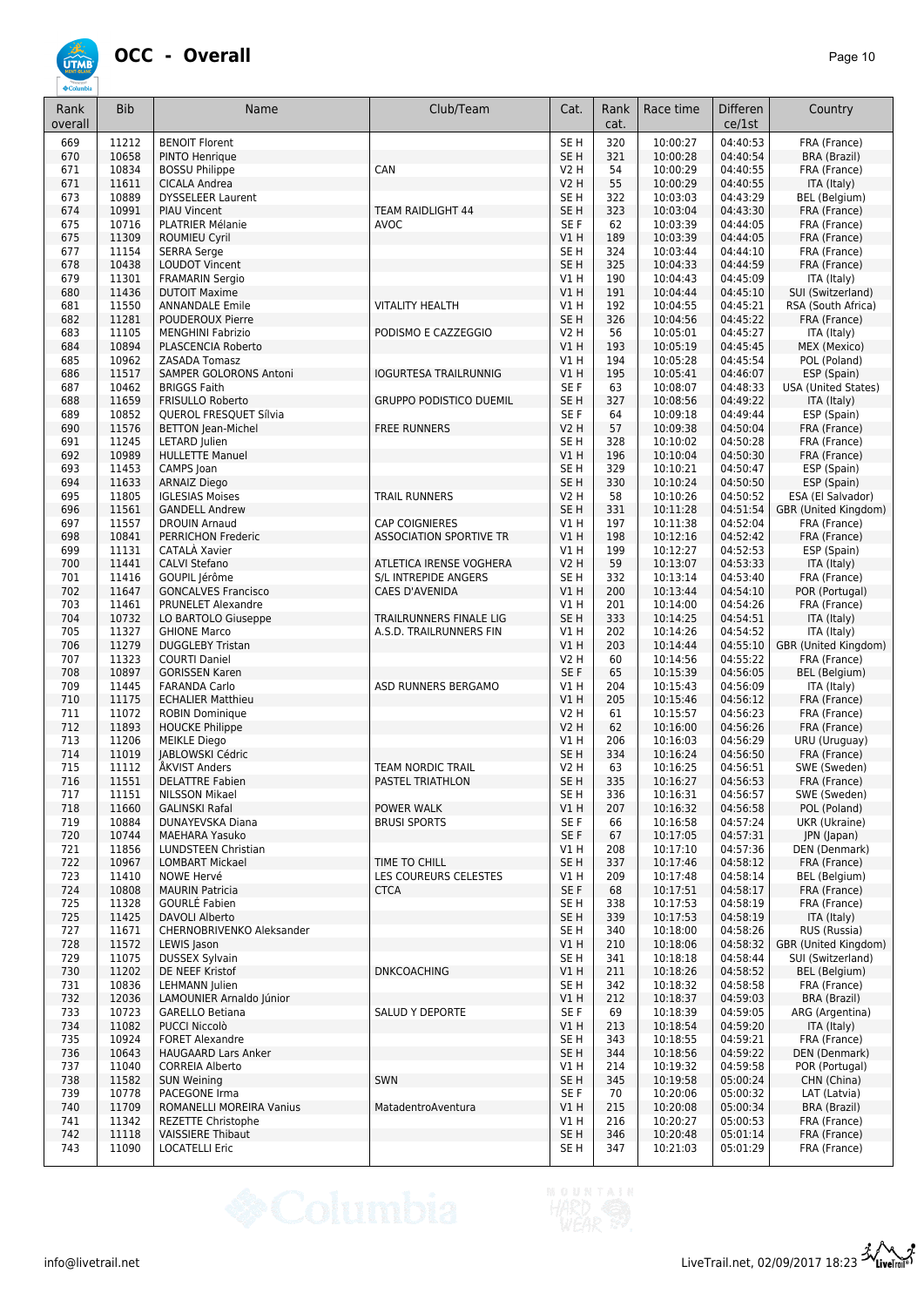

| Rank<br>overall | <b>Bib</b>     | Name                                                      | Club/Team                                           | Cat.                | Rank<br>cat.    | Race time            | <b>Differen</b><br>ce/1st | Country                                   |
|-----------------|----------------|-----------------------------------------------------------|-----------------------------------------------------|---------------------|-----------------|----------------------|---------------------------|-------------------------------------------|
| 744             | 12019          | <b>BLAYDON Oliver</b>                                     |                                                     | SE <sub>H</sub>     | 348             | 10:21:26             | 05:01:52                  | GBR (United Kingdom)                      |
| 745             | 11308          | <b>FELGINES Joel</b>                                      | RUNNING CLUB ARPAJON                                | V2H                 | 64              | 10:21:39             | 05:02:05                  | FRA (France)                              |
| 746<br>747      | 10904<br>11467 | <b>FUENTES Laure</b><br><b>ARNAUD Claude</b>              |                                                     | SE F<br>V3H         | 71<br>5         | 10:21:51<br>10:22:06 | 05:02:17<br>05:02:32      | FRA (France)<br>FRA (France)              |
| 748             | 11223          | <b>FAURE Alloic</b>                                       | <b>OZON COURIR</b>                                  | V1 H                | 217             | 10:22:08             | 05:02:34                  | FRA (France)                              |
| 749             | 11439          | <b>MCMURRAY Robert</b>                                    |                                                     | SE <sub>H</sub>     | 349             | 10:22:11             | 05:02:37                  | GBR (United Kingdom)                      |
| 750             | 11714          | VILLATE ARANGUEZ David                                    | <b>OPENRUNING</b>                                   | SE <sub>H</sub>     | 350             | 10:22:30             | 05:02:56                  | ESP (Spain)                               |
| 751             | 11523          | <b>KLEVERLAAN Matthijs</b>                                |                                                     | SE <sub>H</sub>     | 351             | 10:23:03             | 05:03:29                  | NED (Netherlands)                         |
| 752             | 11134          | MARTÍ BELTRAN Jordi                                       | <b>CE TRAIL TARRACO</b>                             | V1 H                | 218             | 10:23:41             | 05:04:07                  | ESP (Spain)                               |
| 753             | 11853          | <b>PANTALEO Raffaele</b>                                  |                                                     | SE <sub>H</sub>     | 352             | 10:23:51             | 05:04:17                  | VEN (Venezuela)                           |
| 754<br>755      | 11033<br>12021 | <b>THALMANN Mikula</b><br><b>CARBONELL TAPIOLAS Lluis</b> | LEVEL42                                             | SE H<br>V1H         | 353<br>219      | 10:23:52<br>10:23:53 | 05:04:18<br>05:04:19      | SUI (Switzerland)<br>ESP (Spain)          |
| 756             | 11343          | SAUGY Jonas                                               | CAB - PROCYCLES SCOTT                               | SE <sub>H</sub>     | 354             | 10:24:38             | 05:05:04                  | SUI (Switzerland)                         |
| 757             | 11488          | <b>LINTINGRE Jerome</b>                                   |                                                     | SE <sub>H</sub>     | 355             | 10:24:39             | 05:05:05                  | FRA (France)                              |
| 758             | 10919          | <b>GUIOT Linda</b>                                        |                                                     | $VI$ F              | 30              | 10:24:56             | 05:05:22                  | FRA (France)                              |
| 759             | 11538          | <b>COLSON Charles</b>                                     |                                                     | V3H                 | 6               | 10:24:58             | 05:05:24                  | <b>BEL</b> (Belgium)                      |
| 760<br>761      | 11472<br>11077 | QIN Bo<br><b>MASSON Florine</b>                           |                                                     | V1 H<br>SE F        | 220<br>72       | 10:25:01<br>10:25:14 | 05:05:27<br>05:05:40      | CHN (China)<br>FRA (France)               |
| 762             | 10453          | <b>CHARITSIS Dimitri</b>                                  |                                                     | SE <sub>H</sub>     | 356             | 10:25:15             | 05:05:41                  | FRA (France)                              |
| 763             | 11268          | <b>DUNE Paul</b>                                          |                                                     | V3H                 | $7\overline{ }$ | 10:25:20             | 05:05:46                  | FRA (France)                              |
| 764             | 10467          | <b>HAMMER MANDEVILLE Kiana</b>                            |                                                     | $VI$ F              | 31              | 10:25:24             | 05:05:50                  | <b>USA (United States)</b>                |
| 765             | 10454          | <b>DIEMEL Issam</b>                                       |                                                     | SE <sub>H</sub>     | 357             | 10:25:28             | 05:05:54                  | FRA (France)                              |
| 766             | 11285          | PARMENTIER Jerome                                         |                                                     | V1 H                | 221             | 10:25:36             | 05:06:02                  | FRA (France)                              |
| 766             | 11356          | <b>LOCATELLI Vincent</b>                                  |                                                     | SE <sub>H</sub>     | 358             | 10:25:36             | 05:06:02                  | FRA (France)                              |
| 766<br>769      | 12007<br>11204 | LAMELA IZQUIERDO Eva<br><b>GOURDOUZE Florent</b>          | <b>TTC</b>                                          | $VI$ F<br>VIH       | 32<br>222       | 10:25:36<br>10:25:54 | 05:06:02<br>05:06:20      | ESP (Spain)<br>FRA (France)               |
| 770             | 11143          | MASTITSKAYA Svetlana                                      |                                                     | SE F                | 73              | 10:25:59             | 05:06:25                  | <b>BLR (Belarus)</b>                      |
| 771             | 11408          | DE HAAST Matthew                                          |                                                     | SE <sub>H</sub>     | 359             | 10:26:07             | 05:06:33                  | RSA (South Africa)                        |
| 772             | 11686          | <b>SKENTZOS Dimitrios</b>                                 | SMARTRUN                                            | SE <sub>H</sub>     | 360             | 10:26:11             | 05:06:37                  | GRE (Greece)                              |
| 773             | 10791          | CAILLAUD Delphine                                         | <b>CA BRIOUDE</b>                                   | SE F                | 74              | 10:26:37             | 05:07:03                  | FRA (France)                              |
| 774             | 11357          | <b>MALAVAL Christian</b>                                  |                                                     | V4 H                | 1               | 10:26:53             | 05:07:19                  | FRA (France)                              |
| 775             | 11392          | ZURITA VIDAL Fernando                                     | <b>UEC TORTOSA</b>                                  | <b>V2 H</b>         | 65              | 10:26:54             | 05:07:20                  | ESP (Spain)                               |
| 776<br>777      | 11120<br>11487 | <b>GAMA LIMA Debora</b><br>FERNANDEZ SERRANO Jesus        |                                                     | V2F<br>V1H          | 4<br>223        | 10:27:42<br>10:27:52 | 05:08:08<br>05:08:18      | <b>USA (United States)</b><br>ESP (Spain) |
| 778             | 11878          | SZÉLL Gergely                                             |                                                     | V2 H                | 66              | 10:27:57             | 05:08:23                  | HUN (Hungary)                             |
| 779             | 11153          | <b>SEMENZATO Alessio</b>                                  |                                                     | SE <sub>H</sub>     | 361             | 10:27:58             | 05:08:24                  | ITA (Italy)                               |
| 780             | 12039          | <b>LOGNARD Edwin</b>                                      | <b>SER ATHL</b>                                     | V1H                 | 224             | 10:28:42             | 05:09:08                  | BEL (Belgium)                             |
| 781             | 11412          | <b>COCCO Marco</b>                                        |                                                     | SE <sub>H</sub>     | 362             | 10:28:57             | 05:09:23                  | ITA (Italy)                               |
| 782             | 11651          | <b>MCCRAE Keith</b>                                       |                                                     | SE <sub>H</sub>     | 363             | 10:29:14             | 05:09:40                  | GBR (United Kingdom)                      |
| 783<br>784      | 11493<br>11322 | <b>MAES Patrice</b><br><b>OLLER RIBAS Antoni</b>          | A.J.C FRELINGHIEN<br><b>CLUB TRAILRUNNING GIRON</b> | <b>V2 H</b><br>V1 H | 67<br>225       | 10:29:26<br>10:29:31 | 05:09:52<br>05:09:57      | FRA (France)<br>ESP (Spain)               |
| 785             | 11246          | ROLLAND Stephane                                          | A.S.O N.T.N-S.N.R                                   | V1H                 | 226             | 10:29:42             | 05:10:08                  | FRA (France)                              |
| 786             | 10766          | <b>SEGRE Matteo</b>                                       |                                                     | SE <sub>H</sub>     | 364             | 10:29:44             | 05:10:10                  | ITA (Italy)                               |
| 787             | 12062          | <b>VIAMONTE PASTOR Alejandro</b>                          |                                                     | SE <sub>H</sub>     | 365             | 10:29:46             | 05:10:12                  | ESP (Spain)                               |
| 788             | 10868          | PERE Fabrice                                              | CHANTILLY ATHLETISME                                | <b>V2 H</b>         | 68              | 10:29:55             | 05:10:21                  | FRA (France)                              |
| 789             | 11299          | <b>DAMBASSINAS Costas</b>                                 | COMPRESSPORT SWITZERLAN                             | SE <sub>H</sub>     | 366             | 10:29:57             | 05:10:23                  | GRE (Greece)                              |
| 790             | 11365          | <b>AMBROSE Neil</b><br><b>AMBROSE Graeme</b>              | <b>TEAM FERGUS</b>                                  | V2 H                | 69              | 10:29:58             | 05:10:24                  | CAN (Canada)                              |
| 790<br>792      | 12017<br>11543 | <b>CHAGNEUX Yves</b>                                      | RUN ET MOI                                          | V2 H<br>V1 H        | 70<br>227       | 10:29:58<br>10:30:05 | 05:10:24<br>05:10:31      | GBR (United Kingdom)<br>FRA (France)      |
| 793             | 11584          | FROGER Jerome                                             |                                                     | V1H                 | 228             | 10:30:06             | 05:10:32                  | FRA (France)                              |
| 794             | 11681          | <b>MARIANI Gianluca</b>                                   |                                                     | SE <sub>H</sub>     | 367             | 10:30:27             | 05:10:53                  | ITA (Italy)                               |
| 795             | 11601          | CASTROFLORIO Fabrizio                                     |                                                     | SE <sub>H</sub>     | 368             | 10:30:30             | 05:10:56                  | ITA (Italy)                               |
| 796             | 11272          | <b>BRUCHON Grégory</b>                                    |                                                     | SE <sub>H</sub>     | 369             | 10:30:44             | 05:11:10                  | FRA (France)                              |
| 796             | 11556          | <b>BRUCHON Michael</b>                                    |                                                     | SE <sub>H</sub>     | 370             | 10:30:44             | 05:11:10                  | FRA (France)                              |
| 798<br>799      | 11249<br>11409 | <b>BONGERS Bart</b><br><b>LIGUORI Luciano</b>             | FIT ZEIST                                           | V2 H<br>V1H         | 71<br>229       | 10:30:54<br>10:31:17 | 05:11:20<br>05:11:43      | NED (Netherlands)<br>ITA (Italy)          |
| 800             | 11683          | <b>GHATTOARA Baljit</b>                                   |                                                     | <b>V2 H</b>         | 72              | 10:31:29             | 05:11:55                  | GBR (United Kingdom)                      |
| 801             | 11320          | <b>FARSY Bernard</b>                                      | <b>MARSEILLE TRAIL CLUB</b>                         | V3H                 | 8               | 10:31:43             | 05:12:09                  | FRA (France)                              |
| 802             | 11395          | CARRIL MARTIN Jose Ramon                                  |                                                     | V1H                 | 230             | 10:31:51             | 05:12:17                  | ESP (Spain)                               |
| 803             | 11455          | <b>HERSAN Arnaud</b>                                      |                                                     | V1 H                | 231             | 10:32:26             | 05:12:52                  | FRA (France)                              |
| 804             | 11733          | <b>EIGENSCHENCK Bruno</b>                                 |                                                     | V2 H                | 73              | 10:32:30             | 05:12:56                  | FRA (France)                              |
| 805<br>806      | 10807<br>11912 | LEITH Hannah<br>SYDOR Guy                                 |                                                     | SE F<br>V1 H        | 75<br>232       | 10:32:33<br>10:32:47 | 05:12:59<br>05:13:13      | GBR (United Kingdom)<br>BEL (Belgium)     |
| 807             | 11508          | <b>DUDINS Dzintars</b>                                    | MANSARDI                                            | V1H                 | 233             | 10:32:58             | 05:13:24                  | LAT (Latvia)                              |
| 808             | 11055          | <b>FOURETS Olivier</b>                                    | AAA LYONNAIS                                        | SE <sub>H</sub>     | 371             | 10:33:02             | 05:13:28                  | FRA (France)                              |
| 809             | 12051          | <b>SILVA Mauricio</b>                                     | TRIBO DO ESPORTE                                    | V1 H                | 234             | 10:34:17             | 05:14:43                  | BRA (Brazil)                              |
| 810             | 11333          | <b>ULKER Serdar</b>                                       | AYDOS537                                            | V1 H                | 235             | 10:34:25             | 05:14:51                  | TUR (Turkey)                              |
| 811             | 10476          | <b>FORTET Franck</b>                                      |                                                     | V1 H<br>SE F        | 236             | 10:34:30             | 05:14:56<br>05:15:01      | FRA (France)                              |
| 812<br>812      | 10935<br>11423 | <b>BLANPIN Elodie</b><br><b>BLANPIN Stephane</b>          |                                                     | VIH                 | 76<br>237       | 10:34:35<br>10:34:35 | 05:15:01                  | FRA (France)<br>FRA (France)              |
| 814             | 10974          | <b>FORDHAM Karen</b>                                      | CENTRE EXCURSIONISTA PE                             | $VI$ F              | 33              | 10:34:40             | 05:15:06                  | GBR (United Kingdom)                      |
| 815             | 11780          | <b>DENES Eric</b>                                         |                                                     | V1 H                | 238             | 10:34:46             | 05:15:12                  | FRA (France)                              |
| 816             | 11751          | <b>REVERRE Stephane</b>                                   |                                                     | V1 H                | 239             | 10:35:17             | 05:15:43                  | FRA (France)                              |
| 817             | 11514          | <b>BOUREUR Patrick</b>                                    |                                                     | V2 H                | 74              | 10:35:49             | 05:16:15                  | FRA (France)                              |
| 818             | 11677          | PLASSAIS Samuel                                           |                                                     | SE H                | 372             | 10:35:51             | 05:16:17                  | FRA (France)                              |

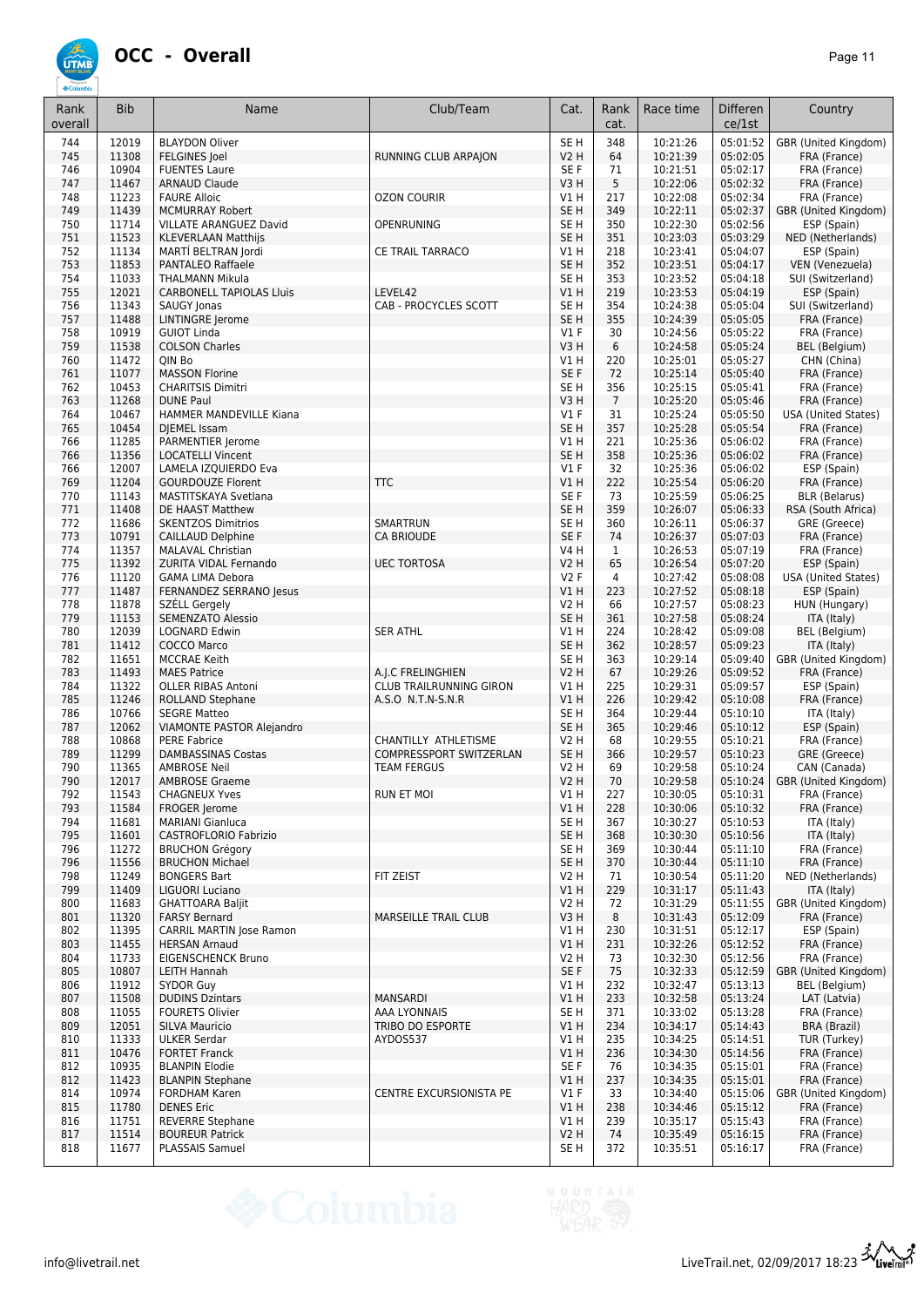

| Rank<br>overall | <b>Bib</b>     | Name                                                    | Club/Team                                           | Cat.                           | Rank<br>cat.    | Race time            | <b>Differen</b><br>ce/1st | Country                                   |
|-----------------|----------------|---------------------------------------------------------|-----------------------------------------------------|--------------------------------|-----------------|----------------------|---------------------------|-------------------------------------------|
| 819             | 10654          | <b>BAGLIONI Cristina</b>                                |                                                     | V2F                            | 5               | 10:35:55             | 05:16:21                  | ITA (Italy)                               |
| 819             | 11481          | <b>MEGRI Cedric</b>                                     | <b>DEBILOS</b>                                      | SE <sub>H</sub>                | 373             | 10:35:55             | 05:16:21                  | FRA (France)                              |
| 821<br>822      | 11025<br>10539 | <b>BLAZQUEZ Fatima</b><br><b>ROYER Pierre</b>           | <b>TRIDEPORTE</b>                                   | $VI$ F<br>V1H                  | 34<br>240       | 10:36:10<br>10:36:11 | 05:16:36<br>05:16:37      | ESP (Spain)<br>FRA (France)               |
| 822             | 10998          | <b>PLAINCHAMP Muriel</b>                                |                                                     | <b>V1 F</b>                    | 35              | 10:36:11             | 05:16:37                  | BEL (Belgium)                             |
| 824             | 10691          | RODRIGUEZ SOLER Carmen                                  | VON HIPPEL-LINDAU PAIPO                             | SE F                           | 77              | 10:36:16             | 05:16:42                  | ESP (Spain)                               |
| 824             | 10992          | <b>TOLEDO BUENO Emilio</b>                              |                                                     | SE <sub>H</sub>                | 374             | 10:36:16             | 05:16:42                  | ESP (Spain)                               |
| 826             | 11440          | MEYNET Joseph                                           |                                                     | <b>V4 H</b>                    | $\overline{2}$  | 10:36:21             | 05:16:47                  | FRA (France)                              |
| 827             | 11226          | <b>WOJCIK Artur</b>                                     | TS REGLE SZKLARSKA PORę                             | V1 H                           | 241             | 10:36:24             | 05:16:50                  | POL (Poland)                              |
| 828<br>829      | 10704<br>11332 | <b>LANGARD Margareth</b><br><b>NEVEU Arnaud</b>         | <b>FAMILY FUN TRAIL</b><br><b>FAMILY FUN TRAIL</b>  | $VI$ F<br>SE <sub>H</sub>      | 36<br>375       | 10:36:27<br>10:36:29 | 05:16:53<br>05:16:55      | FRA (France)<br>FRA (France)              |
| 830             | 12037          | <b>LEBOUCHER Hervé</b>                                  |                                                     | V1H                            | 242             | 10:36:32             | 05:16:58                  | FRA (France)                              |
| 831             | 10468          | <b>SANTENAC Eric</b>                                    |                                                     | <b>V2 H</b>                    | 75              | 10:36:41             | 05:17:07                  | FRA (France)                              |
| 831             | 11007          | ZABEK Lynne                                             | <b>FALKLAND TRAIL RUNNERS</b>                       | V1F                            | 37              | 10:36:41             | 05:17:07                  | GBR (United Kingdom)                      |
| 833             | 11510          | <b>ROCH François</b>                                    |                                                     | <b>V2 H</b>                    | 76              | 10:36:59             | 05:17:25                  | SUI (Switzerland)                         |
| 834             | 11881          | SIQUEIRA Danilo                                         | <b>OMNIA SPORTS</b>                                 | SE <sub>H</sub>                | 376             | 10:37:30             | 05:17:56                  | <b>BRA (Brazil)</b>                       |
| 835             | 11531<br>11051 | <b>CHARLOT Pierre</b>                                   | <b>CMBM</b>                                         | V1H<br>V1F                     | 243<br>38       | 10:38:26             | 05:18:52<br>05:19:16      | BEL (Belgium)                             |
| 836<br>837      | 10683          | <b>MURDOCH Lucy</b><br>ZAVARISE Maeva                   |                                                     | SE <sub>F</sub>                | 78              | 10:38:50<br>10:38:55 | 05:19:21                  | GBR (United Kingdom)<br>FRA (France)      |
| 838             | 10759          | <b>FRIK Thierry</b>                                     | <b>VAN ZUILICHEM</b>                                | SE <sub>H</sub>                | 377             | 10:39:18             | 05:19:44                  | NED (Netherlands)                         |
| 839             | 10459          | <b>PASCUAL Frederic</b>                                 |                                                     | V1H                            | 244             | 10:39:29             | 05:19:55                  | FRA (France)                              |
| 840             | 11643          | <b>GARCIA CARREÑO Antonio</b>                           |                                                     | V1H                            | 245             | 10:39:41             | 05:20:07                  | ESP (Spain)                               |
| 841             | 11490          | <b>TRAN Philippe</b>                                    |                                                     | <b>V2 H</b>                    | 77              | 10:40:18             | 05:20:44                  | FRA (France)                              |
| 842             | 10675          | VOROBEVA Aleksandra                                     |                                                     | SE F                           | 79              | 10:41:39             | 05:22:05                  | RUS (Russia)                              |
| 843<br>844      | 12041<br>10477 | <b>MICELI Matthew</b><br><b>SUN Ruiyi</b>               |                                                     | <b>V2 H</b><br>SE <sub>H</sub> | 78<br>378       | 10:42:05<br>10:42:19 | 05:22:31<br>05:22:45      | <b>USA</b> (United States)<br>CHN (China) |
| 845             | 11181          | <b>DEPOIL Christian</b>                                 | EA LE CREUSOT                                       | V2 H                           | 79              | 10:43:03             | 05:23:29                  | FRA (France)                              |
| 846             | 10633          | <b>VOUILLOZ Anne-Catherine</b>                          | TEAM HOKA CH                                        | V2F                            | 6               | 10:43:06             | 05:23:32                  | SUI (Switzerland)                         |
| 847             | 11210          | <b>BARRENO Angela</b>                                   | OPENRUNNING                                         | SE F                           | 80              | 10:43:26             | 05:23:52                  | ESP (Spain)                               |
| 847             | 11835          | MARTINEZ HERVAS Alberto                                 | OPENRUNNING                                         | SE <sub>H</sub>                | 379             | 10:43:26             | 05:23:52                  | ESP (Spain)                               |
| 849             | 10806          | YAN Huadong                                             |                                                     | V1 H                           | 246             | 10:44:25             | 05:24:51                  | CHN (China)                               |
| 850             | 11444          | <b>HOBBY Phil</b>                                       | <b>STUBBINGTON GREEN</b>                            | V1H                            | 247             | 10:44:37             | 05:25:03                  | GBR (United Kingdom)                      |
| 851<br>852      | 11235<br>11591 | MARTIN CAMINERO Ivan<br><b>BOUTEYRE Jean-Yves</b>       | C.D. TRAIL RUNNING MALA<br><b>XVE ATHLETIC CLUB</b> | SE <sub>H</sub><br><b>V2 H</b> | 380<br>80       | 10:44:46<br>10:45:36 | 05:25:12<br>05:26:02      | ESP (Spain)<br>FRA (France)               |
| 853             | 10761          | <b>GOTTARDI Franco</b>                                  | AIM GSD                                             | SE <sub>H</sub>                | 381             | 10:45:41             | 05:26:07                  | ITA (Italy)                               |
| 854             | 11989          | MAEZAWA Hiroyuki                                        | TEAM NAGATA                                         | <b>V2 H</b>                    | 81              | 10:47:21             | 05:27:47                  | JPN (Japan)                               |
| 855             | 10415          | <b>MARMIER Nataliya</b>                                 |                                                     | V3F                            | $\overline{2}$  | 10:47:31             | 05:27:57                  | FRA (France)                              |
| 856             | 11396          | <b>JACQUART Gaetan</b>                                  |                                                     | SE <sub>H</sub>                | 382             | 10:47:57             | 05:28:23                  | FRA (France)                              |
| 857             | 11563          | <b>MASSEE Ronald</b>                                    |                                                     | V1H                            | 248             | 10:48:05             | 05:28:31                  | NED (Netherlands)                         |
| 858<br>859      | 11668<br>11528 | <b>REYNARD Pierre</b><br>SARAMAGO Julio                 | PORTAIL-NATURE.CH<br>ESC15                          | V3H<br>SE <sub>H</sub>         | 9<br>383        | 10:48:07<br>10:48:14 | 05:28:33<br>05:28:40      | SUI (Switzerland)<br>POR (Portugal)       |
| 860             | 11797          | <b>VUKANČIĆ Darijo</b>                                  |                                                     | VIH                            | 249             | 10:48:19             | 05:28:45                  | CRO (Croatia)                             |
| 861             | 12038          | <b>LLAGUNO Ricardo</b>                                  |                                                     | V1H                            | 250             | 10:48:39             | 05:29:05                  | ESP (Spain)                               |
| 862             | 10878          | <b>MACE Baptiste</b>                                    | Team Uglow Mountain Uni                             | SE <sub>H</sub>                | 384             | 10:48:57             | 05:29:23                  | FRA (France)                              |
| 862             | 11426          | <b>DELOMIER Philippe</b>                                |                                                     | V1H                            | 251             | 10:48:57             | 05:29:23                  | FRA (France)                              |
| 864             | 11635<br>11799 | <b>CARRIERE Christian</b><br><b>DEVILLE Alexandre</b>   |                                                     | <b>V2 H</b>                    | 82              | 10:49:35<br>10:49:37 | 05:30:01                  | FRA (France)                              |
| 865<br>865      | 11807          | ROUZEAU Yannick                                         | <b>CIMES EVENT</b>                                  | SE <sub>H</sub><br>V1H         | 385<br>252      | 10:49:37             | 05:30:03<br>05:30:03      | FRA (France)<br>FRA (France)              |
| 867             | 11420          | <b>TORRES Frank</b>                                     |                                                     | V1 H                           | 253             | 10:49:58             | 05:30:24                  | ESP (Spain)                               |
| 868             | 10862          | <b>MEIKLE Silvia</b>                                    |                                                     | V2F                            | $7\overline{ }$ | 10:50:09             | 05:30:35                  | URU (Uruguay)                             |
| 868             | 11536          | ADLER Jan                                               |                                                     | V1 H                           | 254             | 10:50:09             | 05:30:35                  | GER (Germany)                             |
| 870             | 11111          | <b>MCCAVERT Catherine</b>                               |                                                     | SE F                           | 81              | 10:50:21             | 05:30:47                  | GBR (United Kingdom)                      |
| 871             | 10863          | PALACIO LAJE Florencia Maria                            | TRAINING TRAIL TEAM                                 | V2F                            | 8               | 10:51:18             | 05:31:44                  | ESP (Spain)                               |
| 872<br>873      | 10961<br>11149 | VEGA LOPEZ-CALVO Juan Carlos<br><b>BAS MUÑOZ Eduard</b> | TRAINING TRAIL TEAM<br>CLUB TRAIL RUNNING GIRO      | <b>V2 H</b><br>SE H            | 83<br>386       | 10:51:19<br>10:52:44 | 05:31:45<br>05:33:10      | ESP (Spain)<br>ESP (Spain)                |
| 874             | 11289          | <b>JACQUET Blandine</b>                                 | <b>SMAC</b>                                         | V2F                            | 9               | 10:53:03             | 05:33:29                  | FRA (France)                              |
| 875             | 11628          | <b>GUIGON Lionel</b>                                    |                                                     | SE H                           | 387             | 10:53:04             | 05:33:30                  | FRA (France)                              |
| 876             | 10432          | <b>BUSETTO Francesca</b>                                |                                                     | $VI$ F                         | 39              | 10:53:13             | 05:33:39                  | ITA (Italy)                               |
| 877             | 11815          | <b>FOND Kevin</b>                                       | <b>ACR DIION</b>                                    | SE <sub>H</sub>                | 388             | 10:53:16             | 05:33:42                  | FRA (France)                              |
| 878             | 11448          | <b>BEAU Fabrice</b>                                     |                                                     | <b>V2 H</b>                    | 84              | 10:53:27             | 05:33:53                  | FRA (France)                              |
| 879             | 11474<br>11630 | <b>ANTRAS Pierre</b><br>JOLIVET Jean-François           | <b>ASCS RILLIEUX</b>                                | SE <sub>H</sub>                | 389             | 10:53:57<br>10:54:04 | 05:34:23<br>05:34:30      | FRA (France)                              |
| 880<br>881      | 11303          | <b>SUBE Thierry</b>                                     |                                                     | <b>V2 H</b><br>V1 H            | 85<br>255       | 10:54:08             | 05:34:34                  | FRA (France)<br>FRA (France)              |
| 882             | 11498          | <b>ABRACHY Franck</b>                                   |                                                     | <b>V2 H</b>                    | 86              | 10:54:09             | 05:34:35                  | FRA (France)                              |
| 883             | 11838          | ARCHBOLD James                                          | <b>BORROWDALE</b>                                   | <b>V2 H</b>                    | 87              | 10:54:52             | 05:35:18                  | GBR (United Kingdom)                      |
| 884             | 11657          | CAGLAR Gokhan                                           |                                                     | VIH                            | 256             | 10:55:58             | 05:36:24                  | TUR (Turkey)                              |
| 885             | 11749          | LE BRIS Gwenaël                                         |                                                     | SE H                           | 390             | 10:56:30             | 05:36:56                  | FRA (France)                              |
| 886             | 11828          | POH Samuel                                              |                                                     | V1H                            | 257             | 10:56:31             | 05:36:57                  | SIN (Singapore)                           |
| 887<br>888      | 11845<br>11189 | <b>GAUDRON Laurent</b><br><b>JACQUELIN Emmanuel</b>     |                                                     | V2 H<br><b>V2 H</b>            | 88<br>89        | 10:56:43<br>10:56:44 | 05:37:09<br>05:37:10      | FRA (France)<br>FRA (France)              |
| 888             | 11760          | <b>HEBE Emmanuel</b>                                    | <b>FREE RUNNERS</b>                                 | V1 H                           | 258             | 10:56:44             | 05:37:10                  | FRA (France)                              |
| 890             | 11385          | <b>VALENCIANO Antonio</b>                               | ATLETISMO HELLIN                                    | SE <sub>H</sub>                | 391             | 10:56:53             | 05:37:19                  | ESP (Spain)                               |
| 891             | 11198          | PAVETTO Loic                                            |                                                     | V1 H                           | 259             | 10:57:31             | 05:37:57                  | FRA (France)                              |
| 892             | 10911          | REPETTO Fiorella                                        |                                                     | $VI$ F                         | 40              | 10:57:33             | 05:37:59                  | ARG (Argentina)                           |
| 893             | 11156          | VITTOZ Guillaume                                        | FAMILYFUNTRAIL                                      | V1 H                           | 260             | 10:57:44             | 05:38:10                  | FRA (France)                              |

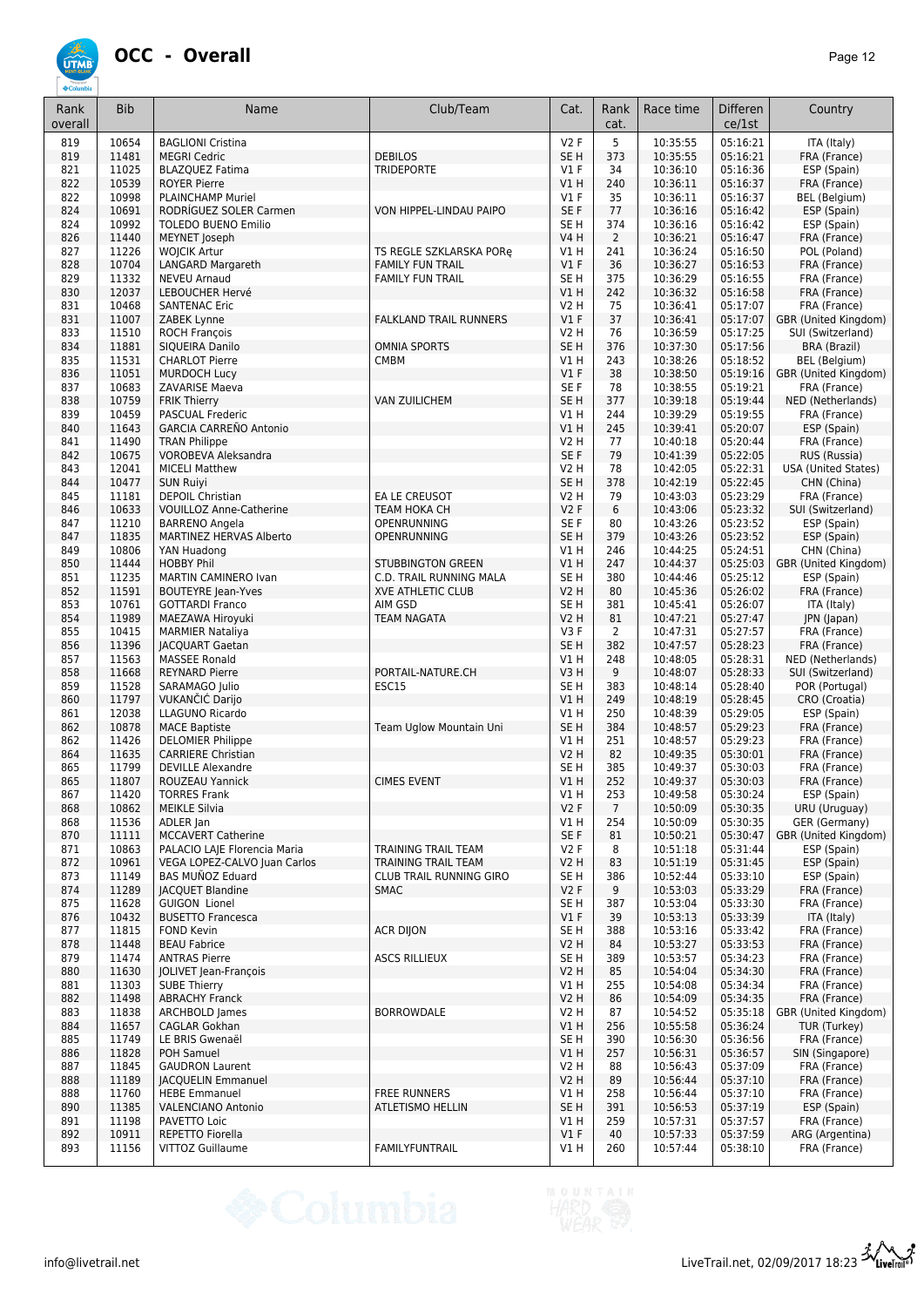

| Rank<br>overall | <b>Bib</b>     | Name                                                   | Club/Team                             | Cat.                           | Rank<br>cat. | Race time            | <b>Differen</b><br>ce/1st | Country                             |
|-----------------|----------------|--------------------------------------------------------|---------------------------------------|--------------------------------|--------------|----------------------|---------------------------|-------------------------------------|
| 893             | 11496          | <b>MONTESINOS Matthieu</b>                             |                                       | SE <sub>H</sub>                | 392          | 10:57:44             | 05:38:10                  | FRA (France)                        |
| 895             | 10909          | <b>COLLIN Sandrine</b>                                 |                                       | $VI$ F                         | 41           | 10:57:46             | 05:38:12                  | FRA (France)                        |
| 895             | 11495          | <b>MEYNET Mathias</b>                                  | FAMILYFUNTRAIL                        | V1H                            | 261          | 10:57:46             | 05:38:12                  | FRA (France)                        |
| 897<br>898      | 11865<br>11243 | TU Yu<br><b>CHRISTILLIN Jean-Charles</b>               |                                       | V1H<br>SE <sub>H</sub>         | 262<br>393   | 10:57:54<br>10:58:14 | 05:38:20<br>05:38:40      | CHN (China)<br>SUI (Switzerland)    |
| 899             | 11701          | <b>FUJITA Naoki</b>                                    | <b>KOKOROORE BU</b>                   | V1H                            | 263          | 10:58:21             | 05:38:47                  | JPN (Japan)                         |
| 900             | 11482          | <b>ROULETTE Pierre</b>                                 |                                       | SE <sub>H</sub>                | 394          | 10:58:25             | 05:38:51                  | FRA (France)                        |
| 901             | 11244          | FUTIN Jacky                                            | ASCE39                                | V3H                            | 10           | 10:58:33             | 05:38:59                  | FRA (France)                        |
| 902             | 11169          | <b>BARTHELEMY Jessica</b>                              |                                       | SE F                           | 82           | 10:58:54             | 05:39:20                  | FRA (France)                        |
| 902             | 11810          | <b>BARTHELEMY Gilbert</b>                              |                                       | <b>V2 H</b>                    | 90           | 10:58:54             | 05:39:20                  | FRA (France)                        |
| 904             | 11457<br>11315 | <b>FOULONGNE Emmanuel</b>                              | <b>ACTION 12</b>                      | SE H                           | 395<br>11    | 10:58:57<br>10:59:21 | 05:39:23<br>05:39:47      | FRA (France)                        |
| 905<br>906      | 11135          | <b>BARDEAU Serge</b><br>MARTINEZ ROMERA David          | CARAVACA TRAIL                        | V3H<br>SE <sub>H</sub>         | 396          | 10:59:38             | 05:40:04                  | FRA (France)<br>ESP (Spain)         |
| 907             | 10463          | PLACE Anne-Lyse                                        |                                       | SE F                           | 83           | 10:59:39             | 05:40:05                  | FRA (France)                        |
| 907             | 10573          | <b>CHRISTIN Sandrine</b>                               |                                       | $VI$ F                         | 42           | 10:59:39             | 05:40:05                  | FRA (France)                        |
| 909             | 11070          | <b>BAUMARD Fabien</b>                                  |                                       | SE <sub>H</sub>                | 397          | 10:59:51             | 05:40:17                  | FRA (France)                        |
| 910             | 11430          | <b>SELLEM Thierry</b>                                  |                                       | <b>V2 H</b>                    | 91           | 10:59:53             | 05:40:19                  | FRA (France)                        |
| 911             | 10782          | <b>GAILLARD Evelyne</b>                                |                                       | SE F                           | 84           | 10:59:58             | 05:40:24                  | SUI (Switzerland)                   |
| 912<br>913      | 11039<br>10826 | <b>CAMPODONICO Nicolas</b><br><b>MARGIOTTA Magalie</b> | <b>ASPTT NICE</b><br>0751162          | SE <sub>H</sub><br>V1F         | 398<br>43    | 11:00:01<br>11:00:28 | 05:40:27<br>05:40:54      | FRA (France)<br>FRA (France)        |
| 914             | 11603          | <b>NOEL Sebastien</b>                                  | FREE RUNNERS LE CLUB                  | V2 H                           | 92           | 11:00:29             | 05:40:55                  | FRA (France)                        |
| 915             | 10788          | PIEKIELNA Angelika                                     | WIERUNSZOW- CZASTARY                  | SE F                           | 85           | 11:00:41             | 05:41:07                  | POL (Poland)                        |
| 916             | 11238          | <b>CACHARD David</b>                                   | AS CHU CAEN                           | V1 H                           | 264          | 11:01:12             | 05:41:38                  | FRA (France)                        |
| 917             | 11471          | <b>BOURGAULT Nicolas</b>                               | AS CHU CAEN                           | V1H                            | 265          | 11:01:13             | 05:41:39                  | FRA (France)                        |
| 918             | 12031          | <b>KHALPE Mohamed</b>                                  | WILD RUNNER ATHLETIC CL               | SE <sub>H</sub>                | 399          | 11:01:14             | 05:41:40                  | RSA (South Africa)                  |
| 919             | 11581          | RAMON GONZALEZ Alvaro                                  | PAQUETAZOS DRILL TEAM                 | V1H                            | 266          | 11:01:35             | 05:42:01                  | ESP (Spain)                         |
| 920             | 11788<br>11462 | <b>BOUVIER Pierre Louis</b>                            |                                       | <b>V2 H</b>                    | 93<br>94     | 11:02:15             | 05:42:41                  | FRA (France)<br>SUI (Switzerland)   |
| 921<br>922      | 11032          | REUSE Jean-Pierre<br><b>WEN Haiging</b>                |                                       | <b>V2 H</b><br>SE F            | 86           | 11:02:17<br>11:02:48 | 05:42:43<br>05:43:14      | CHN (China)                         |
| 923             | 10928          | <b>VERNET Pascale</b>                                  | ASPTT DIGNE LES BAINS                 | V <sub>2</sub> F               | 10           | 11:03:22             | 05:43:48                  | FRA (France)                        |
| 924             | 11930          | <b>RIBEIRO Nuno</b>                                    |                                       | V1H                            | 267          | 11:03:26             | 05:43:52                  | POR (Portugal)                      |
| 925             | 10849          | KONDYCKI Adam                                          | EDI TEAM ZGORZELEC                    | V1H                            | 268          | 11:04:10             | 05:44:36                  | POL (Poland)                        |
| 926             | 11960          | <b>BARRANTES Carlos</b>                                |                                       | <b>V2 H</b>                    | 95           | 11:04:47             | 05:45:13                  | FRA (France)                        |
| 927             | 11205          | <b>MARTINAT Patrick</b>                                | AMITIE ET NATURE MONTLU               | <b>V2 H</b>                    | 96           | 11:04:48             | 05:45:14                  | FRA (France)                        |
| 928             | 10431          | LUTRINGER Julie                                        | <b>FREE RUNNERS</b>                   | $VI$ F                         | 44           | 11:05:03             | 05:45:29                  | FRA (France)                        |
| 929             | 11355          | DA ROCHA Maxime                                        |                                       | SE <sub>H</sub>                | 400          | 11:05:06             | 05:45:32                  | FRA (France)                        |
| 930<br>931      | 11696<br>11754 | LEPRETRE Josué<br><b>HOEK Rob</b>                      |                                       | V1H<br>SE <sub>H</sub>         | 269<br>401   | 11:05:08<br>11:05:13 | 05:45:34<br>05:45:39      | FRA (France)<br>NED (Netherlands)   |
| 932             | 11069          | SUNGKAPO Samitada                                      |                                       | SE F                           | 87           | 11:05:16             | 05:45:42                  | THA (Thailand)                      |
| 933             | 11739          | <b>HIPEAU Pierre</b>                                   |                                       | V1H                            | 270          | 11:05:17             | 05:45:43                  | FRA (France)                        |
| 934             | 11422          | <b>BARBIER Stephane</b>                                |                                       | V1 H                           | 271          | 11:05:18             | 05:45:44                  | FRA (France)                        |
| 935             | 10584          | REBUZZI Manuela                                        |                                       | SE F                           | 88           | 11:05:22             | 05:45:48                  | ITA (Italy)                         |
| 935             | 11812          | <b>VACONDIO Francesco</b>                              |                                       | SE <sub>H</sub>                | 402          | 11:05:22             | 05:45:48                  | ITA (Italy)                         |
| 937             | 11065          | PINI Marco                                             |                                       | V1H                            | 272          | 11:05:24             | 05:45:50                  | ITA (Italy)                         |
| 938<br>939      | 10406<br>11693 | CHAPELAIN DE SEREVILLE Yann<br>FRANCON Jérôme          |                                       | <b>V2 H</b><br>SE <sub>H</sub> | 97<br>403    | 11:05:53<br>11:06:06 | 05:46:19<br>05:46:32      | FRA (France)<br>FRA (France)        |
| 940             | 10825          | <b>COMMEND JEQUIER Angelique</b>                       |                                       | SE F                           | 89           | 11:06:07             | 05:46:33                  | SUI (Switzerland)                   |
| 940             | 11597          | <b>GRAYE Frédéric</b>                                  | S/L JANZE ATHLETISME PA               | V1 H                           | 273          | 11:06:07             | 05:46:33                  | FRA (France)                        |
| 942             | 11599          | SAINT-VENANT Mathias                                   |                                       | V1 H                           | 274          | 11:06:08             | 05:46:34                  | FRA (France)                        |
| 943             | 11388          | <b>CATOIRE Fabrice</b>                                 | AJCF FRELINGHIEN                      | <b>V2 H</b>                    | 98           | 11:06:17             | 05:46:43                  | FRA (France)                        |
| 944             | 11287          | <b>ARIAS Rocio</b>                                     |                                       | SE F                           | 90           | 11:06:25             | 05:46:51                  | CRC (Costa Rica)                    |
| 945             | 10682          | <b>SCHINDLER Aurelie</b>                               |                                       | SE F                           | 91           | 11:07:15             | 05:47:41                  | FRA (France)                        |
| 946<br>947      | 10936<br>10943 | MONNERAYE PAILLAUD Monique<br><b>NOIROT PASCALE</b>    | <b>OXYGENE PSA</b>                    | V2F<br>V3F                     | 11<br>3      | 11:07:28<br>11:08:04 | 05:47:54<br>05:48:30      | FRA (France)<br>FRA (France)        |
| 948             | 11239          | <b>EMERY Christophe</b>                                | CSI DES 2 RIVES                       | V1 H                           | 275          | 11:08:44             | 05:49:10                  | SUI (Switzerland)                   |
| 949             | 11874          | <b>AYMARD Thomas</b>                                   |                                       | SE <sub>H</sub>                | 404          | 11:09:03             | 05:49:29                  | FRA (France)                        |
| 950             | 11390          | <b>MEHNERT Andre</b>                                   | <b>MLW LEIPZIG</b>                    | V2 H                           | 99           | 11:09:21             | 05:49:47                  | GER (Germany)                       |
| 951             | 11678          | SANCHEZ GOMEZ Heliodoro                                |                                       | <b>V2 H</b>                    | 100          | 11:09:28             | 05:49:54                  | ESP (Spain)                         |
| 952             | 11648          | KNAFO Benjamin                                         |                                       | SE H                           | 405          | 11:09:37             | 05:50:03                  | FRA (France)                        |
| 953             | 11255          | <b>ZARUK David</b>                                     |                                       | V2 H                           | 101          | 11:09:42             | 05:50:08                  | BEL (Belgium)                       |
| 954<br>955      | 10416<br>11292 | <b>BERGAMELLI Jacqueline</b><br><b>DELIEGE Lucas</b>   | CMBM                                  | V3F<br>SE <sub>H</sub>         | 4<br>406     | 11:10:27<br>11:10:32 | 05:50:53<br>05:50:58      | FRA (France)<br>BEL (Belgium)       |
| 956             | 11879          | <b>RUMEAU Robin</b>                                    |                                       | V1 H                           | 276          | 11:11:26             | 05:51:52                  | FRA (France)                        |
| 957             | 10735          | <b>CASTRES Deborah</b>                                 |                                       | SE F                           | 92           | 11:11:31             | 05:51:57                  | FRA (France)                        |
| 957             | 10983          | <b>CERVETTI Isabelle</b>                               | A FURMICULA                           | SE F                           | 93           | 11:11:31             | 05:51:57                  | FRA (France)                        |
| 959             | 11470          | <b>BENTZEN Martin</b>                                  | AARHUS 1900                           | SE <sub>H</sub>                | 407          | 11:11:42             | 05:52:08                  | DEN (Denmark)                       |
| 960             | 10663          | <b>BENIGNI Elena</b>                                   | <b>BIELLA RUNNING</b>                 | SE F                           | 94           | 11:11:49             | 05:52:15                  | ITA (Italy)                         |
| 961             | 11360          | <b>KENNEDY Erin</b>                                    | <b>STS LUND</b>                       | SE F                           | 95           | 11:11:56             | 05:52:22                  | CAN (Canada)                        |
| 962             | 11783          | <b>VERCAUTER Guillaume</b>                             |                                       | SE H                           | 408          | 11:11:59             | 05:52:25                  | FRA (France)                        |
| 963<br>964      | 11398          | <b>MICHAEL Girmay</b><br><b>LATORRE PLA Ester</b>      | <b>BMA</b><br>ASS. EXCTA. L'ASPARDENY | <b>V2 H</b><br>$VI$ F          | 102<br>45    | 11:12:34<br>11:12:36 | 05:53:00                  | GBR (United Kingdom)<br>ESP (Spain) |
| 964             | 10816<br>11483 | SANCHEZ RIBES Gerard                                   | ASS. EXCTA. L'ASPARDENY               | SE <sub>H</sub>                | 409          | 11:12:36             | 05:53:02<br>05:53:02      | ESP (Spain)                         |
| 964             | 11759          | <b>GODIA FARGUES Victor</b>                            | ASS. EXCTA. L'ASPARDENY               | SE H                           | 410          | 11:12:36             | 05:53:02                  | ESP (Spain)                         |
| 967             | 10832          | <b>BOSQUET Nathalie</b>                                |                                       | $VI$ F                         | 46           | 11:12:45             | 05:53:11                  | FRA (France)                        |
| 968             | 11837          | <b>CORMIER Jacques</b>                                 |                                       | ES H                           | 10           | 11:12:48             | 05:53:14                  | FRA (France)                        |

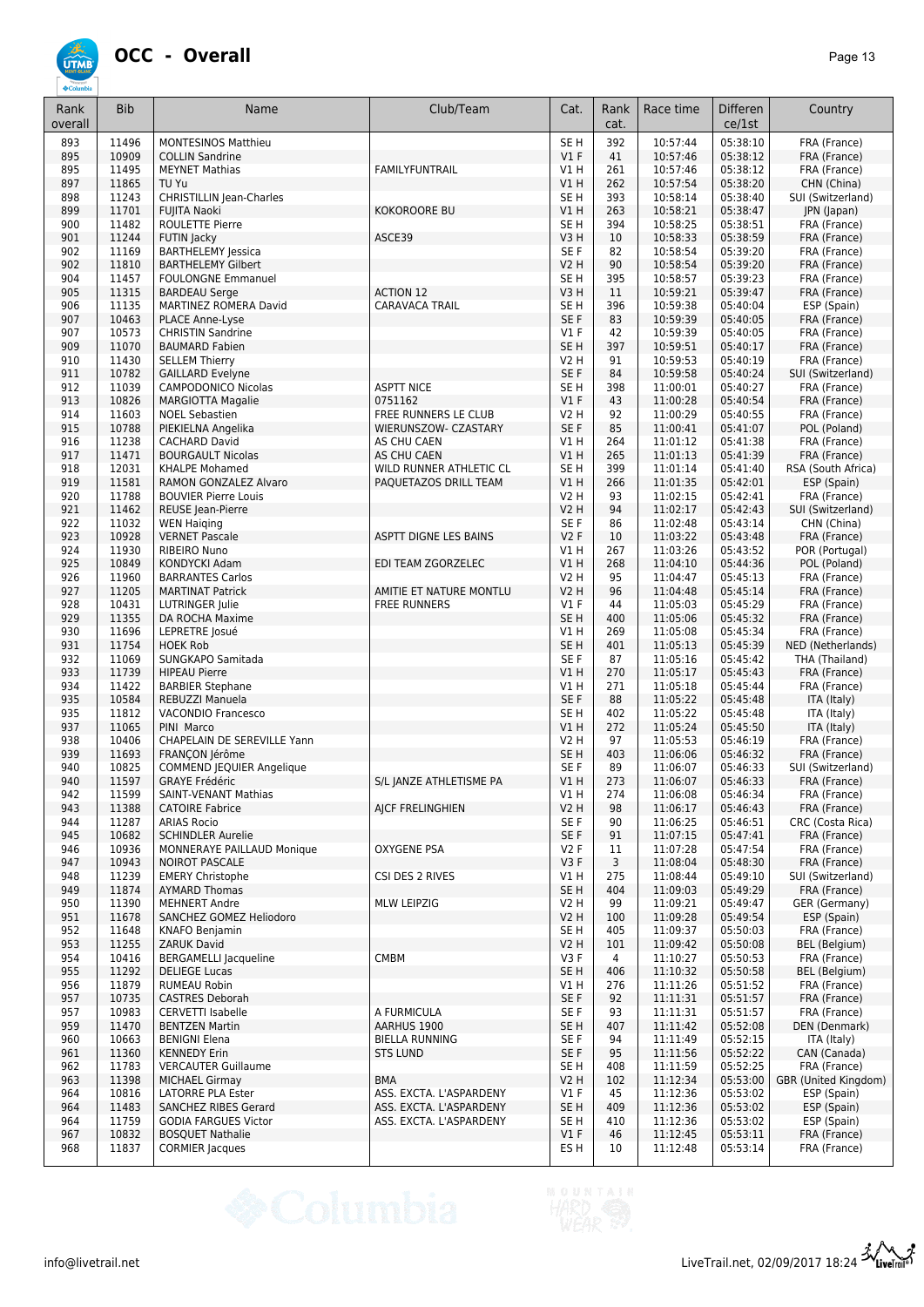

| Rank<br>overall | <b>Bib</b>     | Name                                              | Club/Team                                               | Cat.                               | Rank<br>cat. | Race time            | <b>Differen</b><br>ce/1st | Country                                      |
|-----------------|----------------|---------------------------------------------------|---------------------------------------------------------|------------------------------------|--------------|----------------------|---------------------------|----------------------------------------------|
| 969             | 11565          | <b>CORMIER François-Eric</b>                      | CIE GUIDES CHAMONIX                                     | V2 H                               | 103          | 11:12:50             | 05:53:16                  | FRA (France)                                 |
| 970             | 10445          | <b>SANTROT Florence</b>                           |                                                         | SE F                               | 96           | 11:13:08             | 05:53:34                  | FRA (France)                                 |
| 970             | 10805          | <b>GIMENO SALA David</b>                          | S.M CLUB ATLETISME BERN                                 | SE H                               | 411          | 11:13:08             | 05:53:34                  | ESP (Spain)                                  |
| 972<br>973      | 10434<br>11348 | POIRIER Frédéric<br>MOSTACERO Javier              | <b>SPORT PASSION VINCENNES</b><br><b>GIN TONIC TEAM</b> | <b>V2 H</b><br>SE H                | 104<br>412   | 11:13:17<br>11:13:24 | 05:53:43<br>05:53:50      | FRA (France)<br>ESP (Spain)                  |
| 974             | 11037          | <b>BISIAUX Lionel</b>                             |                                                         | V1 H                               | 277          | 11:13:46             | 05:54:12                  | FRA (France)                                 |
| 975             | 11627          | <b>BRUEL Jean-Michel</b>                          | <b>TOAC TRIATHLON</b>                                   | V1 H                               | 278          | 11:13:47             | 05:54:13                  | FRA (France)                                 |
| 976             | 11377          | <b>SANCHEZ Carlos</b>                             |                                                         | VIH                                | 279          | 11:15:12             | 05:55:38                  | ESP (Spain)                                  |
| 977             | 12029          | <b>GUERINEAU Cyril</b>                            | <b>COR DAMMARTIN</b>                                    | V1H                                | 280          | 11:16:06             | 05:56:32                  | FRA (France)                                 |
| 978             | 10639          | <b>GONZALES Audrey</b>                            | AMBERIEU MARATHON                                       | SE F                               | 97           | 11:16:12             | 05:56:38                  | FRA (France)                                 |
| 979             | 11609<br>10661 | YIM Tsz Kok                                       |                                                         | SE <sub>H</sub>                    | 413          | 11:16:19             | 05:56:45                  | HKG (Hong Kong)                              |
| 980<br>980      | 11614          | <b>MEREDITH Skye</b><br><b>HALL</b> Jamie         |                                                         | SE F<br>SE <sub>H</sub>            | 98<br>414    | 11:16:52<br>11:16:52 | 05:57:18<br>05:57:18      | AUS (Australia)<br>GBR (United Kingdom)      |
| 982             | 11459          | PAP Ferenc                                        |                                                         | VIH                                | 281          | 11:16:54             | 05:57:20                  | HUN (Hungary)                                |
| 983             | 10403          | SAVIOZ Bertrand                                   |                                                         | V1H                                | 282          | 11:17:22             | 05:57:48                  | SUI (Switzerland)                            |
| 984             | 11084          | <b>BREITENMOSER Sandrine</b>                      |                                                         | V1F                                | 47           | 11:17:45             | 05:58:11                  | SUI (Switzerland)                            |
| 985             | 11824          | DESADELEER Jean-Francois                          |                                                         | V1 H                               | 283          | 11:17:52             | 05:58:18                  | BEL (Belgium)                                |
| 986             | 10489          | <b>BLANC Alexis</b>                               | FREE RUNNERS LE CLUB                                    | V1H                                | 284          | 11:18:05             | 05:58:31                  | FRA (France)                                 |
| 987<br>988      | 11937<br>12048 | YAVAS Onur<br>PRIETO Javier                       | ATS <sub>2</sub><br><b>TRR - CORREBDN</b>               | SE <sub>H</sub><br>SE <sub>H</sub> | 415<br>416   | 11:18:14<br>11:18:59 | 05:58:40<br>05:59:25      | TUR (Turkey)<br>ESP (Spain)                  |
| 989             | 11640          | URIZ HUARTE Jesus                                 |                                                         | <b>V2 H</b>                        | 105          | 11:19:30             | 05:59:56                  | ESP (Spain)                                  |
| 990             | 11537          | <b>BRANDT Franck</b>                              | ALPHARUNNER                                             | SE <sub>H</sub>                    | 417          | 11:19:43             | 06:00:09                  | FRA (France)                                 |
| 991             | 11608          | <b>VIDALIE Christophe</b>                         | Passpartout trailers du                                 | V1 H                               | 285          | 11:20:12             | 06:00:38                  | FRA (France)                                 |
| 992             | 11062          | OLIVEIRA SERRANO Silvia                           | C.E ALLIBERADRENALINA                                   | SE F                               | 99           | 11:20:28             | 06:00:54                  | ESP (Spain)                                  |
| 993             | 11290          | <b>MARGUET Corinne</b>                            |                                                         | V2F                                | 12           | 11:20:47             | 06:01:13                  | FRA (France)                                 |
| 994<br>994      | 11155<br>11999 | <b>TREMEAU Olivier</b>                            | <b>UCCV</b><br>M3 ULTRA                                 | VIH<br>SE F                        | 286<br>100   | 11:20:49             | 06:01:15<br>06:01:15      | FRA (France)<br>VEN (Venezuela)              |
| 996             | 11776          | <b>FABBRI Claudia</b><br><b>GEROLI Roberto</b>    |                                                         | VIH                                | 287          | 11:20:49<br>11:21:08 | 06:01:34                  | ITA (Italy)                                  |
| 997             | 11340          | CAYEUX Eddy                                       |                                                         | <b>V2 H</b>                        | 106          | 11:21:16             | 06:01:42                  | FRA (France)                                 |
| 998             | 11587          | <b>HOUBION Michael</b>                            | <b>MYRUN/Running TEC Namur</b>                          | SE <sub>H</sub>                    | 418          | 11:21:17             | 06:01:43                  | BEL (Belgium)                                |
| 999             | 11049          | GILLIOZ Camille                                   | <b>TEAM ISERABLES</b>                                   | SE F                               | 101          | 11:21:47             | 06:02:13                  | SUI (Switzerland)                            |
| 1000            | 12005          | JEREZA Carminia Luisa                             |                                                         | SE F                               | 102          | 11:22:33             | 06:02:59                  | PHI (Philippines)                            |
| 1001            | 10949          | GODOY GUERRERO Antonio                            |                                                         | V1 H                               | 288          | 11:22:48             | 06:03:14                  | ESP (Spain)                                  |
| 1002<br>1003    | 11107<br>11736 | <b>PARIS Gwenael</b><br>GONZÁLEZ CALVO Jose       | <b>UEC TORTOSA</b>                                      | SE <sub>H</sub><br>V2 H            | 419<br>107   | 11:23:21<br>11:23:58 | 06:03:47<br>06:04:24      | FRA (France)<br>ESP (Spain)                  |
| 1004            | 11818          | <b>SCHWARZENBERG Marco</b>                        | <b>GSA Pollone</b>                                      | <b>V2 H</b>                        | 108          | 11:24:08             | 06:04:34                  | ITA (Italy)                                  |
| 1005            | 11126          | <b>HUGILL Shane</b>                               |                                                         | V1H                                | 289          | 11:24:17             | 06:04:43                  | GBR (United Kingdom)                         |
| 1006            | 11843          | <b>MARCHAND Alain</b>                             |                                                         | V3H                                | 12           | 11:24:44             | 06:05:10                  | FRA (France)                                 |
| 1007            | 11307          | DE SIMONE Antonino                                | A.S. DIL. PALERMO H 13,                                 | V2 H                               | 109          | 11:24:48             | 06:05:14                  | ITA (Italy)                                  |
| 1008            | 11844          | <b>COULOUVRAT Thierry</b>                         | ROUTE 109                                               | V2 H                               | 110          | 11:24:54             | 06:05:20                  | FRA (France)                                 |
| 1009            | 11637          | <b>HERVELEU Fabrice</b>                           |                                                         | V1 H                               | 290          | 11:25:12             | 06:05:38                  | FRA (France)                                 |
| 1010<br>1011    | 10740<br>11765 | FIOLET Jérémy<br>DEBAVAY Jean-Christophe          |                                                         | SE <sub>H</sub><br>V1H             | 420<br>291   | 11:25:28<br>11:25:38 | 06:05:54<br>06:06:04      | FRA (France)<br>BEL (Belgium)                |
| 1012            | 11770          | <b>GRUIELLE Yannick</b>                           |                                                         | <b>V2 H</b>                        | 111          | 11:25:39             | 06:06:05                  | BEL (Belgium)                                |
| 1013            | 12067          | <b>LEDUC Bertrand</b>                             | <b>EMHM</b>                                             | V1H                                | 292          | 11:26:01             | 06:06:27                  | FRA (France)                                 |
| 1014            | 10402          | ROSEREN XAVIER                                    |                                                         | V1H                                | 293          | 11:26:02             | 06:06:28                  | FRA (France)                                 |
| 1014            | 10409          | <b>RIOTTON Veronique</b>                          |                                                         | $VI$ F                             | 48           | 11:26:02             | 06:06:28                  | FRA (France)                                 |
| 1016            | 10864          | <b>VAST Celine</b>                                | <b>FOULEES PELISSANNAISES</b>                           | V1F                                | 49           | 11:26:34             | 06:07:00                  | FRA (France)                                 |
| 1017<br>1018    | 11375<br>10598 | LANCHEC Yann<br>SAPORITI Andrea                   | <b>COURMAYEUR TRAILERS</b>                              | $VI$ H<br>V1H                      | 294<br>295   | 11:27:07<br>11:27:24 | 06:07:33<br>06:07:50      | FRA (France)<br>ITA (Italy)                  |
| 1018            | 11519          | COLOMBO Laura                                     | <b>COURMAYEUR TRAILERS</b>                              | $VI$ F                             | 50           | 11:27:24             | 06:07:50                  | ITA (Italy)                                  |
| 1020            | 10420          | <b>VERNET Frédéric</b>                            |                                                         | V2 H                               | 112          | 11:27:26             | 06:07:52                  | FRA (France)                                 |
| 1021            | 11748          | LAFOSSE Jonathan                                  | ATHLETIC CLUB HUY                                       | SE H                               | 421          | 11:27:32             | 06:07:58                  | BEL (Belgium)                                |
| 1021            | 11794          | LALANNE Jean-Louis                                | <b>CRAZY TRAILER</b>                                    | V4 H                               | 3            | 11:27:32             | 06:07:58                  | FRA (France)                                 |
| 1023            | 11904          | <b>RUSS Mark</b>                                  |                                                         | V2 H                               | 113          | 11:27:44             | 06:08:10                  | GBR (United Kingdom)                         |
| 1024<br>1025    | 12058<br>10869 | <b>TODD Daryl</b><br><b>DAUBENY Sophie</b>        |                                                         | V2 H<br>SE F                       | 114<br>103   | 11:27:45<br>11:27:49 | 06:08:11<br>06:08:15      | GBR (United Kingdom)<br>GBR (United Kingdom) |
| 1025            | 11250          | FRACHON Jérôme                                    | Bref ie fais du trail                                   | V1 H                               | 296          | 11:27:49             | 06:08:15                  | FRA (France)                                 |
| 1027            | 11005          | <b>TONTI Daniele</b>                              | G.P.A. SAN MARINO                                       | V1 H                               | 297          | 11:28:13             | 06:08:39                  | ITA (Italy)                                  |
| 1027            | 11027          | <b>GIARDI Maria Teresa</b>                        | G.P.A. SAN MARINO                                       | $VI$ F                             | 51           | 11:28:13             | 06:08:39                  | SMR (San Marino)                             |
| 1029            | 11704          | CERRI Andrea                                      | G.S. ATLETICA 75 CATTOL                                 | SE H                               | 422          | 11:28:14             | 06:08:40                  | ITA (Italy)                                  |
| 1030            | 11066          | <b>ANSION Isabelle</b>                            |                                                         | $VI$ F                             | 52           | 11:28:18             | 06:08:44                  | BEL (Belgium)                                |
| 1031            | 11804          | <b>GUEMES SAIZ David</b>                          |                                                         | V1H                                | 298          | 11:28:24             | 06:08:50                  | ESP (Spain)                                  |
| 1032<br>1033    | 11568<br>11278 | <b>ALVARES Beatrice</b><br><b>COURAND Chantal</b> | TRAIL RUNNERS EL SALVAD                                 | V2F<br>V2F                         | 13<br>14     | 11:28:29<br>11:28:50 | 06:08:55<br>06:09:16      | FRA (France)<br>FRA (France)                 |
| 1033            | 11341          | <b>FRONT Lionel</b>                               |                                                         | V2 H                               | 115          | 11:28:50             | 06:09:16                  | FRA (France)                                 |
| 1035            | 10980          | LADEIRA Isabel                                    |                                                         | $VI$ F                             | 53           | 11:28:53             | 06:09:19                  | POR (Portugal)                               |
| 1035            | 11544          | <b>MARQUES Alfredo</b>                            |                                                         | V1H                                | 299          | 11:28:53             | 06:09:19                  | POR (Portugal)                               |
| 1037            | 11823          | <b>BARRIOS BARCELO Juan Manuel</b>                | C.A. CUENCA-DOLOMIA                                     | V1 H                               | 300          | 11:29:02             | 06:09:28                  | ESP (Spain)                                  |
| 1038            | 10487          | <b>FLOUR Valérie</b>                              |                                                         | V1F                                | 54           | 11:29:03             | 06:09:29                  | FRA (France)                                 |
| 1039            | 11594          | <b>GUILLON Patrick</b>                            |                                                         | V3H                                | 13           | 11:29:12             | 06:09:38                  | FRA (France)                                 |
| 1040<br>1041    | 11623<br>11136 | <b>RENARD Matthieu</b><br><b>RENARD Baptiste</b>  |                                                         | V1H<br>SE H                        | 301<br>423   | 11:29:20<br>11:29:21 | 06:09:46<br>06:09:47      | FRA (France)<br>FRA (France)                 |
| 1041            | 11619          | <b>BLANDEAU Rodolphe</b>                          |                                                         | SE <sub>H</sub>                    | 424          | 11:29:21             | 06:09:47                  | FRA (France)                                 |
| 1041            | 11732          | <b>KERVEILLANT Andre</b>                          |                                                         | V2 H                               | 116          | 11:29:21             | 06:09:47                  | FRA (France)                                 |
|                 |                |                                                   |                                                         |                                    |              |                      |                           |                                              |

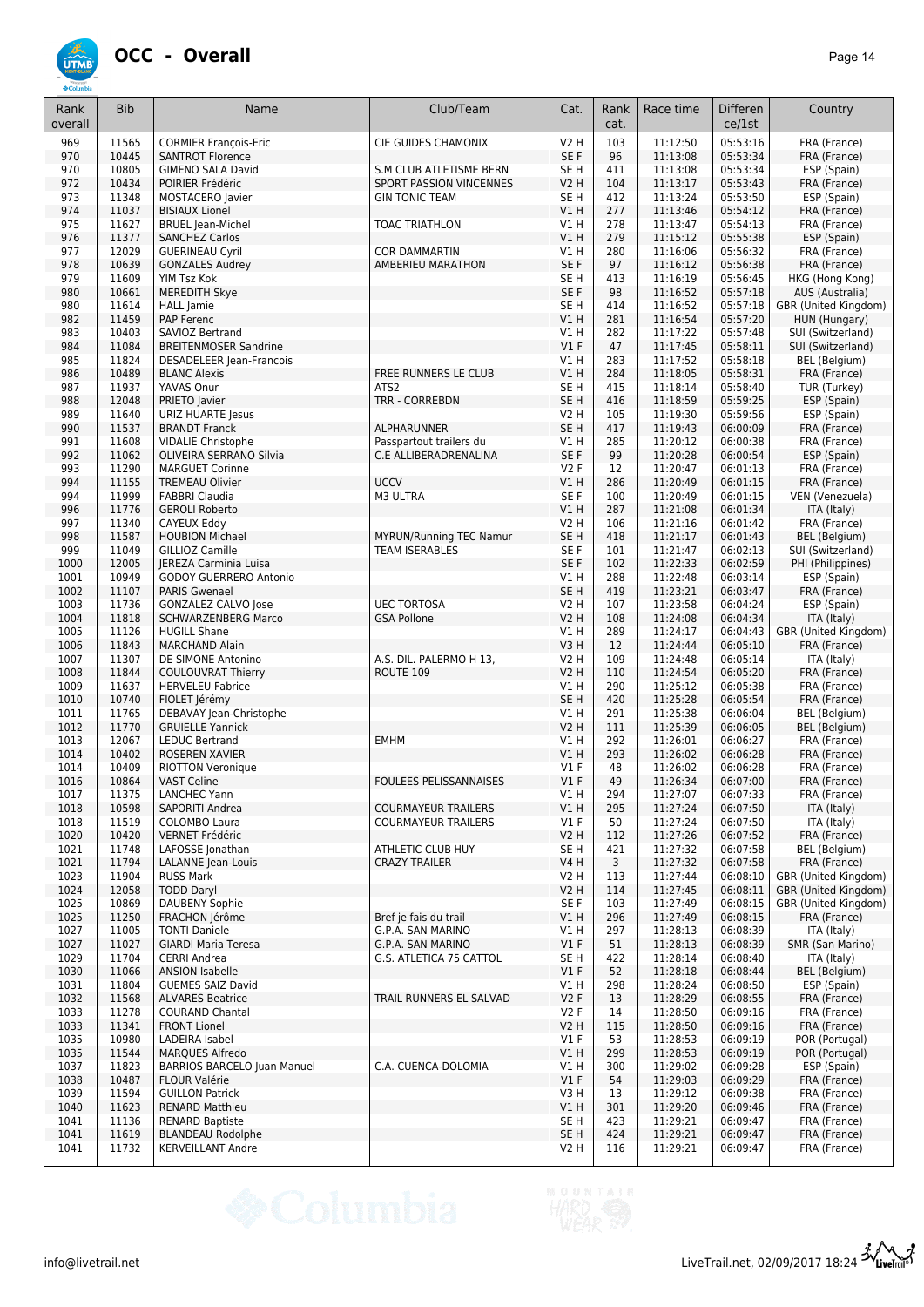

| Rank<br>overall | <b>Bib</b>     | Name                                             | Club/Team                   | Cat.                    | Rank<br>cat. | Race time            | <b>Differen</b><br>ce/1st | Country                                     |
|-----------------|----------------|--------------------------------------------------|-----------------------------|-------------------------|--------------|----------------------|---------------------------|---------------------------------------------|
| 1041            | 11842          | <b>DEMONT Corentin</b>                           |                             | V1 H                    | 302          | 11:29:21             | 06:09:47                  | FRA (France)                                |
| 1045            | 11454          | DE CARLI Jean Yves                               |                             | <b>V2 H</b>             | 117          | 11:29:27             | 06:09:53                  | FRA (France)                                |
| 1046            | 11506          | DE FILIPPO David                                 |                             | SE H                    | 425          | 11:29:30             | 06:09:56                  | FRA (France)                                |
| 1047            | 11339<br>11604 | <b>MATSUDAIRA Yoshiko</b>                        | PES TROIKADOS               | V2F<br>SE <sub>H</sub>  | 15<br>426    | 11:29:42             | 06:10:08<br>06:10:11      | JPN (Japan)                                 |
| 1048<br>1049    | 11170          | <b>TABORDA Daniel</b><br><b>BERTOLLE Estelle</b> |                             | V1F                     | 55           | 11:29:45<br>11:30:00 | 06:10:26                  | POR (Portugal)<br>FRA (France)              |
| 1050            | 11917          | PARSAL Arnaud                                    |                             | V1H                     | 303          | 11:30:01             | 06:10:27                  | FRA (France)                                |
| 1051            | 10918          | <b>DANY Nadine</b>                               | <b>CMBM CHAMONIX</b>        | V2F                     | 16           | 11:30:45             | 06:11:11                  | FRA (France)                                |
| 1052            | 11526          | NICOLLERAT Henri                                 |                             | V1H                     | 304          | 11:31:03             | 06:11:29                  | SUI (Switzerland)                           |
| 1053            | 10870          | <b>NICOLLERAT Sabine</b>                         | <b>TOUTANGUEULES</b>        | $VI$ F                  | 56           | 11:31:04             | 06:11:30                  | SUI (Switzerland)                           |
| 1054            | 11940          | <b>SALK Peter</b>                                | WWW.WOJTEKNADOLSKI.PL       | V2 H                    | 118          | 11:31:06             | 06:11:32                  | POL (Poland)                                |
| 1055            | 11424          | <b>BRUNET Marc</b>                               |                             | V3H                     | 14           | 11:31:15             | 06:11:41                  | FRA (France)                                |
| 1056<br>1057    | 11973<br>11802 | <b>AFSHAR lain</b><br><b>SCHULTZ Christopher</b> | I.B.P.T.R.C.                | V1H<br>SE <sub>H</sub>  | 305<br>427   | 11:31:25<br>11:31:52 | 06:11:51<br>06:12:18      | GBR (United Kingdom)<br>USA (United States) |
| 1058            | 10979          | GAO Ling Yao                                     |                             | $VI$ F                  | 57           | 11:31:56             | 06:12:22                  | TPE (Taiwan)                                |
| 1059            | 10722          | <b>VERVOORT Sylvie</b>                           | GENTLOOPT.BE                | V1F                     | 58           | 11:32:15             | 06:12:41                  | BEL (Belgium)                               |
| 1060            | 11504          | <b>VERN Gwenael</b>                              |                             | V1H                     | 306          | 11:32:41             | 06:13:07                  | FRA (France)                                |
| 1061            | 10498          | <b>RODRIGUEZ Raul</b>                            |                             | V1H                     | 307          | 11:33:12             | 06:13:38                  | ESP (Spain)                                 |
| 1062            | 11883          | <b>HARPER-TEE Adrian</b>                         | <b>RG ACTIVE TRIATHLON</b>  | V1H                     | 308          | 11:33:18             | 06:13:44                  | GBR (United Kingdom)                        |
| 1063            | 11887          | <b>DUVAL Cédric</b>                              |                             | SE <sub>H</sub>         | 428          | 11:33:49             | 06:14:15                  | FRA (France)                                |
| 1064            | 11847          | KWON Young Hoon<br><b>BERT Mickael</b>           |                             | ES <sub>H</sub>         | 11           | 11:33:59             | 06:14:25                  | KOR (South Korea)                           |
| 1065<br>1066    | 11298<br>11649 | KORNMANN Jean Philippe                           |                             | V1H<br>V3H              | 309<br>15    | 11:34:04<br>11:34:59 | 06:14:30<br>06:15:25      | FRA (France)<br>FRA (France)                |
| 1067            | 11574          | ABULEWICZ Wojciech                               |                             | V1 H                    | 310          | 11:35:01             | 06:15:27                  | POL (Poland)                                |
| 1068            | 11047          | <b>CASTRIQUE Marie</b>                           | <b>ARTOIS ATHLETISME</b>    | V2F                     | 17           | 11:35:16             | 06:15:42                  | FRA (France)                                |
| 1069            | 11957          | <b>CHUNG Kam Chuen</b>                           |                             | V2 H                    | 119          | 11:35:29             | 06:15:55                  | GBR (United Kingdom)                        |
| 1070            | 11694          | <b>LAIBE</b> Ivane                               |                             | V2 H                    | 120          | 11:35:37             | 06:16:03                  | FRA (France)                                |
| 1071            | 11872          | <b>MONTCHAMP Matthieu</b>                        |                             | SE <sub>H</sub>         | 429          | 11:35:41             | 06:16:07                  | FRA (France)                                |
| 1072            | 10712          | <b>HACKING Wim</b>                               |                             | V2 H                    | 121          | 11:36:00             | 06:16:26                  | NED (Netherlands)                           |
| 1073            | 11598          | NOIROT Jean Pierre                               |                             | <b>V4 H</b>             | 4            | 11:36:07             | 06:16:33                  | FRA (France)                                |
| 1074<br>1074    | 11086<br>11215 | <b>GAIA Alessia</b><br>LIU Edan                  | <b>RUNNING PANDA</b>        | $VI$ F<br>VIH           | 59<br>311    | 11:36:43<br>11:36:43 | 06:17:09<br>06:17:09      | FRA (France)                                |
| 1076            | 12064          | <b>WATERWORTH Graeme</b>                         |                             | V1H                     | 312          | 11:37:09             | 06:17:35                  | FRA (France)<br>GBR (United Kingdom)        |
| 1077            | 11747          | <b>GLEISER Marcelo</b>                           |                             | <b>V2 H</b>             | 122          | 11:37:12             | 06:17:38                  | <b>USA (United States)</b>                  |
| 1078            | 11435          | DE JONGE Guillaume                               | <b>BOOTCAMP VLISSINGEN</b>  | V1H                     | 313          | 11:37:19             | 06:17:45                  | NED (Netherlands)                           |
| 1079            | 11145          | <b>BASSONS Pascale</b>                           |                             | V1F                     | 60           | 11:38:01             | 06:18:27                  | FRA (France)                                |
| 1080            | 11478          | <b>ROLIN Vivien</b>                              | <b>ASCEA VALDUC</b>         | SE <sub>H</sub>         | 430          | 11:38:06             | 06:18:32                  | FRA (France)                                |
| 1080            | 11854          | <b>HARTWELL Jimmy</b>                            |                             | V2 H                    | 123          | 11:38:06             | 06:18:32                  | GBR (United Kingdom)                        |
| 1082            | 11061          | BOMPAS Jérôme                                    |                             | V2 H                    | 124          | 11:38:21             | 06:18:47                  | FRA (France)                                |
| 1083<br>1084    | 11121<br>11675 | <b>GEVREY Clemence</b><br><b>LEONE Daniel</b>    |                             | SE F<br>SE <sub>H</sub> | 104<br>431   | 11:38:23<br>11:38:31 | 06:18:49<br>06:18:57      | FRA (France)<br><b>USA (United States)</b>  |
| 1085            | 11629          | <b>JAFFARD Thierry</b>                           |                             | V1H                     | 314          | 11:38:39             | 06:19:05                  | FRA (France)                                |
| 1086            | 11740          | <b>KING Michael</b>                              |                             | V3H                     | 16           | 11:39:11             | 06:19:37                  | GBR (United Kingdom)                        |
| 1086            | 11762          | <b>CORAPI Luca</b>                               |                             | VIH                     | 315          | 11:39:11             | 06:19:37                  | ITA (Italy)                                 |
| 1088            | 11214          | <b>GORINAS Renaud</b>                            | <b>COURIR A POISY</b>       | <b>V2 H</b>             | 125          | 11:39:18             | 06:19:44                  | FRA (France)                                |
| 1089            | 11516          | QUESADA Javier                                   |                             | SE <sub>H</sub>         | 432          | 11:39:54             | 06:20:20                  | ESP (Spain)                                 |
| 1090            | 10915          | <b>HOLTZER Yannick</b>                           | <b>LES RAISINS</b>          | SE <sub>H</sub>         | 433          | 11:40:08             | 06:20:34                  | FRA (France)                                |
| 1090            | 11829          | <b>ASTRUC Edouard</b>                            |                             | SE <sub>H</sub>         | 434          | 11:40:08             | 06:20:34<br>06:20:35      | FRA (France)                                |
| 1092<br>1093    | 10886<br>10931 | <b>BASTIEN Cédric</b><br><b>ROUYER Gaetan</b>    |                             | SE H<br>SE <sub>H</sub> | 435<br>436   | 11:40:09<br>11:40:10 | 06:20:36                  | FRA (France)<br>FRA (France)                |
| 1094            | 11463          | <b>TROUPEL Quentin</b>                           |                             | SE H                    | 437          | 11:40:50             | 06:21:16                  | FRA (France)                                |
| 1095            | 10472          | PAGNIEZ Emmanuelle                               |                             | SE F                    | 105          | 11:41:14             | 06:21:40                  | FRA (France)                                |
| 1096            | 10966          | <b>SERY Céline</b>                               |                             | V1F                     | 61           | 11:41:19             | 06:21:45                  | FRA (France)                                |
| 1097            | 11658          | DANTENY Julien                                   |                             | SE <sub>H</sub>         | 438          | 11:41:27             | 06:21:53                  | FRA (France)                                |
| 1098            | 11402          | KOSANOVIĆ Aleksandar                             |                             | SE H                    | 439          | 11:41:53             | 06:22:19                  | CRO (Croatia)                               |
| 1099<br>1100    | 10760<br>11667 | <b>FORIN Stefania</b>                            | <b>LIMENA RUN</b>           | V2F                     | 18           | 11:42:17<br>11:42:20 | 06:22:43<br>06:22:46      | ITA (Italy)<br>BEL (Belgium)                |
| 1101            | 11859          | PIREAUX Thomas<br>SANTOS PEREIRA António         | <b>INVICTA RUNNERS TEAM</b> | SE H<br>V3H             | 440<br>17    | 11:42:23             | 06:22:49                  | POR (Portugal)                              |
| 1102            | 11706          | <b>DURAND Benoit</b>                             |                             | V1 H                    | 316          | 11:42:29             | 06:22:55                  | FRA (France)                                |
| 1103            | 11858          | RECEVEUR Christophe                              |                             | <b>V2 H</b>             | 126          | 11:43:16             | 06:23:42                  | FRA (France)                                |
| 1104            | 11013          | SESSA Sofia                                      | MARSEILLE TRAIL CLUB        | V2F                     | 19           | 11:43:41             | 06:24:07                  | FRA (France)                                |
| 1105            | 11664          | <b>GEOFFROY Vincent</b>                          |                             | VIH                     | 317          | 11:43:44             | 06:24:10                  | FRA (France)                                |
| 1106            | 11775          | <b>KOUNELIS Thodoris</b>                         |                             | V1 H                    | 318          | 11:43:59             | 06:24:25                  | GRE (Greece)                                |
| 1107            | 11717          | EVANO Benoît                                     |                             | SE <sub>H</sub>         | 441          | 11:44:42             | 06:25:08                  | FRA (France)                                |
| 1108<br>1109    | 11103<br>11636 | <b>GUIMARAES Luis</b><br><b>GAVOIS Sebastien</b> | MINHO AVENTURA              | SE H<br>V1H             | 442<br>319   | 11:45:23<br>11:45:25 | 06:25:49<br>06:25:51      | POR (Portugal)<br>FRA (France)              |
| 1110            | 10690          | <b>DURDURE Angelique</b>                         |                             | $VI$ F                  | 62           | 11:45:46             | 06:26:12                  | BEL (Belgium)                               |
| 1111            | 11257          | PORRAS BENGOETXEA Monica                         |                             | V1F                     | 63           | 11:45:48             | 06:26:14                  | ESP (Spain)                                 |
| 1112            | 11666          | <b>MOUNIER Benoît</b>                            | <b>MSN 73 WORDEN</b>        | SE H                    | 443          | 11:46:48             | 06:27:14                  | FRA (France)                                |
| 1113            | 11710          | <b>TERRIER Franck</b>                            |                             | V1 H                    | 320          | 11:47:27             | 06:27:53                  | FRA (France)                                |
| 1114            | 10945          | <b>CROUZIER Virginie</b>                         |                             | $VI$ F                  | 64           | 11:47:35             | 06:28:01                  | FRA (France)                                |
| 1115            | 10456          | <b>MARTINET Benoit</b>                           |                             | SE <sub>H</sub>         | 444          | 11:47:49             | 06:28:15                  | FRA (France)                                |
| 1116            | 11586          | <b>MEINIOUI Tarik</b>                            |                             | SE H                    | 445          | 11:48:47             | 06:29:13                  | FRA (France)                                |
| 1117<br>1117    | 10460<br>11600 | <b>LEFAIX Bertrand</b><br>LEFAIX Damien          |                             | V1 H<br>SE H            | 321<br>446   | 11:49:52<br>11:49:52 | 06:30:18<br>06:30:18      | FRA (France)<br>FRA (France)                |
|                 |                |                                                  |                             |                         |              |                      |                           |                                             |

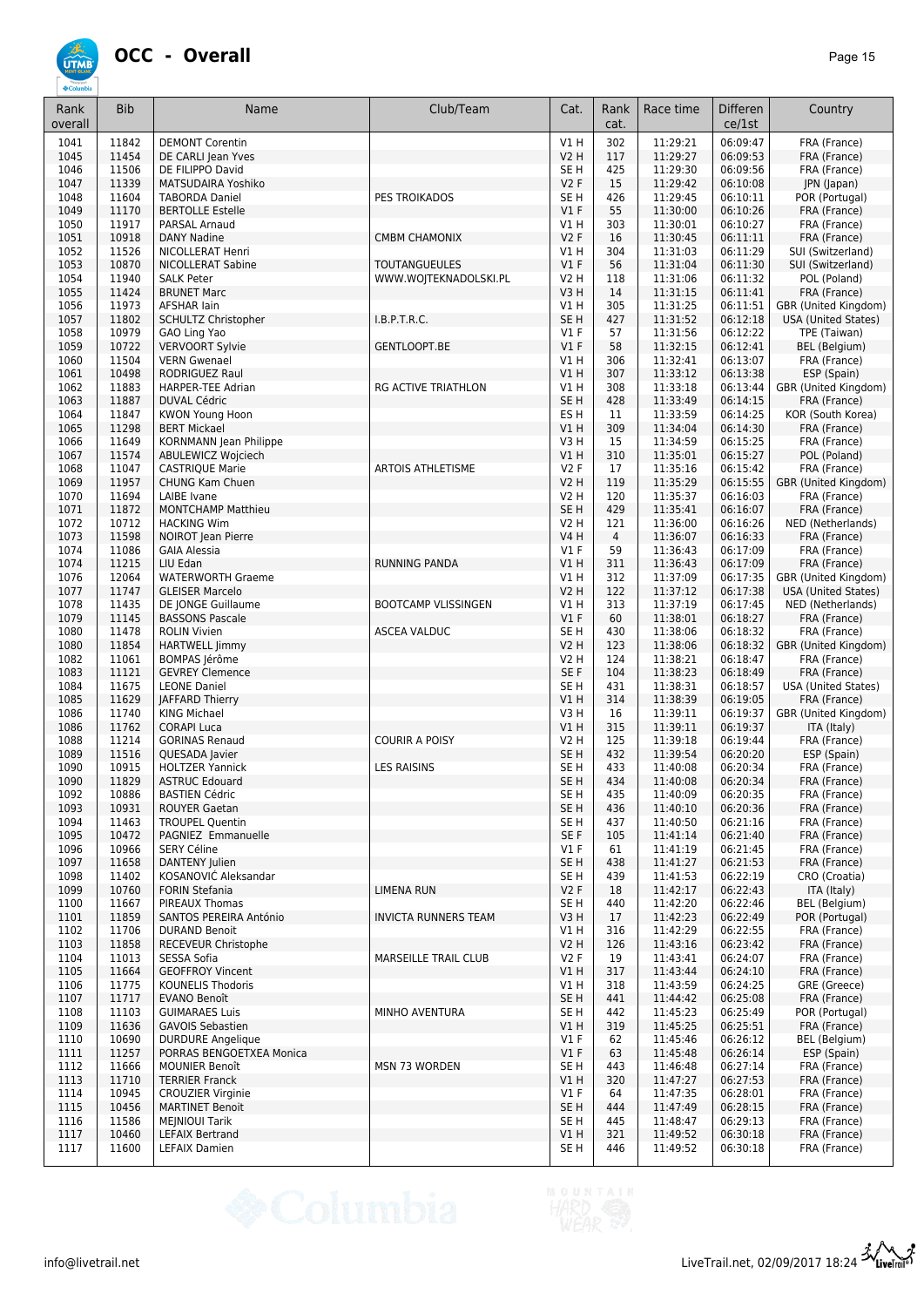

| Rank<br>overall | <b>Bib</b>     | Name                                                 | Club/Team                               | Cat.                    | Rank<br>cat. | Race time            | <b>Differen</b><br>ce/1st | Country                              |
|-----------------|----------------|------------------------------------------------------|-----------------------------------------|-------------------------|--------------|----------------------|---------------------------|--------------------------------------|
| 1119            | 11782          | <b>TRUFFAUT Eddy</b>                                 |                                         | V1 H                    | 322          | 11:50:14             | 06:30:40                  | FRA (France)                         |
| 1120            | 11646          | <b>CULJAK Matija</b>                                 | ZAGORJE ADVENTURE TEAM                  | SE <sub>H</sub>         | 447          | 11:50:18             | 06:30:44                  | CRO (Croatia)                        |
| 1121            | 11035          | PARADA PALACIOS Isabel                               | <b>NRS OAXACA</b>                       | $VI$ F                  | 65           | 11:50:46             | 06:31:12                  | MEX (Mexico)                         |
| 1122<br>1123    | 11867<br>11764 | LOPEZ JIMENEZ Alvaro<br><b>TREILLES Jacky</b>        | <b>TEAM RAIDLIGHT PROVENCE</b>          | SE <sub>H</sub><br>V2 H | 448<br>127   | 11:51:12<br>11:51:15 | 06:31:38<br>06:31:41      | ESP (Spain)<br>FRA (France)          |
| 1124            | 10646          | FERNÁNDEZ RODENAS Liliana                            | <b>CLUB TRAIL ALBACETE</b>              | SE <sub>F</sub>         | 106          | 11:51:18             | 06:31:44                  | ESP (Spain)                          |
| 1125            | 10985          | <b>MATHIEU Helene</b>                                | CROSS SPORT SERRE CHEVA                 | SE <sub>F</sub>         | 107          | 11:51:23             | 06:31:49                  | FRA (France)                         |
| 1126            | 11541          | <b>ROURE Romain</b>                                  | G.S. VULCAIN                            | SE <sub>H</sub>         | 449          | 11:51:27             | 06:31:53                  | FRA (France)                         |
| 1126            | 11806          | LACHARMOISE Cédric                                   |                                         | V1H                     | 323          | 11:51:27             | 06:31:53                  | FRA (France)                         |
| 1128            | 11814          | <b>DURIF Yannick</b>                                 | ASCS RILLIEUX LA PAPE                   | VIH                     | 324          | 11:51:35             | 06:32:01                  | FRA (France)                         |
| 1129            | 11509<br>11755 | <b>REPPELIN Nicolas</b><br>CHOMEL DE VARAGNES Jérôme |                                         | V1 H                    | 325          | 11:51:43             | 06:32:09                  | FRA (France)                         |
| 1130<br>1131    | 11539          | FILLOUX Alain                                        |                                         | V1 H<br>V2 H            | 326<br>128   | 11:51:47<br>11:52:05 | 06:32:13<br>06:32:31      | FRA (France)<br>GBR (United Kingdom) |
| 1132            | 10845          | STEFFENS SUCOLOTTI Ana Clara                         | ML ULTRA TEAM                           | SE F                    | 108          | 11:52:30             | 06:32:56                  | <b>BRA (Brazil)</b>                  |
| 1132            | 10908          | CARVALHO Eliana                                      | ML ULTRA TEAM                           | $VI$ F                  | 66           | 11:52:30             | 06:32:56                  | BRA (Brazil)                         |
| 1134            | 10896          | COELHO Adriana                                       | ML MIX RUN                              | $VI$ F                  | 67           | 11:52:31             | 06:32:57                  | <b>BRA (Brazil)</b>                  |
| 1135            | 11380          | <b>BLOK Vincent</b>                                  | SAINT JUST ATHLETISME                   | V1H                     | 327          | 11:52:55             | 06:33:21                  | FRA (France)                         |
| 1136            | 11650<br>11632 | <b>LEBREUX Gerard</b>                                | <b>CMBM</b>                             | V3H                     | 18           | 11:53:18             | 06:33:44                  | FRA (France)                         |
| 1137<br>1138    | 11566          | <b>THEILLIERE Christian</b><br><b>ANDERTON Rex</b>   | <b>ESPACE ET COURSE</b>                 | V2 H<br>SE <sub>H</sub> | 129<br>450   | 11:53:38<br>11:53:50 | 06:34:04<br>06:34:16      | FRA (France)<br>GBR (United Kingdom) |
| 1139            | 11700          | SKRZEK-FALAIZE Dominique                             | OXYGENE PSA                             | V3F                     | 5            | 11:53:53             | 06:34:19                  | FRA (France)                         |
| 1140            | 10944          | <b>COBB Emily</b>                                    |                                         | SE F                    | 109          | 11:55:58             | 06:36:24                  | USA (United States)                  |
| 1141            | 11256          | <b>COOPER Clare</b>                                  | <b>BELPER HARRIERS</b>                  | $VI$ F                  | 68           | 11:56:06             | 06:36:32                  | GBR (United Kingdom)                 |
| 1142            | 10830          | <b>MORATA Florent</b>                                | <b>LES CINDRES</b>                      | V1 H                    | 328          | 11:56:15             | 06:36:41                  | FRA (France)                         |
| 1143            | 10494          | <b>UCHISAKA Tsuneo</b>                               | TARZAN                                  | V3 H                    | 19           | 11:56:25             | 06:36:51                  | JPN (Japan)                          |
| 1144<br>1145    | 11247<br>10963 | <b>ZHANG Zhuging</b>                                 |                                         | $VI$ F<br>SE F          | 69<br>110    | 11:56:26             | 06:36:52<br>06:37:39      | CHN (China)                          |
| 1145            | 11861          | RODI Federica<br><b>VERKIJK Nathan</b>               |                                         | SE <sub>H</sub>         | 451          | 11:57:13<br>11:57:13 | 06:37:39                  | ITA (Italy)<br>NED (Netherlands)     |
| 1147            | 10727          | <b>FANTOLI Adele</b>                                 |                                         | SE F                    | 111          | 11:57:54             | 06:38:20                  | ITA (Italy)                          |
| 1148            | 10414          | CEFALI Gérard                                        | <b>CMBM</b>                             | <b>V2 H</b>             | 130          | 11:58:15             | 06:38:41                  | FRA (France)                         |
| 1149            | 11834          | <b>HUETZ François</b>                                | FREE RUNNERS, LE CLUB                   | V2 H                    | 131          | 11:58:21             | 06:38:47                  | FRA (France)                         |
| 1150            | 11910          | <b>VASLIN Bruno</b>                                  | <b>SERAS-CNRS</b>                       | <b>V2 H</b>             | 132          | 11:58:22             | 06:38:48                  | FRA (France)                         |
| 1151            | 11972          | <b>VIDAL TEULE Marc</b>                              | CLOS PONS THAI RUNNERS                  | SE <sub>H</sub>         | 452          | 11:58:41             | 06:39:07                  | ESP (Spain)                          |
| 1152<br>1153    | 10435<br>11855 | <b>DIXON Helen</b><br>LOURENÇO Pedro                 | <b>MATILHA Running</b>                  | $VI$ F<br>V1 H          | 70<br>329    | 11:59:44<br>12:00:08 | 06:40:10<br>06:40:34      | IRL (Ireland)<br>POR (Portugal)      |
| 1154            | 11771          | <b>RODIER David</b>                                  | US TOUL                                 | V1 H                    | 330          | 12:00:50             | 06:41:16                  | FRA (France)                         |
| 1155            | 11954          | <b>AGULLO Diego</b>                                  | <b>GEVERIANOS</b>                       | V1 H                    | 331          | 12:00:52             | 06:41:18                  | ESP (Spain)                          |
| 1156            | 11718          | LO Janice                                            |                                         | $VI$ F                  | 71           | 12:00:58             | 06:41:24                  | HKG (Hong Kong)                      |
| 1156            | 11977          | AU Wing Keung Frederic                               | <b>AULO</b>                             | <b>V2 H</b>             | 133          | 12:00:58             | 06:41:24                  | HKG (Hong Kong)                      |
| 1158            | 10729          | SICCARDI Gianmarco                                   | <b>ERGUS TEAM TRAIL</b>                 | V1H                     | 332          | 12:01:12             | 06:41:38                  | ITA (Italy)                          |
| 1158<br>1160    | 10885<br>11074 | <b>GIORDANO Cristina</b><br><b>MCLEOD Tina</b>       | VALVERMENAGNA<br>METRO ABERDEEN RUNNING | $VI$ F<br>$VI$ F        | 72<br>73     | 12:01:12<br>12:01:18 | 06:41:38<br>06:41:44      | ITA (Italy)<br>GBR (United Kingdom)  |
| 1161            | 11211          | <b>BARROIS Claire</b>                                | <b>SQUALE CLUB</b>                      | $VI$ F                  | 74           | 12:01:28             | 06:41:54                  | FRA (France)                         |
| 1161            | 11830          | <b>BARROIS Nicolas</b>                               | <b>SQUALE CLUB</b>                      | V1 H                    | 333          | 12:01:28             | 06:41:54                  | FRA (France)                         |
| 1163            | 11727          | NIELSEN Torben Kjaer                                 | AARHUS 1900                             | V1 H                    | 334          | 12:01:37             | 06:42:03                  | DEN (Denmark)                        |
| 1164            | 10799          | <b>CAPOTE KERR Esther</b>                            | <b>CD AGAETERUN</b>                     | SE F                    | 112          | 12:02:05             | 06:42:31                  | ESP (Spain)                          |
| 1165            | 10553          | SØRENSEN Ninna                                       |                                         | $VI$ F                  | 75           | 12:02:22             | 06:42:48                  | DEN (Denmark)                        |
| 1166<br>1167    | 11026<br>10674 | <b>GEELEN Beatrice</b><br><b>VENTURINI Pauline</b>   |                                         | $VI$ F<br>SE F          | 76<br>113    | 12:03:00<br>12:03:27 | 06:43:26<br>06:43:53      | <b>BEL</b> (Belgium)<br>FRA (France) |
| 1168            | 11208          | <b>RIGAULT Nicolas</b>                               | <b>CCA ROUFFACH</b>                     | SE H                    | 453          | 12:03:50             | 06:44:16                  | FRA (France)                         |
| 1169            | 11796          | <b>TILLOY Denis</b>                                  |                                         | SE H                    | 454          | 12:04:25             | 06:44:51                  | FRA (France)                         |
| 1170            | 11795          | <b>TERVILLE Julien</b>                               |                                         | SE H                    | 455          | 12:04:28             | 06:44:54                  | FRA (France)                         |
| 1171            | 11144          | <b>CUMENAL Cedric</b>                                |                                         | V1 H                    | 335          | 12:04:54             | 06:45:20                  | FRA (France)                         |
| 1172            | 11809          | <b>GELDERMANS Manolis</b>                            |                                         | V1H                     | 336          | 12:05:07             | 06:45:33                  | NED (Netherlands)                    |
| 1173<br>1174    | 10984<br>11626 | MASSABUAU Laurence<br><b>BLEIJ</b> Juriaan           | CAMP2TRAIL GALINIERES                   | $VI$ F<br>V1 H          | 77<br>337    | 12:05:52<br>12:06:39 | 06:46:18<br>06:47:05      | FRA (France)<br>NED (Netherlands)    |
| 1175            | 11367          | <b>LAMBERT Timothy</b>                               | <b>TEAM BUFF</b>                        | SE <sub>H</sub>         | 456          | 12:07:13             | 06:47:39                  | GBR (United Kingdom)                 |
| 1176            | 11087          | <b>HIERNAUX Marina</b>                               |                                         | $VI$ F                  | 78           | 12:07:25             | 06:47:51                  | BEL (Belgium)                        |
| 1177            | 11726          | <b>HOFFSTRÖM Tony</b>                                |                                         | V1H                     | 338          | 12:07:31             | 06:47:57                  | SWE (Sweden)                         |
| 1178            | 11949          | <b>CHAROENPORNPATTANA Seree</b>                      |                                         | V1 H                    | 339          | 12:07:49             | 06:48:15                  | THA (Thailand)                       |
| 1179            | 11705          | DARDENNE Jonathan                                    |                                         | SE H                    | 457          | 12:08:23             | 06:48:49                  | BEL (Belgium)                        |
| 1180            | 10978          | <b>BOUHON Sandrina</b>                               | MONTOXYTRAIL/TRAKKS TEA                 | $VI$ F                  | 79           | 12:08:29             | 06:48:55                  | BEL (Belgium)<br>BEL (Belgium)       |
| 1181<br>1182    | 11330<br>11491 | JAUMOTTE Christophe<br><b>LEGARDIEN Florence</b>     |                                         | SE H<br>SE F            | 458<br>114   | 12:08:31<br>12:08:32 | 06:48:57<br>06:48:58      | BEL (Belgium)                        |
| 1183            | 11884          | <b>KANE Benjamin</b>                                 |                                         | SE H                    | 459          | 12:08:33             | 06:48:59                  | GBR (United Kingdom)                 |
| 1184            | 11477          | <b>PUYMARTIN Claude</b>                              | CAP'QUINCIEUX                           | V3H                     | 20           | 12:09:02             | 06:49:28                  | FRA (France)                         |
| 1185            | 10910          | MURAWSKA Joanna                                      | MIKI TEAM                               | $VI$ F                  | 80           | 12:09:05             | 06:49:31                  | POL (Poland)                         |
| 1186            | 12063          | <b>WAKEFIELD Russell</b>                             |                                         | V1 H                    | 340          | 12:09:38             | 06:50:04                  | GBR (United Kingdom)                 |
| 1187<br>1188    | 10854<br>11549 | <b>WAKEFIELD IIze</b><br>ALTAMURA Alessandro         | <b>GSC SANT'OLCESE</b>                  | SE F<br>SE H            | 115<br>460   | 12:09:39<br>12:10:20 | 06:50:05<br>06:50:46      | LAT (Latvia)<br>ITA (Italy)          |
| 1189            | 11801          | ORTIZ PERALES Ricardo                                | <b>OZONO</b>                            | SE H                    | 461          | 12:10:27             | 06:50:53                  | ESP (Spain)                          |
| 1190            | 11924          | LY Loi T                                             |                                         | V1 H                    | 341          | 12:11:45             | 06:52:11                  | CAN (Canada)                         |
| 1191            | 11267          | ROLANDO Luca Giuseppe                                |                                         | V1H                     | 342          | 12:11:57             | 06:52:23                  | ITA (Italy)                          |
| 1192            | 10701          | <b>MARTINELLI Enrica</b>                             |                                         | V2F                     | 20           | 12:12:58             | 06:53:24                  | ITA (Italy)                          |
| 1192            | 10913          | SALVIATI Vanessa                                     |                                         | V1 F                    | 81           | 12:12:58             | 06:53:24                  | ITA (Italy)                          |



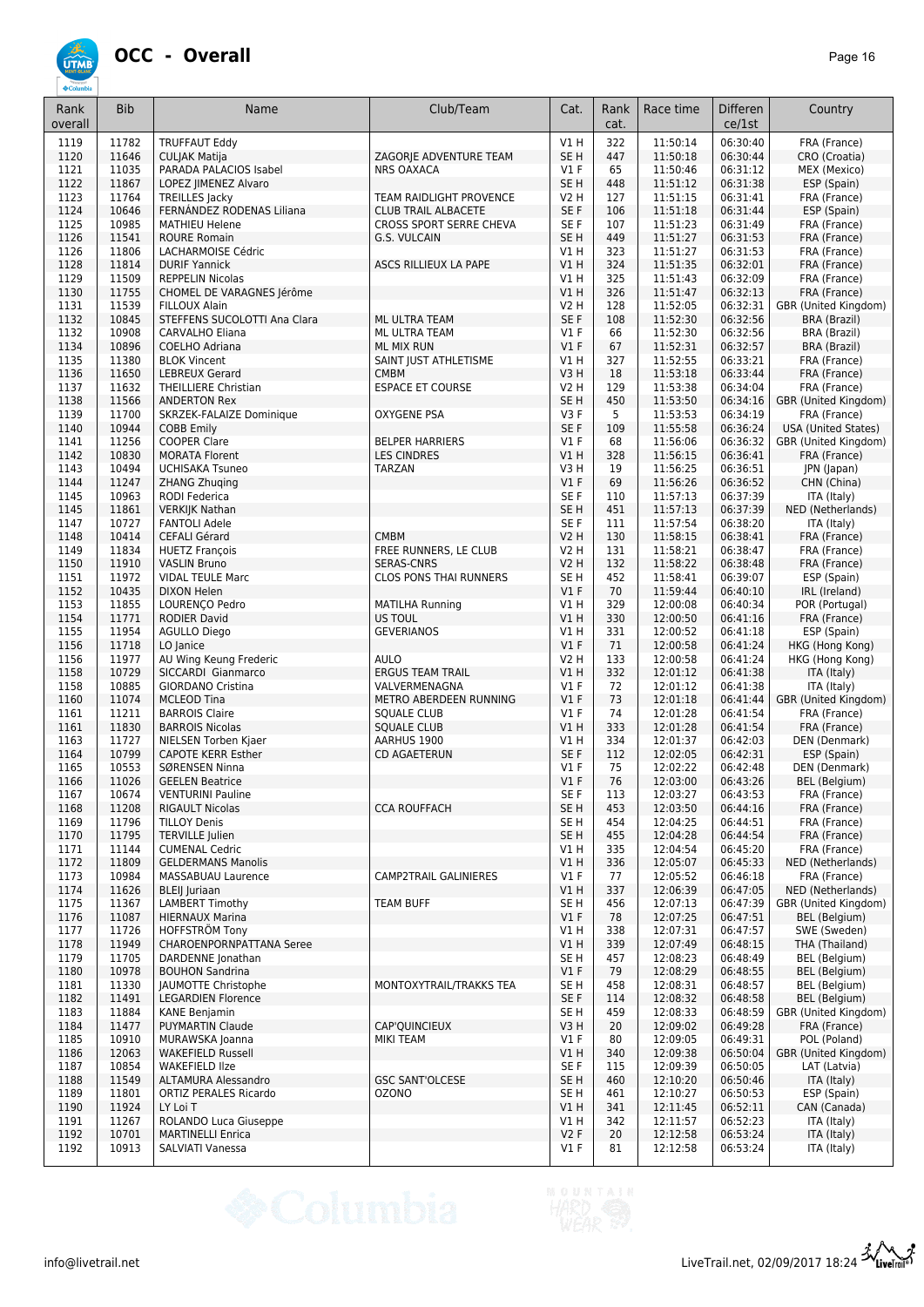

| Rank<br>overall | <b>Bib</b>     | Name                                                   | Club/Team                     | Cat.                               | Rank<br>cat.        | Race time            | <b>Differen</b><br>ce/1st | Country                                    |
|-----------------|----------------|--------------------------------------------------------|-------------------------------|------------------------------------|---------------------|----------------------|---------------------------|--------------------------------------------|
| 1194            | 11560          | <b>CASTRIQUE Michel</b>                                |                               | V3H                                | 21                  | 12:13:03             | 06:53:29                  | FRA (France)                               |
| 1195            | 11224          | <b>BERENGUER VIDAL Rafael</b>                          | TRAIL RUNNING ONIL            | V1 H                               | 343                 | 12:13:36             | 06:54:02                  | ESP (Spain)                                |
| 1195            | 12046          | <b>MORENO LUCAS Francisco Manuel</b>                   | PORTAZGO TRAIL                | V1 H                               | 344                 | 12:13:36             | 06:54:02                  | ESP (Spain)                                |
| 1197            | 11460          | PLESA Tomislav                                         | PHYSICAL THERAPY PLESA        | VIH                                | 345                 | 12:13:40             | 06:54:06                  | CRO (Croatia)                              |
| 1198<br>1199    | 10892<br>11266 | <b>CHRISTOPHE Anne-Sophie</b><br><b>ROBERT Gwenael</b> |                               | SE F<br>SE <sub>H</sub>            | 116<br>462          | 12:13:57<br>12:14:02 | 06:54:23<br>06:54:28      | FRA (France)                               |
| 1200            | 11785          | <b>BIANCHI Emanuele</b>                                | <b>GLI ORSI</b>               | V1H                                | 346                 | 12:14:18             | 06:54:44                  | FRA (France)<br>ITA (Italy)                |
| 1201            | 12044          | PERFETTI Gustavo Fidel                                 | MANIMAL                       | <b>V2 H</b>                        | 134                 | 12:14:30             | 06:54:56                  | ARG (Argentina)                            |
| 1202            | 10883          | YAN Alan                                               |                               | SE <sub>H</sub>                    | 463                 | 12:14:47             | 06:55:13                  | GBR (United Kingdom)                       |
| 1203            | 11500          | <b>MANTON Luc</b>                                      | CLUB LOISIR PECHABOU          | VIH                                | 347                 | 12:15:20             | 06:55:46                  | FRA (France)                               |
| 1204            | 10921          | RAMOS Andreia                                          | <b>EZK TEAM</b>               | $VI$ F                             | 82                  | 12:15:26             | 06:55:52                  | <b>BRA (Brazil)</b>                        |
| 1205            | 11661          | LE CUNFF Herve                                         | <b>BOULETS DE BREIZH</b>      | <b>V2 H</b>                        | 135                 | 12:15:38             | 06:56:04                  | FRA (France)                               |
| 1206<br>1207    | 11048<br>10433 | <b>ESPINOSA Gabriela</b><br><b>SALERNO Maud</b>        |                               | $VI$ F<br>$VI$ F                   | 83<br>84            | 12:17:17<br>12:17:58 | 06:57:43<br>06:58:24      | ECU (Ecuador)<br>FRA (France)              |
| 1208            | 10464          | <b>CHAMBON Stephane</b>                                |                               | V1H                                | 348                 | 12:18:00             | 06:58:26                  | FRA (France)                               |
| 1208            | 11737          | <b>GRILLO Gaetano</b>                                  | <b>CRAL REGIONE PIEMONTE</b>  | <b>V2 H</b>                        | 136                 | 12:18:00             | 06:58:26                  | ITA (Italy)                                |
| 1210            | 11364          | WAN Amber Nga Ting                                     |                               | SE <sub>F</sub>                    | 117                 | 12:18:17             | 06:58:43                  | HKG (Hong Kong)                            |
| 1211            | 10443          | <b>BROGIONI Simone</b>                                 | <b>SPIRITO TRAIL</b>          | <b>V2 H</b>                        | 137                 | 12:18:23             | 06:58:49                  | ITA (Italy)                                |
| 1212            | 11359          | <b>GUERARD Marjorie</b>                                |                               | SE <sub>F</sub>                    | 118                 | 12:18:32             | 06:58:58                  | FRA (France)                               |
| 1213<br>1214    | 11564<br>11117 | POGGIO Stefano<br><b>LECOMTE Nicolas</b>               | <b>OVADESE TRAIL TEAM ASD</b> | SE <sub>H</sub><br>V1H             | 464<br>349          | 12:20:10<br>12:20:25 | 07:00:36<br>07:00:51      | ITA (Italy)<br>FRA (France)                |
| 1215            | 11817          | <b>NAVARRE Patrick</b>                                 |                               | <b>V2 H</b>                        | 138                 | 12:20:38             | 07:01:04                  | FRA (France)                               |
| 1216            | 11031          | PASSALACQUA Francesca                                  | TRAILRUNNERS FINALE LIG       | SE F                               | 119                 | 12:20:58             | 07:01:24                  | ITA (Italy)                                |
| 1216            | 11613          | <b>DESGRAND Philippe</b>                               | RAIDSTRONG RDC                | V1H                                | 350                 | 12:20:58             | 07:01:24                  | FRA (France)                               |
| 1218            | 11615          | LYONNARD Christophe                                    |                               | V1 H                               | 351                 | 12:21:11             | 07:01:37                  | FRA (France)                               |
| 1218            | 11953          | <b>LYONNARD Pascal</b>                                 |                               | V1 H                               | 352                 | 12:21:11             | 07:01:37                  | FRA (France)                               |
| 1220            | 10461          | RAOUL Stephane                                         | LEGENDRE                      | V1 H                               | 353                 | 12:21:46             | 07:02:12                  | FRA (France)                               |
| 1221<br>1222    | 10920<br>10853 | <b>HERBRON Severine</b><br><b>RAMIERE Sarah</b>        |                               | $VI$ F<br>$VI$ F                   | 85<br>86            | 12:21:58<br>12:22:01 | 07:02:24<br>07:02:27      | FRA (France)<br>FRA (France)               |
| 1223            | 10934          | VAZ Vera                                               | #DAVIDVAZ                     | V1F                                | 87                  | 12:22:11             | 07:02:37                  | POR (Portugal)                             |
| 1224            | 11369          | <b>SZIBURIS Sven</b>                                   | <b>BEUNA</b>                  | V2 H                               | 139                 | 12:22:21             | 07:02:47                  | GER (Germany)                              |
| 1225            | 10469          | <b>MUYS Céline</b>                                     |                               | SE F                               | 120                 | 12:22:50             | 07:03:16                  | <b>BEL</b> (Belgium)                       |
| 1226            | 11218          | SPINOSA Richard                                        | GAP                           | V1H                                | 354                 | 12:22:52             | 07:03:18                  | FRA (France)                               |
| 1227            | 11880          | SAVARD Hervé                                           |                               | <b>V2 H</b>                        | 140                 | 12:23:03             | 07:03:29                  | CAN (Canada)                               |
| 1228            | 12004          | <b>HERRERO Héléna</b>                                  | FOULEES EN VO                 | V2F                                | 21<br>88            | 12:23:14             | 07:03:40                  | FRA (France)                               |
| 1229<br>1230    | 11014<br>10846 | SOBOL Agnieszka<br>ZHANG Jie                           |                               | $VI$ F<br>SE F                     | 121                 | 12:23:24<br>12:23:27 | 07:03:50<br>07:03:53      | POL (Poland)<br>CHN (China)                |
| 1231            | 11449          | <b>FOSSA Davide</b>                                    | <b>ISLE OF WIGHT ATHLETIC</b> | V1 H                               | 355                 | 12:23:41             | 07:04:07                  | ITA (Italy)                                |
| 1232            | 11734          | PAQUEREAU Pierre                                       |                               | SE <sub>H</sub>                    | 465                 | 12:24:05             | 07:04:31                  | FRA (France)                               |
| 1233            | 11010          | <b>FRANCOIS Thierry</b>                                |                               | V3H                                | 22                  | 12:24:15             | 07:04:41                  | FRA (France)                               |
| 1234            | 11857          | PUTHOSTE Jean-Luc                                      |                               | <b>V2 H</b>                        | 141                 | 12:24:17             | 07:04:43                  | FRA (France)                               |
| 1235            | 11263          | AMILLS BELTRAN Ester                                   | <b>INTANIA RUNNER</b>         | $VI$ F                             | 89                  | 12:24:30             | 07:04:56                  | ESP (Spain)<br>THA (Thailand)              |
| 1236<br>1237    | 12012<br>11885 | SOYRAYA Soyrawee<br><b>FERRETTI Luca</b>               | ATLETICA 75 CATTOLICA         | SE <sub>F</sub><br>SE <sub>H</sub> | 122<br>466          | 12:24:33<br>12:24:42 | 07:04:59<br>07:05:08      | ITA (Italy)                                |
| 1238            | 11419          | <b>RECH Philippe</b>                                   | AMC AUBAGNE                   | V1 H                               | 356                 | 12:25:06             | 07:05:32                  | FRA (France)                               |
| 1239            | 11383          | <b>LEVASSEUR Pierre</b>                                | <b>CMBM CHAMONIX</b>          | V2 H                               | 142                 | 12:25:20             | 07:05:46                  | FRA (France)                               |
| 1240            | 11729          | THETAZ Sébastien                                       |                               | V1 H                               | 357                 | 12:25:41             | 07:06:07                  | SUI (Switzerland)                          |
| 1241            | 11358          | <b>RITZENTHALER Thomas</b>                             |                               | SE <sub>H</sub>                    | 467                 | 12:26:17             | 07:06:43                  | FRA (France)                               |
| 1242            | 11641          | <b>ADAMOVE Katarina</b>                                |                               | V2 F                               | 22                  | 12:27:05             | 07:07:31                  | SVK (Slovakia)                             |
| 1243<br>1244    | 11969<br>10714 | <b>MRVECKA Viliam</b><br>LOPEZ Diego                   | <b>TRILOPEZ</b>               | V2 H<br>V1H                        | 143<br>358          | 12:27:08<br>12:27:55 | 07:07:34<br>07:08:21      | SVK (Slovakia)<br><b>BRA (Brazil)</b>      |
| 1245            | 11787          | <b>TORRETTI Gilbert</b>                                |                               | V3 H                               | 23                  | 12:28:30             | 07:08:56                  | FRA (France)                               |
| 1246            | 11129          | <b>MORAND Christèle</b>                                |                               | $VI$ F                             | 90                  | 12:28:45             | 07:09:11                  | FRA (France)                               |
| 1247            | 11730          | <b>BLANC Teddy</b>                                     |                               | SE H                               | 468                 | 12:28:46             | 07:09:12                  | FRA (France)                               |
| 1248            | 11269          | <b>QUAYLE Marina</b>                                   |                               | V2F                                | 23                  | 12:29:10             | 07:09:36                  | GBR (United Kingdom)                       |
| 1249            | 11588          | <b>PAN Yiming</b>                                      |                               | SE <sub>H</sub>                    | 469                 | 12:30:40             | 07:11:06                  | CHN (China)                                |
| 1250<br>1251    | 11618<br>12006 | STEFANUTO Sylvain<br>JINGLI Zhang                      | LA SPORTIVA                   | V2 H<br>$VI$ F                     | 144<br>91           | 12:31:40<br>12:32:14 | 07:12:06<br>07:12:40      | FRA (France)<br>CHN (China)                |
| 1252            | 11695          | <b>LANGUE Frederic</b>                                 |                               | V1 H                               | 359                 | 12:32:37             | 07:13:03                  | BEL (Belgium)                              |
| 1253            | 11067          | <b>FOLEY Caroline</b>                                  | CMBM 074057                   | SE F                               | 123                 | 12:33:15             | 07:13:41                  | FRA (France)                               |
| 1254            | 11777          | PLANTHOLZ Christian                                    |                               | V1H                                | 360                 | 12:33:22             | 07:13:48                  | GER (Germany)                              |
| 1255            | 11774          | <b>DUCREY Norbert</b>                                  | <b>CAF CLUSES</b>             | V3H                                | 24                  | 12:33:40             | 07:14:06                  | FRA (France)                               |
| 1256            | 12032          | KIM Youngjun                                           | <b>RCPLUS</b>                 | SE H                               | 470                 | 12:33:51             | 07:14:17                  | KOR (South Korea)                          |
| 1257<br>1258    | 11378<br>11699 | DUPONT Janet<br>RYU Hyo Jin                            | <b>CMBM</b>                   | <b>V4 F</b><br>SE F                | $\mathbf{1}$<br>124 | 12:34:24<br>12:34:50 | 07:14:50<br>07:15:16      | FRA (France)<br><b>USA (United States)</b> |
| 1259            | 11911          | ALONSO CASTRO Francisco Javier                         |                               | V1H                                | 361                 | 12:34:57             | 07:15:23                  | ESP (Spain)                                |
| 1260            | 11363          | <b>CHAPELON Didier</b>                                 |                               | V1 H                               | 362                 | 12:35:04             | 07:15:30                  | FRA (France)                               |
| 1261            | 11352          | ALBELLA BELLES Joaquin                                 | KM VERTICAL CASTELLON         | SE <sub>H</sub>                    | 471                 | 12:35:45             | 07:16:11                  | ESP (Spain)                                |
| 1262            | 11745          | <b>BAUMGARTNER Károly</b>                              |                               | V1 H                               | 363                 | 12:36:30             | 07:16:56                  | HUN (Hungary)                              |
| 1262            | 11892          | <b>BALOGH Péter</b>                                    | POLAR HUNGARY                 | SE <sub>H</sub>                    | 472                 | 12:36:30             | 07:16:56                  | HUN (Hungary)                              |
| 1264<br>1265    | 11638<br>11616 | LAGASSE Jean Pierre                                    |                               | <b>V2 H</b><br>V2 H                | 145                 | 12:36:40             | 07:17:06<br>07:17:07      | FRA (France)                               |
| 1266            | 11682          | <b>PARDON Pascal</b><br><b>SATOMI Naoya</b>            | <b>BHK</b>                    | SE H                               | 146<br>473          | 12:36:41<br>12:36:53 | 07:17:19                  | FRA (France)<br>JPN (Japan)                |
| 1267            | 11789          | CUGAT PERIBAÑEZ Xavier                                 | <b>RUNNBIKES</b>              | SE H                               | 474                 | 12:38:13             | 07:18:39                  | ESP (Spain)                                |
| 1268            | 11915          | KUZNETSOV Andrey                                       |                               | V2 H                               | 147                 | 12:38:35             | 07:19:01                  | RUS (Russia)                               |

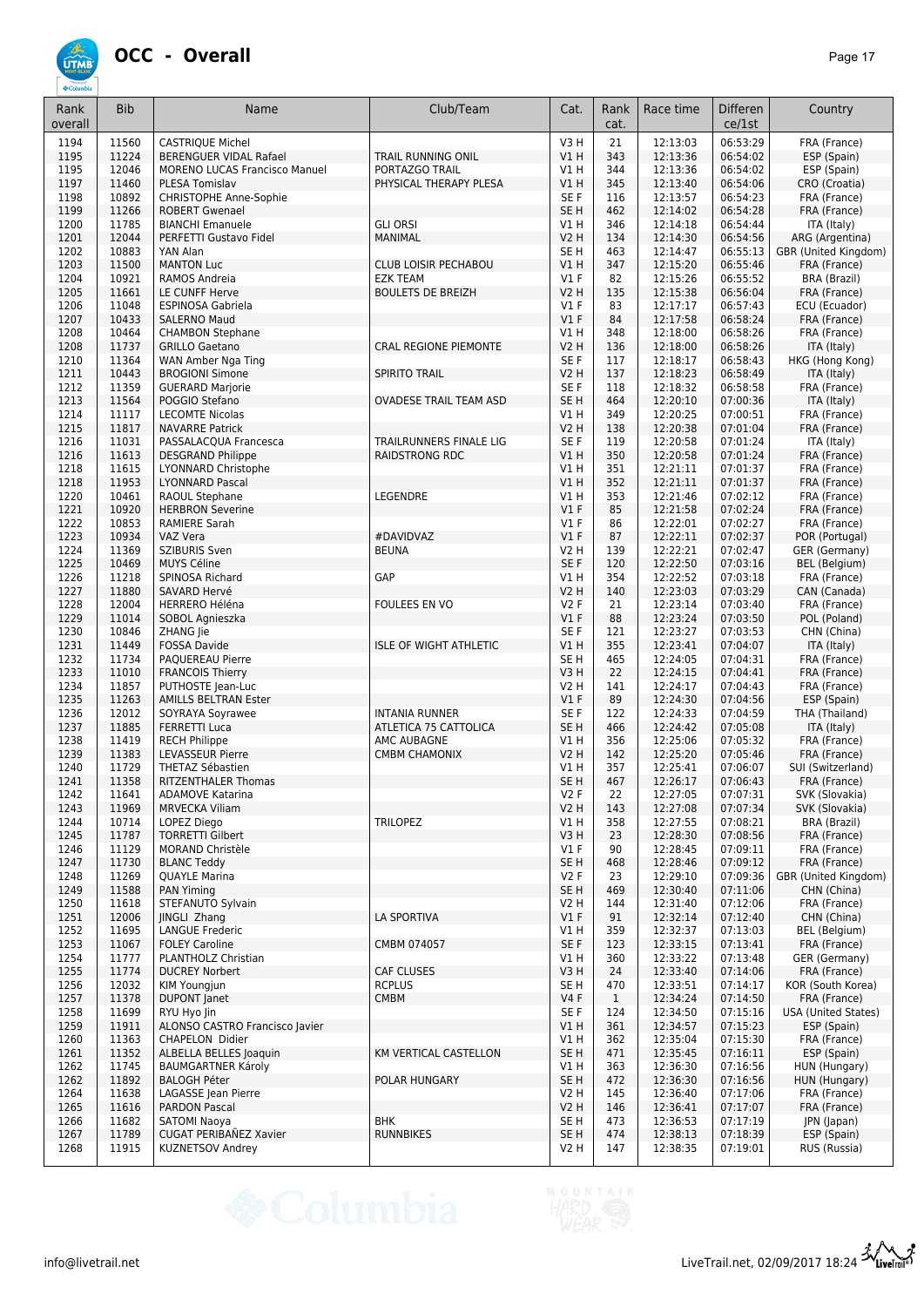

| Rank<br>overall | <b>Bib</b>     | Name                                                | Club/Team                                          | Cat.                                | Rank<br>cat. | Race time            | <b>Differen</b><br>ce/1st | Country                                   |
|-----------------|----------------|-----------------------------------------------------|----------------------------------------------------|-------------------------------------|--------------|----------------------|---------------------------|-------------------------------------------|
| 1269            | 11387          | KUZNETSOVA Irina                                    |                                                    | V2F                                 | 24           | 12:38:36             | 07:19:02                  | RUS (Russia)                              |
| 1270            | 11715          | <b>BOISSY Philippe</b>                              | LES COUREURS DU DIMANCH                            | V1H                                 | 364          | 12:38:58             | 07:19:24                  | FRA (France)                              |
| 1271            | 11990          | <b>KOSUGI Hiroki</b>                                | <b>TEAM-ZWORKS</b>                                 | V1 H                                | 365          | 12:39:46             | 07:20:12                  | JPN (Japan)                               |
| 1272<br>1273    | 11778<br>11886 | <b>SILVESTRI Anibal</b><br>ROBERTO Michelangelo     | DANIEL SIMBRON RUNNING<br>HAPPY RUNNER CLUB        | V <sub>3</sub> H<br>SE <sub>H</sub> | 25<br>475    | 12:40:13<br>12:41:16 | 07:20:39<br>07:21:42      | ARG (Argentina)<br>ITA (Italy)            |
| 1274            | 11173          | <b>ULKER Merve</b>                                  | <b>GMEK RUN</b>                                    | SE F                                | 125          | 12:42:01             | 07:22:27                  | TUR (Turkey)                              |
| 1275            | 11527          | <b>RAUMESSUR Marc</b>                               |                                                    | ES <sub>H</sub>                     | 12           | 12:42:16             | 07:22:42                  | FRA (France)                              |
| 1276            | 11820          | <b>BARRESI Roberto Daniel</b>                       | CLUB DE LOS CORRECAMINO                            | <b>V2 H</b>                         | 148          | 12:42:37             | 07:23:03                  | ARG (Argentina)                           |
| 1277            | 11534          | <b>SALEMBIER Gregoire</b>                           |                                                    | SE <sub>H</sub>                     | 476          | 12:43:07             | 07:23:33                  | FRA (France)                              |
| 1278            | 11908          | <b>IEWKES Kenneth</b>                               |                                                    | <b>V4 H</b>                         | 5            | 12:43:08             | 07:23:34                  | CAN (Canada)                              |
| 1279            | 11535<br>11852 | <b>THIBEAU Arnaud</b>                               |                                                    | V1 H                                | 366          | 12:43:11             | 07:23:37<br>07:24:10      | FRA (France)                              |
| 1280<br>1281    | 10481          | <b>BENDERRADJI Nordine</b><br><b>WANG Xiaojuan</b>  |                                                    | V1H<br>$VI$ F                       | 367<br>92    | 12:43:44<br>12:44:30 | 07:24:56                  | FRA (France)<br>CHN (China)               |
| 1282            | 11305          | PERRAUDIN Charlotte                                 |                                                    | V2F                                 | 25           | 12:46:12             | 07:26:38                  | FRA (France)                              |
| 1283            | 11779          | APARISI INSA Jose Ignacio                           | <b>CORREMON TRAIL</b>                              | V1 H                                | 368          | 12:46:21             | 07:26:47                  | ESP (Spain)                               |
| 1284            | 11261          | <b>NAVARRETE Roberto</b>                            |                                                    | V1H                                 | 369          | 12:46:30             | 07:26:56                  | MEX (Mexico)                              |
| 1285            | 10497          | RESTIVAN Radu Cristian                              | 321SPORT                                           | SE <sub>H</sub>                     | 477          | 12:46:52             | 07:27:18                  | ROU (Romania)                             |
| 1286            | 11900          | <b>GOETGHEBEUR Lucien</b>                           |                                                    | V1H                                 | 370          | 12:47:43             | 07:28:09                  | FRA (France)                              |
| 1287<br>1288    | 11147<br>11767 | POWESKA Richard                                     |                                                    | <b>V2 H</b><br>SE <sub>H</sub>      | 149<br>478   | 12:47:44<br>12:47:51 | 07:28:10<br>07:28:17      | FRA (France)<br>CHN (China)               |
| 1289            | 12011          | <b>YUAN Yinging</b><br>PROMPALAD Kobngern           | KING UD KIN-D                                      | $VI$ F                              | 93           | 12:47:59             | 07:28:25                  | THA (Thailand)                            |
| 1290            | 11993          | NAKAGAWA Eiichi                                     | <b>RUNNING COBRA</b>                               | VIH                                 | 371          | 12:48:06             | 07:28:32                  | JPN (Japan)                               |
| 1291            | 11713          | VAN DE REEP Meinhard                                | SIB LOOPCOLLECTIEF                                 | V3H                                 | 26           | 12:48:30             | 07:28:56                  | NED (Netherlands)                         |
| 1292            | 11741          | <b>MATEU Cèsar</b>                                  | CIM PENYAGOLOSA XODOS                              | <b>V2 H</b>                         | 150          | 12:48:57             | 07:29:23                  | ESP (Spain)                               |
| 1293            | 11200          | <b>JUSTINIANI Barbara</b>                           |                                                    | V2F                                 | 26           | 12:50:15             | 07:30:41                  | FRA (France)                              |
| 1294            | 12047          | POSKO Xavier                                        | <b>US CREPY EN VALOIS</b>                          | V1H                                 | 372          | 12:51:24             | 07:31:50                  | FRA (France)                              |
| 1295            | 11846          | <b>KRIJGER Rinus</b>                                | DAK DRUNEN                                         | V3H                                 | 27           | 12:52:27             | 07:32:53                  | NED (Netherlands)                         |
| 1296            | 11275          | <b>GARNIER Nicole</b>                               |                                                    | <b>V2F</b>                          | 27           | 12:54:39             | 07:35:05                  | FRA (France)                              |
| 1297            | 11058          | <b>GAUTHIER Alexandra</b>                           |                                                    | <b>V1 F</b>                         | 94           | 12:54:46             | 07:35:12                  | FRA (France)                              |
| 1298<br>1298    | 11052<br>11728 | SILVA Ana Luisa<br>TEIXEIRA Ricardo Jorge Ferreira  | INQUIPA LOS FOFUXOS TRA<br>INQUIPA LOS FOFUXOS TRA | SE F<br>V1H                         | 126<br>373   | 12:55:17<br>12:55:17 | 07:35:43<br>07:35:43      | POR (Portugal)<br>POR (Portugal)          |
| 1300            | 11903          | <b>BAKA Marcin</b>                                  | <b>GTS TRADYCIA</b>                                | <b>V2 H</b>                         | 151          | 12:55:21             | 07:35:47                  | POL (Poland)                              |
| 1301            | 11665          | <b>MASCARENHAS Virgilio</b>                         | INQUIPA LOS FOFUXOS TRA                            | $VI$ H                              | 374          | 12:55:22             | 07:35:48                  | POR (Portugal)                            |
| 1302            | 11803          | VANCAUWENBERGHE Werner                              |                                                    | VIH                                 | 375          | 12:55:38             | 07:36:04                  | <b>BEL</b> (Belgium)                      |
| 1303            | 10743          | <b>KU Maggie</b>                                    | TAIWAN BEAST RUNNER                                | $VI$ F                              | 95           | 12:55:41             | 07:36:07                  | TPE (Taiwan)                              |
| 1304            | 10585          | <b>BURNETT Kirsty</b>                               |                                                    | V2F                                 | 28           | 12:55:45             | 07:36:11                  | GBR (United Kingdom)                      |
| 1305            | 11310          | <b>FAUVEL Anne</b>                                  | <b>MARATOURISTES</b>                               | SE F                                | 127          | 12:55:49             | 07:36:15                  | FRA (France)                              |
| 1306            | 10442          | <b>BERTIN Cécile</b>                                |                                                    | $VI$ F                              | 96           | 12:56:03             | 07:36:29                  | FRA (France)                              |
| 1306<br>1308    | 11122<br>11023 | <b>HANCOCK Emma</b><br><b>BARBI Sylvie</b>          | ADVENTRUNNING                                      | SE F<br>$VI$ F                      | 128<br>97    | 12:56:03<br>12:56:09 | 07:36:29<br>07:36:35      | GBR (United Kingdom)<br>SUI (Switzerland) |
| 1309            | 11577          | <b>GIRARD Michel</b>                                | CHAMPAGNOLE                                        | V3H                                 | 28           | 12:56:21             | 07:36:47                  | FRA (France)                              |
| 1310            | 11962          | PRIESTER Francois-Jean                              |                                                    | SE <sub>H</sub>                     | 479          | 12:56:44             | 07:37:10                  | FRA (France)                              |
| 1311            | 11687          | <b>SANTENAC Isabelle</b>                            |                                                    | <b>V2F</b>                          | 29           | 12:58:02             | 07:38:28                  | FRA (France)                              |
| 1312            | 11433          | <b>KRONLUND Maiju</b>                               |                                                    | $VI$ F                              | 98           | 12:59:03             | 07:39:29                  | FIN (Finland)                             |
| 1313            | 11012          | PELEGRY Natacha                                     | S/L NOGENT SUR OISE ATH                            | SE F                                | 129          | 13:00:59             | 07:41:25                  | FRA (France)                              |
| 1314            | 11512          | <b>MOLINA MARTINEZ Patricia</b>                     | <b>CLUB TRAIL ALBACETE</b>                         | SE <sub>F</sub>                     | 130          | 13:01:01             | 07:41:27                  | ESP (Spain)                               |
| 1315            | 11185          | <b>ITO Atsuko</b>                                   | <b>NATURAL FITNESS LAB</b>                         | <b>V2F</b>                          | 30           | 13:01:11             | 07:41:37                  | JPN (Japan)                               |
| 1316            | 11938<br>11602 | <b>TURNER Stephen</b>                               |                                                    | V3H                                 | 29           | 13:02:29             | 07:42:55                  | GBR (United Kingdom)                      |
| 1317<br>1318    | 11724          | GRZĘDA Krzysztof<br><b>DARIEL Florian</b>           | KS Pegaz                                           | V2 H<br>SE <sub>H</sub>             | 152<br>480   | 13:02:37<br>13:03:10 | 07:43:03<br>07:43:36      | POL (Poland)<br>FRA (France)              |
| 1319            | 11689          | <b>MESSAGER Sandrine</b>                            | FOULEES EN VO                                      | V2F                                 | 31           | 13:04:56             | 07:45:22                  | FRA (France)                              |
| 1320            | 11941          | <b>JAROONCHAIKANAKIJ Peeraporn</b>                  |                                                    | $VI$ F                              | 99           | 13:06:20             | 07:46:46                  | THA (Thailand)                            |
| 1321            | 11798          | <b>ARDON Ruud</b>                                   |                                                    | V2 H                                | 153          | 13:06:26             | 07:46:52                  | NED (Netherlands)                         |
| 1322            | 11956          | <b>HAN Feng</b>                                     |                                                    | SE <sub>H</sub>                     | 481          | 13:06:30             | 07:46:56                  | CHN (China)                               |
| 1323            | 11735          | DOU Zhiwei                                          | <b>SHANGHAI</b>                                    | V1 H                                | 376          | 13:06:33             | 07:46:59                  | CHN (China)                               |
| 1324            | 11742          | <b>NATALI Laurent</b>                               | <b>FURMICULA</b>                                   | V3H                                 | 30           | 13:07:29             | 07:47:55                  | FRA (France)                              |
| 1325            | 11447          | <b>SHAN Liying</b>                                  |                                                    | SE F                                | 131          | 13:07:45             | 07:48:11                  | CHN (China)                               |
| 1326<br>1327    | 11229<br>11405 | LORENZO GONZALEZ Sara<br>PLASENCIA GARCIA Jorge     | <b>CT BESTIAZULES</b>                              | SE F<br>V1 H                        | 132<br>377   | 13:08:01<br>13:08:02 | 07:48:27<br>07:48:28      | ESP (Spain)<br>ESP (Spain)                |
| 1328            | 11547          | VAN SLINGERLAND Nicole                              |                                                    | V2F                                 | 32           | 13:08:04             | 07:48:30                  | NED (Netherlands)                         |
| 1329            | 11060          | <b>SHARP Deb</b>                                    |                                                    | SE F                                | 133          | 13:08:55             | 07:49:21                  | AUS (Australia)                           |
| 1330            | 11157          | ZANDONA Gonzalo                                     | LOS CORRECAMINOS                                   | SE <sub>H</sub>                     | 482          | 13:09:09             | 07:49:35                  | ARG (Argentina)                           |
| 1331            | 11931          | DANERI RAFFO Nicolas                                | <b>CUBA</b>                                        | SE H                                | 483          | 13:09:46             | 07:50:12                  | ARG (Argentina)                           |
| 1332            | 12049          | <b>REICHSTEIN Oscar</b>                             |                                                    | <b>V2 H</b>                         | 154          | 13:09:47             | 07:50:13                  | ARG (Argentina)                           |
| 1333            | 12023          | <b>CASABE Alberto Daniel</b>                        |                                                    | <b>V2 H</b>                         | 155          | 13:09:49             | 07:50:15                  | ARG (Argentina)                           |
| 1334            | 10748          | <b>ZANONI EDO</b>                                   | <b>GARDASPORTEVENTS</b>                            | V3H                                 | 31           | 13:09:53             | 07:50:19                  | ITA (Italy)                               |
| 1335<br>1336    | 11146<br>11848 | <b>BORTOLAMEOTTI Loretta</b><br><b>MAIA Marcelo</b> | <b>GARDASPORTEVENTS</b><br>ML MIX RUN              | V2F<br>V1H                          | 33<br>378    | 13:09:54<br>13:09:59 | 07:50:20<br>07:50:25      | ITA (Italy)<br>BRA (Brazil)               |
| 1337            | 11183          | <b>TEIXEIRA Bruno</b>                               | LES FOULEES DU PETIT PR                            | SE <sub>H</sub>                     | 484          | 13:10:19             | 07:50:45                  | POR (Portugal)                            |
| 1338            | 10478          | <b>BAPTISTA Eric</b>                                | <b>CMBM</b>                                        | <b>V2 H</b>                         | 156          | 13:10:23             | 07:50:49                  | IND (India)                               |
| 1339            | 11948          | AMATI Edoardo                                       |                                                    | SE H                                | 485          | 13:10:26             | 07:50:52                  | ITA (Italy)                               |
| 1340            | 11011          | KITAHARA Junko                                      |                                                    | V2F                                 | 34           | 13:10:40             | 07:51:06                  | JPN (Japan)                               |
| 1341            | 11030          | DAL SENO Sara                                       | TEAM MUD & SNOW                                    | V1 F                                | 100          | 13:11:15             | 07:51:41                  | ITA (Italy)                               |
| 1342            | 11428          | <b>FIORELLI Paolo</b>                               | <b>UISP BIELLA</b>                                 | <b>V2 H</b>                         | 157          | 13:11:16             | 07:51:42                  | ITA (Italy)                               |
| 1343            | 11034          | MONTORSI Rita                                       | TEAM MUD & SNOW                                    | $VI$ F                              | 101          | 13:11:17             | 07:51:43                  | ITA (Italy)                               |

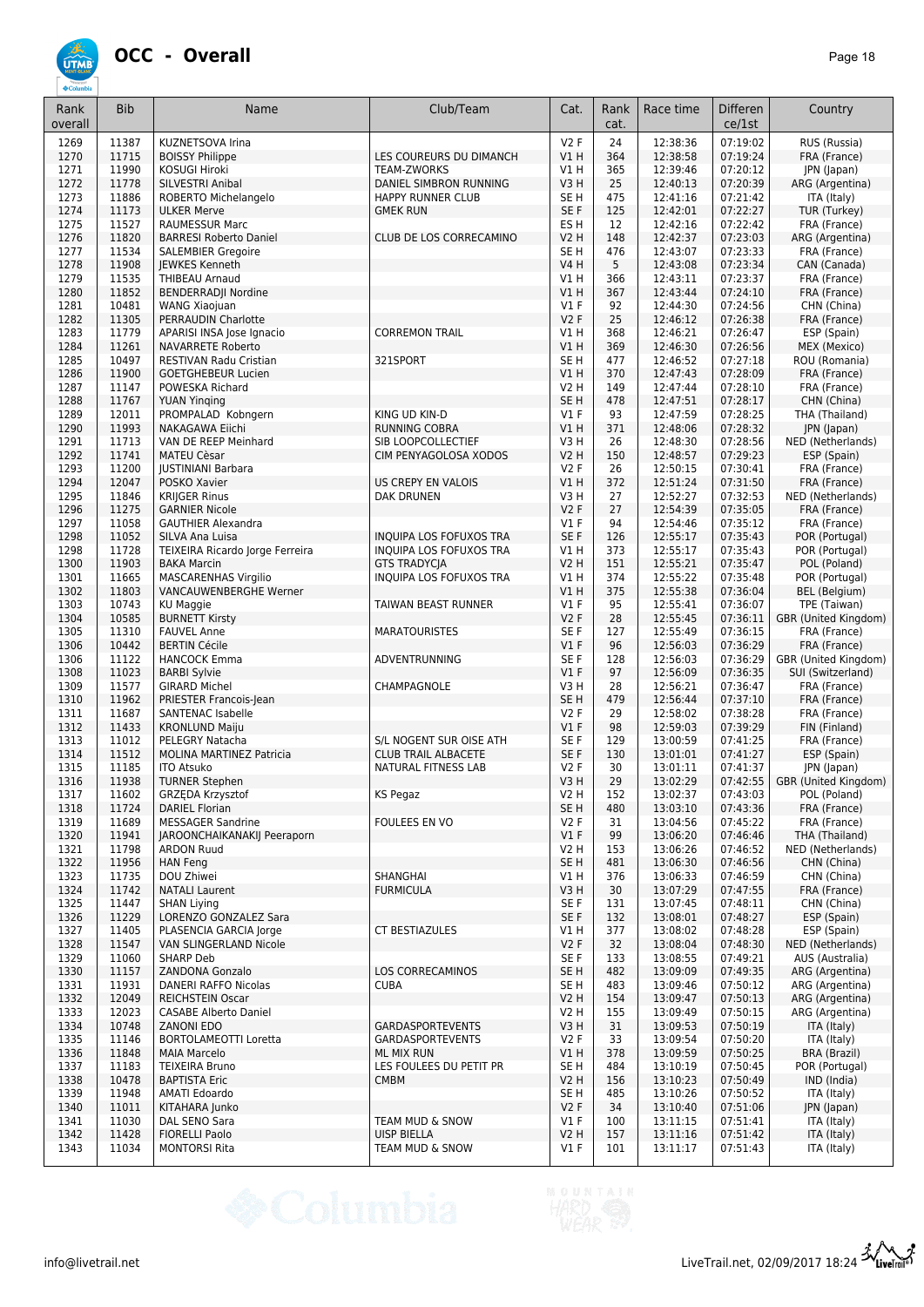

| Rank<br>overall | <b>Bib</b>     | Name                                                  | Club/Team                                     | Cat.                  | Rank<br>cat.   | Race time            | <b>Differen</b><br>ce/1st | Country                                   |
|-----------------|----------------|-------------------------------------------------------|-----------------------------------------------|-----------------------|----------------|----------------------|---------------------------|-------------------------------------------|
| 1344            | 11946          | DU Jianli                                             |                                               | V1H                   | 379            | 13:11:41             | 07:52:07                  | CHN (China)                               |
| 1345            | 11314          | CAO Lei                                               |                                               | V1F                   | 102            | 13:11:42             | 07:52:08                  | CHN (China)                               |
| 1346            | 11125          | DONOVAN Ceri                                          | <b>LLISWERRY RUNNERS</b>                      | $VI$ F                | 103            | 13:11:51             | 07:52:17                  | GBR (United Kingdom)                      |
| 1347<br>1348    | 11933<br>11130 | PREISSLER Lothar<br>PLOUVIN Estelle                   | <b>TEAM ERDINGER ALKOHOLFR</b><br><b>OSML</b> | <b>V4 H</b><br>$VI$ F | 6<br>104       | 13:14:48<br>13:14:54 | 07:55:14<br>07:55:20      | GER (Germany)                             |
| 1349            | 11808          | VELAZQUEZ COLLADO Daniel                              |                                               | SE <sub>H</sub>       | 486            | 13:15:03             | 07:55:29                  | FRA (France)<br>MEX (Mexico)              |
| 1350            | 10411          | ZHAO Qian                                             |                                               | SE F                  | 134            | 13:15:26             | 07:55:52                  | CHN (China)                               |
| 1351            | 11119          | DEMEURE VELAZQUEZ Marion                              | <b>AVOC</b>                                   | SE F                  | 135            | 13:16:07             | 07:56:33                  | FRA (France)                              |
| 1352            | 11345          | <b>PERRIN Laurence</b>                                |                                               | $VI$ F                | 105            | 13:16:59             | 07:57:25                  | FRA (France)                              |
| 1352            | 11669          | <b>BENOIST Didier</b>                                 | <b>LES TRAILERS DE PARIS</b>                  | V3H                   | 32             | 13:16:59             | 07:57:25                  | FRA (France)                              |
| 1354            | 10520          | <b>MAURICE Dainee</b>                                 | TRAILEURS DE PARIS                            | $VI$ F                | 106            | 13:17:34             | 07:58:00                  | FRA (France)                              |
| 1355<br>1356    | 11530<br>11909 | <b>STEINIER Delphine</b><br>PEIGNOT Jean-Marc         | <b>JOGGING CLUB HAM-SUR-HE</b>                | SE F<br>V2 H          | 136<br>158     | 13:18:46<br>13:18:48 | 07:59:12<br>07:59:14      | BEL (Belgium)<br>FRA (France)             |
| 1357            | 11769          | <b>AUBERSON Alain</b>                                 |                                               | <b>V2 H</b>           | 159            | 13:20:22             | 08:00:48                  | SUI (Switzerland)                         |
| 1358            | 11680          | RIBEIRO Ana Margarida                                 | O MUNDO DA CORRIDA                            | SE F                  | 137            | 13:21:00             | 08:01:26                  | POR (Portugal)                            |
| 1359            | 11394          | <b>MILES Amanda</b>                                   |                                               | V1F                   | 107            | 13:21:31             | 08:01:57                  | AUS (Australia)                           |
| 1360            | 11916          | <b>BIASIZZO Michael</b>                               |                                               | V1H                   | 380            | 13:21:33             | 08:01:59                  | AUS (Australia)                           |
| 1361            | 11688          | <b>LIOGIER Christian</b>                              |                                               | V2 H                  | 160            | 13:23:01             | 08:03:27                  | FRA (France)                              |
| 1362            | 11421          | <b>COFFIN Laure</b>                                   | FOULEES EN VO                                 | V2F                   | 35             | 13:23:49             | 08:04:15                  | FRA (France)                              |
| 1362<br>1364    | 11757<br>11901 | <b>LEMAIRE Antoine</b><br><b>WOOD Adrian</b>          | FOULEES EN VO                                 | V2 H<br>V1H           | 161<br>381     | 13:23:49<br>13:24:19 | 08:04:15<br>08:04:45      | FRA (France)<br>GBR (United Kingdom)      |
| 1365            | 10855          | ZIMPFER Véronique                                     | ASA-ISL                                       | V1F                   | 108            | 13:24:38             | 08:05:04                  | FRA (France)                              |
| 1366            | 11625          | <b>ZEH Thierry</b>                                    | ASA ISL                                       | <b>V2 H</b>           | 162            | 13:24:40             | 08:05:06                  | FRA (France)                              |
| 1367            | 11722          | PILORGE Sebastien                                     |                                               | VIH                   | 382            | 13:26:36             | 08:07:02                  | FRA (France)                              |
| 1368            | 11866          | <b>IGIGABEL Philippe</b>                              |                                               | V3H                   | 33             | 13:27:18             | 08:07:44                  | FRA (France)                              |
| 1369            | 11282          | MÉNARD Lucie                                          |                                               | SE F                  | 138            | 13:27:21             | 08:07:47                  | FRA (France)                              |
| 1370            | 11932          | <b>HU Hongping</b>                                    |                                               | SE <sub>H</sub>       | 487            | 13:27:25             | 08:07:51                  | CHN (China)                               |
| 1371            | 12010          | <b>PALING Marjolein</b>                               |                                               | V2F                   | 36             | 13:29:33             | 08:09:59                  | NED (Netherlands)                         |
| 1372            | 11672<br>11171 | <b>DUPONT Mario</b><br><b>CROCITTI Alessia</b>        |                                               | V1 H<br>V1F           | 383<br>109     | 13:30:33<br>13:31:08 | 08:10:59<br>08:11:34      | BEL (Belgium)                             |
| 1373<br>1374    | 11976          | SHIBUI Yuichi                                         | <b>KOKOROOREBU</b>                            | V2 H                  | 163            | 13:31:46             | 08:12:12                  | ITA (Italy)<br>JPN (Japan)                |
| 1375            | 11929          | JONCA Rémy                                            | <b>ASPTT</b>                                  | V2 H                  | 164            | 13:32:42             | 08:13:08                  | FRA (France)                              |
| 1376            | 12033          | <b>KIRKBY Matthew</b>                                 |                                               | V1 H                  | 384            | 13:34:20             | 08:14:46                  | GBR (United Kingdom)                      |
| 1377            | 11260          | COUVERCHEL Julien                                     |                                               | SE <sub>H</sub>       | 488            | 13:35:41             | 08:16:07                  | FRA (France)                              |
| 1378            | 11570          | <b>VALLEMONT Evelyne</b>                              | 077089                                        | V2F                   | 37             | 13:36:27             | 08:16:53                  | FRA (France)                              |
| 1379            | 11875          | <b>DINNEDEN Erol</b>                                  |                                               | V1H                   | 385            | 13:36:55             | 08:17:21                  | TUR (Turkey)                              |
| 1380            | 11296<br>11242 | <b>MAITRE</b> didier                                  | EPA86<br>EPA                                  | V2 H<br>V1F           | 165            | 13:36:58<br>13:37:00 | 08:17:24<br>08:17:26      | FRA (France)                              |
| 1381<br>1382    | 11743          | <b>COUTAND Christelle</b><br><b>WLEKLIK Marek</b>     | <b>MARATON LESZNO</b>                         | V1 H                  | 110<br>386     | 13:37:22             | 08:17:48                  | FRA (France)<br>POL (Poland)              |
| 1383            | 11099          | <b>RYAN Dana</b>                                      |                                               | V1F                   | 111            | 13:37:35             | 08:18:01                  | <b>USA (United States)</b>                |
| 1383            | 11766          | <b>ERLANSON Michael</b>                               |                                               | V1 H                  | 387            | 13:37:35             | 08:18:01                  | <b>USA (United States)</b>                |
| 1385            | 10447          | POMES-SARRAMEA Sophie                                 | 1000 PATTES VICQUOIS                          | V1F                   | 112            | 13:38:49             | 08:19:15                  | FRA (France)                              |
| 1386            | 11227          | <b>DAUCHY Marie-Laure</b>                             |                                               | $VI$ F                | 113            | 13:39:00             | 08:19:26                  | FRA (France)                              |
| 1387            | 11913          | <b>VIDAL Hervé</b>                                    |                                               | V3H                   | 34             | 13:40:16             | 08:20:42                  | FRA (France)                              |
| 1388<br>1389    | 11199<br>11898 | DAMI Anamelia<br>LIU Ruidong                          | <b>SCIENCE RUN CLUB</b>                       | V2F<br>V1F            | 38<br>114      | 13:40:18<br>13:40:28 | 08:20:44<br>08:20:54      | BRA (Brazil)<br>CHN (China)               |
| 1390            | 11573          | <b>CHANDIOUX Delphine</b>                             |                                               | SE F                  | 139            | 13:40:48             | 08:21:14                  | SUI (Switzerland)                         |
| 1391            | 11907          | <b>AUBERSON Yves</b>                                  |                                               | $VI$ H                | 388            | 13:40:52             | 08:21:18                  | SUI (Switzerland)                         |
| 1392            | 10495          | LIU Yinmei                                            |                                               | SE F                  | 140            | 13:41:07             | 08:21:33                  | CHN (China)                               |
| 1393            | 10927          | <b>TOKBAS Yonca</b>                                   |                                               | V1F                   | 115            | 13:41:15             | 08:21:41                  | TUR (Turkey)                              |
| 1394            | 11832          | <b>HONVAULT Nicolas</b>                               |                                               | V1H                   | 389            | 13:41:48             | 08:22:14                  | FRA (France)                              |
| 1395            | 11840          | <b>RESCA Alessandro</b>                               | ASD GRUPPO GENERALI                           | V2 H                  | 166            | 13:41:58             | 08:22:24<br>08:22:31      | ITA (Italy)<br>CHN (China)                |
| 1396<br>1397    | 11963<br>11123 | XUAN Hao<br><b>MATTHIAS Catherine</b>                 |                                               | V1 H<br>V2F           | 390<br>39      | 13:42:05<br>13:42:28 | 08:22:54                  | FRA (France)                              |
| 1398            | 11432          | <b>ENG Angelane</b>                                   |                                               | $VI$ F                | 116            | 13:43:08             | 08:23:34                  | MAS (Malaysia)                            |
| 1399            | 11763          | <b>LANGOUET Thierry</b>                               |                                               | V2 H                  | 167            | 13:43:37             | 08:24:03                  | FRA (France)                              |
| 1400            | 11942          | AGOES Omar                                            |                                               | V1 H                  | 391            | 13:43:58             | 08:24:24                  | INA (Indonesia)                           |
| 1401            | 11905          | GERYNO Geryno                                         | RUN FOR INDONESIA TRAIL                       | SE H                  | 489            | 13:43:59             | 08:24:25                  | INA (Indonesia)                           |
| 1402            | 11174          | <b>WEYAND Monika</b>                                  | LSG SCHMELZ-HUTTERSDORF                       | V2F                   | 40             | 13:44:02             | 08:24:28                  | GER (Germany)                             |
| 1403<br>1404    | 11791<br>10695 | <b>WEYAND Peter</b><br><b>CHRISTONI Helen</b>         | <b>LSG SCHMELZ-HUTTERSDORF</b>                | V2 H                  | 168<br>117     | 13:44:03<br>13:44:13 | 08:24:29                  | GER (Germany)                             |
| 1405            | 11935          | <b>CASTELLINI Fabrizio</b>                            | Running Club GHdC                             | $VI$ F<br><b>V2 H</b> | 169            | 13:45:21             | 08:24:39<br>08:25:47      | <b>USA (United States)</b><br>ITA (Italy) |
| 1406            | 11961          | <b>BENOIT Patrick</b>                                 |                                               | V4 H                  | $\overline{7}$ | 13:45:48             | 08:26:14                  | FRA (France)                              |
| 1407            | 11983          | NAVARRO Jaime                                         |                                               | V1H                   | 392            | 13:46:50             | 08:27:16                  | MEX (Mexico)                              |
| 1408            | 11895          | <b>LAMEY Daniel</b>                                   | <b>CCA ROUFFACH</b>                           | V3H                   | 35             | 13:47:45             | 08:28:11                  | FRA (France)                              |
| 1409            | 11738          | <b>GUESNIER Anthony</b>                               |                                               | VIH                   | 393            | 13:48:02             | 08:28:28                  | FRA (France)                              |
| 1410            | 11548          | <b>WHITTINGTON Zoe</b>                                |                                               | $VI$ F                | 118            | 13:50:15             | 08:30:41                  | GBR (United Kingdom)                      |
| 1411            | 11465          | <b>OTHMAN Faizah</b>                                  |                                               | SE F                  | 141            | 13:51:57             | 08:32:23                  | MAS (Malaysia)                            |
| 1412<br>1413    | 11923<br>12003 | <b>ATTALI Pierre</b><br>GOSGNACH - CHASSERANT Marilyn |                                               | SE H<br>V2F           | 490<br>41      | 13:52:53<br>13:53:06 | 08:33:19<br>08:33:32      | FRA (France)<br>FRA (France)              |
| 1414            | 11520          | COVASNEANU Alina Ligia                                | ASD SILVANO FEDI                              | $VI$ F                | 119            | 13:53:10             | 08:33:36                  | ITA (Italy)                               |
| 1415            | 10981          | <b>MOLINA Valérie</b>                                 | <b>LES HYDROS</b>                             | V1F                   | 120            | 13:54:16             | 08:34:42                  | FRA (France)                              |
| 1416            | 11458          | <b>MOLINA David</b>                                   | <b>HYDROS</b>                                 | V1 H                  | 394            | 13:54:17             | 08:34:43                  | FRA (France)                              |
| 1417            | 11851          | <b>AGUILAR Fitz</b>                                   |                                               | <b>V2 H</b>           | 170            | 13:54:38             | 08:35:04                  | USA (United States)                       |
| 1418            | 11944          | SONG Xianjie                                          |                                               | V1 H                  | 395            | 13:55:54             | 08:36:20                  | CHN (China)                               |